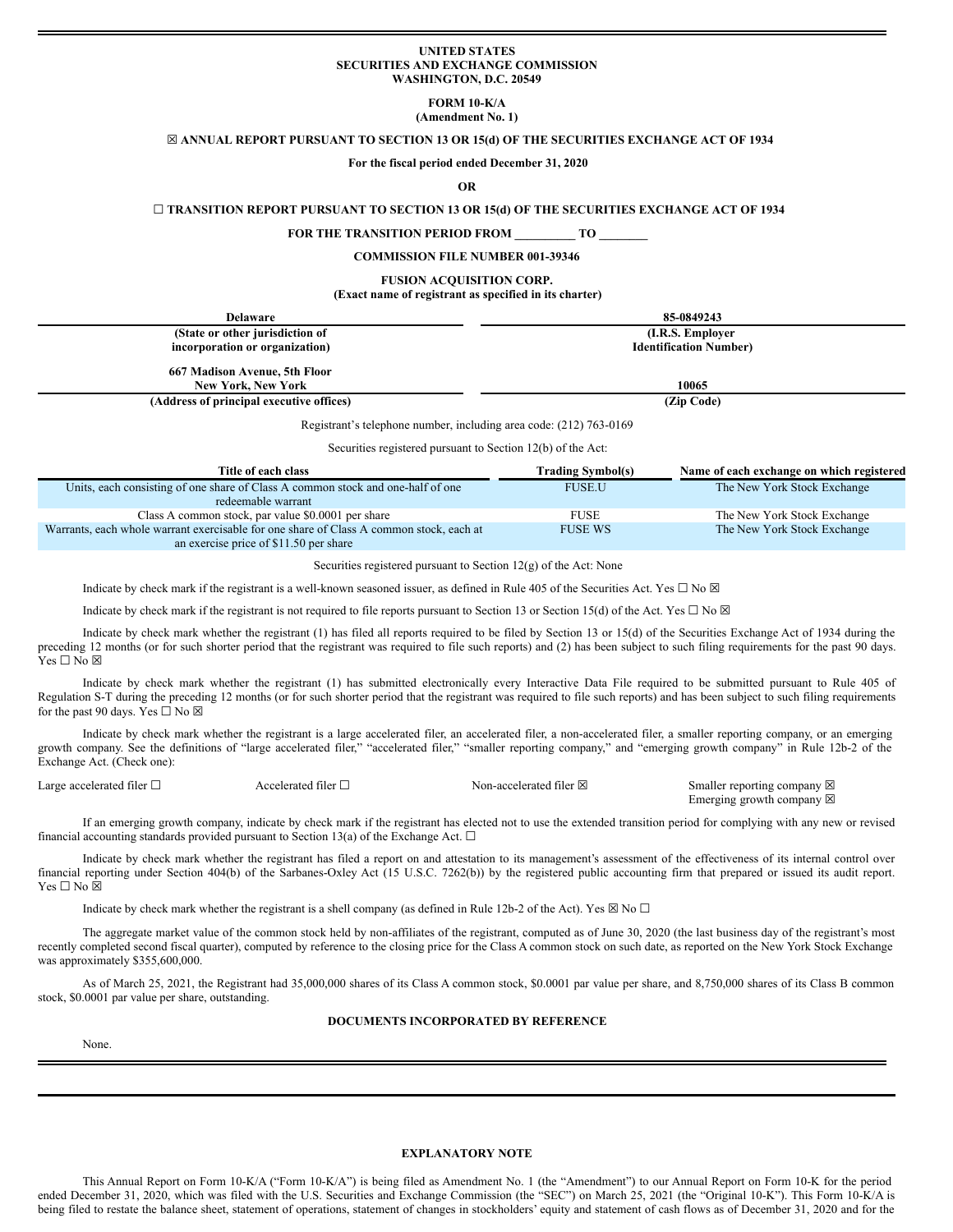### period from March 6, 2020 (inception) through December 31, 2020.

On April 12, 2021, the staff of the Securities and Exchange Commission (the "SEC Staff") issued a public statement entitled "Staff Statement on Accounting and Reporting Considerations for Warrants issued by Special Purpose Acquisition Companies ("SPACs") (the "SEC Staff Statement"). In the SEC Staff Statement, the SEC Staff expressed its view that certain terms and conditions common to SPAC warrants may require the warrants to be classified as liabilities on the SPAC's balance sheet as opposed to being treated as equity. Since their issuance on June 30, 2020 at the time of the Company's initial public offering, our warrants were accounted for as equity within our balance sheet, and after discussion and evaluation, including with our independent auditors, we have concluded that our warrants should be presented as liabilities with subsequent fair value remeasurement.

Historically, our warrants were reflected as a component of equity as opposed to liabilities on the balance sheet and the statement of operations did not include the subsequent non-cash changes in estimated fair value of our warrants, based on our application of Financial Accounting Standards Board ("FASB") Accounting Standards Codification ("ASC") Topic 815-40, Derivatives and Hedging, Contracts in Entity's Own Equity ("ASC 815-40"). The views expressed in the SEC Staff Statement were not consistent with the Company's historical interpretation of the specific provisions within its warrant agreement and the Company's application of ASC 815-40 to the warrant agreement. We reassessed our accounting for our warrants issued on June 30, 2020, in light of the SEC Staff's published views. Based on this reassessment, we determined that our warrants should be classified as liabilities measured at fair value upon issuance, with subsequent changes in fair value reported in our Statement of Operations each reporting period.

The effects of this restatement to our financial statements are described in Note 2 to the financial statements.

The following sections have been amended from the Original 10-K as a result of the restatement described above:

- Part I Item 1A. Risk Factors
- Part I Item 7. Management's Discussion and Analysis of Financial Condition and Results of Operations
- Part I Item 8. Financial Statements and Supplementary Data
- Part II Item 9A. Controls and Procedures

In connection with the restatement, the Company's management reassessed the effectiveness of its disclosure controls and procedures for the periods affected by the restatement. As a result of that reassessment, the Company's management determined that its disclosure controls and procedures for such periods were not effective with respect to the classification of the Company's warrants as components of equity instead of as derivative liabilities. For more information, see Item 9A included in this Annual Report on Form 10-K/A.

The Company has not amended its previously filed Quarterly Reports on Form 10-Q for the periods affected by the restatement. The financial information that has been previously filed or otherwise reported for these periods is superseded by the information in this Annual Report on Form 10-K/A, and the financial statements and related financial information contained in such previously filed reports should no longer be relied upon.

This Form 10-K/A also includes as exhibits certifications from our Chief Executive Officer and Chief Financial Officer dated as of the date of this filing. Except as described above, no other sections have been amended from the Original 10-K.

# **TABLE OF CONTENTS**

| CAUTIONARY NOTE REGARDING FORWARD-LOOKING STATEMENTS                                                           | 11 |
|----------------------------------------------------------------------------------------------------------------|----|
| <b>ITEM 1. BUSINESS</b>                                                                                        |    |
| <b>ITEM 1A. RISK FACTORS (AS RESTATED)</b>                                                                     | 6  |
| ITEM IB. UNRESOLVED STAFF COMMENTS                                                                             | 36 |
| <b>ITEM 2. PROPERTIES</b>                                                                                      | 36 |
| <b>ITEM 3. LEGAL PROCEEDINGS</b>                                                                               | 36 |
| <b>ITEM 4. MINE SAFETY DISCLOSURES</b>                                                                         | 36 |
| ITEM 5. MARKET FOR REGISTRANT'S COMMON EQUITY, RELATED STOCKHOLDER MATTERS AND ISSUER PURCHASES OF EQUITY      |    |
| <b>SECURITIES</b>                                                                                              | 37 |
| <b>ITEM 6. SELECTED FINANCIAL DATA</b>                                                                         | 38 |
| ITEM 7. MANAGEMENT'S DISCUSSION AND ANALYSIS OF FINANCIAL CONDITION AND RESULTS OF OPERATIONS (AS RESTATED)    | 38 |
| ITEM 7A. OUANTITATIVE AND OUALITATIVE DISCLOSURES ABOUT MARKET RISK                                            | 41 |
| <b>ITEM 8. FINANCIAL STATEMENTS AND SUPPLEMENTARY DATA (AS RESTATED)</b>                                       | 41 |
| ITEM 9. CHANGES IN AND DISAGREEMENTS WITH ACCOUNTANTS ON ACCOUNTING AND FINANCIAL DISCLOSURE                   | 41 |
| <b>ITEM 9A. CONTROLS AND PROCEDURES (AS RESTATED)</b>                                                          | 41 |
| <b>ITEM 9B. OTHER INFORMATION</b>                                                                              | 41 |
| <b>ITEM 10. DIRECTORS, EXECUTIVE OFFICERS AND CORPORATE GOVERNANCE</b>                                         | 42 |
| <b>ITEM 11. EXECUTIVE COMPENSATION</b>                                                                         | 47 |
| <u>ITEM 12. SECURITY OWNERSHIP OF CERTAIN BENEFICIAL OWNERS AND MANAGEMENT AND RELATED STOCKHOLDER MATTERS</u> | 47 |
| <b>ITEM 13. CERTAIN RELATIONSHIPS AND RELATED TRANSACTIONS, AND DIRECTOR INDEPENDENCE</b>                      | 48 |
| ITEM 14. PRINCIPAL ACCOUNTING FEES AND SERVICES                                                                | 49 |
| <b>ITEM 15. EXHIBITS, FINANCIAL STATEMENT SCHEDULES</b>                                                        | 50 |
|                                                                                                                |    |

### <span id="page-1-0"></span>**CAUTIONARY NOTE REGARDING FORWARD-LOOKING STATEMENTS**

i

The Amendment contained in this report that are not purely historical are forward-looking statements. Our forward- looking statements include, but are not limited to, statements regarding our or our management team's expectations, hopes, beliefs, intentions or strategies regarding the future. In addition, any statements that refer to projections, forecasts or other characterizations of future events or circumstances, including any underlying assumptions, are forward-looking statements. The words "anticipate," "believe," "continue," "could," "estimate," "expect," "intends," "may," "might," "plan," "possible," "potential," "predict," "project," "should," "would" and similar expressions may identify forward- looking statements, but the absence of these words does not mean that a statement is not forward-looking. Forward- looking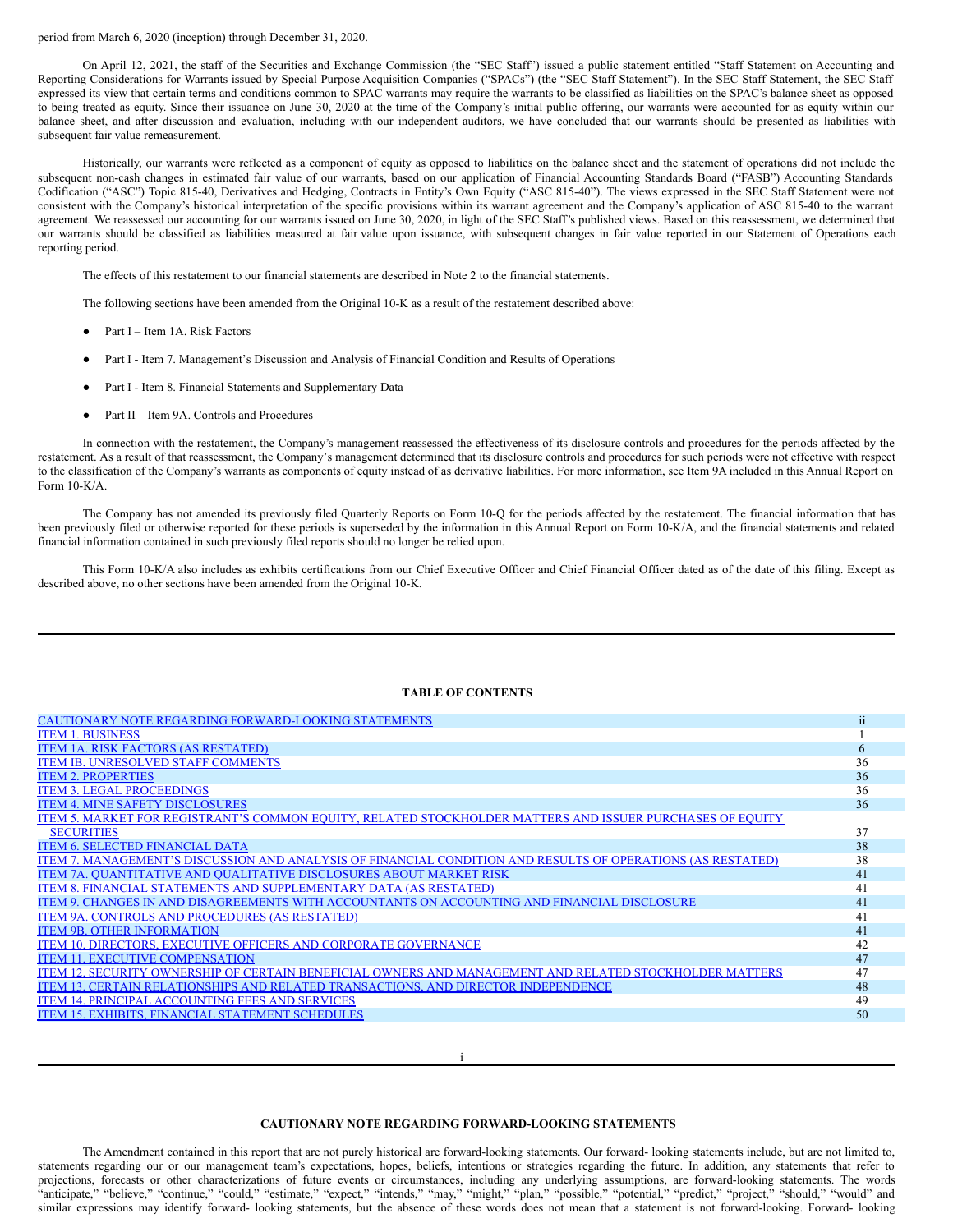statements in the Amendment may include, for example, statements about:

- our ability to complete our initial business combination with MoneyLion Inc., or any other initial business combination;
- our success in retaining or recruiting, or changes required in, our officers, key employees or directors following our initial business combination;
- our officers and directors allocating their time to other businesses and potentially having conflicts of interest with our business or in approving our initial business combination, as a result of which they would then receive expense reimbursements;
- our potential ability to obtain additional financing to complete our initial business combination;
- our pool of prospective target businesses;
- the ability of our officers and directors to generate a number of potential investment opportunities;
- our public securities' potential liquidity and trading;
- the lack of a market for our securities;
- the use of proceeds not held in the Trust Account (as described herein) or available to us from interest income on the Trust Account balance;
- the Trust Account not being subject to claims of third parties; or
- our financial performance.

The forward-looking statements contained in the Amendment are based on our current expectations and beliefs concerning future developments and their potential effects on us. There can be no assurance that future developments affecting us will be those that we have anticipated. These forward-looking statements involve a number of risks, uncertainties (some of which are beyond our control) or other assumptions that may cause actual results or performance to be materially different from those expressed or implied by these forward-looking statements. These risks and uncertainties include, but are not limited to, those factors described under the heading "Risk Factors" in the Form 10-K/A. Should one or more of these risks or uncertainties materialize, or should any of our assumptions prove incorrect, actual results may vary in material respects from those projected in these forward-looking statements. We undertake no obligation to update or revise any forward-looking statements, whether as a result of new information, future events or otherwise, except as may be required under applicable securities laws.

ii

# **PART I**

References in this report to "we," "us" or the "Company" refer to Fusion Acquisition Corp. References to our "management" or our "management team" refer to our officers and directors, and references to the "Sponsor" refer to Fusion Sponsor LLC, a Delaware limited liability company.

## <span id="page-2-0"></span>**ITEM 1. BUSINESS.**

## **Introduction**

We are a blank check company incorporated on March 6, 2020 as a Delaware corporation formed for the purpose of effecting a merger, capital stock exchange, asset acquisition, stock purchase, reorganization or similar business combination with one or more businesses. We have neither engaged in any operations nor generated any revenue to date. Based on our business activities, the Company is a "shell company" as defined under the Exchange Act of 1934 (the "Exchange Act") because we have no operations and nominal assets consisting almost entirely of cash.

On June 30, 2020, we consummated our initial public offering (the "Public Offering") of 35,000,000 units, including the issuance of 4,500,000 units as a result of the underwriters' partial exercise of their over-allotment option. Each unit consists of one share of Class A common stock and one-half of one warrant. Each whole warrant entitles the holder thereof to purchase one share of Class A common stock at a price of \$11.50 per share. The units were sold at an offering price of \$10.00 per unit, generating gross proceeds, before expenses, of \$350,000,000. Prior to the consummation of the Public Offering, in March 2020, the Sponsor purchased 5,750,000 shares of Class B common stock (the "Founder Shares") in exchange for a capital contribution of \$25,000, or \$0.0043 per share. On May 28, 2020, the Company effected a 1:1.25 stock split with respect to the Founder Shares, on June 24, 2020, the Company effected a 1:1.20 stock split with respect to the Founder Shares and on June 25, 2020, the Company effected a 1:1.01666 stock split with respect to the Founder Shares, resulting in the Sponsor holding an aggregate of 8,768,750 Founder Shares. The number of Founder Shares issued was determined based on the expectation that the Public Offering would be a maximum of 35,075,000 units and therefore that such Founder Shares would represent, on an asconverted basis, 20% of the outstanding shares of Class A common stock under the Public Offering. In connection with the underwriters' partial exercise of their over-allotment option prior to the closing of the Public Offering, on June 30, 2020, the Sponsor surrendered an aggregate of 18,750 Founder Shares to us for no consideration, resulting in the Sponsor holding 8,750,000 Founder Shares.

Simultaneously with the consummation of the Public Offering, we consummated the private sale of an aggregate of 8,100,000 warrants, each exercisable to purchase one share of Class A common stock at \$11.50 per share, to the Sponsor at a price of \$1.00 per warrant, generating gross proceeds, before expenses, of approximately \$8,100,000 (the "Private Placement"). The warrants sold in the Private Placement, or the private placement warrants, are identical to the warrants included in the units sold in the Public Offering, except that, so long as they are held by their initial purchasers or their permitted transferees, (i) they will not be redeemable by the Company, (ii) they (including the shares of Class A common stock issuable upon exercise of these warrants) may not, subject to certain limited exceptions, be transferred, assigned or sold until 30 days after the Company completes its initial business combination and (iii) they may be exercised by the holders on a cashless basis.

Upon the closing of the Public Offering and the Private Placement, \$350,000,000 was placed in a trust account with Continental Stock Transfer & Trust Company acting as trustee (the "Trust Account"). Except with respect to interest earned on the funds held in the Trust Account that may be released to the Company to pay its taxes, if any, the funds held in the Trust Account will not be released from the Trust Account until the earliest of (i) the completion of the Company's initial business combination, (ii) the redemption of our public shares if we are unable to complete our initial business combination by December 31, 2021, subject to applicable law, or (iii) the redemption of 100% of the public shares if we are unable to complete an initial business combination by December 31, 2021. The proceeds held in the Trust Account may only be invested in United States "government securities" within the meaning of Section 2(a)(16) of the Investment Company Act of 1940, as amended (the "Investment Company Act"), having a maturity of 185 days or less or in money market funds meeting certain conditions under Rule 2a-7 promulgated under the Investment Company Act which invest only in direct U.S. government treasury obligations. The proceeds deposited in the Trust Account could become subject to the claims of the Company's creditors, if any, which could have priority over the claims of its public stockholders.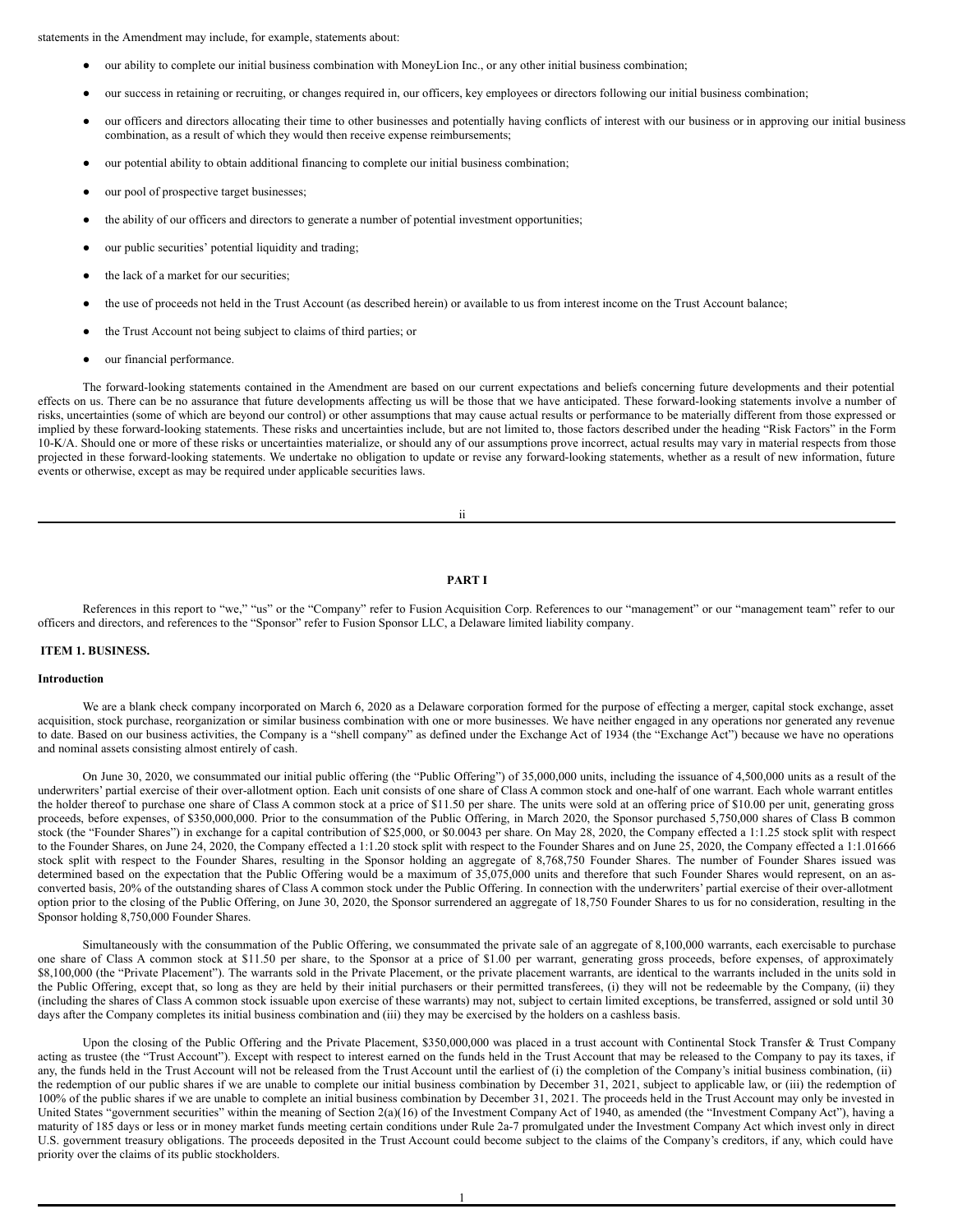After the payment of underwriting discounts and commissions (excluding the deferred portion of \$13,150,000 in underwriting discounts and commissions, which amount will be payable upon consummation of our initial business combination if consummated) and approximately \$2 million in expenses relating to the Public Offering, approximately \$1,250,000 of the net proceeds of the Public Offering and Private Placement was not deposited into the Trust Account and was retained by us for working capital purposes. The net proceeds deposited into the Trust Account remain on deposit in the Trust Account earning interest. As of December 31, 2020, there was approximately \$350,000,000 in investments and cash held in the Trust Account and approximately \$950,000 of cash held outside the Trust Account available for working capital purposes.

On February 11, 2021, we entered into an agreement and plan of merger by and among the Company, ML Merger Sub Inc., a wholly owned subsidiary of the Company ("Merger Sub"), and MoneyLion (as it may be amended and/or restated from time to time, the "Merger Agreement"), which provides for Merger Sub to merge with and into MoneyLion with MoneyLion surviving the merger as a wholly owned subsidiary of the Company (the "Business Combination"). In addition, in connection with the consummation of the Business Combination, the Company will be renamed as determined by MoneyLion and is referred to herein as "New MoneyLion" as of the time following such change of name.

The Merger Agreement contains customary representations, warranties and covenants by the parties thereto and the closing is subject to certain conditions as further described in the Merger Agreement.

Other than as specifically discussed, this report does not assume the closing of the Business Combination.

## **Effecting Our Initial Business Combination**

#### *General*

We are not presently engaged in, and we will not engage in, any operations for an indefinite period of time. We intend to effectuate our initial business combination using cash held in the Trust Account, our equity, debt or a combination of these as the consideration to be paid in our initial business combination. We may seek to complete our initial business combination with a company or business that may be financially unstable or in its early stages of development or growth, which would subject us to the numerous risks inherent in such companies and businesses.

If our initial business combination is paid for using equity or debt securities, or not all of the funds released from the Trust Account are used for payment of the consideration in connection with our initial business combination or used for redemptions of our shares of Class A common stock, we may apply the balance of the cash released to us from the Trust Account for general corporate purposes, including for maintenance or expansion of operations of the post-transaction company, the payment of principal or interest due on indebtedness incurred in completing our initial business combination, to fund the purchase of other companies or for working capital.

### *Selection of Target Businesses*

While we may pursue an acquisition in any business industry or sector, we intend to concentrate our efforts identifying businesses in the financial services industry with an enterprise value of approximately \$750 million to \$3 billion, with particular emphasis on businesses that are providing or changing technology for traditional financial services ("FinTech"), or those in the wealth, financial advice, investment, and asset management sectors. In addition, we intend to capitalize on the ability of our management team to identify, acquire, and manage a business in the financial services industry that can benefit from their experience and differentiated global network.

NYSE rules require that we must consummate an initial business combination with one or more operating businesses or assets with a fair market value equal to at least 80% of the net assets held in the trust account (net of amounts disbursed to management for working capital purposes, if permitted, and excluding the amount of any deferred underwriting commissions). Our board of directors will make the determination as to the fair market value of our initial business combination. If our board of directors is not able to independently determine the fair market value of our initial business combination, we will obtain an opinion from an independent investment banking firm which is a member of the Financial Industry Regulatory Authority ("FINRA") or a valuation or appraisal firm with respect to the satisfaction of such criteria. While we consider it unlikely that our board of directors will not be able to make an independent determination of the fair market value of our initial business combination, it may be unable to do so if it is less familiar or experienced with the business of a particular target or if there is a significant amount of uncertainty as to the value of the target's assets or prospects.

| ł       |  |
|---------|--|
| ×,<br>I |  |
|         |  |

We anticipate structuring our initial business combination so that the post-transaction company in which our public stockholders own shares will own or acquire 100% of the equity interests or assets of the target business or businesses. We may, however, structure our initial business combination such that the post-transaction company owns or acquires less than 100% of such interests or assets of the target business in order to meet certain objectives of the target management team or stockholders or for other reasons, but we will only complete such business combination if the post-transaction company owns or acquires 50% or more of the outstanding voting securities of the target or otherwise acquires a controlling interest in the target sufficient for it not to be required to register as an investment company under the Investment Company Act of 1940, as amended, or the Investment Company Act. Even if the post-transaction company owns or acquires 50% or more of the voting securities of the target, our stockholders prior to the business combination may collectively own a minority interest in the post-transaction company, depending on valuations ascribed to the target and us in the business combination transaction. For example, we could pursue a transaction in which we issue a substantial number of new shares in exchange for all of the outstanding capital stock of a target. In this case, we would acquire a 100% controlling interest in the target. However, as a result of the issuance of a substantial number of new shares, our stockholders immediately prior to our initial business combination could own less than a majority of our outstanding shares subsequent to our initial business combination. If less than 100% of the equity interests or assets of a target business or businesses are owned or acquired by the post-transaction company, the portion of such business or businesses that is owned or acquired is what will be taken into account for purposes of the 80% of net assets test described above. If the business combination involves more than one target business, the 80% of net assets test will be based on the aggregate value of all of the target businesses.

We are not prohibited from pursuing an initial business combination with a company that is affiliated with our sponsor, executive officers or directors, or completing the business combination through a joint venture or other form of shared ownership with our sponsor, executive officers or directors. In the event we seek to complete an initial business combination with a target that is affiliated with our sponsor, executive officers or directors, we, or a committee of independent directors, would obtain an opinion from an independent investment banking firm which is a member of FINRA or a valuation or appraisal firm stating that such an initial business combination is fair to our company from a financial point of view.

In evaluating a prospective target business, we expect to conduct a thorough due diligence review which may encompass, among other things, meetings with incumbent management and employees, document reviews, interviews of customers and suppliers, inspection of facilities, as applicable, as well as a review of financial, operational, legal and other information which will be made available to us. If we determine to move forward with a particular target, we will proceed to structure and negotiate the terms of the business combination transaction.

The time required to select and evaluate a target business and to structure and complete our initial business combination, and the costs associated with this process, are not currently ascertainable with any degree of certainty. Any costs incurred with respect to the identification and evaluation of, and negotiation with, a prospective target business with which our initial business combination is not ultimately completed will result in our incurring losses and will reduce the funds we can use to complete another business combination. We will not pay any consulting fees to members of our management team, or any of their respective affiliates, for services rendered to or in connection with our initial business combination.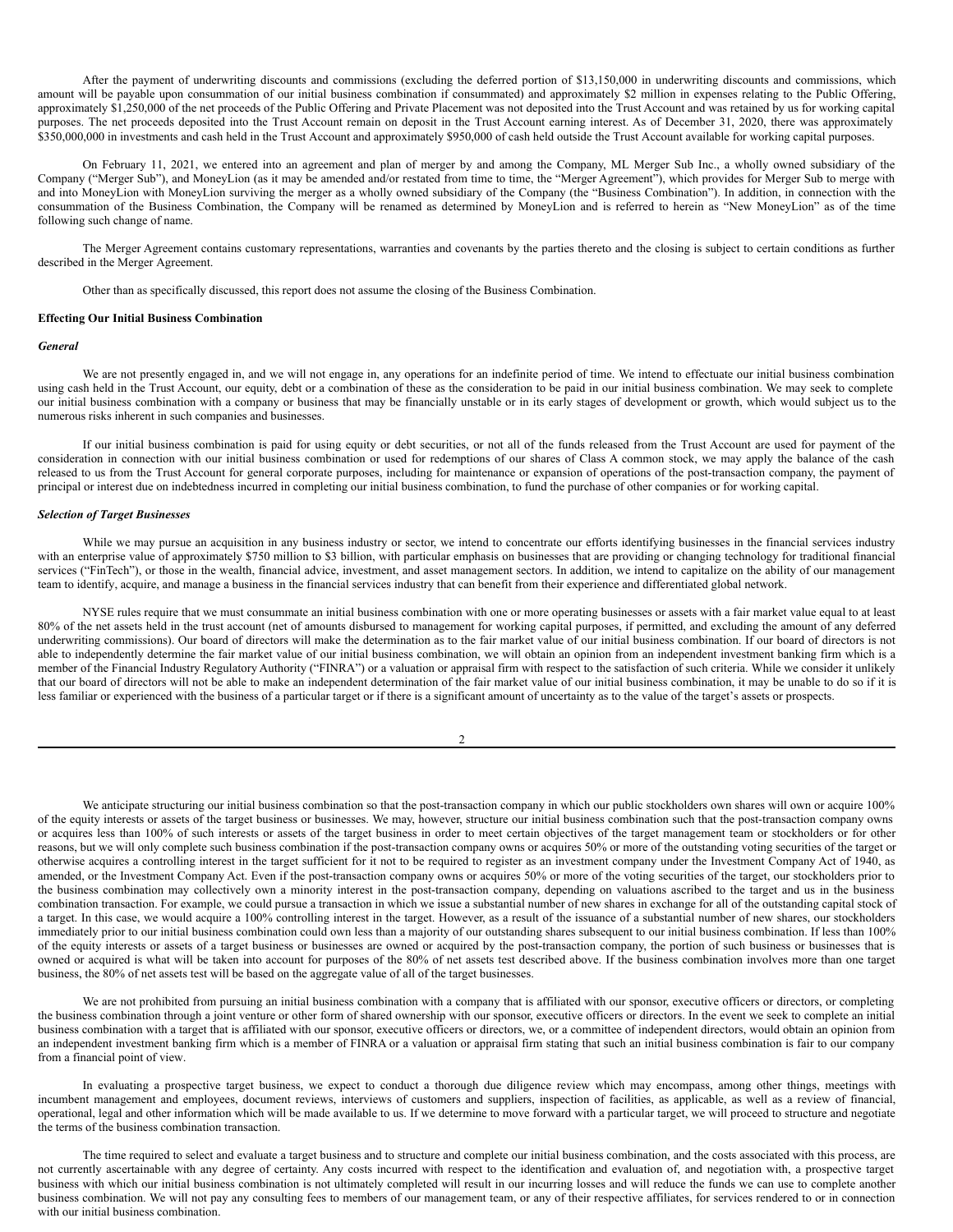#### *Redemption Rights for Holders of Public Shares Upon Consummation of Our Initial Business Combination*

We will provide our public stockholders with the opportunity to redeem all or a portion of their shares of Class A common stock upon the completion of our initial business combination at a per-share price, payable in cash, equal to the aggregate amount then on deposit in the trust account calculated as of two business days prior to the consummation of the initial business combination, including interest earned on the funds held in the trust account (which interest shall be net of taxes payable), divided by the number of then outstanding public shares, subject to the limitations and on the conditions described herein. The amount in the trust account is initially anticipated to be \$10.00 per public share. The per share amount we will distribute to investors who properly redeem their shares will not be reduced by the deferred underwriting commissions we will pay to the underwriters. Our Sponsor, officers and directors have entered into a letter agreement with us, pursuant to which they have agreed to waive their redemption rights with respect to any founder shares and public shares they may hold in connection with the completion of our initial business combination.

3

### *Conduct of Redemptions Pursuant to Tender Of er Rules*

If a stockholder vote is not required and we do not decide to hold a stockholder vote for business or other legal reasons, we will (a) conduct the redemptions pursuant to Rule 13e-4 and Regulation 14E of the Exchange Act, which regulate issuer tender offers, and (b) file tender offer documents with the SEC prior to completing our initial business combination, which contain substantially the same financial and other information about the initial business combination and the redemption rights as is required under Regulation 14A of the Exchange Act, which regulates the solicitation of proxies.

### *Submission of Our Initial Business Combination to a Stockholder Vote*

In the event that we seek stockholder approval of our initial business combination, we will distribute proxy materials and, in connection therewith, provide our public stockholders with the redemption rights described above upon completion of the initial business combination.

If we seek stockholder approval, we will complete our initial business combination only if a majority of the outstanding shares of common stock voted are voted in favor of the business combination. In such case, our Sponsor, officers and directors have agreed to vote their Founder Shares and any public shares purchased during or after the Public Offering in favor of our initial business combination. Each public stockholder may elect to redeem their public shares irrespective of whether they vote for or against the proposed transaction. In addition, our Sponsor, officers and directors have entered into a letter agreement with us, pursuant to which they have agreed to waive their redemption rights with respect to their Founder Shares and public shares in connection with the completion of our initial business combination.

If we seek stockholder approval of our initial business combination and we do not conduct redemptions in connection with our initial business combination pursuant to the tender offer rules, our Sponsor, directors, officers, advisors or their affiliates may purchase shares or public warrants in privately negotiated transactions or in the open market either prior to or following the completion of our initial business combination. There is no limit on the number of shares our Sponsor, directors, officers, advisors or their affiliates may purchase in such transactions, subject to compliance with applicable law and NYSE rules. However, they have no current commitments, plans or intentions to engage in such transactions and have not formulated any terms or conditions for any such transactions. None of the funds held in the Trust Account will be used to purchase shares or public warrants in such transactions. If they engage in such transactions, they will not make any such purchases when they are in possession of any material nonpublic information not disclosed to the seller or if such purchases are prohibited by Regulation M under the Exchange Act. We do not currently anticipate that such purchases, if any, would constitute a tender offer subject to the tender offer rules under the Exchange Act or a going-private transaction subject to the going-private rules under the Exchange Act; however, if the purchasers determine at the time of any such purchases that the purchases are subject to such rules, the purchasers will comply with such rules. Any such purchases will be reported pursuant to Section 13 and Section 16 of the Exchange Act to the extent such purchasers are subject to such reporting requirements.

The purpose of any such purchases of shares could be to vote such shares in favor of the initial business combination and thereby increase the likelihood of obtaining stockholder approval of the initial business combination or to satisfy a closing condition in an agreement with a target that requires us to have a minimum net worth or a certain amount of cash at the closing of our initial business combination, where it appears that such requirement would otherwise not be met. The purpose of any such purchases of public warrants could be to reduce the number of public warrants outstanding or to vote such warrants on any matters submitted to the warrant holders for approval in connection with our initial business combination. Any such purchases of our securities may result in the completion of our initial business combination that may not otherwise have been possible. In addition, if such purchases are made, the public "float" of our Class A common shares or warrants may be reduced and the number of beneficial holders of our securities may be reduced, which may make it difficult to maintain or obtain the quotation, listing or trading of our securities on a national securities exchange.

4

### Limitation on Redemption Rights Upon Completion of Our Initial Business Combination If We Seek Stockholder Approval

Notwithstanding the foregoing redemption rights, if we seek stockholder approval of our initial business combination and we do not conduct redemptions in connection with our initial business combination pursuant to the tender offer rules, our amended and restated memorandum and articles of association provide that a public stockholder, together with any affiliate of such stockholder or any other person with whom such stockholder is acting in concert or as a "group" (as defined under Section 13 of the Exchange Act), will be restricted from redeeming its shares with respect to more than an aggregate of 20% of the shares sold in the Public Offering without our prior consent. We believe the restriction described above will discourage stockholders from accumulating large blocks of shares, and subsequent attempts by such holders to use their ability to redeem their shares as a means to force us or our management to purchase their shares at a significant premium to the then-current market price or on other undesirable terms. Absent this provision, a public stockholder holding more than an aggregate of 20% of the shares sold in the Public Offering could threaten to exercise its redemption rights against a business combination if such holder's shares are not purchased by us, our Sponsor or our management at a premium to the then-current market price or on other undesirable terms. By limiting our stockholders' ability to redeem to no more than 20% of the shares sold in the Public Offering, we believe we will limit the ability of a small group of stockholders to unreasonably attempt to block our ability to complete our initial business combination, particularly in connection with a business combination with a target that requires as a closing condition that we have a minimum net worth or a certain amount of cash. However, we would not be restricting our stockholders' ability to vote all of their shares (including all shares held by those stockholders that hold more than 20% of the shares sold in the Public Offering) for or against our initial business combination.

#### *Redemption of Public Shares and Liquidation If No Initial Business Combination*

Our Amended and Restated Certificate of Incorporation (our "Charter") provides that we will have until December 31, 2021 to complete our initial business combination. If we are unable to complete our initial business combination by December 31, 2021, we will: (i) cease all operations except for the purpose of winding up, (ii) as promptly as reasonably possible but not more than ten business days thereafter, redeem the public shares, at a per-share price, payable in cash, equal to the aggregate amount then on deposit in the trust account, including interest earned on the funds held in the trust account and not previously released to us to fund our working capital requirements (subject to an annual limit of \$250,000) (less taxes payable and up to \$100,000 of interest to pay dissolution expenses), divided by the number of then outstanding public shares, which redemption will completely extinguish public stockholders' rights as stockholders (including the right to receive further liquidating distributions, if any), and (iii) as promptly as reasonably possible following such redemption, subject to the approval of our remaining stockholders and our board of directors, liquidate and dissolve, subject, in each case, to our obligations under Delaware law to provide for claims of creditors and the requirements of other applicable law. There will be no redemption rights or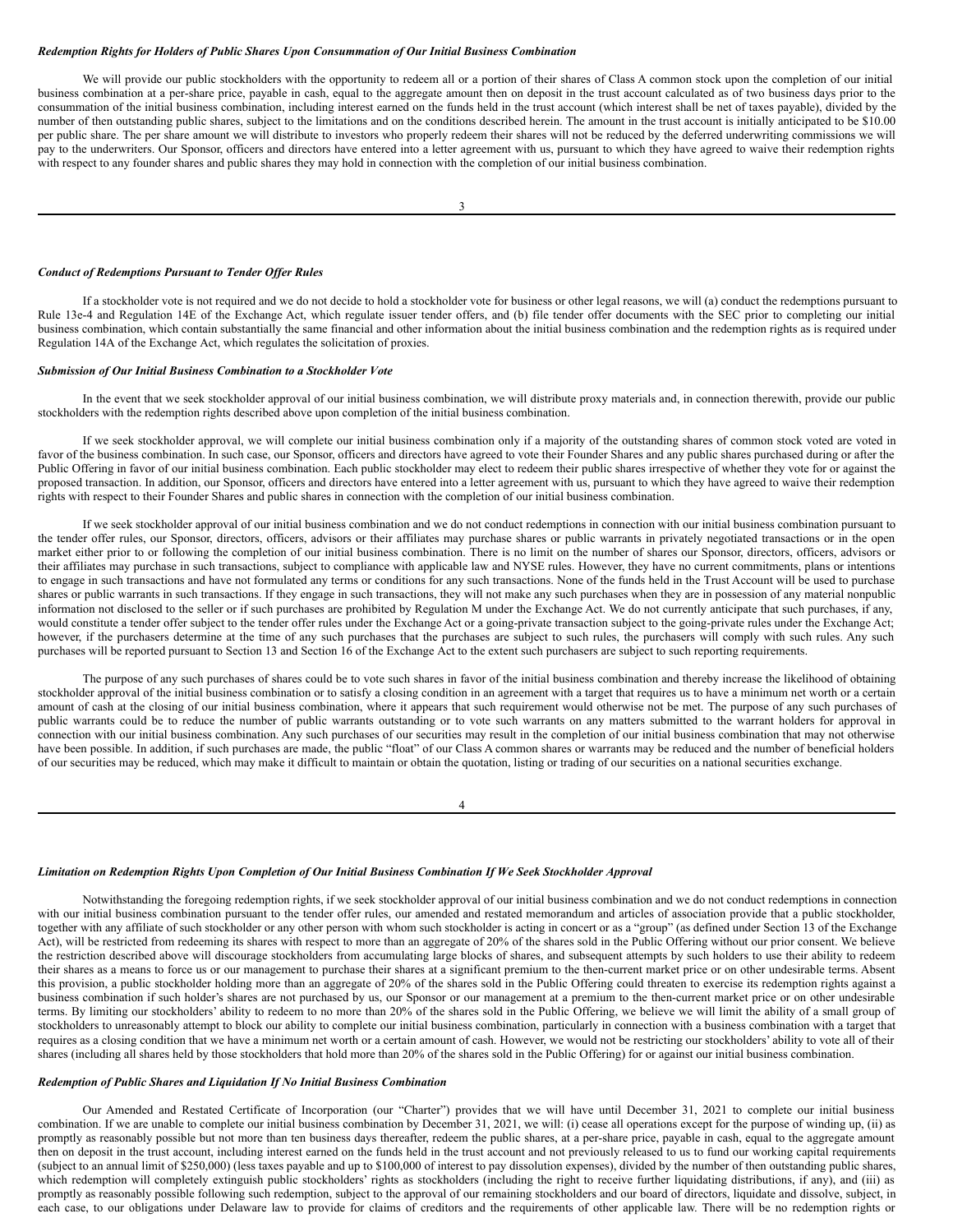liquidating distributions with respect to our warrants, which will expire worthless if we fail to complete our initial business combination by December 31, 2021.

#### *Competition*

In identifying, evaluating and selecting a target business for our business combination, we may encounter intense competition from other entities having a business objective similar to ours, including other blank check companies, private equity groups and leveraged buyout funds, and operating businesses seeking strategic acquisitions. Many of these entities are well established and have extensive experience identifying and effecting business combinations directly or through affiliates. Moreover, many of these competitors possess greater financial, technical, human and other resources than us. Our ability to acquire larger target businesses will be limited by our available financial resources. This inherent limitation gives others an advantage in pursuing the acquisition of a target business. Furthermore, our obligation to pay cash in connection with our public stockholders who exercise their redemption rights may reduce the resources available to us for our initial business combination and our outstanding warrants, and the future dilution they potentially represent, may not be viewed favorably by certain target businesses. Either of these factors may place us at a competitive disadvantage in successfully negotiating an initial business combination.

#### *Employees*

We currently have two executive officers. These individuals are not obligated to devote any specific number of hours to our matters but they intend to devote as much of their time as they deem necessary to our affairs until we have completed our initial business combination. The amount of time they will devote in any time period will vary based on whether a target business has been selected for our initial business combination and the stage of the business combination process we are in. We do not intend to have any full-time employees prior to the completion of our initial business combination.

#### *Available Information*

We are required to file Annual Reports on Form 10-K and Quarterly Reports on Form 10-Q with the SEC on a regular basis, and are required to disclose certain material events (e.g., changes in corporate control, acquisitions or dispositions of a significant amount of assets other than in the ordinary course of business and bankruptcy) in a Current Report on Form 8-K. The SEC maintains an Internet website that contains reports, proxy and information statements and other information regarding issuers that file electronically with the SEC. The SEC's Internet website is located at http://www.sec.gov. In addition, the Company will provide copies of these documents without charge upon request from us in writing at 667 Madison Avenue, 5th Floor, New York, New York, 10065 or by telephone at (212) 763-0169.

### <span id="page-5-0"></span>**ITEM 1A. RISK FACTORS.**

An investment in our securities involves a high degree of risk. You should consider carefully all of the risks described below, together with the other information contained in this Annual Report on Form 10-K and the prospectus associated with our initial public offering, before making a decision to invest in our securities. If any of the following events occur, our business, financial condition and operating results may be materially adversely affected. In that event, the trading price of our securities could *decline, and you could lose all or part of your investment.*

### **Risks Relating to Our Search for, and Consummation of or Inability to Consummate, a Business Combination.**

### We are a recently formed blank check company with no operating history and no revenues, and you have no basis on which to evaluate our ability to achieve our business *objective.*

We are a recently formed blank check company established under the laws of the State of Delaware with no operating history. Because we lack an operating history, you have no basis upon which to evaluate our ability to achieve our business objective of completing our initial business combination. We have no plans, arrangements or understandings with any prospective target business concerning a business combination and may be unable to complete our business combination. If we fail to complete our business combination, we will never generate any operating revenues.

## Our public stockholders may not be afforded an opportunity to vote on our proposed business combination, which means we may complete our initial business combination *even though a majority of our public stockholders do not support such a combination.*

We may choose not to hold a stockholder vote to approve our initial business combination if the business combination would not require stockholder approval under applicable law or stock exchange listing requirement. Except for as required by applicable law or stock exchange requirement, the decision as to whether we will seek stockholder approval of a proposed business combination or will allow stockholders to sell their shares to us in a tender offer will be made by us, solely in our discretion, and will be based on a variety of factors, such as the timing of the transaction and whether the terms of the transaction would otherwise require us to seek stockholder approval. Accordingly, we may complete our initial business combination even if holders of a majority of our common stock do not approve of the business combination we complete.

6

# Your only opportunity to affect the investment decision regarding a potential business combination will be limited to the exercise of your right to redeem your shares from *us for cash, unless we seek stockholder approval of the business combination.*

You will not be provided with an opportunity to evaluate the specific merits or risks of one or more target businesses. Since our board of directors may complete a business combination without seeking stockholder approval, public stockholders may not have the right or opportunity to vote on the business combination, unless we seek such stockholder vote. Accordingly, your only opportunity to affect the investment decision regarding a potential business combination may be limited to exercising your redemption rights within the period of time (which will be at least 20 business days) set forth in our tender offer documents mailed to our public stockholders in which we describe our initial business combination.

### If we seek stockholder approval of our initial business combination, our Sponsor and management team have agreed to vote in favor of such initial business combination, *regardless of how our public stockholders vote.*

Our Sponsor owned 20% of our issued and outstanding common shares immediately following the completion of the Public Offering. Our Sponsor and management team also may from time to time purchase Class A common shares prior to our initial business combination. Our amended and restated memorandum and articles of association provides that, if we seek stockholder approval of an initial business combination, such initial business combination will be approved if we receive an ordinary resolution under Cayman Islands law, which requires the affirmative vote of a majority of the stockholders who attend and vote at a general meeting of the Company, including the Founder Shares. As a result, in addition to our Sponsor's Founder Shares, we would need 13,125,000, or 37.5%, of the 35,000,000 public shares sold in the Public Offering to be voted in favor of an initial business combination in order to have our initial business combination approved (assuming all outstanding shares are voted). Accordingly, if we seek stockholder approval of our initial business combination, the agreement by our Sponsor and management team to vote in favor of our initial business combination will increase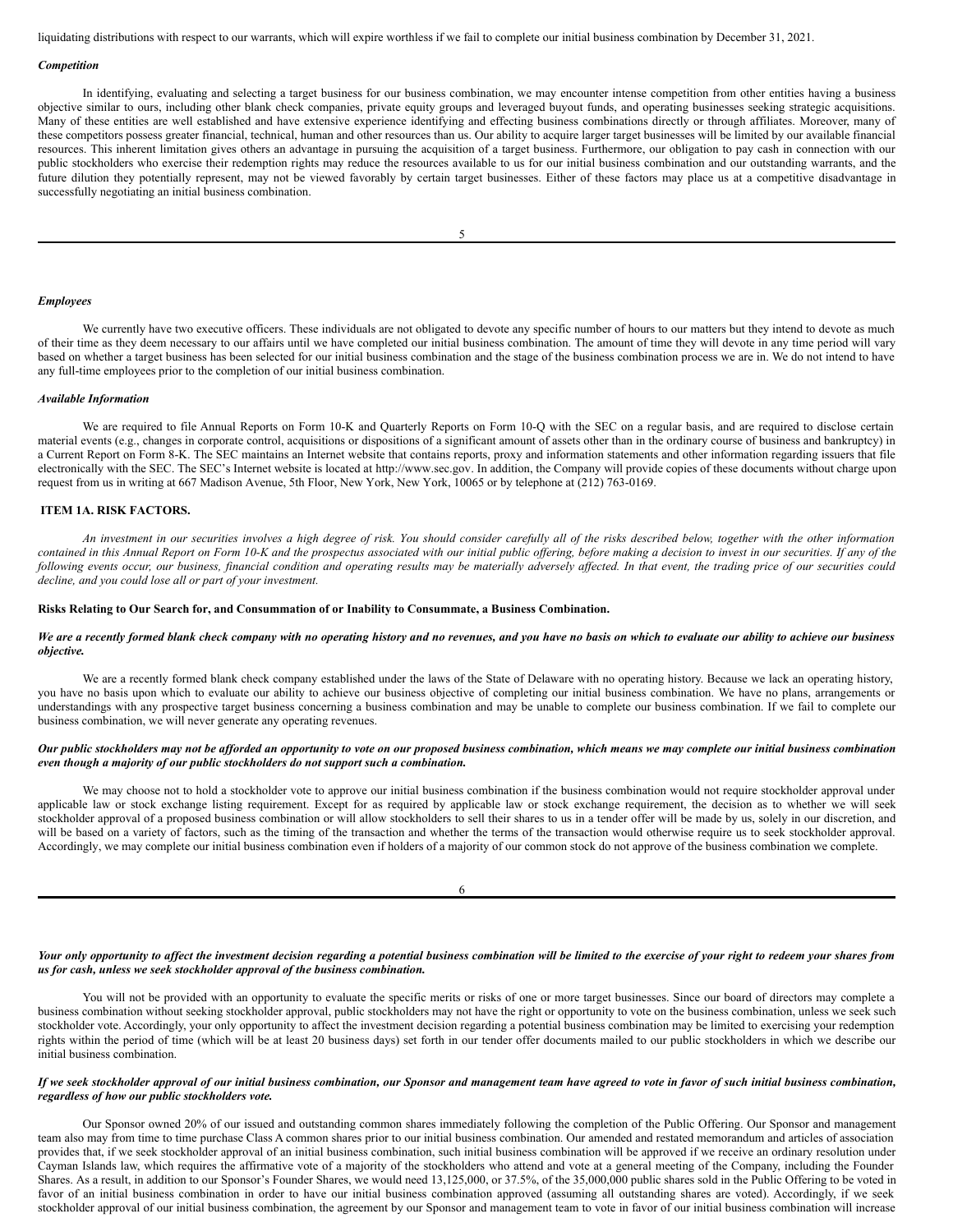the likelihood that we will receive an ordinary resolution, being the requisite stockholder approval for such initial business combination.

## The ability of our public stockholders to redeem their shares for cash may make our financial condition unattractive to potential business combination targets, which may *make it dif icult for us to enter into a business combination with a target.*

We may seek to enter into a business combination transaction agreement with a prospective target that requires as a closing condition that we have a minimum net worth or a certain amount of cash. If too many public stockholders exercise their redemption rights, we would not be able to meet such closing condition and, as a result, would not be able to proceed with the business combination. Furthermore, in no event will we redeem our public shares in an amount that would cause our net tangible assets to be less than \$5,000,001 upon consummation of our initial business combination and after payment of underwriters' fees and commissions (so that we do not then become subject to the SEC's "penny stock" rules) or any greater net tangible asset or cash requirement that may be contained in the agreement relating to our initial business combination. Consequently, if accepting all properly submitted redemption requests would cause our net tangible assets to be less than \$5,000,001 upon consummation of our initial business combination or such greater amount necessary to satisfy a closing condition as described above, we would not proceed with such redemption and the related business combination and may instead search for an alternate business combination. Prospective targets will be aware of these risks and, thus, may be reluctant to enter into a business combination transaction with us.

### The ability of our public stockholders to exercise redemption rights with respect to a large number of our shares may not allow us to complete the most desirable business *combination or optimize our capital structure.*

At the time we enter into an agreement for our initial business combination, we will not know how many stockholders may exercise their redemption rights, and therefore will need to structure the transaction based on our expectations as to the number of shares that will be submitted for redemption. If our Merger Agreement requires us to use a portion of the cash in the Trust Account to pay the purchase price, or requires us to have a minimum amount of cash at closing, we will need to reserve a portion of the cash in the Trust Account to meet such requirements, or arrange for third-party financing. In addition, if a larger number of shares is submitted for redemption than we initially expected, we may need to restructure the transaction to reserve a greater portion of the cash in the Trust Account or arrange for third-party financing. Raising additional thirdparty financing may involve dilutive equity issuances or the incurrence of indebtedness at higher than desirable levels. The above considerations may limit our ability to complete the most desirable business combination available to us or optimize our capital structure.

7

### The ability of our public stockholders to exercise redemption rights with respect to a large number of our shares could increase the probability that our initial business combination would be unsuccessful and that you would have to wait for liquidation in order to redeem your shares.

If our initial Merger Agreement requires us to use a portion of the cash in the Trust Account to pay the purchase price, or requires us to have a minimum amount of cash at closing, the probability that our initial business combination would be unsuccessful is increased. If our initial business combination is unsuccessful, you would not receive your pro rata portion of the Trust Account until we liquidate the Trust Account. If you are in need of immediate liquidity, you could attempt to sell your shares in the open market; however, at such time our shares may trade at a discount to the pro rata amount per share in the Trust Account. In either situation, you may suffer a material loss on your investment or lose the benefit of funds expected in connection with your exercise of redemption rights until we liquidate or you are able to sell your shares in the open market.

## The novel coronavirus, or COVID-19, pandemic, including the efforts to mitigate its impact, has and may continue to have a material adverse effect on our search for a *business combination, as well as any target business with which we ultimately consummate a business combination.*

The COVID-19 pandemic, including efforts to combat it, has and may continue to adversely affect our search for a business combination. In addition, the outbreak of COVID-19 has resulted in a widespread health crisis that has and may continue to adversely affect the economies and financial markets worldwide. As such, the business of any potential target business with which we may consummate a business combination could be materially and adversely affected.

In response to the pandemic, public health authorities and local, national and international governments have implemented measures that may directly or indirectly impact our ability to search for and acquire any target business, including measures such as voluntary or mandatory quarantines, restrictions on travel and orders to limit the activities of non-essential workforce personnel. We may be unable to complete a business combination if concerns relating to COVID-19 continue to restrict travel, limit the ability to have meetings with potential investors or the target company's personnel, vendors and services providers are unavailable to negotiate and consummate a transaction in a timely manner.

In addition, countries or supranational organizations in our target markets may develop and implement legislation that makes it more difficult or impossible for entities outside such countries or target markets to acquire or otherwise invest in companies or businesses deemed essential or otherwise vital. The extent to which the COVID-19 pandemic impacts our search for and ability to consummate a business combination will depend on future developments, which are highly uncertain and cannot be predicted, including new information which may emerge concerning the severity of the COVID-19 pandemic and the actions to contain it or treat its impact. If the disruptions posed by COVID-19 pandemic continue for an extended period of time and result in protectionist sentiments and legislation in our target markets, our ability to consummate a business combination, or the operations of a target business with which we ultimately consummate a business combination, may be materially adversely affected. In addition, our ability to consummate a transaction may be dependent on the ability to raise equity and debt financing, which may be impacted by the COVID-19 pandemic. The requirement that we complete our initial business combination within 18 months after the Public Offering may give potential target businesses leverage over us in negotiating a business combination and may limit the time we have in which to conduct due diligence on potential business combination targets, in particular as we approach our dissolution deadline, which could undermine our ability to complete our initial business combination on terms that would produce value for our stockholders.

Any potential target business with which we enter into negotiations concerning a business combination will be aware that we must complete our initial business combination within 18 months of the Public Offering. Consequently, such target business may obtain leverage over us in negotiating a business combination, knowing that if we do not complete our initial business combination with that particular target business, we may be unable to complete our initial business combination with any target business. This risk will increase as we get closer to the timeframe described above. In addition, we may have limited time to conduct due diligence and may enter into our initial business combination on terms that we would have rejected upon a more comprehensive investigation.

The requirement that we complete our initial business combination by December 31, 2021 may give potential target businesses leverage over us in negotiating a business combination and may limit the time we have in which to conduct due diligence on potential business combination targets, in particular as we approach our dissolution deadline, which could undermine our ability to complete our initial business combination on terms that would produce value for our stockholders.

Any potential target business with which we enter into negotiations concerning a business combination will be aware that we must complete our initial business combination by December 31, 2021. Consequently, such target business may obtain leverage over us in negotiating a business combination, knowing that if we do not complete our initial business combination with that particular target business, we may be unable to complete our initial business combination with any target business. This risk will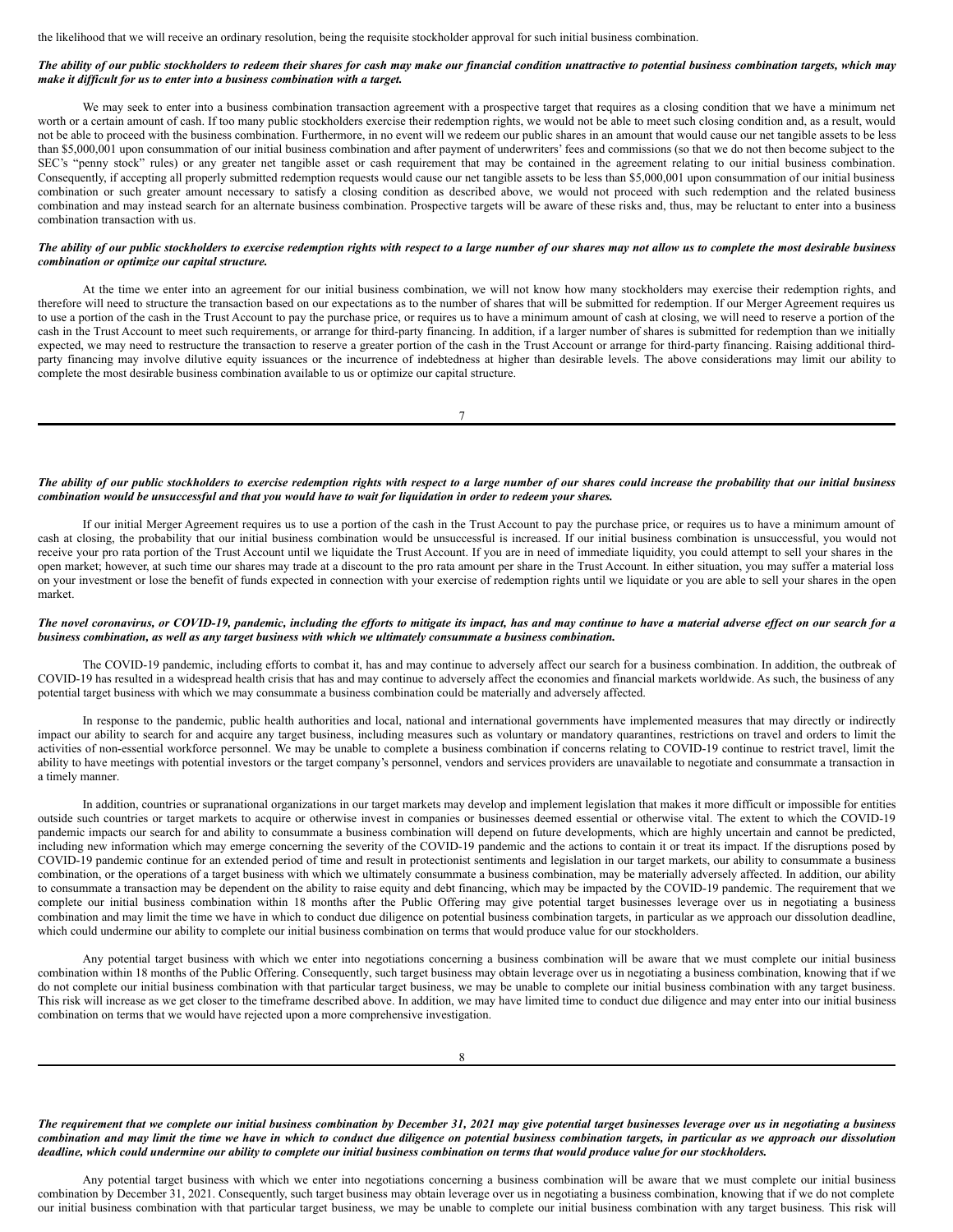increase as we get closer to the timeframe described above. In addition, we may have limited time to conduct due diligence and may enter into our initial business combination on terms that we would have rejected upon a more comprehensive investigation.

## We may not be able to complete our initial business combination by December 31, 2021, in which case we would cease all operations except for the purpose of winding up *and we would redeem our public shares and liquidate.*

We may not be able to find a suitable target business and complete our initial business combination by December 31, 2021. If we have not completed our initial business combination within such time period, we will: (i) cease all operations except for the purpose of winding up, (ii) as promptly as reasonably possible but not more than ten business days thereafter, redeem the public shares, at a per-share price, payable in cash, equal to the aggregate amount then on deposit in the Trust Account, including interest earned on the funds held in the Trust Account and not previously released to us to fund our working capital requirements (subject to an annual limit of \$250,000) (less taxes payable and up to \$100,000 of interest to pay dissolution expenses), divided by the number of then outstanding public shares, which redemption will completely extinguish public stockholders' rights as stockholders (including the right to receive further liquidating distributions, if any), and (iii) as promptly as reasonably possible following such redemption, subject to the approval of our remaining stockholders and our board of directors, liquidate and dissolve, subject in each case, to our obligations under Delaware law to provide for claims of creditors and the requirements of other applicable law.

## If we seek stockholder approval of our initial business combination, our Sponsor, directors, executive officers, advisors and their affiliates may elect to purchase shares or public warrants from public stockholders, which may influence a vote on a proposed business combination and reduce the public "float" of our Class A common stock.

If we seek stockholder approval of our initial business combination and we do not conduct redemptions in connection with our business combination pursuant to the tender offer rules, our Sponsor, directors, executive officers, advisors or their affiliates may purchase shares or public warrants in privately negotiated transactions or in the open market either prior to or following the completion of our initial business combination, although they are under no obligation to do so. However, other than as expressly stated herein, they have no current commitments, plans or intentions to engage in such transactions and have not formulated any terms or conditions for any such transactions. None of the funds in the Trust Account will be used to purchase shares or public warrants in such transactions.

In the event that our Sponsor, directors, executive officers, advisors or their affiliates purchase shares in privately negotiated transactions from public stockholders who have already elected to exercise their redemption rights, such selling stockholders would be required to revoke their prior elections to redeem their shares. The purpose of any such purchases of shares could be to vote such shares in favor of the business combination and thereby increase the likelihood of obtaining stockholder approval of the business combination or to satisfy a closing condition in an agreement with a target that requires us to have a minimum net worth or a certain amount of cash at the closing of our business combination, where it appears that such requirement would otherwise not be met. The purpose of any such purchases of public warrants could be to reduce the number of public warrants outstanding or to vote such warrants on any matters submitted to the warrantholders for approval in connection with our initial business combination. Any such purchases of our securities may result in the completion of our initial business combination that may not otherwise have been possible.

In addition, if such purchases are made, the public "float" of our Class A common stock or public warrants and the number of beneficial holders of our securities may be reduced, possibly making it difficult to obtain or maintain the quotation, listing or trading of our securities on a national securities exchange.

 $\alpha$ 

# If a public stockholder fails to receive notice of our offer to redeem our public shares in connection with our business combination, or fails to comply with the procedures *for tendering its shares, such shares may not be redeemed.*

We will comply with the proxy rules or tender offer rules, as applicable, when conducting redemptions in connection with our business combination. Despite our compliance with these rules, if a stockholder fails to receive our proxy materials or tender offer documents, as applicable, such stockholder may not become aware of the opportunity to redeem its shares. In addition, proxy materials or tender offer documents, as applicable, that we will furnish to holders of our public shares in connection with our initial business combination will describe the various procedures that must be complied with in order to validly tender or submit public shares for redemption. For example, we intend to require our public stockholders seeking to exercise their redemption rights, whether they are record holders or hold their shares in "street name," to, at the holder's option, either deliver their stock certificates to our transfer agent, or to deliver their shares to our transfer agent electronically prior to the date set forth in the proxy materials or tender offer documents, as applicable. In the case of proxy materials, this date may be up to two business days prior to the vote on the proposal to approve the initial business combination. In addition, if we conduct redemptions in connection with a stockholder vote, we intend to require a public stockholder seeking redemption of its public shares to also submit a written request for redemption to our transfer agent two business days prior to the vote in which the name of the beneficial owner of such shares is included. In the event that a stockholder fails to comply with these or any other procedures disclosed in the proxy or tender offer materials, as applicable, its shares may not be redeemed.

# You will not be entitled to protections normally afforded to investors of many other blank check companies.

Since the net proceeds of the Public Offering and the Private Placement are intended to be used to complete an initial business combination with a target business that has not been selected, we may be deemed to be a "blank check" company under the United States securities laws. However, because we have net tangible assets in excess of \$5,000,000 and have filed a Current Report on Form 8-K, including an audited balance sheet demonstrating this fact, we are exempt from rules promulgated by the SEC to protect investors in blank check companies, such as Rule 419. Accordingly, investors will not be afforded the benefits or protections of those rules. Among other things, this means that we will have a longer period of time to complete our business combination than do companies subject to Rule 419. Moreover, if the Public Offering were subject to Rule 419, that rule would have prohibited the release of any interest earned on funds held in the Trust Account to us unless and until the funds in the Trust Account were released to us in connection with our completion of an initial business combination.

## If we seek stockholder approval of our initial business combination and we do not conduct redemptions pursuant to the tender offer rules, and if you or a "group" of stockholders are deemed to hold in excess of 20% of our Class A common stock, you will lose the ability to redeem all such shares in excess of 15% of our Class A common *stock.*

If we seek stockholder approval of our initial business combination and we do not conduct redemptions in connection with our initial business combination pursuant to the tender offer rules, our Charter provides that a public stockholder, together with any affiliate of such stockholder or any other person with whom such stockholder is acting in concert or as a "group" (as defined under Section 13 of the Exchange Act), will be restricted from seeking redemption rights with respect to more than an aggregate of 20% of the shares sold in the Public Offering without our prior consent, which we refer to as the "Excess Shares." However, we would not be restricting our stockholders' ability to vote all of their shares (including Excess Shares) for or against our business combination. Your inability to redeem the Excess Shares will reduce your influence over our ability to complete our initial business combination and you could suffer a material loss on your investment in us if you sell Excess Shares in open market transactions. Additionally, you will not receive redemption distributions with respect to the Excess Shares if we complete our business combination. And as a result, you will continue to hold that number of shares exceeding 20% and, in order to dispose of such shares, would be required to sell your shares in open market transactions, potentially at a loss.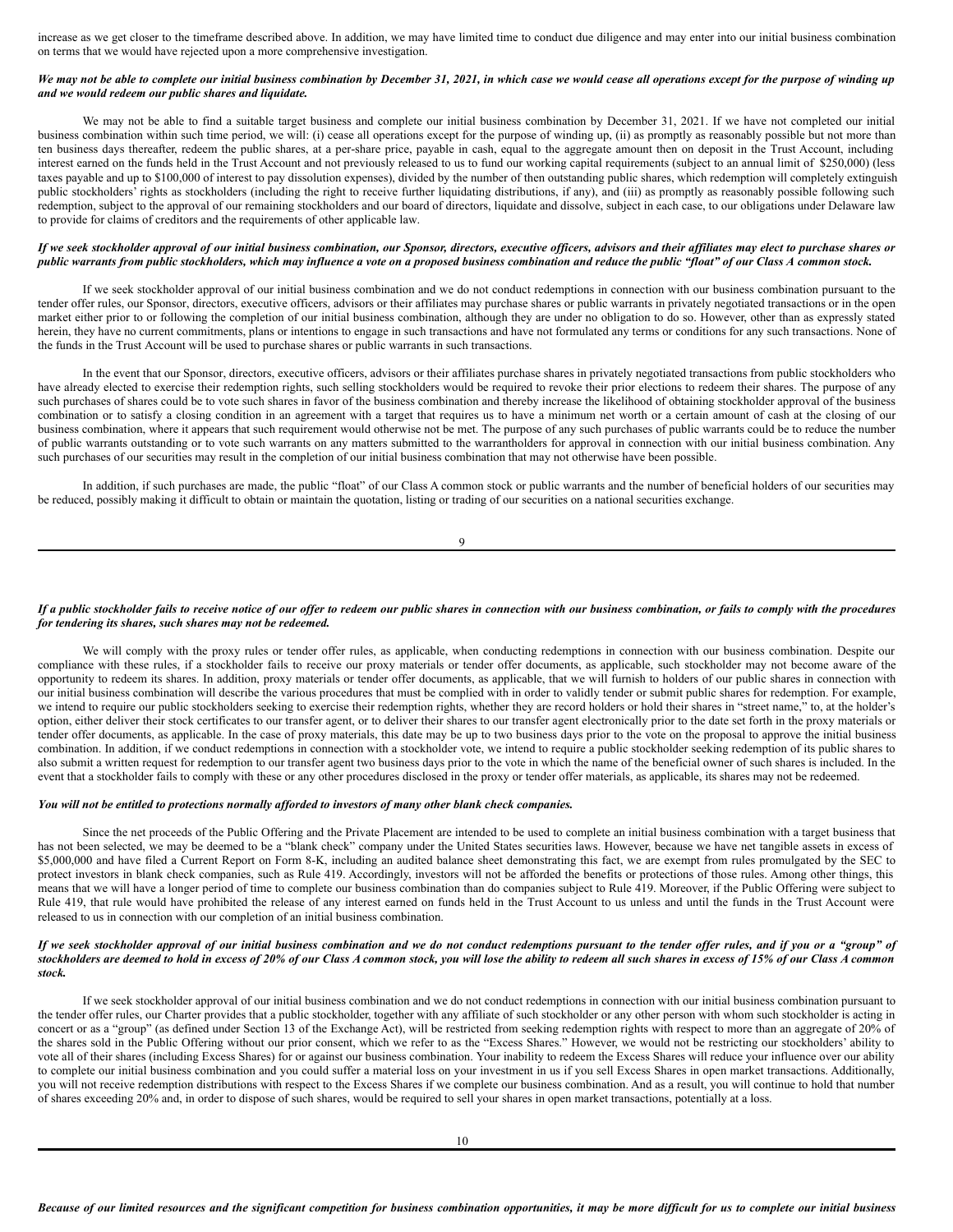### combination. If we are unable to complete our initial business combination, our public stockholders may receive only an estimated \$10.00 per share on our redemption, *and our warrants will expire worthless.*

We expect to encounter competition from other entities having a business objective similar to ours, including private investors (which may be individuals or investment partnerships), other blank check companies and other entities, domestic and international, competing for the types of businesses we intend to acquire. Many of these individuals and entities are well-established and have extensive experience in identifying and effecting, directly or indirectly, acquisitions of companies operating in or providing services to various industries. Many of these competitors possess similar or greater technical, human and other resources to ours or more local industry knowledge than we do and our financial resources will be relatively limited when contrasted with those of many of these competitors. While we believe there are numerous target businesses we could potentially acquire with the net proceeds of the Public Offering and the Private Placement, our ability to compete with respect to the acquisition of certain target businesses that are sizable will be limited by our available financial resources. This inherent competitive limitation gives others an advantage in pursuing the acquisition of certain target businesses. Furthermore, we are obligated to offer holders of our public shares the right to redeem their shares for cash at the time of our initial business combination in conjunction with a stockholder vote or via a tender offer. Target companies will be aware that this may reduce the resources available to us for our initial business combination. Any of these obligations may place us at a competitive disadvantage in successfully negotiating a business combination. If we are unable to complete our initial business combination, our public stockholders may receive only an estimated \$10.00 per share on our redemption, and our warrants will expire worthless.

## If the net proceeds of the Public Offering not being held in the Trust Account are insufficient to allow us to operate until December 31, 2021, it could limit the amount available to fund our search for a target business or businesses and complete our initial business combination, and we will depend on loans from our sponsor or *management team to fund our search and to complete our initial business combination.*

The funds available to us outside of the Trust Account may not be sufficient to allow us to operate until December 31, 2021, assuming that our initial business combination is not completed during that time. We cannot assure you that we will have enough funds available to us outside of the Trust Account to allow us to operate until at least December 31, 2021; however, we cannot assure you that our estimate is accurate. Of the funds available to us, we could use a portion of the funds available to us to pay fees to consultants to assist us with our search for a target business. We could also use a portion of the funds as a down payment or to fund a "no-shop" provision (a provision in letters of intent or merger agreements designed to keep target businesses from "shopping" around for transactions with other companies on terms more favorable to such target businesses) with respect to a particular proposed business combination, although we do not have any current intention to do so. If we entered into a letter of intent or merger agreement where we paid for the right to receive exclusivity from a target business and were subsequently required to forfeit such funds (whether as a result of our breach or otherwise), we might not have sufficient funds to continue searching for, or conduct due diligence with respect to, a target business. If we are unable to complete our initial business combination, our public stockholders may only receive an estimated \$10.00 per share on our redemption, and our warrants will expire worthless.

If we are required to seek additional capital, we would need to borrow funds from our Sponsor, management team or other third parties to operate or may be forced to liquidate. Neither our Sponsor, members of our management team nor any of their affiliates is under any obligation to advance funds to us in such circumstances. Any such advances would be repaid only from funds held outside the Trust Account or from funds released to us upon completion of our initial business combination. Up to \$1,500,000 of such loans may be convertible into private placement warrants of the post-business combination entity at a price of \$1.00 per warrant at the option of the lender. Such warrants would be identical to the private placement warrants. Prior to the completion of our initial business combination, we do not expect to seek loans from parties other than our sponsor or an affiliate of our sponsor as we do not believe third parties will be willing to loan such funds and provide a waiver against any and all rights to seek access to funds in our trust account. If we are unable to complete our initial business combination within the required time period because we do not have sufficient funds available to us, we will be forced to cease operations and liquidate the trust account. Consequently, our public stockholders may only receive an estimated \$10.00 per share, or possibly less, on our redemption of our public shares, and our warrants will expire worthless.

$$
11\phantom{.0}
$$

## If third parties bring claims against us, the proceeds held in the Trust Account could be reduced and the per-share redemption amount received by stockholders may be less *than \$10.00 per share.*

Our placing of funds in the Trust Account may not protect those funds from third-party claims against us. Although we will seek to have all vendors, service providers, prospective target businesses and other entities with which we do business execute agreements with us waiving any right, title, interest or claim of any kind in or to any monies held in the Trust Account for the benefit of our public stockholders, such parties may not execute such agreements, or even if they execute such agreements they may not be prevented from bringing claims against the Trust Account, including, but not limited to, fraudulent inducement, breach of fiduciary responsibility or other similar claims, as well as claims challenging the enforceability of the waiver, in each case in order to gain advantage with respect to a claim against our assets, including the funds held in the Trust Account. If any third party refuses to execute an agreement waiving such claims to the monies held in the Trust Account, our management will perform an analysis of the alternatives available to it and will only enter into an agreement with a third party that has not executed a waiver if management believes that such third party's engagement would be significantly more beneficial to us than any alternative.

Examples of possible instances where we may engage a third party that refuses to execute a waiver include the engagement of a third-party consultant whose particular expertise or skills are believed by management to be significantly superior to those of other consultants that would agree to execute a waiver or in cases where management is unable to find a service provider willing to execute a waiver. In addition, there is no guarantee that such entities will agree to waive any claims they may have in the future as a result of, or arising out of, any negotiations, contracts or agreements with us and will not seek recourse against the Trust Account for any reason. Upon redemption of our public shares, if we are unable to complete our initial business combination within the prescribed timeframe, or upon the exercise of a redemption right in connection with our initial business combination, we will be required to provide for payment of claims of creditors that were not waived that may be brought against us within the 10 years following redemption. Accordingly, the per-share redemption amount received by public stockholders could be less than the \$10.00 per public share initially held in the Trust Account, due to claims of such creditors. Our sponsor has agreed that it will be liable to us if and to the extent any claims by a third party for services rendered or products sold to us, or a prospective target business with which we have entered into a written letter of intent, confidentiality or other similar agreement or Merger Agreement, reduce the amount of funds in the Trust Account to below the lesser of (i) \$10.00 per public share and (ii) the actual amount per public share held in the Trust Account as of the date of the liquidation of the Trust Account, if less than \$10.00 per public share due to reductions in the value of the trust assets, less taxes payable, provided that such liability will not apply to any claims by a third party or prospective target business who executed a waiver of any and all rights to the monies held in the Trust Account (whether or not such waiver is enforceable) nor will it apply to any claims under our indemnity of the underwriters of the Public Offering against certain liabilities, including liabilities under the Securities Act of 1933, as amended (the "Securities Act"). However, we have not asked our sponsor to reserve for such indemnification obligations, nor have we independently verified whether our sponsor has sufficient funds to satisfy its indemnity obligations and we believe that our sponsor's only assets are securities of our company. Therefore, we cannot assure you that our sponsor would be able to satisfy those obligations. As a result, if any such claims were successfully made against the Trust Account, the funds available for our initial business combination and redemptions could be reduced to less than \$10.00 per public share. In such event, we may not be able to complete our initial business combination, and you would receive such lesser amount per share in connection with any redemption of your public shares. None of our officers or directors will indemnify us for claims by third parties including, without limitation, claims by vendors and prospective target businesses.

Our directors may decide not to enforce the indemnification obligations of our Sponsor, resulting in a reduction in the amount of funds in the Trust Account available for *distribution to our public stockholders.*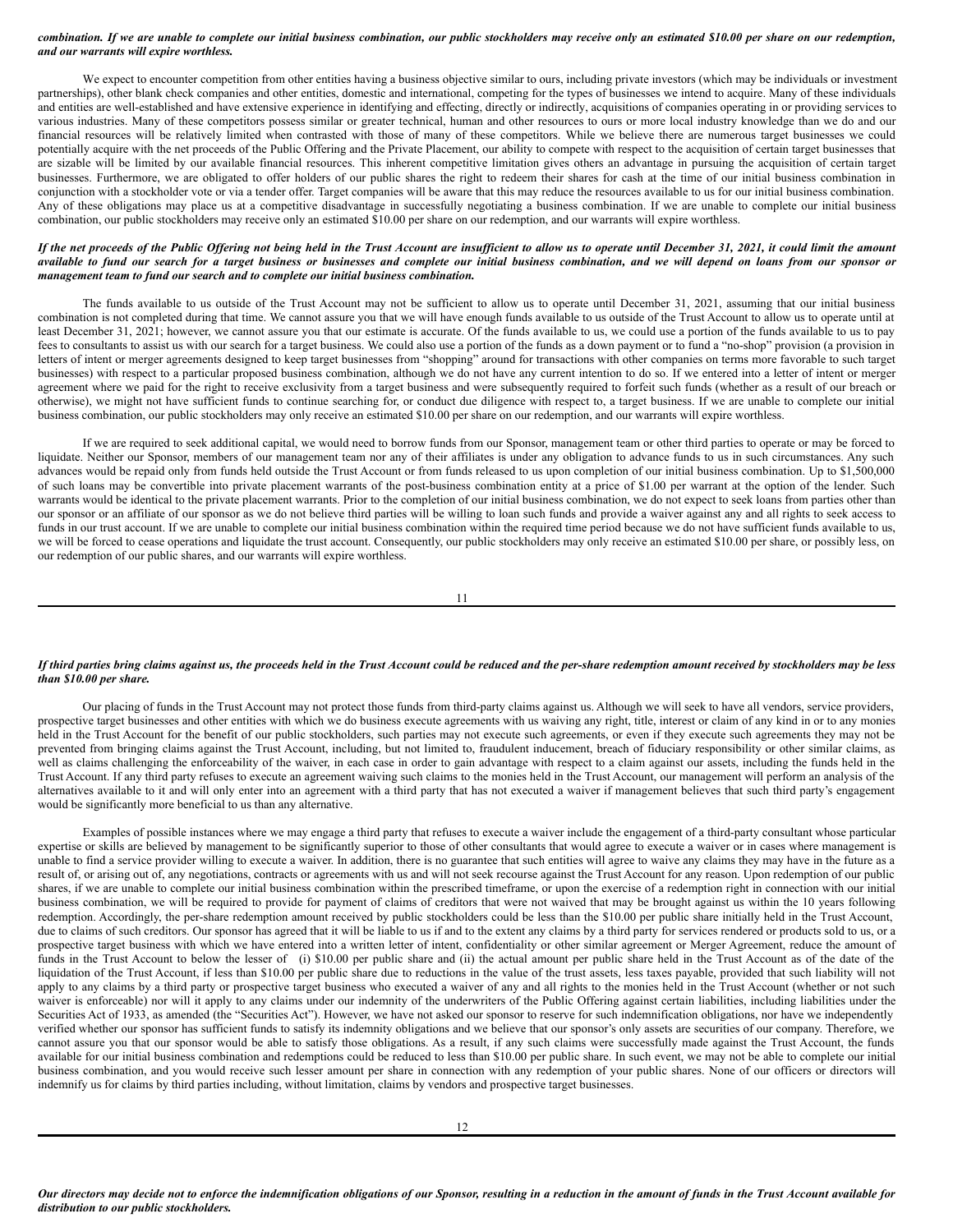In the event that the proceeds in the Trust Account are reduced below the lesser of (i) \$10.00 per share and (ii) the actual amount per public share held in the Trust Account as of the date of the liquidation of the Trust Account, in each case less taxes payable, and our Sponsor asserts that it is unable to satisfy its obligations or that it has no indemnification obligations related to a particular claim, our independent directors would determine whether to take legal action against our Sponsor to enforce its indemnification obligations. While we currently expect that our independent directors would take legal action on our behalf against our Sponsor to enforce its indemnification obligations to us, it is possible that our independent directors in exercising their business judgment and subject to their fiduciary duties may choose not to do so in any particular instance. If our independent directors choose not to enforce these indemnification obligations, the amount of funds in the Trust Account available for distribution to our public stockholders may be reduced below \$10.00 per share.

### If, after we distribute the proceeds in the Trust Account to our public stockholders, we file a bankruptcy petition or an involuntary bankruptcy petition is filed against us that is not dismissed, a bankruptcy court may seek to recover such proceeds, and the members of our board of directors may be viewed as having breached their fiduciary duties to our creditors, thereby exposing the members of our board of directors and us to claims of punitive damages.

If, after we distribute the proceeds in the Trust Account to our public stockholders, we file a bankruptcy petition or an involuntary bankruptcy petition is filed against us that is not dismissed, any distributions received by stockholders could be viewed under applicable debtor/creditor and/or bankruptcy laws as either a "preferential transfer" or a "fraudulent conveyance." As a result, a bankruptcy court could seek to recover some or all amounts received by our stockholders. In addition, our board of directors may be viewed as having breached its fiduciary duty to our creditors and/or having acted in bad faith, by paying public stockholders from the Trust Account prior to addressing the claims of creditors, thereby exposing itself and us to claims of punitive damages.

## If, before distributing the proceeds in the Trust Account to our public stockholders, we file a bankruptcy petition or an involuntary bankruptcy petition is filed against us that is not dismissed, the claims of creditors in such proceeding may have priority over the claims of our stockholders and the per-share amount that would otherwise be *received by our stockholders in connection with our liquidation may be reduced.*

If, before distributing the proceeds in the Trust Account to our public stockholders, we file a bankruptcy petition or an involuntary bankruptcy petition is filed against us that is not dismissed, the proceeds held in the Trust Account could be subject to applicable bankruptcy law, and may be included in our bankruptcy estate and subject to the claims of third parties with priority over the claims of our stockholders. To the extent any bankruptcy claims deplete the Trust Account, the per-share amount that would otherwise be received by our stockholders in connection with our liquidation may be reduced.

### If we are deemed to be an investment company under the Investment Company Act, we may be required to institute burdensome compliance requirements and our *activities may be restricted, which may make it dif icult for us to complete our business combination.*

If we are deemed to be an investment company under the Investment Company Act, our activities may be restricted, including:

- restrictions on the nature of our investments; and
- restrictions on the issuance of securities, each of which may make it difficult for us to complete our business combination.

In addition, we may have imposed upon us burdensome requirements, including:

- registration as an investment company with the SEC;
- adoption of a specific form of corporate structure; and
- reporting, record keeping, voting, proxy and disclosure requirements and other rules and regulations that we are not subject to.

In order not to be regulated as an investment company under the Investment Company Act, unless we can qualify for an exclusion, we must ensure that we are engaged primarily in a business other than investing, reinvesting or trading of securities and that our activities do not include investing, reinvesting, owning, holding or trading "investment securities" constituting more than 40% of our assets (exclusive of U.S. government securities and cash items) on an unconsolidated basis. Our business will be to identify and complete a business combination and thereafter to operate the post-transaction business or assets for the long term. We do not plan to buy businesses or assets with a view to resale or profit from their resale. We do not plan to buy unrelated businesses or assets or to be a passive investor.

We do not believe that our principal activities will subject us to the Investment Company Act. To this end, the proceeds held in the Trust Account may only be invested in United States "government securities" within the meaning of Section 2(a)(16) of the Investment Company Act having a maturity of 185 days or less or in money market funds meeting certain conditions under Rule 2a-7 promulgated under the Investment Company Act which invest only in direct U.S. government treasury obligations. Pursuant to the trust agreement, the trustee is not permitted to invest in other securities or assets. By restricting the investment of the proceeds to these instruments, and by having a business plan targeted at acquiring and growing businesses for the long term (rather than on buying and selling businesses in the manner of a merchant bank or private equity fund), we intend to avoid being deemed an "investment company" within the meaning of the Investment Company Act. The Trust Account is intended as a holding place for funds pending the earlier to occur of either: (i) the completion of our primary business objective, which is a business combination; or (ii) absent a business combination by December 31, 2021 or with respect to any other material provisions relating to stockholders' rights or pre-initial business combination activity, our return of the funds held in the Trust Account to our public stockholders as part of our redemption of the public shares. If we do not invest the proceeds as discussed above, we may be deemed to be subject to the Investment Company Act. If we were deemed to be subject to the Investment Company Act, compliance with these additional regulatory burdens would require additional expenses for which we have not allotted funds and may hinder our ability to complete a business combination. If we are unable to complete our initial business combination, our public stockholders may receive only an estimated \$10.00 per share on our redemption, and our warrants will expire worthless.

### Changes in laws or regulations, or a failure to comply with any laws and regulations, may adversely affect our business and results of operations.

We are subject to laws and regulations enacted by national, regional and local governments. In particular, we are required to comply with certain SEC and other legal requirements. Compliance with, and monitoring of, applicable laws and regulations may be difficult, time consuming and costly. Those laws and regulations and their interpretation and application may also change from time to time and those changes could have a material adverse effect on our business, investments and results of operations. In addition, a failure to comply with applicable laws or regulations, as interpreted and applied, could have a material adverse effect on our business, including our ability to negotiate and complete our initial business combination, and results of operations.

## If we are unable to consummate our initial business combination within 18 months of the Public Offering, our public stockholders may be forced to wait beyond such 18 *months before redemption from our Trust Account.*

If we are unable to consummate our initial business combination within 18 months of the Public Offering, the proceeds then on deposit in the Trust Account including interest earned on the funds held in the trust account (less taxes payable and up to \$100,000 of interest to pay dissolution expenses), will be used to fund the redemption of our public shares, as further described herein. Any redemption of public stockholders from the Trust Account will be effected automatically by function of our amended and restated memorandum and articles of association prior to any voluntary winding up. If we are required to wind-up, liquidate the Trust Account and distribute such amount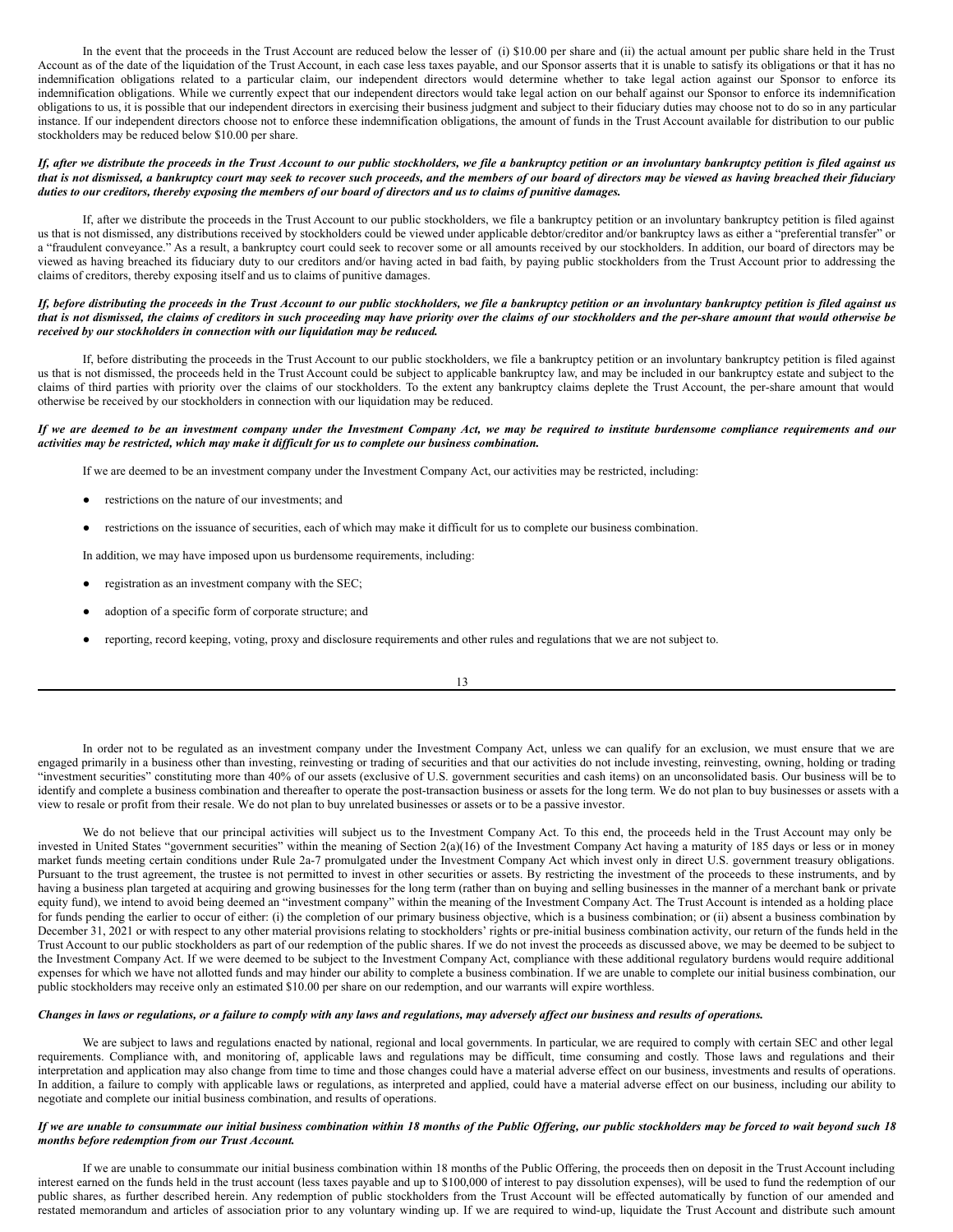therein, pro rata, to our public stockholders, as part of any liquidation process, such winding up, liquidation and distribution must comply with the applicable provisions of the Companies Law. In that case, investors may be forced to wait beyond 18 months of the Public Offering before the redemption proceeds of our Trust Account become available to them, and they receive the return of their pro rata portion of the proceeds from our Trust Account. We have no obligation to return funds to investors prior to the date of our redemption or liquidation unless we consummate our initial business combination prior thereto and only then in cases where investors have sought to redeem their Class A common shares. Only upon our redemption or any liquidation will public stockholders be entitled to distributions if we are unable to complete our initial business combination.

# Our stockholders may be held liable for claims by third parties against us to the extent of distributions received by them upon redemption of their shares.

Under the DGCL, stockholders may be held liable for claims by third parties against a corporation to the extent of distributions received by them in a dissolution. The pro rata portion of our Trust Account distributed to our public stockholders upon the redemption of our public shares in the event we do not complete our initial business combination by December 31, 2021 may be considered a liquidating distribution under Delaware law. If a corporation complies with certain procedures set forth in Section 280 of the DGCL intended to ensure that it makes reasonable provision for all claims against it, including a 60-day notice period during which any third-party claims can be brought against the corporation, a 90-day period during which the corporation may reject any claims brought, and an additional 150-day waiting period before any liquidating distributions are made to stockholders, any liability of stockholders with respect to a liquidating distribution is limited to the lesser of such stockholder's pro rata share of the claim or the amount distributed to the stockholder, and any liability of the stockholder would be barred after the third anniversary of the dissolution. However, it is our intention to redeem our public shares as soon as reasonably possible following December 31, 2021 in the event we do not complete our initial business combination and, therefore, we do not intend to comply with the foregoing procedures.

Because we do not comply with Section 280, Section 281(b) of the DGCL requires us to adopt a plan, based on facts known to us at such time that will provide for our payment of all existing and pending claims or claims that may be potentially brought against us within the 10 years following our dissolution. However, because we are a blank check company, rather than an operating company, and our operations are limited to searching for prospective target businesses to acquire, the only likely claims to arise would be from our vendors (such as lawyers, investment bankers, etc.) or prospective target businesses. If our plan of distribution complies with Section 281(b) of the DGCL, any liability of stockholders with respect to a liquidating distribution is limited to the lesser of such stockholder's pro rata share of the claim or the amount distributed to the stockholder, and any liability of the stockholder would likely be barred after the third anniversary of the dissolution. We cannot assure you that we will properly assess all claims that may be potentially brought against us. As such, our stockholders could potentially be liable for any claims to the extent of distributions received by them (but no more) and any liability of our stockholders may extend beyond the third anniversary of such date. Furthermore, if the pro rata portion of our Trust Account distributed to our public stockholders upon the redemption of our public shares in the event we do not complete our initial business combination by December 31, 2021 is not considered a liquidating distribution under Delaware law and such redemption distribution is deemed to be unlawful (potentially due to the imposition of legal proceedings that a party may bring or due to other circumstances that are currently unknown), then pursuant to Section 174 of the DGCL, the statute of limitations for claims of creditors could then be six years after the unlawful redemption distribution, instead of three years, as in the case of a liquidating distribution.

#### We may not hold an annual meeting of stockholders until after the consummation of our initial business combination.

In accordance with NYSE corporate governance requirements, we are not required to hold an annual meeting until no later than one year after our first fiscal year end following our listing on NYSE. There is no requirement under the Companies Law for us to hold annual or general meetings to elect directors. Until we hold an annual meeting of stockholders, public stockholders may not be afforded the opportunity to elect directors and to discuss company affairs with management. Our board of directors is divided into three classes with only one class of directors being elected in each year and each class (except for those directors appointed prior to our first annual meeting of stockholders) serving a three-year term. In addition, as holders of our Class A common shares, our public stockholders will not have the right to vote on the election of directors until after the consummation of our initial business combination.

15

## Although we identified general criteria and guidelines that we believe are important in evaluating prospective target businesses, we may enter into our initial business combination with a target does not meet such criteria and guidelines, and as a result, the target business with which we enter into our initial business combination may not *have attributes entirely consistent with our general criteria and guidelines.*

Although we have identified general criteria and guidelines for evaluating prospective target businesses, it is possible that a target business with which we enter into our initial business combination will not have all of these positive attributes. If we complete our initial business combination with a target that does not meet some or all of these guidelines, such combination may not be as successful as a combination with a business that does meet all of our general criteria and guidelines. In addition, if we announce a prospective business combination with a target that does not meet our general criteria and guidelines, a greater number of stockholders may exercise their redemption rights, which may make it difficult for us to meet any closing condition with a target business that requires us to have a minimum net worth or a certain amount of cash. In addition, if stockholder approval of the transaction is required by law, or we decide to obtain stockholder approval for business or other legal reasons, it may be more difficult for us to attain stockholder approval of our initial business combination if the target business does not meet our general criteria and guidelines. If we are unable to complete our initial business combination, our public stockholders may receive only an estimated \$10.00 per share on our redemption, and our warrants will expire worthless.

### We are not required to obtain an opinion from an independent accounting or investment banking firm, and consequently, you may have no assurance from an independent source that the price we are paying for the business is fair to our stockholders from a financial point of view.

Unless we complete our business combination with an affiliated entity, we are not required to obtain an opinion from an independent accounting firm or independent investment banking firm that is a member of FINRA that the price we are paying is fair to our stockholders from a financial point of view. If no opinion is obtained, our stockholders will be relying on the judgment of our board of directors, who will determine fair market value based on standards generally accepted by the financial community. Such standards used will be disclosed in our proxy solicitation or tender offer materials, as applicable, related to our initial business combination.

## Our Sponsor controls a substantial interest in us and thus may exert a substantial influence on actions requiring a stockholder vote, potentially in a manner that you do *not support.*

Our Sponsor owns 20% of our issued and outstanding common stock. Accordingly, they may exert a substantial influence on actions requiring a stockholder vote, potentially in a manner that you do not support, including amendments to our Charter. If our Sponsor purchases any additional shares of Class A common stock, this would increase their control. Neither our Sponsor nor, to our knowledge, any of our officers or directors, have any current intention to purchase additional securities, other than as disclosed in this prospectus. Factors that would be considered in making such additional purchases would include consideration of the current trading price of our Class A common stock. In addition, our board of directors, whose members were elected by our sponsor, is and will be divided into three classes, each of which will generally serve for terms of three years with only one class of directors being elected in each year. We may not hold an annual meeting of stockholders to elect new directors prior to the completion of our initial business combination, in which case all of the current directors will continue in office until at least the completion of the business combination. If there is an annual meeting, as a consequence of our "staggered" board of directors, only a minority of the board of directors will be considered for election and our Sponsor, because of its ownership position, will have considerable influence regarding the outcome. Accordingly, our Sponsor will continue to exert control at least until the completion of our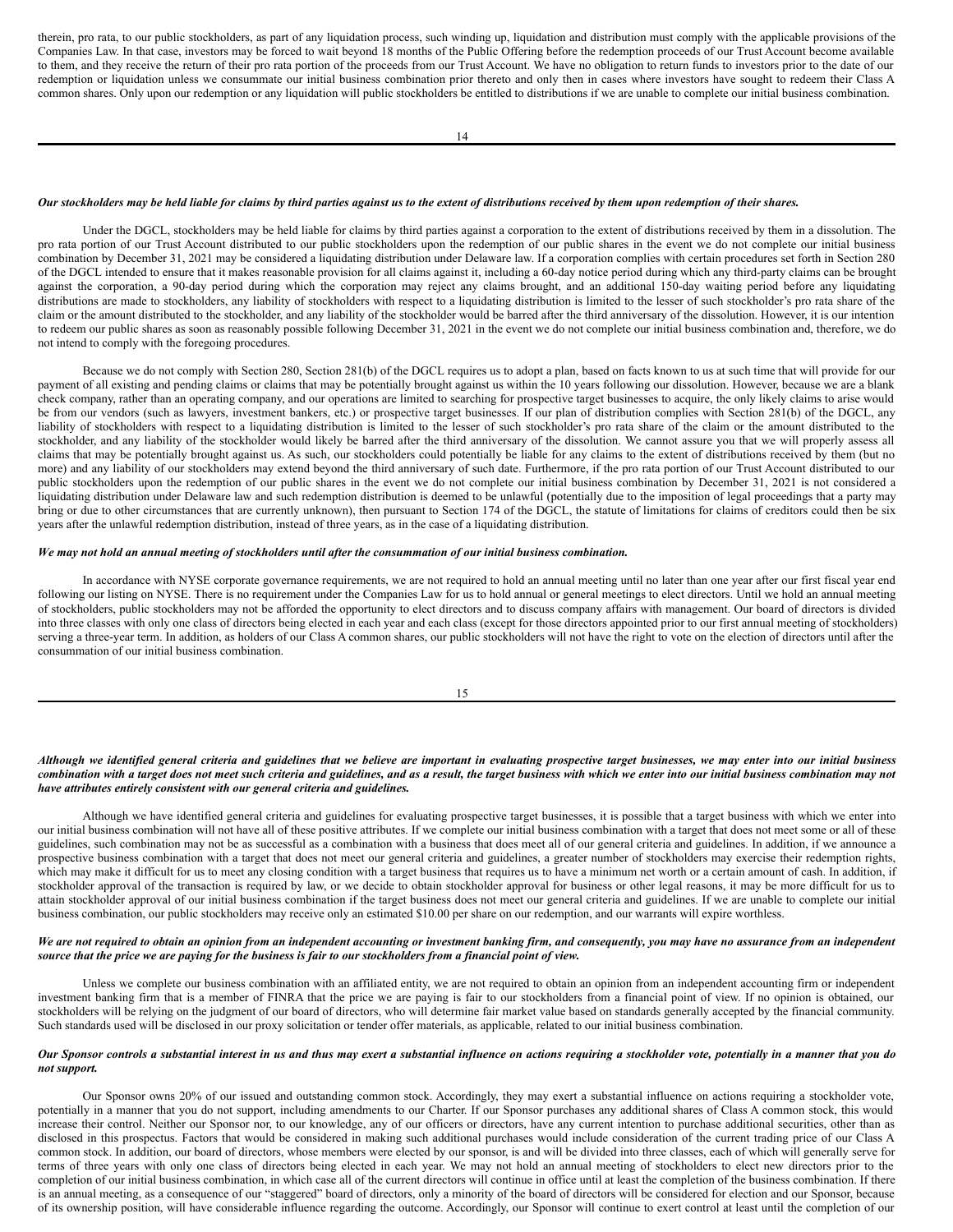### A provision of our warrant agreement may make it more difficult for us to consummate an initial business combination.

Unlike most blank check companies, if (x) we issue additional shares of Class A common stock or equity-linked securities for capital raising purposes in connection with the closing of our business combination at an issue price or effective issue price of less than \$9.20 per share of Class A common stock (with such issue price or effective issue price to be determined in good faith by our board of directors and, in the case of any such issuance to our Sponsor or its affiliates, without taking into account any Founder Shares held by our Sponsor or such affiliates, as applicable, prior to such issuance), (y) the aggregate gross proceeds from such issuances represent more than 50% of the total equity proceeds, and interest thereon, available for the funding of our initial business combination, and (z) the volume weighted average trading price of our Class A common stock during the 10 trading day period starting on the trading day after the day on which we consummate our business combination (such price, the "Market Value") is below \$9.20 per share, the exercise price of the warrants will be adjusted (to the nearest cent) to be equal to 115% of the Market Value, and the \$18.00 per share redemption trigger price of the warrants will be adjusted (to the nearest cent) to be equal to 180% of the Market Value. This may make it more difficult for us to consummate a business combination with a target business.

16

### Because we must furnish our stockholders with target business financial statements, we may lose the ability to complete an otherwise advantageous initial business *combination with some prospective target businesses.*

The federal proxy rules require that the proxy statement with respect to the vote on an initial business combination include historical and pro forma financial statement disclosure. We will include the same financial statement disclosure in connection with our tender offer documents, whether or not they are required under the tender offer rules. These financial statements may be required to be prepared in accordance with, or be reconciled to, accounting principles generally accepted in the United States of America ("GAAP"), or international financial reporting standards as issued by the International Accounting Standards Board ("IFRS"), depending on the circumstances and the historical financial statements may be required to be audited in accordance with the standards of the Public Company Accounting Oversight Board (United States) ("PCAOB"). These financial statement requirements may limit the pool of potential target businesses we may acquire because some targets may be unable to provide such financial statements in time for us to disclose such statements in accordance with federal proxy rules and complete our initial business combination within the prescribed time frame.

## Compliance obligations under the Sarbanes-Oxley Act may make it more difficult for us to effectuate our business combination, require substantial financial and *management resources, and increase the time and costs of completing an initial business combination.*

Section 404 of the Sarbanes-Oxley Act requires that we evaluate and report on our system of internal controls beginning with our Annual Report on Form 10-K for the year ending December 31, 2020. Only in the event we are deemed to be a large accelerated filer or an accelerated filer, and no longer qualify as an emerging growth company, will we be required to comply with the independent registered public accounting firm attestation requirement on our internal control over financial reporting. Further, for as long as we remain an emerging growth company, we will not be required to comply with the independent registered public accounting firm attestation requirement on our internal control over financial reporting. The fact that we are a blank check company makes compliance with the requirements of the Sarbanes-Oxley Act particularly burdensome on us as compared to other public companies because a target business with which we seek to complete our business combination may not be in compliance with the provisions of the Sarbanes-Oxley Act regarding adequacy of its internal controls. The development of the internal control of any such entity to achieve compliance with the Sarbanes-Oxley Act may increase the time and costs necessary to complete any such business combination.

## **Risks Relating to the Post-Business Combination Company**

## Subsequent to our completion of our initial business combination, we may be required to take write-downs or write-offs, restructuring and impairment or other charges that could have a significant negative effect on our financial condition, results of operations and the price of our securities, which could cause you to lose some or all of your *investment.*

Even if we conduct extensive due diligence on a target business with which we combine, we cannot assure you that this diligence will identify all material issues that may be present with a particular target business, that it would be possible to uncover all material issues through a customary amount of due diligence, or that factors outside of the target business and outside of our control will not later arise. As a result of these factors, we may be forced to later write-down or write-off assets, restructure our operations, or incur impairment or other charges that could result in our reporting losses. Even if our due diligence successfully identifies certain risks, unexpected risks may arise and previously known risks may materialize in a manner not consistent with our preliminary risk analysis. Even though these charges may be non-cash items and not have an immediate impact on our liquidity, the fact that we report charges of this nature could contribute to negative market perceptions about us or our securities. In addition, charges of this nature may cause us to violate net worth or other covenants to which we may be subject as a result of assuming pre-existing debt held by a target business or by virtue of our obtaining debt financing to partially finance the initial business combination or thereafter. Accordingly, any stockholders or warrant holders who choose to remain stockholders or warrant holders following the business combination could suffer a reduction in the value of their securities. Such stockholders or warrant holders are unlikely to have a remedy for such reduction in value unless they are able to successfully claim that the reduction was due to the breach by our officers or directors of a duty of care or other fiduciary duty owed to them, or if they are able to successfully bring a private claim under securities laws that the proxy solicitation or tender offer materials, as applicable, relating to the business combination contained an actionable material misstatement or material omission.

17

## Resources could be wasted in researching business combinations that are not completed, which could materially adversely affect subsequent attempts to locate and acquire or merge with another business. If we are unable to complete our initial business combination, our public stockholders may receive only an estimated \$10.00 per share on *our redemption, and our warrants will expire worthless.*

We anticipate that the investigation of each specific target business and the negotiation, drafting and execution of relevant agreements, disclosure documents and other instruments will require substantial management time and attention and substantial costs for accountants, attorneys and others. If we decide not to complete a specific initial business combination, the costs incurred up to that point for the proposed transaction likely would not be recoverable. Furthermore, if we reach an agreement relating to a specific target business, we may fail to complete our initial business combination for any number of reasons including those beyond our control. Any such event will result in a loss to us of the related costs incurred which could materially adversely affect subsequent attempts to locate and acquire or merge with another business. If we are unable to complete our initial business combination, our public stockholders may receive only an estimated \$10.00 per share on our redemption, and our warrants will expire worthless.

## We are dependent upon our executive officers and directors and their loss could adversely affect our ability to operate.

Our operations are dependent upon a relatively small group of individuals and, in particular, our executive officers and directors. We believe that our success depends on the continued service of our officers and directors, at least until we have completed our initial business combination. In addition, our executive officers and directors are not required to commit any specified amount of time to our affairs and, accordingly, will have conflicts of interest in allocating their time among various business activities, including identifying potential business combinations and monitoring the related due diligence. We do not have an employment agreement with, or key-man insurance on the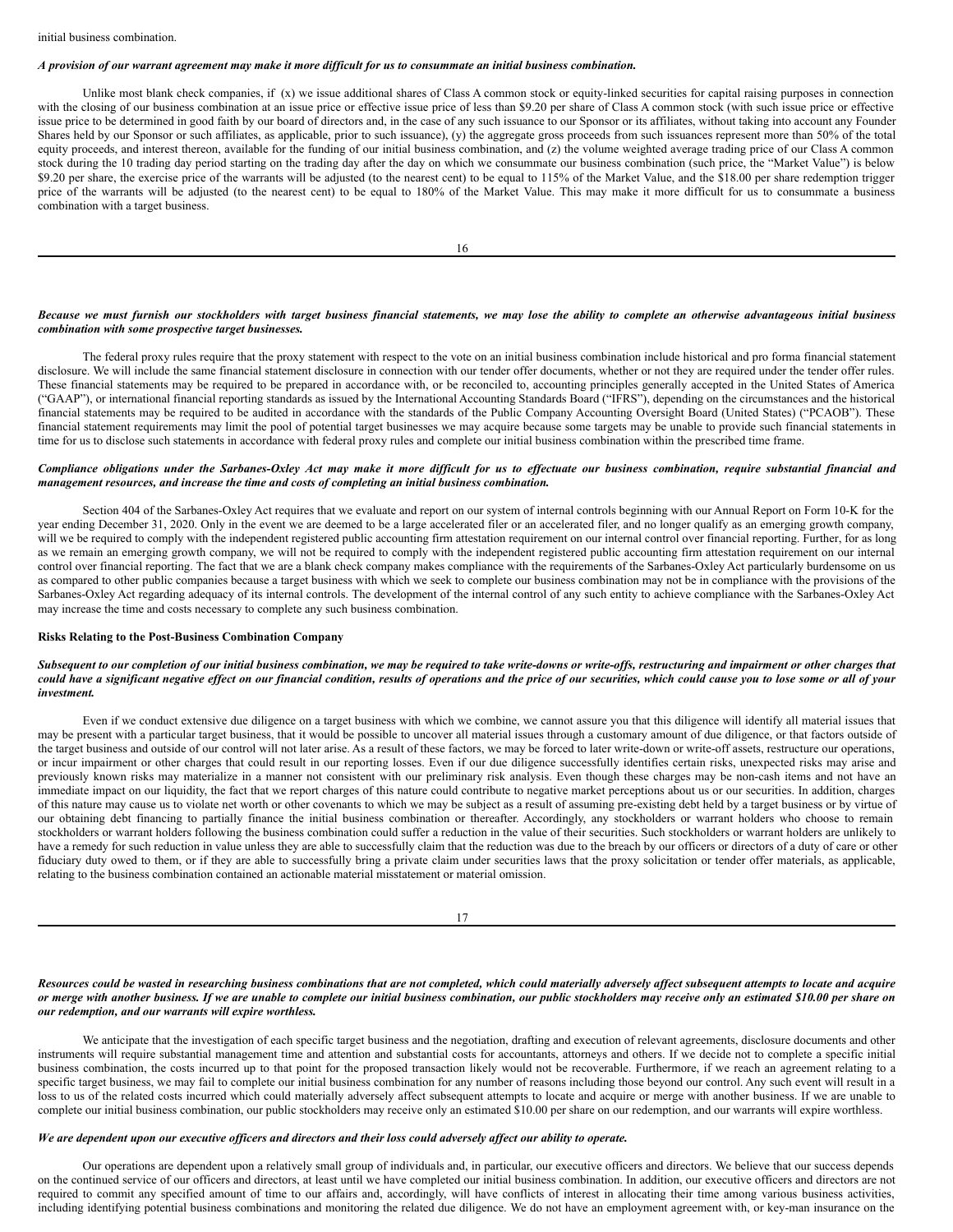life of, any of our directors or executive officers. The unexpected loss of the services of one or more of our directors or executive officers could have a detrimental effect on us.

## Our ability to successfully effect our initial business combination and to be successful thereafter will be dependent upon the efforts of our key personnel, some of whom may join us following our initial business combination. The loss of key personnel could negatively impact the operations and profitability of our post-combination business.

Our ability to successfully effect our initial business combination is dependent upon the efforts of our key personnel. The role of our key personnel in the target business, however, cannot presently be ascertained. Although some of our key personnel may remain with the target business in senior management or advisory positions following our initial business combination, it is likely that some or all of the management of the target business will remain in place. While we intend to closely scrutinize any individuals we engage after our initial business combination, we cannot assure you that our assessment of these individuals will prove to be correct. These individuals may be unfamiliar with the requirements of operating a company regulated by the SEC, which could cause us to have to expend time and resources helping them become familiar with such requirements.

## Our key personnel may negotiate employment or consulting agreements with a target business in connection with a particular business combination. These agreements may provide for them to receive compensation following our initial business combination and as a result, may cause them to have conflicts of interest in determining *whether a particular business combination is the most advantageous.*

Our key personnel may be able to remain with our company after the completion of our initial business combination only if they are able to negotiate employment or consulting agreements in connection with the business combination. Such negotiations would take place simultaneously with the negotiation of the business combination and could provide for such individuals to receive compensation in the form of cash payments and/or our securities for services they would render to us after the completion of the business combination. The personal and financial interests of such individuals may influence their motivation in identifying and selecting a target business, subject to their fiduciary duties under Delaware law. However, we believe the ability of such individuals to remain with us after the completion of our business combination will not be the determining factor in our decision as to whether or not we will proceed with any potential business combination. There is no certainty, however, that any of our key personnel will remain with us after the completion of our business combination. We cannot assure you that any of our key personnel will remain in senior management or advisory positions with us. The determination as to whether any of our key personnel will remain with us will be made at the time of our initial business combination.

## We may have a limited ability to assess the management of a prospective target business and, as a result, may effect our initial business combination with a target business *whose management may not have the skills, qualifications or abilities to manage a public company.*

When evaluating the desirability of effecting our initial business combination with a prospective target business, our ability to assess the target business's management may be limited due to a lack of time, resources or information. Our assessment of the capabilities of the target business's management, therefore, may prove to be incorrect and such management may lack the skills, qualifications or abilities we suspected. Should the target business's management not possess the skills, qualifications or abilities necessary to manage a public company, the operations and profitability of the post-combination business may be negatively impacted. Accordingly, any stockholders or warrant holders who choose to remain stockholders or warrant holders following the business combination could suffer a reduction in the value of their securities. Such stockholders or warrant holders are unlikely to have a remedy for such reduction in value unless they are able to successfully claim that the reduction was due to the breach by our officers or directors of a duty of care or other fiduciary duty owed to them, or if they are able to successfully bring a private claim under securities laws that the proxy solicitation or tender offer materials, as applicable, relating to the business combination contained an actionable material misstatement or material omission.

### The officers and directors of an acquisition candidate may resign upon completion of our initial business combination. The loss of a business combination target's key *personnel could negatively impact the operations and profitability of our post-combination business.*

The role of an acquisition candidate's key personnel upon the completion of our initial business combination cannot be ascertained at this time. Although we contemplate that certain members of an acquisition candidate's management team will remain associated with the acquisition candidate following our initial business combination, it is possible that members of the management of an acquisition candidate will not wish to remain in place.

## Our management may not be able to maintain control of a target business after our initial business combination. We cannot provide assurance that, upon loss of control of a target business, new management will possess the skills, qualifications or abilities necessary to profitably operate such business.

We may structure a business combination so that the post-transaction company in which our public stockholders own shares will own less than 100% of the equity interests or assets of a target business, but we will only complete such business combination if the post-transaction company acquires 50% or more of the outstanding voting securities of the target or otherwise acquire a controlling interest in the target sufficient for us not to be required to register as an investment company under the Investment Company Act. We will not consider any transaction that does not meet such criteria. Even if the post-transaction company owns 50% or more of the voting securities of the target, our stockholders prior to the business combination may collectively own a minority interest in the post business combination company, depending on valuations ascribed to the target and us in the business combination. For example, we could pursue a transaction in which we issue a substantial number of new shares of Class A common stock in exchange for all of the outstanding capital stock of a target. In this case, we would acquire a 100% interest in the target. However, as a result of the issuance of a substantial number of new shares of Class A common stock, our stockholders immediately prior to such transaction could own less than a majority of our outstanding Class A common stock subsequent to such transaction. In addition, other minority stockholders may subsequently combine their holdings resulting in a single person or group obtaining a larger share of the company's shares than we initially acquired. Accordingly, this may make it more likely that our management will not be able to maintain our control of the target business.

19

## We may issue notes or other debt securities, or otherwise incur substantial debt, to complete a business combination, which may adversely affect our leverage and financial *condition and thus negatively impact the value of our stockholders' investment in us.*

Although we have no commitments as of the date of this Annual Report on Form 10-K to issue any notes or other debt securities, or to otherwise incur outstanding debt following the Public Offering, we may choose to incur substantial debt to complete our initial business combination. We, and our officers, have agreed that we will not incur any indebtedness unless we have obtained from the lender a waiver of any right, title, interest or claim of any kind in or to the monies held in the Trust Account. As such, no issuance of debt will affect the per share amount available for redemption from the Trust Account. Nevertheless, the incurrence of debt could have a variety of negative effects, including:

- default and foreclosure on our assets if our operating revenues after an initial business combination are insufficient to repay our debt obligations;
- acceleration of our obligations to repay the indebtedness even if we make all principal and interest payments when due if we breach certain covenants that require the maintenance of certain financial ratios or reserves without a waiver or renegotiation of that covenant;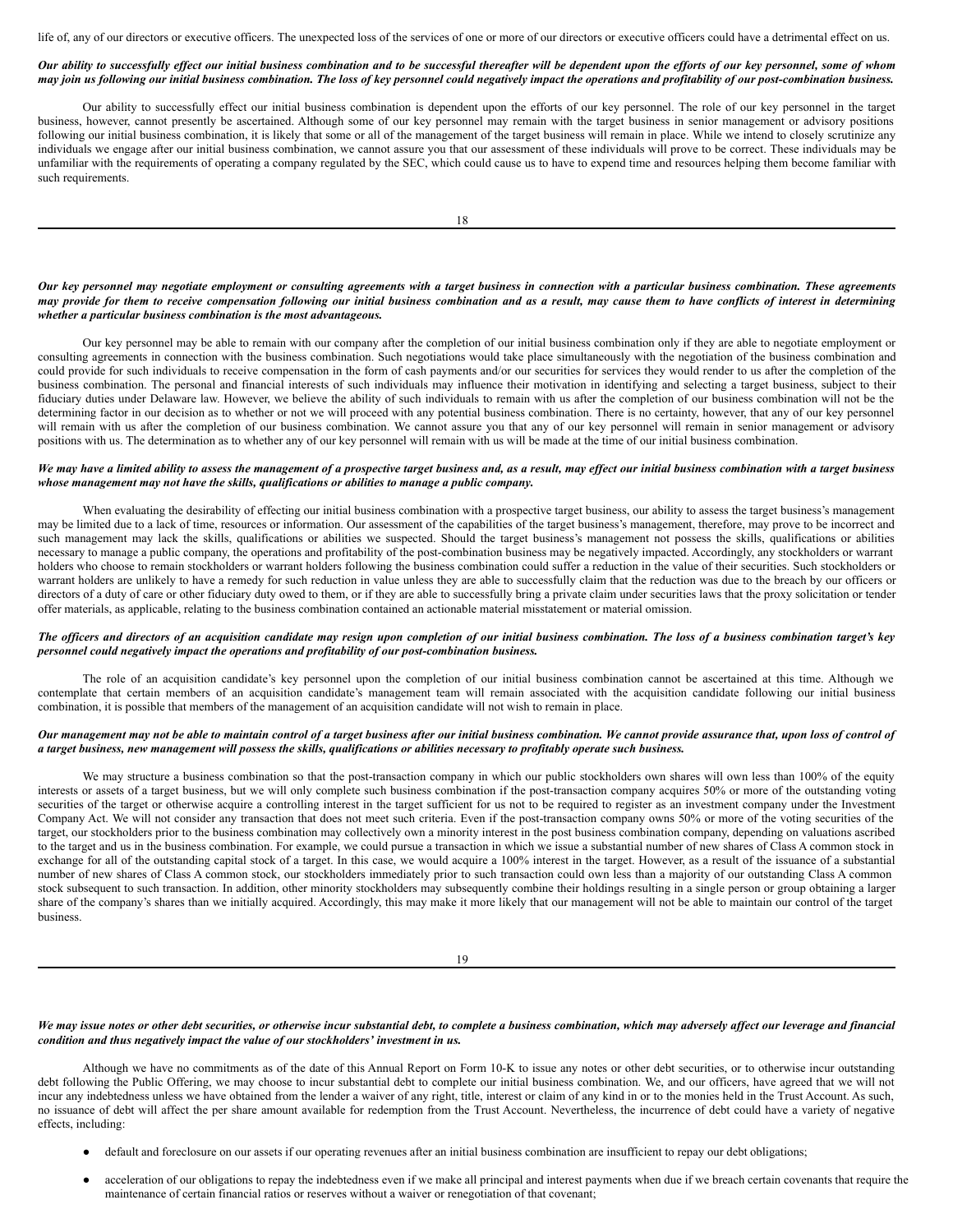- our immediate payment of all principal and accrued interest, if any, if the debt is payable on demand;
- our inability to obtain necessary additional financing if the debt contains covenants restricting our ability to obtain such financing while the debt is outstanding;
- our inability to pay dividends on our Class A common stock;
- using a substantial portion of our cash flow to pay principal and interest on our debt, which will reduce the funds available for dividends on our Class A common stock if declared, expenses, capital expenditures, acquisitions and other general corporate purposes;
- limitations on our flexibility in planning for and reacting to changes in our business and in the industry in which we operate;
- increased vulnerability to adverse changes in general economic, industry and competitive conditions and adverse changes in government regulation; and
- limitations on our ability to borrow additional amounts for expenses, capital expenditures, acquisitions, debt service requirements, execution of our strategy and other purposes and other disadvantages compared to our competitors who have less debt.

### We may only be able to complete one business combination with the proceeds of the Public Offering and the Private Placement, which will cause us to be solely dependent on a single business which may have a limited number of products or services. This lack of diversification may negatively impact our operations and profitability.

The net proceeds from the Public Offering and the Private Placement will provide us with \$336,850,000 that we may use to complete our initial business combination (excluding the \$13,150,000, deferred underwriting commissions being held in the Trust Account).

|   | I           |
|---|-------------|
| I | ٦<br>×<br>I |

We may effectuate our business combination with a single target business or multiple target businesses simultaneously or within a short period of time. However, we may not be able to effectuate our business combination with more than one target business because of various factors, including the existence of complex accounting issues and the requirement that we prepare and file pro forma financial statements with the SEC that present operating results and the financial condition of several target businesses as if they had been operated on a combined basis. By completing our initial business combination with only a single entity, our lack of diversification may subject us to numerous economic, competitive and regulatory developments. Further, we would not be able to diversify our operations or benefit from the possible spreading of risks or offsetting of losses, unlike other entities which may have the resources to complete several business combinations in different industries or different areas of a single industry. Accordingly, the prospects for our success may be:

- solely dependent upon the performance of a single business, property or asset, or
- dependent upon the development or market acceptance of a single or limited number of products, processes or services.

This lack of diversification may subject us to numerous economic, competitive and regulatory risks, any or all of which may have a substantial adverse impact upon the particular industry in which we may operate subsequent to our business combination.

### We may attempt to simultaneously complete business combinations with multiple prospective targets, which may hinder our ability to complete our initial business combination and give rise to increased costs and risks that could negatively impact our operations and profitability.

If we determine to simultaneously acquire several businesses that are owned by different sellers, we will need for each of such sellers to agree that our purchase of its business is contingent on the simultaneous closings of the other business combinations, which may make it more difficult for us, and delay our ability, to complete our initial business combination. With multiple business combinations, we could also face additional risks, including additional burdens and costs with respect to possible multiple negotiations and due diligence investigations (if there are multiple sellers) and the additional risks associated with the subsequent assimilation of the operations and services or products of the acquired companies in a single operating business. If we are unable to adequately address these risks, it could negatively impact our profitability and results of operations.

## We may attempt to complete our business combination with a private company about which little information is available, which may result in a business combination with *a company that is not as profitable as we suspected, if at all.*

In pursuing our acquisition strategy, we may seek to effectuate our initial business combination with a privately held company. Very little public information exists about private companies, and we could be required to make our decision on whether to pursue a potential initial business combination on the basis of limited information, which may result in a business combination with a company that is not as profitable as we suspected, if at all.

## We do not have a specified maximum redemption threshold. The absence of such a redemption threshold may make it possible for us to complete our initial business *combination with which a substantial majority of our stockholders or warrant holders do not agree.*

Our Charter does not provide a specified maximum redemption threshold, except that in no event will we redeem our public shares in an amount that would cause our net tangible assets to be less than \$5,000,001 upon consummation of our initial business combination and after payment of deferred underwriters' commissions (such that we do not then become subject to the SEC's "penny stock" rules) or any greater net tangible asset or cash requirement that may be contained in the agreement relating to our initial business combination. As a result, we may be able to complete our initial business combination even though a substantial majority of our public stockholders do not agree with the transaction and have redeemed their shares or, if we seek stockholder approval of our initial business combination and do not conduct redemptions in connection with our initial business combination pursuant to the tender offer rules, have entered into privately negotiated agreements to sell their shares to our Sponsor, officers, directors, advisors or any of their affiliates. In the event the aggregate cash consideration we would be required to pay for all shares of Class A common stock that are validly submitted for redemption plus any amount required to satisfy cash conditions pursuant to the terms of the proposed business combination exceed the aggregate amount of cash available to us, we will not complete the business combination or redeem any shares in connection with such initial business combination, all shares of Class A common stock submitted for redemption will be returned to the holders thereof, and we instead may search for an alternate business combination.

In order to effectuate an initial business combination, special purpose acquisition companies have, in the recent past, amended various provisions of their charters and other governing instruments, including their warrant agreements. We cannot assure you that we will not seek to amend our Charter or governing instruments in a manner that will make it easier for us to complete our initial business combination that our stockholders may not support.

In order to effectuate a business combination, special purpose acquisition companies have, in the recent past, amended various provisions of their charters and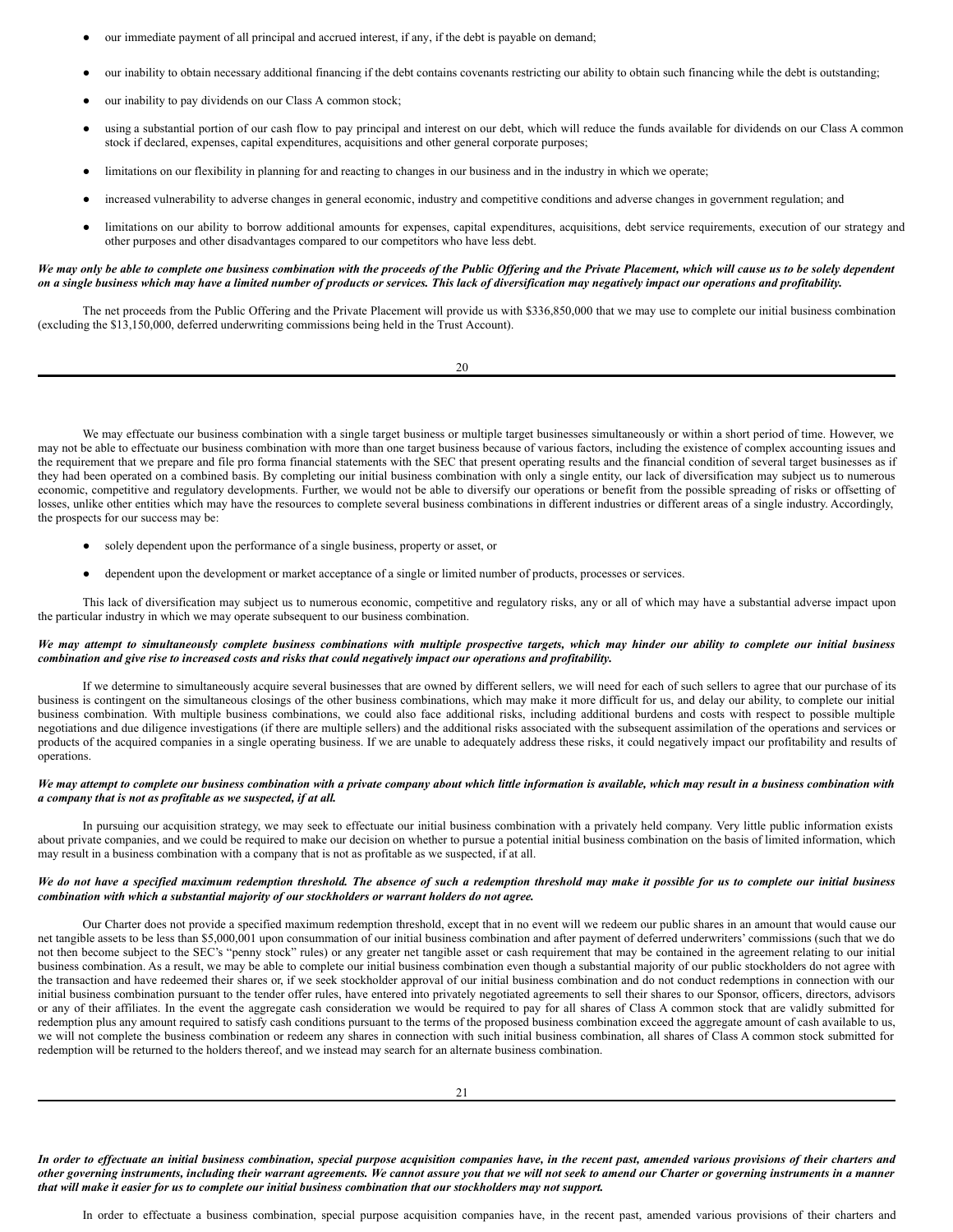governing instruments, including their warrant agreements. For example, special purpose acquisition companies have amended the definition of business combination, increased redemption thresholds and extended the time to consummate an initial business combination and, with respect to their warrants, amended their warrant agreements to require the warrants to be exchanged for cash and/or other securities. Amending our Charter will require the approval of holders of 65% of our common stock, and amending our warrant agreement will require a vote of holders of at least 50% of the public warrants and, solely with respect to any amendment to the terms of the private placement warrants or any provision of the warrant agreement with respect to the private placement warrants, 50% of the number of the then outstanding private placement warrants. In addition, our Charter requires us to provide our public stockholders with the opportunity to redeem their public shares for cash if we propose an amendment to our Charter to modify the substance or timing of our obligation to redeem 100% of our public shares if we do not complete an initial business combination by December 31, 2021. We cannot assure you that we will not seek to amend our Charter or governing instruments or extend the time to consummate an initial business combination in order to effectuate our initial business combination.

## The provisions of our Charter that relate to our pre-business combination activity (and corresponding provisions of the agreement governing the release of funds from our Trust Account) may be amended with the approval of holders of 65% of our common stock, which is a lower amendment threshold than that of some other special purpose acquisition companies. It may be easier for us, therefore, to amend our Charter to facilitate the completion of an initial business combination that some of our stockholders *may not support.*

Our Charter provides that any of its provisions related to pre-business combination activity (including the requirement to deposit proceeds of the Public Offering and the private placement of warrants into the Trust Account and not release such amounts except in specified circumstances, and to provide redemption rights to public stockholders as described herein) may be amended if approved by holders of 65% of our common stock entitled to vote thereon and corresponding provisions of the trust agreement governing the release of funds from our Trust Account may be amended if approved by holders of 65% of our common stock entitled to vote thereon. In all other instances, our Charter may be amended by holders of a majority of our outstanding common stock entitled to vote thereon, subject to applicable provisions of the DGCL or applicable stock exchange rules. Our Sponsor, who beneficially owns approximately 20% of our common stock, may participate in any vote to amend our Charter and/or trust agreement and will have the discretion to vote in any manner it chooses. As a result, we may be able to amend the provisions of our Charter which govern our pre-business combination behavior more easily than some other special purpose acquisition companies, and this may increase our ability to complete a business combination with which you do not agree. Our stockholders may pursue remedies against us for any breach of our Charter.

Our Sponsor, executive officers, directors have agreed, pursuant to written agreements with us, that they will not propose any amendment to our Charter to modify the substance or timing of our obligation to redeem 100% of our public shares if we do not complete our initial business combination by December 31, 2021 or with respect to any other material provisions relating to stockholders' rights or pre-initial business combination activity, unless we provide our public stockholders with the opportunity to redeem their Class A common stock upon approval of any such amendment at a per-share price, payable in cash, equal to the aggregate amount then on deposit in the Trust Account, including interest earned on the funds held in the Trust Account and not previously released to us to fund our working capital requirements (subject to an annual limit of \$250,000) and/or to pay our taxes, divided by the number of then outstanding public shares. Our stockholders are not parties to, or third-party beneficiaries of, these agreements and, as a result, will not have the ability to pursue remedies against our Sponsor, executive officers or directors for any breach of these agreements. As a result, in the event of a breach, our stockholders would need to pursue a stockholder derivative action, subject to applicable law.

 $22$ 

### We may be unable to obtain additional financing to complete our initial business combination or to fund the operations and growth of a target business, which could compel us to restructure or abandon a particular business combination. If we are unable to complete our initial business combination, our public stockholders may receive *only an estimated \$10.00 per share on our redemption, and our warrants will expire worthless.*

Although we believe that the net proceeds of the Public Offering and the Private Placement will be sufficient to allow us to complete our initial business combination, because we have not yet selected any specific target business, we cannot ascertain the capital requirements for any particular transaction. If the net proceeds of the Public Offering and the Private Placement prove to be insufficient, either because of the size of our initial business combination, the depletion of the available net proceeds in search of a target business, the obligation to redeem for cash a significant number of shares from stockholders who elect redemption in connection with our initial business combination or the terms of negotiated transactions to purchase shares in connection with our initial business combination, we may be required to seek additional financing or to abandon the proposed business combination. We cannot assure you that such financing will be available on acceptable terms, if at all. The current economic environment has made it especially difficult for companies to obtain acquisition financing. To the extent that additional financing proves to be unavailable when needed to complete our initial business combination, we would be compelled to either restructure the transaction or abandon that particular business combination and seek an alternative target business candidate. If we are unable to complete our initial business combination, our public stockholders may receive only an estimated \$10.00 per share on our redemption, and our warrants will expire worthless. In addition, even if we do not need additional financing to complete our initial business combination, we may require such financing to fund the operations or growth of the target business. The failure to secure additional financing could have a material adverse effect on the continued development or growth of the target business. None of our officers, directors or stockholders is required to provide any financing to us in connection with or after our initial business combination.

## **Risks Relating to our Management Team**

### We may not have sufficient funds to satisfy indemnification claims of our directors and executive officers.

We have agreed to indemnify our officers and directors to the fullest extent permitted by law. However, our officers and directors have agreed to waive any right, title, interest or claim of any kind in or to any monies in the Trust Account and to not seek recourse against the Trust Account for any reason whatsoever. Accordingly, any indemnification provided will be able to be satisfied by us only if (i) we have sufficient funds outside of the Trust Account or (ii) we consummate an initial business combination. Our obligation to indemnify our officers and directors may discourage stockholders from bringing a lawsuit against our officers or directors for breach of their fiduciary duty. These provisions also may have the effect of reducing the likelihood of derivative litigation against our officers and directors, even though such an action, if successful, might otherwise benefit us and our stockholders. Furthermore, a stockholder's investment may be adversely affected to the extent we pay the costs of settlement and damage awards against our officers and directors pursuant to these indemnification provisions.

### Past performance by our management team and their affiliates may not be indicative of future performance of an investment in us.

Information regarding performance by, or businesses associated with, our management team or businesses associated with them is presented for informational purposes only. Past performance by our management team is not a guarantee either (i) of success with respect to any business combination we may consummate or (ii) that we will be able to locate a suitable candidate for our initial business combination. You should not rely on the historical record of the performance of our management team's or businesses associated with them as indicative of our future performance of an investment in us or the returns we will, or is likely to, generate going forward.

We may seek business combination opportunities in industries or sectors that may be outside of our management's areas of expertise.

We will consider a business combination outside of our management's areas of expertise if a business combination candidate is presented to us and we determine that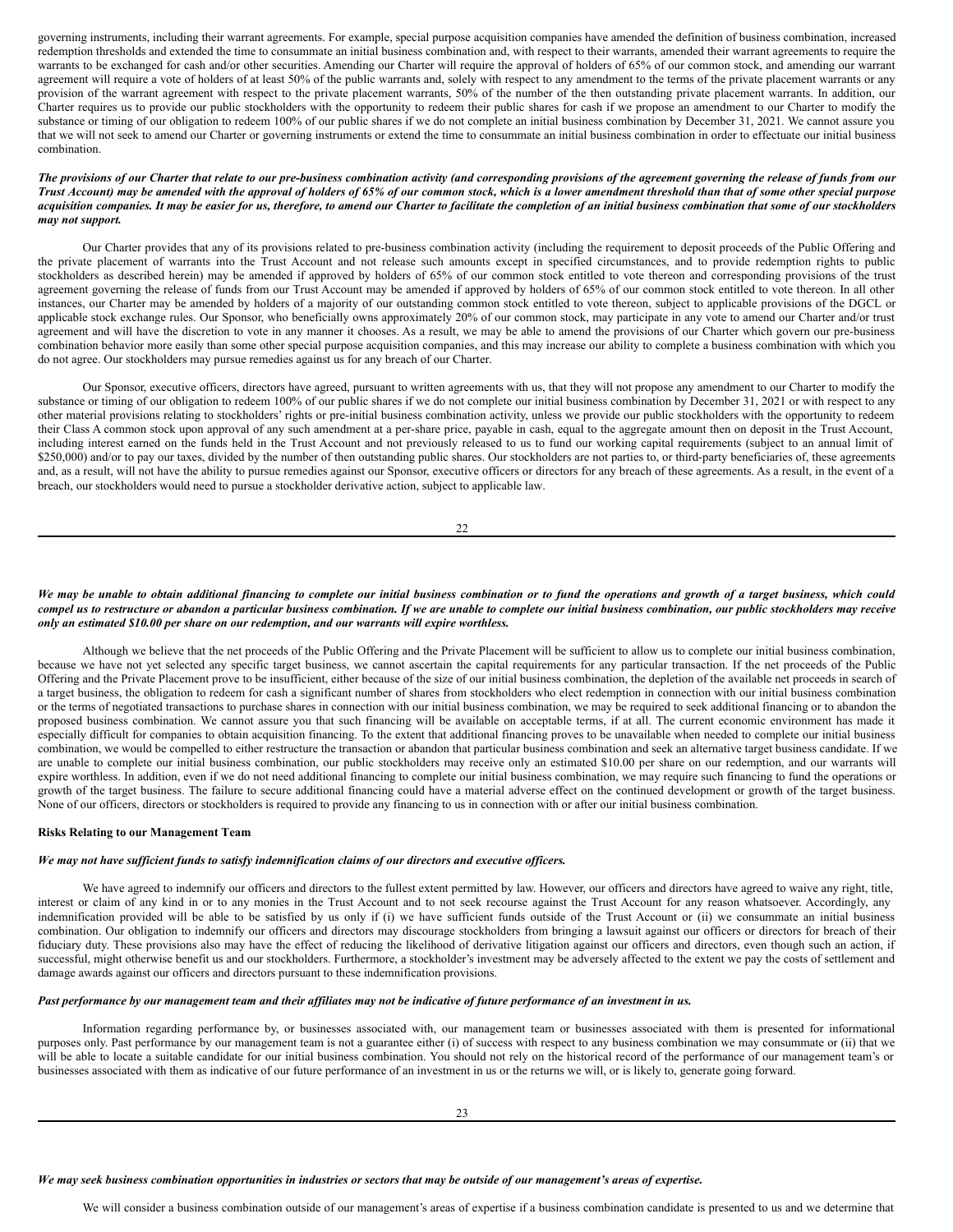such candidate offers an attractive business combination opportunity for our company. Although our management will endeavor to evaluate the risks inherent in any particular business combination candidate, we cannot assure you that we will adequately ascertain or assess all of the significant risk factors. We also cannot assure you that an investment in our securities will not ultimately prove to be less favorable to investors than a direct investment, if an opportunity were available, in a business combination candidate.

## Our executive officers and directors will allocate their time to other businesses thereby causing conflicts of interest in their determination as to how much time to devote to our affairs. This conflict of interest could have a negative impact on our ability to complete our initial business combination.

Our executive officers and directors are not required to, and will not, commit their full-time to our affairs, which may result in a conflict of interest in allocating their time between our operations and our search for a business combination and their other businesses. We do not intend to have any full-time employees prior to the completion of our initial business combination. Each of our executive officers is engaged in several other business endeavors for which he may be entitled to substantial compensation, and our executive officers are not obligated to contribute any specific number of hours per week to our affairs. Our independent directors also serve as officers and board members for other entities. If our executive officers' and directors' other business affairs require them to devote substantial amounts of time to such affairs in excess of their current commitment levels, it could limit their ability to devote time to our affairs which may have a negative impact on our ability to complete our initial business combination.

## Our officers and directors presently have, and any of them in the future may have additional, fiduciary or contractual obligations to other entities and, accordingly, may *have conflicts of interest in determining to which entity a particular business opportunity should be presented.*

Until we consummate our initial business combination, we intend to engage in the business of identifying and combining with one or more businesses. Each of our officers and directors presently has, and any of them in the future may have, additional fiduciary or contractual obligations to other entities pursuant to which such officer or director is or will be required to present a business combination opportunity to such entity. Accordingly, they may have conflicts of interest in determining to which entity a particular business opportunity should be presented. These conflicts may not be resolved in our favor and a potential target business may be presented to another entity prior to its presentation to us. Our Charter provides that we renounce our interest in any corporate opportunity offered to any director or officer unless such opportunity is expressly offered to such person solely in his or her capacity as a director or officer of the company and such opportunity is one we are legally and contractually permitted to undertake and would otherwise be reasonable for us to pursue, and to the extent the director or officer is permitted to refer that opportunity to us without violating another legal obligation.

## Our executive officers, directors, security holders and their respective affiliates may have competitive pecuniary interests that conflict with our interests.

We have not adopted a policy that expressly prohibits our directors, executive officers, security holders or affiliates from having a direct or indirect pecuniary or financial interest in any investment to be acquired or disposed of by us or in any transaction to which we are a party or have an interest. In fact, we may enter into a business combination with a target business that is affiliated with our sponsor, our directors or executive officers, although we do not intend to do so. Nor do we have a policy that expressly prohibits any such persons from engaging for their own account in business activities of the types conducted by us. Accordingly, such persons or entities may have a conflict between their interests and ours.

The personal and financial interests of our directors and officers may influence their motivation in timely identifying and selecting a target business and completing a business combination. Consequently, our directors' and officers' discretion in identifying and selecting a suitable target business may result in a conflict of interest when determining whether the terms, conditions and timing of a particular business combination are appropriate and in our stockholders' best interest. If this were the case, it would be a breach of their fiduciary duties to us as a matter of Delaware law and we or our stockholders might have a claim against such individuals for infringing on our stockholders' rights. However, we might not ultimately be successful in any claim we may make against them for such reason.

24

## We may engage in a business combination with one or more target businesses that have relationships with entities that may be affiliated with our sponsor, executive *of icers, directors or existing holders which may raise potential conflicts of interest.*

In light of the involvement of our sponsor, executive officers and directors with other entities, we may decide to acquire one or more businesses affiliated with our sponsor, executive officers, directors or existing holders. Our directors also serve as officers and board members for other entities. Such entities may compete with us for business combination opportunities. Our sponsor, officers and directors are not currently aware of any specific opportunities for us to complete our initial business combination with any entities with which they are affiliated, and there have been no substantive discussions concerning a business combination with any such entity or entities. Although we will not be specifically focusing on, or targeting, any transaction with any affiliated entities, we would pursue such a transaction if we determined that such affiliated entity met our criteria for a business combination and such transaction was approved by a majority of our independent and disinterested directors. Despite our agreement to obtain an opinion from an independent investment banking firm which is a member of FINRA or an independent accounting firm regarding the fairness to our company from a financial point of view of a business combination with one or more domestic or international businesses affiliated with our Sponsor, executive officers, directors or existing holders, potential conflicts of interest still may exist and, as a result, the terms of the business combination may not be as advantageous to our public stockholders as they would be absent any conflicts of interest.

### Since our Sponsor, executive officers and directors will lose their entire investment in us if our business combination is not completed, a conflict of interest may arise in *determining whether a particular business combination target is appropriate for our initial business combination.*

On March 10, 2020, our Sponsor purchased an aggregate of 5,750,000 Founder Shares in exchange for a capital contribution of \$25,000, or approximately \$0.004 per share. On May 28, 2020, the Company effected a 1:1.25 stock split with respect to the Class B common stock, on June 24, 2020, the Company effected a 1:1.20 stock split with respect to the Class B common stock and on June 25, 2020, the Company effected a 1:1.01666 stock split with respect to the Class B common stock, resulting in the Sponsor holding an aggregate of 8,768,750 Founder Shares. On June 30, 2020, the Sponsor surrendered an aggregate of 18,750 Founder Shares to us for no consideration, in connection with the election by the underwriters to exercise their over-allotment option in part and not in full, resulting in an aggregate of 8,750,000 Founder Shares outstanding held by our Sponsor. The Founder Shares will be worthless if we do not complete an initial business combination. In addition, our Sponsor purchased an aggregate of 8,100,000 private placement warrants, each exercisable for one share of Class A common stock at \$11.50 per share, for an aggregate purchase price of approximately \$8,100,000, or \$1.00 per warrant, that will also be worthless if we do not complete our initial business combination. The personal and financial interests of our executive officers and directors may influence their motivation in identifying and selecting a target business combination, completing an initial business combination and influencing the operation of the business following the initial business combination. This risk may become more acute as the 18-month anniversary of the closing of the Public Offering nears, which is the deadline for our completion of an initial business combination.

### **Risks Relating to Our Securities**

### You will not have any rights or interests in funds from the Trust Account, except under certain limited circumstances. Therefore, to liquidate your investment, you may be *forced to sell your public shares or warrants, potentially at a loss.*

Our public stockholders will be entitled to receive funds from the Trust Account only upon the earlier to occur of: (i) our completion of an initial business combination, and then only in connection with those shares of Class A common stock that such stockholder properly elected to redeem, subject to the limitations described herein, (ii) the redemption of any public shares properly tendered in connection with a stockholder vote to amend our Charter to modify the substance or timing of our obligation to redeem 100% of our public shares if we do not complete our initial business combination by December 31, 2021 or with respect to any other material provisions relating to stockholders' rights or pre-initial business combination activity, and (iii) the redemption of our public shares if we are unable to complete an initial business combination by December 31, 2021, subject to applicable law and as further described herein. In addition, if our plan to redeem our public shares if we are unable to complete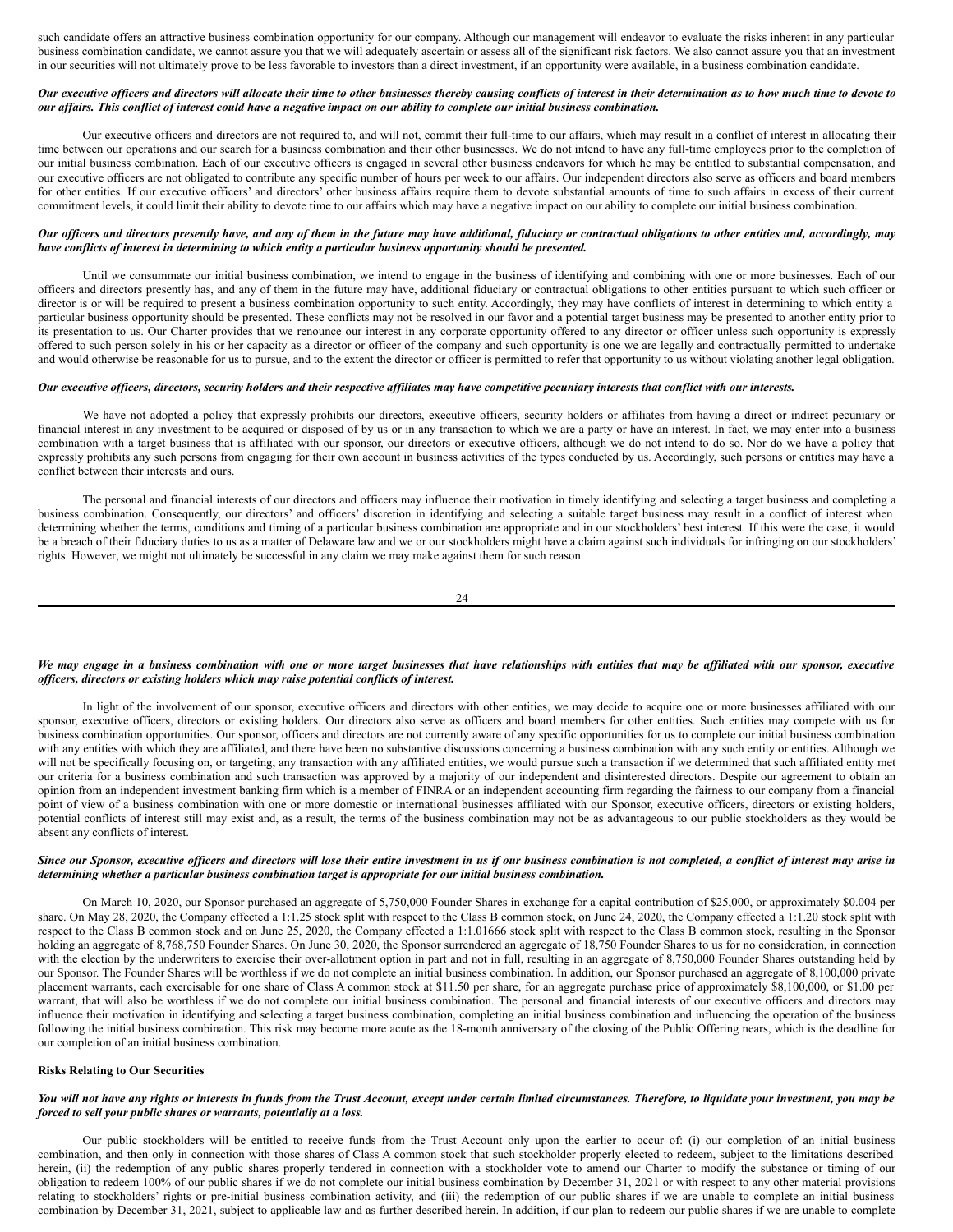an initial business combination by December 31, 2021 is not completed for any reason, compliance with Delaware law may require that we submit a plan of dissolution to our then-existing stockholders for approval prior to the distribution of the proceeds held in our Trust Account. In that case, public stockholders may be forced to wait beyond December 31, 2021 before they receive funds from our Trust Account. In no other circumstances will a public stockholder have any right or interest of any kind in the Trust Account. Accordingly, to liquidate your investment, you may be forced to sell your public shares or warrants, potentially at a loss.

### NYSE may delist our securities from trading on its exchange, which could limit investors' ability to make transactions in our securities and subject us to additional trading *restrictions.*

Our units, Class A common shares and warrants are listed on NYSE. We cannot assure you that our securities will continue to be listed on NYSE in the future or prior to our initial business combination. In order to continue listing our securities on NYSE prior to our initial business combination, we must maintain certain financial, distribution and share price levels. Generally, we must maintain a minimum amount in stockholders' equity (generally \$2,500,000) and a minimum number of holders of our securities (generally 300 public holders). Additionally, in connection with our initial business combination, we will be required to demonstrate compliance with NYSE's initial listing requirements, which are more rigorous than NYSE's continued listing requirements, in order to continue to maintain the listing of our securities on NYSE. For instance, our share price would generally be required to be at least \$4.00 per share and our stockholders' equity would generally be required to be at least \$5.0 million. We cannot assure you that we will be able to meet those initial listing requirements at that time.

If NYSE delists our securities from trading on its exchange and we are not able to list our securities on another national securities exchange, we expect our securities could be quoted on an over-the-counter market. If this were to occur, we could face significant material adverse consequences, including:

- a limited availability of market quotations for our securities;
- reduced liquidity for our securities;
- a determination that our Class A common shares are a "penny stock" which will require brokers trading in our Class A common shares to adhere to more stringent rules and possibly result in a reduced level of trading activity in the secondary trading market for our securities;
- a limited amount of news and analyst coverage; and
- a decreased ability to issue additional securities or obtain additional financing in the future.

The National Securities Markets Improvement Act of 1996, which is a federal statute, prevents or preempts the states from regulating the sale of certain securities, which are referred to as "covered securities." Our units, Class A common shares and warrants are listed on NYSE, and, as a result, qualify as covered securities under the statute. Although the states are preempted from regulating the sale of our securities, the federal statute does allow the states to investigate companies if there is a suspicion of fraud, and, if there is a finding of fraudulent activity, then the states can regulate or bar the sale of covered securities in a particular case. While we are not aware of a state having used these powers to prohibit or restrict the sale of securities issued by blank check companies, other than the State of Idaho, certain state securities regulators view blank check companies unfavorably and might use these powers, or threaten to use these powers, to hinder the sale of securities of blank check companies in their states. Further, if we were no longer listed on NYSE, our securities would not qualify as covered securities under the statute and we would be subject to regulation in each state in which we offer our securities.

| I |   |
|---|---|
|   | I |

#### You will not be permitted to exercise your warrants unless we register and qualify the underlying Class A common stock or certain exemptions are available.

If the issuance of the Class A common stock upon exercise of the warrants is not registered, qualified or exempt from registration or qualification under the Securities Act and applicable state securities laws, holders of warrants will not be entitled to exercise such warrants and such warrants may have no value and expire worthless. In such event, holders who acquired their warrants as part of a purchase of units will have paid the full unit purchase price solely for the shares of Class A common stock included in the units.

We have not registered the shares of Class A common stock issuable upon exercise of the warrants under the Securities Act or any state securities laws. However, under the terms of the warrant agreement, we have agreed to use our best efforts to file a registration statement covering such shares and maintain a current prospectus relating to the Class A common stock issuable upon exercise of the warrants. We cannot assure you that we will be able to do so if, for example, any facts or events arise which represent a fundamental change in the information set forth in the registration statement or prospectus, the financial statements contained or incorporated by reference therein are not current or correct or the SEC issues a stop order.

If the shares of Class A common stock issuable upon exercise of the warrants are not registered under the Securities Act, under the terms of the warrant agreement, holders of warrants who seek to exercise their warrants will not be permitted to do so for cash and, instead, will be required to do so on a cashless basis in accordance with Section 3(a)(9) of the Securities Act or another exemption.

In no event will warrants be exercisable for cash or on a cashless basis, and we will not be obligated to issue any shares to holders seeking to exercise their warrants, unless the issuance of the shares upon such exercise is registered or qualified under the securities laws of the state of the exercising holder, or an exemption from registration or qualification is available.

If our shares of Class A common stock are at the time of any exercise of a warrant not listed on a national securities exchange such that they satisfy the definition of "covered securities" under Section 18(b)(1) of the Securities Act, we may, at our option, not permit holders of warrants who seek to exercise their warrants to do so for cash and, instead, require them to do so on a cashless basis in accordance with Section 3(a)(9) of the Securities Act; in the event we so elect, we will not be required to file or maintain in effect a registration statement or register or qualify the shares underlying the warrants under applicable state securities laws, and in the event we do not so elect, we will use our best efforts to register or qualify the shares underlying the warrants under applicable state securities laws to the extent an exemption is not available.

In no event will we be required to net cash settle any warrant, or issue securities (other than upon a cashless exercise as described above) or other compensation in exchange for the warrants in the event that we are unable to register or qualify the shares underlying the warrants under the Securities Act or applicable state securities laws.

## You may only be able to exercise your public warrants on a "cashless basis" under certain circumstances, and if you do so, you will receive fewer shares of Class A *common stock from such exercise than if you were to exercise such warrants for cash.*

The warrant agreement provides that in the following circumstances holders of warrants who seek to exercise their warrants will not be permitted to do for cash and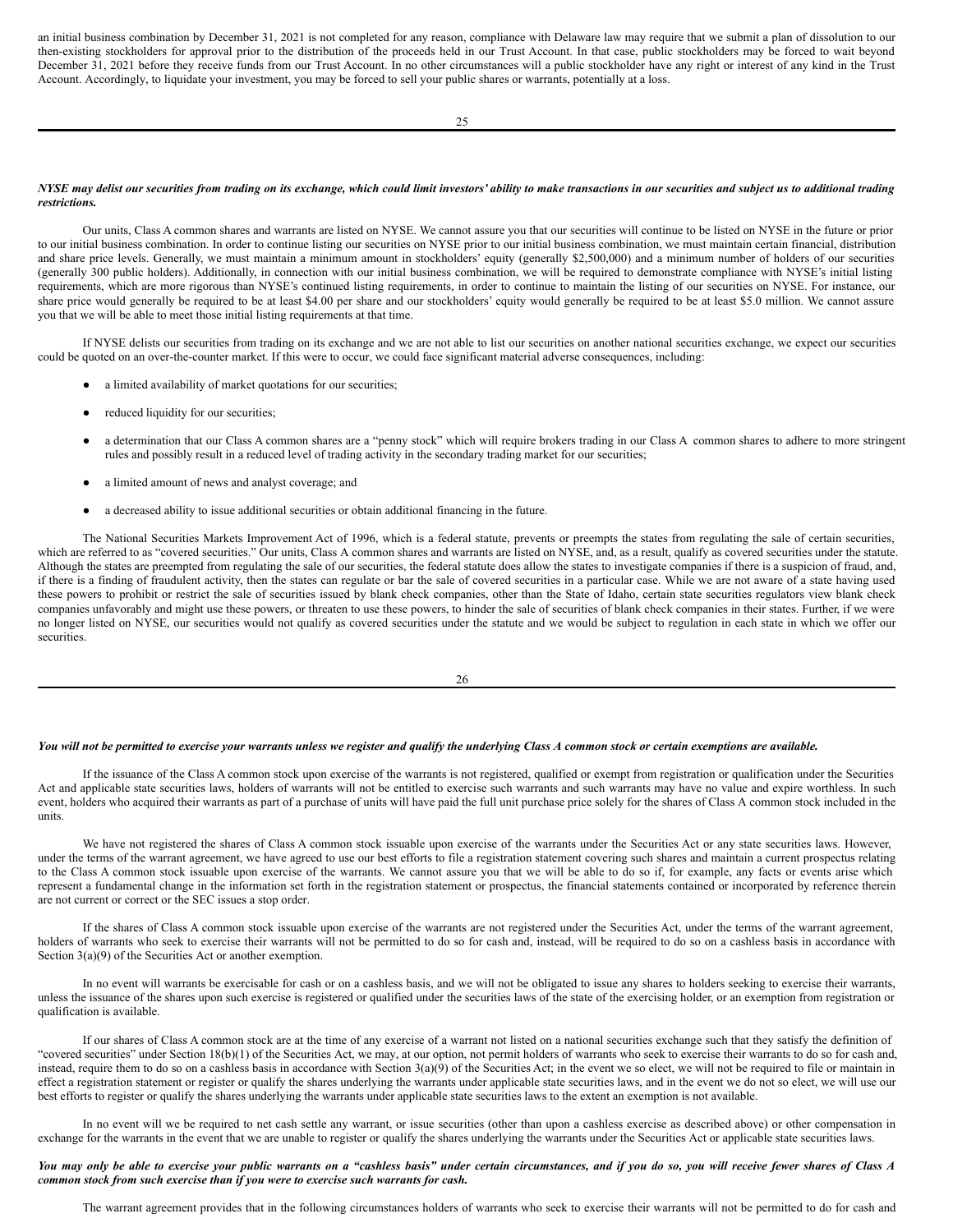will, instead, be required to do so on a cashless basis in accordance with Section 3(a)(9) of the Securities Act: (i) if the shares of Class A common stock issuable upon exercise of the warrants are not registered under the Securities Act in accordance with the terms of the warrant agreement; (ii) if we have so elected and the shares of Class A common stock is at the time of any exercise of a warrant not listed on a national securities exchange such that they satisfy the definition of "covered securities" under Section 18(b)(1) of the Securities Act; and (iii) if we have so elected and we call the public warrants for redemption. If you exercise your public warrants on a cashless basis, you would pay the warrant exercise price by surrendering the warrants for that number of shares of Class A common stock equal to the quotient obtained by dividing (x) the product of the number of shares of Class A common stock underlying the warrants, multiplied by the excess of the "fair market value" of our shares of Class A common stock (as defined in the next sentence) over the exercise price of the warrants by (y) the fair market value. The "fair market value" is the average reported closing price of the shares of Class A common stock for the 10 trading days ending on the third trading day prior to the date on which the notice of exercise is received by the warrant agent or on which the notice of redemption is sent to the holders of warrants, as applicable. As a result, you would receive fewer shares of Class A common stock from such exercise than if you were to exercise such warrants for cash.

## The grant of registration rights to our Sponsor and holders of our private placement warrants may make it more difficult to complete our initial business combination, and the future exercise of such rights may adversely affect the market price of our shares of Class A common stock.

Pursuant to an agreement entered into concurrently with the Public Offering, our Sponsor and its permitted transferees can demand that we register the shares of Class A common stock into which Founder Shares are convertible, holders of our private placement warrants and their permitted transferees can demand that we register the private placement warrants and the Class A common stock issuable upon exercise of the private placement warrants and holders of warrants that may be issued upon conversion of working capital loans may demand that we register such warrants or the Class A common stock issuable upon conversion of such warrants. The registration rights will be exercisable with respect to the Founder Shares and the private placement warrants and the Class A common stock issuable upon exercise of such private placement warrants. We will bear the cost of registering these securities. The registration and availability of such a significant number of securities for trading in the public market may have an adverse effect on the market price of our Class A common stock. In addition, the existence of the registration rights may make our initial business combination more costly or difficult to conclude. This is because the stockholders of the target business may increase the equity stake they seek in the combined entity or ask for more cash consideration to offset the negative impact on the market price of our Class A common stock that is expected when the shares of common stock owned by our Sponsor, holders of our private placement warrants or holders of our working capital loans or their respective permitted transferees are registered.

### We may issue additional shares of Class A common stock or shares of preferred stock to complete our initial business combination or under an employee incentive plan after completion of our initial business combination. We may also issue shares of Class A common stock upon the conversion of the Founder Shares at a ratio greater than one-to-one at the time of our initial business combination as a result of the anti-dilution provisions contained in our Charter. Any such issuances would dilute the interest *of our stockholders and likely present other risks.*

Our Charter authorizes the issuance of up to 380,000,000 shares of Class A common stock, par value \$0.0001 per share, 20,000,000 shares of Class B common stock, par value \$0.0001 per share, and 1,000,000 shares of preferred stock, par value \$0.0001 per share. There are 345,000,000 and 11,250,000 authorized but unissued shares of Class A common stock and Class B common stock, respectively, available for issuance, which amount takes into account shares reserved for issuance upon exercise of outstanding warrants or shares issuable upon conversion of the Class B common stock. The Class B common stock is automatically convertible into Class A common stock at the time of our initial business combination, initially at a one-for-one ratio but subject to adjustment as set forth herein. There are no shares of preferred stock issued and outstanding.

We may issue a substantial number of additional shares of Class A common stock or shares of preferred stock to complete our initial business combination or under an employee incentive plan after completion of our initial business combination. We may also issue shares of Class A common stock to redeem the warrants at a ratio greater than one-to-one at the time of our initial business combination as a result of the anti-dilution provisions as set forth therein. However, our Charter provides, among other things, that prior to our initial business combination, we may not issue additional shares that would entitle the holders thereof to (i) receive funds from the Trust Account or (ii) vote as a class with our public shares (a) on any initial business combination or (b) to approve an amendment to our Charter to (x) extend the time we have to consummate a business combination beyond December 31, 2021 or (y) amend the foregoing provisions. These provisions of our Charter, like all provisions of our Charter, may be amended with a stockholder vote. The issuance of additional shares of common stock or shares of preferred stock:

- may significantly dilute the equity interest of investors in the Public Offering;
- may subordinate the rights of holders of Class A common stock if shares of preferred stock are issued with rights senior to those afforded our Class A common stock;
- could cause a change in control if a substantial number of shares of Class A common stock is issued, which may affect, among other things, our ability to use our net operating loss carry forwards, if any, and could result in the resignation or removal of our present officers and directors; and
- may adversely affect prevailing market prices for our units, Class A common stock and/or warrants.

28

## Unlike some other similarly structured special purpose acquisition companies, our Sponsor will receive additional shares of Class A common stock if we issue certain *shares to consummate an initial business combination.*

The Founder Shares will automatically convert into shares of Class A common stock concurrently with or immediately following the consummation of our initial business combination on a one-for-one basis, subject to adjustment for stock splits, stock dividends, reorganizations, recapitalizations and the like, and subject to further adjustment as provided herein. In the case that additional shares of Class A common stock or equity-linked securities are issued or deemed issued in connection with our initial business combination, the number of shares of Class A common stock issuable upon conversion of all Founder Shares will equal, in the aggregate, on an as-converted basis, 20% of the total number of shares of Class A common stock outstanding after such conversion (after giving effect to any redemptions of shares of Class A common stock by public stockholders), including the total number of shares of Class A common stock issued, or deemed issued or issuable upon conversion or exercise of any equity-linked securities or rights issued or deemed issued, by the Company in connection with or in relation to the consummation of the initial business combination, excluding any shares of Class A common stock or equity-linked securities or rights exercisable for or convertible into shares of Class A common stock issued, or to be issued, to any seller in the initial business combination and any private placement warrants issued to our sponsor, officers or directors upon conversion of working capital loans, provided that such conversion of Founder Shares will never occur on a less than one-for-one basis. This is different than some other similarly structured special purpose acquisition companies in which the Sponsor will only be issued an aggregate of 20% of the total number of shares to be outstanding prior to our initial business combination.

We may amend the terms of the warrants in a manner that may be adverse to holders of public warrants with the approval by the holders of at least 50% of the then outstanding public warrants. As a result, the exercise price of your warrants could be increased, the exercise period could be shortened and the number of shares of Class *A common stock purchasable upon exercise of a warrant could be decreased, all without your approval.*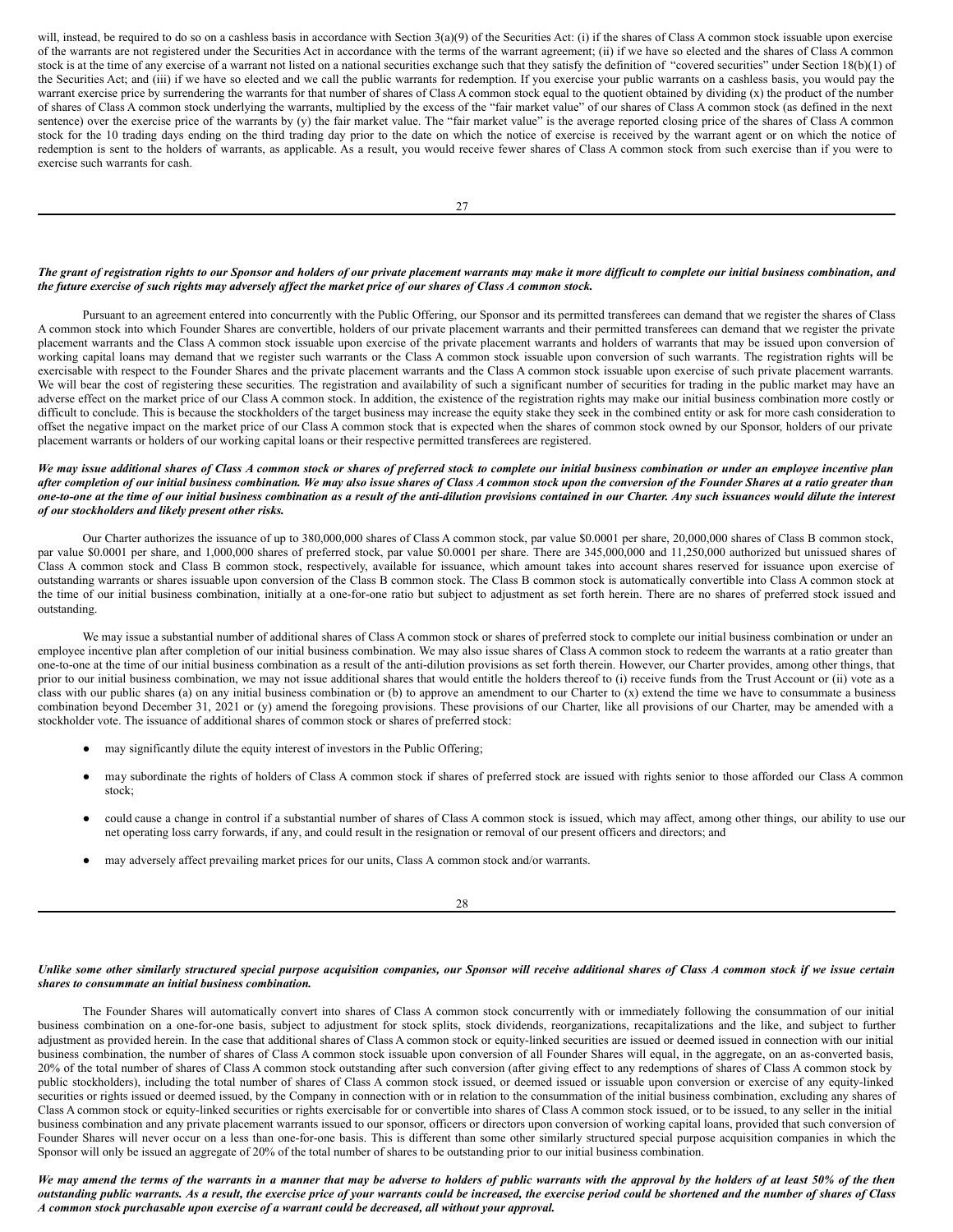Our warrants were issued in registered form under a warrant agreement between Continental Stock Transfer & Trust Company, as warrant agent, and us. The warrant agreement provides that the terms of the warrants may be amended without the consent of any holder to cure any ambiguity or correct any defective provision, but requires the approval by the holders of at least 50% of the then outstanding public warrants to make any change that adversely affects the interests of the registered holders of public warrants. Accordingly, we may amend the terms of the public warrants in a manner adverse to a holder if holders of at least 50% of the then outstanding public warrants approve of such amendment. Although our ability to amend the terms of the public warrants with the consent of at least 50% of the then outstanding public warrants is unlimited, examples of such amendments could be amendments to, among other things, increase the exercise price of the warrants, convert the warrants into cash or stock (at a ratio different than initially provided), shorten the exercise period or decrease the number of shares of Class A common stock purchasable upon exercise of a warrant.

# We may redeem your unexpired warrants prior to their exercise at a time that is disadvantageous to you, thereby making your warrants worthless.

We have the ability to redeem outstanding warrants at any time after they become exercisable and prior to their expiration, at a price of \$0.01 per warrant, provided that the closing price of our Class A common stock equals or exceeds \$18.00 per share (as adjusted for stock splits, stock capitalizations, reorganizations, recapitalizations and the like) for any 20 trading days within a 30 trading-day period ending on the third trading day prior to proper notice of such redemption provided that on the date we give notice of redemption. If and when the warrants become redeemable by us, we may exercise our redemption right even if we are unable to register or qualify the underlying securities for sale under all applicable state securities laws. Redemption of the outstanding warrants could force you to (i) exercise your warrants and pay the exercise price therefor at a time when it may be disadvantageous for you to do so, (ii) sell your warrants at the then-current market price when you might otherwise wish to hold your warrants or (iii) accept the nominal redemption price which, at the time the outstanding warrants are called for redemption, is likely to be substantially less than the market value of your warrants. None of the private placement warrants will be redeemable by us for cash so long as they are held by their initial purchasers or their permitted transferees.

| I | ۰.<br>I<br>٧ |  |
|---|--------------|--|

In addition, we may redeem your warrants after they become exercisable for a number of shares of Class A common stock determined based on the redemption date and the fair market value of our Class A common stock. In addition, such redemption may occur at a time when the warrants are "out-of-the-money," in which case you would lose any potential embedded value from a subsequent increase in the value of the Class A common stock had your warrants remained outstanding.

# Our warrants may have an adverse effect on the market price of our shares of Class A common stock and make it more difficult to effectuate our business combination.

We issued warrants to purchase 17,500,000 shares of our Class A common stock as part of the units sold in the Public Offering, and, simultaneously with the closing of the Public Offering, we issued in a private placement an aggregate of 8,100,000 private placement warrants, each exercisable to purchase one share of Class A common stock at \$11.50 per share. In addition, if our Sponsor or an affiliate of our Sponsor or certain of our officers and directors makes any working capital loans, such lender may convert those loans into up to an additional 1,500,000 private placement warrants, at the price of \$1.00 per warrant. To the extent we issue common stock to effectuate a business transaction, the potential for the issuance of a substantial number of additional shares of Class A common stock upon exercise of these warrants could make us a less attractive acquisition vehicle to a target business. Such warrants, when exercised, will increase the number of issued and outstanding shares of Class A common stock and reduce the value of the Class A common stock issued to complete the business transaction. Therefore, our warrants may make it more difficult to effectuate a business transaction or increase the cost of acquiring the target business.

The private placement warrants are identical to the warrants sold as part of the units in the Public Offering except that, so long as they are held by their initial purchasers or their permitted transferees, (i) they will not be redeemable by us, (ii) they (including the shares of Class A common stock issuable upon exercise of these warrants) may not, subject to certain limited exceptions, be transferred, assigned or sold by our Sponsor until 30 days after the completion of our initial business combination and (iii) they may be exercised by the holders on a cashless basis.

## Because each unit contains one-half of one warrant and only a whole warrant may be exercised, the units may be worth less than units of other special purpose acquisition *companies.*

Each unit contains one-half of one warrant. Pursuant to the warrant agreement, no fractional warrants were issued upon separation of the units, and only whole units can trade. If, upon exercise of the warrants, a holder would be entitled to receive a fractional interest in a share, we will, upon exercise, round down to the nearest whole number the number of Class A common shares to be issued to the warrant holder. This is different from other offerings similar to ours whose units include one common share and one warrant to purchase one whole share. We have established the components of the units in this way in order to reduce the dilutive effect of the warrants upon completion of a business combination since the warrants will be exercisable in the aggregate for one-half of the number of shares compared to units that each contain a whole warrant to purchase one share, thus making us, we believe, a more attractive merger partner for target businesses. Nevertheless, this unit structure may cause our units to be worth less than if it included a warrant to purchase one whole share.

| ۰,<br>I<br>$\sim$ | ٠<br>۰.<br>v<br>۰. |
|-------------------|--------------------|

## **General Risk Factors**

## Our warrants are accounted for as liabilities and the changes in value of our warrants could have a material effect on our financial results.

On April 12, 2021, the Acting Director of the Division of Corporation Finance and Acting Chief Accountant of the SEC together issued a statement regarding the accounting and reporting considerations for warrants issued by special purpose acquisition companies entitled "Staff Statement on Accounting and Reporting Considerations for Warrants Issued by Special Purpose Acquisition Companies ("SPACs")" (the "SEC Statement"). Specifically, the SEC Statement focused on certain settlement terms and provisions related to certain tender offers following a business combination, which terms are similar to those contained in the warrant agreement governing our warrants. As a result of the SEC Statement, we reevaluated the accounting treatment of our 17,500,000 public warrants and 8,100,000 private placement warrants, and determined to classify the warrants as derivative liabilities measured at fair value, with changes in fair value each period reported in earnings.

As a result, included on our balance sheet as of December 31, 2020 contained elsewhere in this Annual Report are derivative liabilities related to embedded features contained within our warrants. Accounting Standards Codification 815, Derivatives and Hedging ("ASC 815"), provides for the remeasurement of the fair value of such derivatives at each balance sheet date, with a resulting non-cash gain or loss related to the change in the fair value being recognized in earnings in the statement of operations. As a result of the recurring fair value measurement, our financial statements and results of operations may fluctuate quarterly, based on factors, which are outside of our control. Due to the recurring fair value measurement, we expect that we will recognize non-cash gains or losses on our warrants each reporting period and that the amount of such gains or losses could be material.

We have identified a material weakness in our internal control over financial reporting as of December 31, 2020. If we are unable to develop and maintain an effective system of internal control over financial reporting, we may not be able to accurately report our financial results in a timely manner, which may adversely affect investor *confidence in us and materially and adversely af ect our business and operating results.*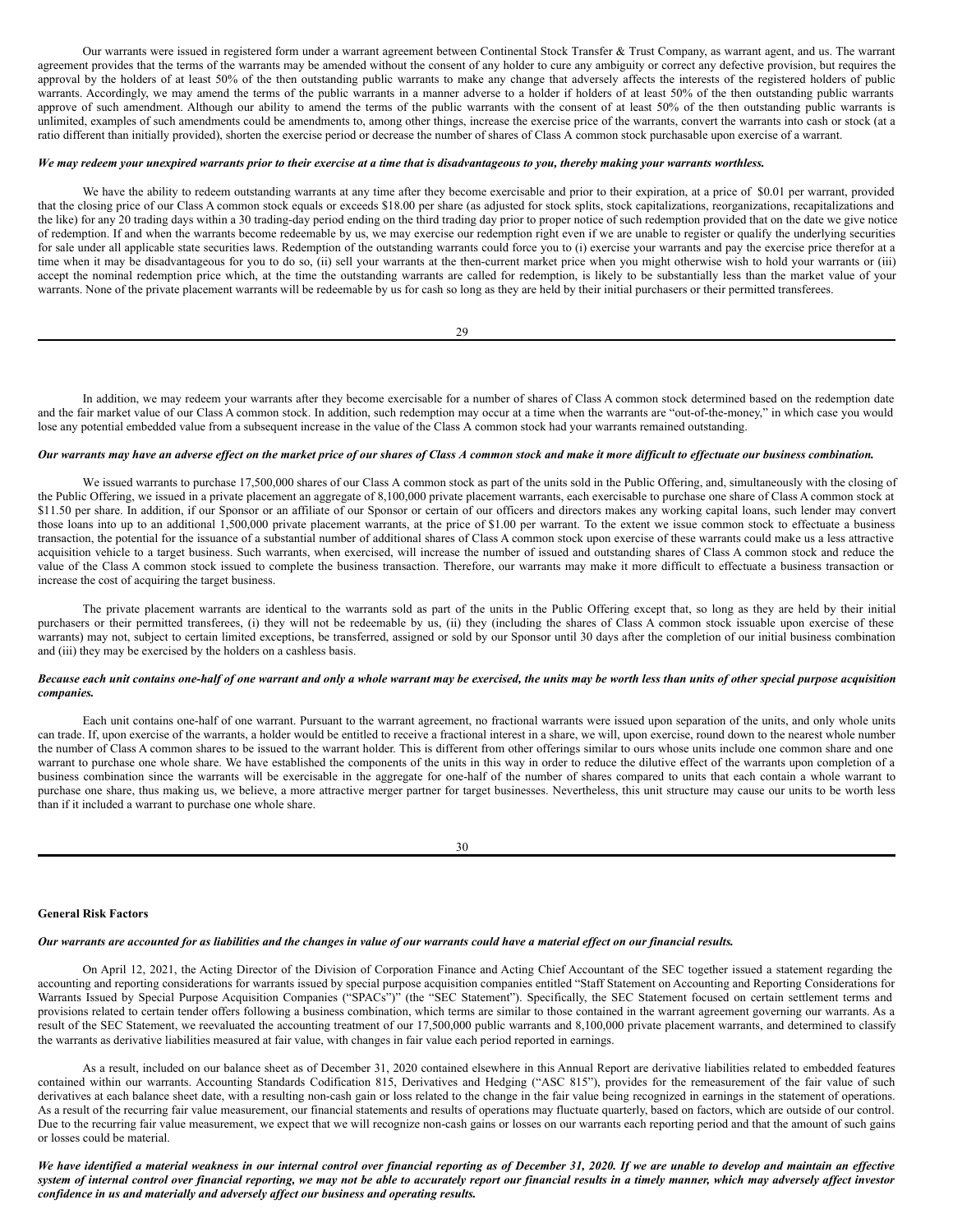Following this issuance of the SEC Statement, on May 6, 2021, after consultation with our independent registered public accounting firm, our management and our audit committee concluded that, in light of the SEC Statement, it was appropriate to restate our previously issued audited financial statements as of and for the period ended December 31, 2020 (the "Restatement"). See "—Our warrants are accounted for as liabilities and the changes in value of our warrants could have a material effect on our financial results." As part of such process, we identified a material weakness in our internal controls over financial reporting.

A material weakness is a deficiency, or a combination of deficiencies, in internal control over financial reporting such that there is a reasonable possibility that a material misstatement of our annual or interim financial statements will not be prevented, or detected and corrected on a timely basis.

Effective internal controls are necessary for us to provide reliable financial reports and prevent fraud. We continue to evaluate steps to remediate the material weakness. These remediation measures may be time consuming and costly and there is no assurance that these initiatives will ultimately have the intended effects. If we identify any new material weaknesses in the future, any such newly identified material weakness could limit our ability to prevent or detect a misstatement of our accounts or disclosures that could result in a material misstatement of our annual or interim financial statements. In such case, we may be unable to maintain compliance with securities law requirements regarding timely filing of periodic reports in addition to applicable stock exchange listing requirements, investors may lose confidence in our financial reporting and our stock price may decline as a result. We cannot assure you that the measures we have taken to date, or any measures we may take in the future, will be sufficient to avoid potential future material weaknesses.

# We may face litigation and other risks as a result of the material weakness in our internal control over financial reporting.

Following the issuance of the SEC Statement, after consultation with our independent registered public accounting firm, our management and our audit committee concluded that it was appropriate to restate our previously issued audited financial statements as of December 31, 2020 and for the period from March 6, 2020 (inception) through December 31, 2020. See "—Our warrants are accounted for as liabilities and the changes in value of our warrants could have a material effect on our financial results." As part of the Restatement, we identified a material weakness in our internal controls over financial reporting.

As a result of such material weakness, the Restatement, the change in accounting for the warrants, and other matters raised or that may in the future be raised by the SEC, we face potential for litigation or other disputes which may include, among others, claims invoking the federal and state securities laws, contractual claims or other claims arising from the Restatement and material weaknesses in our internal control over financial reporting and the preparation of our financial statements. As of the date of this Annual Report, we have no knowledge of any such litigation or dispute. However, we can provide no assurance that such litigation or dispute will not arise in the future. Any such litigation or dispute, whether successful or not, could have a material adverse effect on our business, results of operations and financial condition or our ability to complete a Business Combination.

## We are an emerging growth company and a smaller reporting company within the meaning of the Securities Act, and if we take advantage of certain exemptions from disclosure requirements available to emerging growth companies or smaller reporting companies, this could make our securities less attractive to investors and may make it *more dif icult to compare our performance with other public companies.*

We are an "emerging growth company" within the meaning of the Securities Act, as modified by the JOBS Act, and we may take advantage of certain exemptions from various reporting requirements that are applicable to other public companies that are not emerging growth companies including, but not limited to, not being required to comply with the auditor internal controls attestation requirements of Section 404 of the Sarbanes-Oxley Act, reduced disclosure obligations regarding executive compensation in our periodic reports and proxy statements, and exemptions from the requirements of holding a nonbinding advisory vote on executive compensation and stockholder approval of any golden parachute payments not previously approved. As a result, our stockholders may not have access to certain information they may deem important. We could be an emerging growth company for up to five years, although circumstances could cause us to lose that status earlier, including if the market value of our Class A common stock held by non-affiliates exceeds \$700 million as of any June 30th before that time, in which case we would no longer be an emerging growth company as of the following December 31st. We cannot predict whether investors will find our securities less attractive because we will rely on these exemptions. If some investors find our securities less attractive as a result of our reliance on these exemptions, the trading prices of our securities may be lower than they otherwise would be, there may be a less active trading market for our securities and the trading prices of our securities may be more volatile.

| I |  |
|---|--|

Further, Section 102(b)(1) of the JOBS Act exempts emerging growth companies from being required to comply with new or revised financial accounting standards until private companies (that is, those that have not had a Securities Act registration statement declared effective or do not have a class of securities registered under the Exchange Act) are required to comply with the new or revised financial accounting standards. The JOBS Act provides that a company can elect to opt out of the extended transition period and comply with the requirements that apply to non-emerging growth companies but any such an election to opt out is irrevocable. We have elected not to opt out of such extended transition period which means that when a standard is issued or revised and it has different application dates for public or private companies, we, as an emerging growth company, can adopt the new or revised standard at the time private companies adopt the new or revised standard. This may make comparison of our financial statements with another public company which is neither an emerging growth company nor an emerging growth company which has opted out of using the extended transition period difficult or impossible because of the potential differences in accounting standards used.

Additionally, we are a "smaller reporting company" as defined in Rule 10(f)(1) of Regulation S-K. Smaller reporting companies may take advantage of certain reduced disclosure obligations, including, among other things, providing only two years of audited financial statements. We will remain a smaller reporting company until the last day of the fiscal year in which (1) the market value of our common stock held by non-affiliates exceeds \$250 million as of the prior June 30th, or (2) our annual revenues exceeded \$100 million during such completed fiscal year and the market value of our common stock held by non-affiliates exceeds \$700 million as of the prior June 30th. To the extent we take advantage of such reduced disclosure obligations, it may also make comparison of our financial statements with other public companies difficult or impossible.

# Provisions in our Charter and Delaware law may inhibit a takeover of us, which could limit the price investors might be willing to pay in the future for our shares of Class *A common stock and could entrench management.*

Our Charter contains provisions that may discourage unsolicited takeover proposals that stockholders may consider to be in their best interests. These provisions include a staggered board of directors and the ability of the board of directors to designate the terms of and issue new series of preferred stock, which may make more difficult the removal of management and may discourage transactions that otherwise could involve payment of a premium over prevailing market prices for our securities.

We are also subject to anti-takeover provisions under Delaware law, which could delay or prevent a change of control. Together these provisions may make the removal of management more difficult and may discourage transactions that otherwise could involve payment of a premium over prevailing market prices for our securities.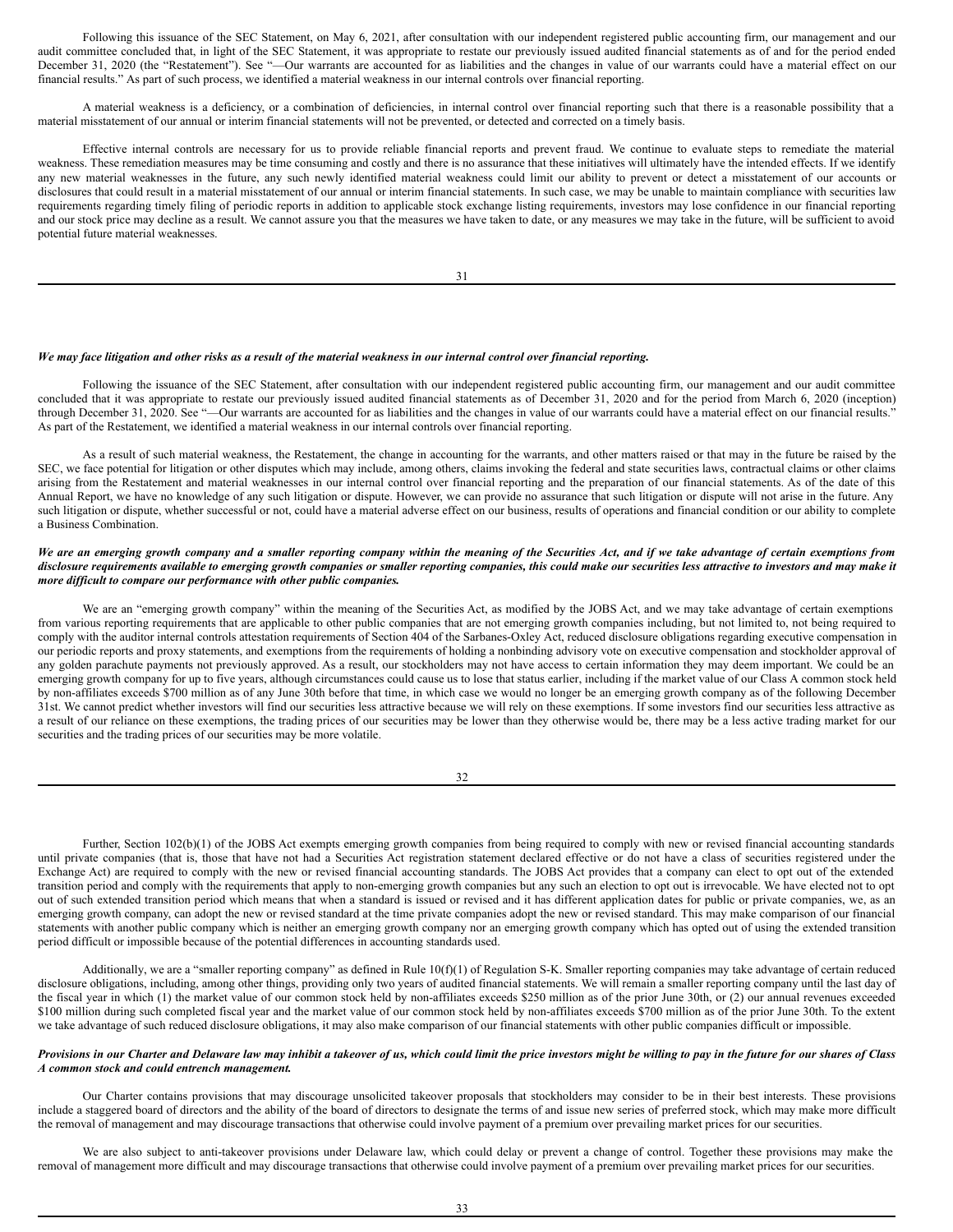#### Provisions in our Charter and Delaware law may have the effect of discouraging lawsuits against our directors and officers.

Our Charter requires, unless we consent in writing to the selection of an alternative forum, that (i) any derivative action or proceeding brought on our behalf, (ii) any action asserting a claim of breach of a fiduciary duty owed by any director, officer or other employee to us or our stockholders, (iii) any action asserting a claim against us, our directors, officers or employees arising pursuant to any provision of the DGCL or our Charter or bylaws, or (iv) any action asserting a claim against us, our directors, officers or employees governed by the internal affairs doctrine may be brought only in the Court of Chancery in the State of Delaware, except any claim (A) as to which the Court of Chancery of the State of Delaware determines that there is an indispensable party not subject to the jurisdiction of the Court of Chancery (and the indispensable party does not consent to the personal jurisdiction of the Court of Chancery within ten days following such determination), (B) which is vested in the exclusive jurisdiction of a court or forum other than the Court of Chancery, (C) for which the Court of Chancery does not have subject matter jurisdiction, or (D) any action arising under the Securities Act, as to which the Court of Chancery and the federal district court for the District of Delaware shall have concurrent jurisdiction. If an action is brought outside of Delaware, the stockholder bringing the suit will be deemed to have consented to service of process on such stockholder's counsel. Although we believe this provision benefits us by providing increased consistency in the application of Delaware law in the types of lawsuits to which it applies, a court may determine that this provision is unenforceable, and to the extent it is enforceable, the provision may have the effect of discouraging lawsuits against our directors and officers, although our stockholders will not be deemed to have waived our compliance with federal securities laws and the rules and regulations thereunder.

Notwithstanding the foregoing, our Charter provides that the exclusive forum provision will not apply to suits brought to enforce a duty or liability created by the Exchange Act or any other claim for which the federal courts have exclusive jurisdiction. Section 27 of the Exchange Act creates exclusive federal jurisdiction over all suits brought to enforce any duty or liability created by the Exchange Act or the rules and regulations thereunder. Although we believe this provision benefits us by providing increased consistency in the application of Delaware law in the types of lawsuits to which it applies, the provision may have the effect of discouraging lawsuits against our directors and officers.

### Cyber incidents or attacks directed at us could result in information theft, data corruption, operational disruption and/or financial loss.

We depend on digital technologies, including information systems, infrastructure and cloud applications and services, including those of third parties with which we may deal. Sophisticated and deliberate attacks on, or security breaches in, our systems or infrastructure, or the systems or infrastructure of third parties or the cloud, could lead to corruption or misappropriation of our assets, proprietary information and sensitive or confidential data. As an early stage company without significant investments in data security protection, we may not be sufficiently protected against such occurrences. We may not have sufficient resources to adequately protect against, or to investigate and remediate any vulnerability to, cyber incidents. It is possible that any of these occurrences, or a combination of them, could have adverse consequences on our business and lead to financial loss.

### We are subject to changing law and regulations regarding regulatory matters, corporate governance and public disclosure that have increased both our costs and the risk of *non-compliance.*

We are subject to rules and regulations by various governing bodies, including, for example, the Securities and Exchange Commission, which are charged with the protection of investors and the oversight of companies whose securities are publicly traded, and to new and evolving regulatory measures under applicable law. Our efforts to comply with new and changing laws and regulations have resulted in and are likely to continue to result in, increased general and administrative expenses and a diversion of management time and attention from revenue-generating activities to compliance activities.

Moreover, because these laws, regulations and standards are subject to varying interpretations, their application in practice may evolve over time as new guidance becomes available. This evolution may result in continuing uncertainty regarding compliance matters and additional costs necessitated by ongoing revisions to our disclosure and governance practices. If we fail to address and comply with these regulations and any subsequent changes, we may be subject to penalty and our business may be harmed.

## If we effect our initial business combination with a company located outside of the United States, we would be subject to a variety of additional risks that may adversely *af ect us.*

If we effect a business combination with a company located outside of the United States, we would be subject to any special considerations or risks associated with companies operating in the target business's home jurisdiction, including any of the following:

- costs and difficulties inherent in managing cross-border business operations;
- rules and regulations regarding currency redemption;
- complex corporate withholding taxes on individuals;
- laws governing the manner in which future business combinations may be effected;
- exchange listing and/or delisting requirements;
- tariffs and trade barriers;
- regulations related to customs and import/export matters;
- local or regional economic policies and market conditions;
- unexpected changes in regulatory requirements;
- challenges in managing and staffing international operations;
- longer payment cycles;
- tax issues, such as tax law changes and variations in tax laws as compared to the United States;
- currency fluctuations and exchange controls;
- rates of inflation: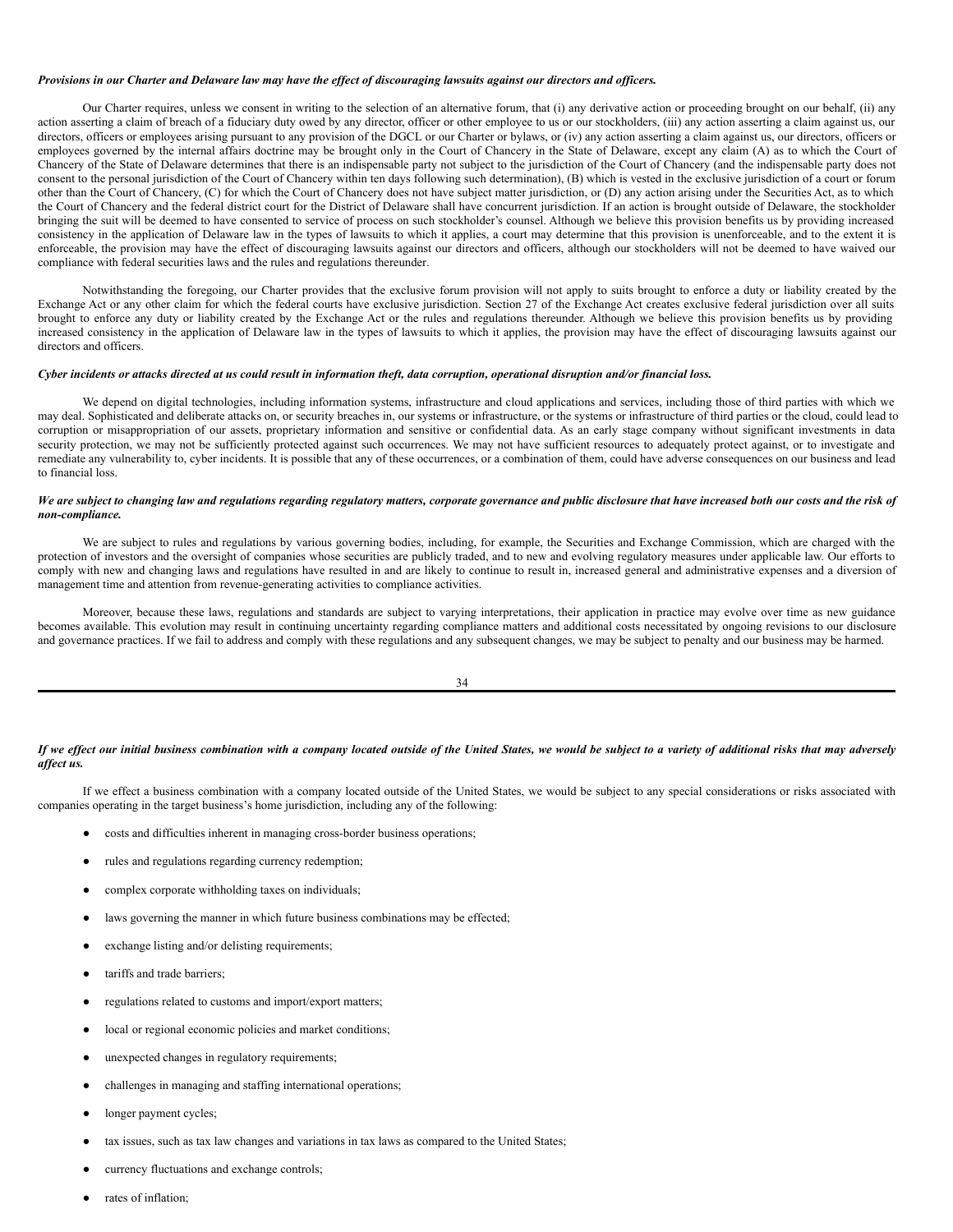- challenges in collecting accounts receivable;
- cultural and language differences;
- employment regulations;
- underdeveloped or unpredictable legal or regulatory systems;
- corruption;
- protection of intellectual property;
- social unrest, crime, strikes, riots and civil disturbances;
- regime changes and political upheaval;
- terrorist attacks and wars; and
- deterioration of political relations with the United States.

We may not be able to adequately address these additional risks. If we were unable to do so, our operations might suffer, either of which may adversely impact our business, financial condition and results of operations.

### <span id="page-21-0"></span>**ITEM IB. UNRESOLVED STAFF COMMENTS.**

None.

#### <span id="page-21-1"></span>**ITEM 2. PROPERTIES.**

We currently sub-lease executive offices at 667 Madison Avenue, 5th Floor, New York, New York, 10065 from our Sponsor. We consider our current office space adequate for our current operations.

### <span id="page-21-2"></span>**ITEM 3. LEGAL PROCEEDINGS.**

As of December 31, 2020, to the knowledge of our management, there was no material litigation, arbitration or governmental proceeding pending against us or any members of our management team in their capacity as such, and we and the members of our management team have not been subject to any such proceeding.

## <span id="page-21-3"></span>**ITEM 4. MINE SAFETY DISCLOSURES.**

Not applicable.

36

# **PART II**

# <span id="page-21-4"></span>**ITEM 5. MARKET FOR REGISTRANT'S COMMON EQUITY, RELATED STOCKHOLDER MATTERS AND ISSUER PURCHASES OF EQUITY SECURITIES.**

#### **Market Information**

Our units, Class A common stock and warrants are listed on the NYSE under the symbols "FUSE.U," "FUSE" and "FUSE WS", respectively.

## **Holders**

As of March 19, 2021, there was one holder of record of our units, one holder of record of our Class A common stock, one holder of record of our Class B common stock and one holder of record of our warrants. The number of holders of record does not include a substantially greater number of "street name" holders or beneficial holders whose units, Class A common stock and warrants are held of record by banks, brokers and other financial institutions.

#### **Recent Sales of Unregistered Securities; Use of Proceeds from Registered Offerings**

On June 30, 2020, we consummated the Public Offering of 35,000,000 units. The units sold in the Public Offering were sold at an offering price of \$10.00 per unit, generating total gross proceeds of \$350,000,000. Cantor Fitzgerald & Co. acted as sole book-running manager of the Public Offering. The securities in the offering were registered under the Securities Act on a registration statement on Form S-1 (No. 333-239023). The Securities and Exchange Commission declared the registration statement effective on June 25, 2020.

Simultaneously with the consummation of the Public Offering, the Sponsor consummated the Private Placement of an aggregate of 8,100,000 warrants at a price of \$1.00 per private placement warrant, generating total proceeds of \$8,100,000. The issuance was made pursuant to the exemption from registration contained in Section 4(a)(2) of the Securities Act.

The private placement warrants are identical to the warrants underlying the units sold in the Public Offering, except that the private placement warrants are not transferable, assignable or saleable until 30 days after the completion of a business combination, subject to certain limited exceptions.

Of the gross proceeds received from the Public Offering and the private placement warrants, \$350,000,000 was placed in the Trust Account.

We paid a total of \$6,100,000 in underwriting discounts and commissions and \$584,039 for other costs and expenses related to the Public Offering. In addition, the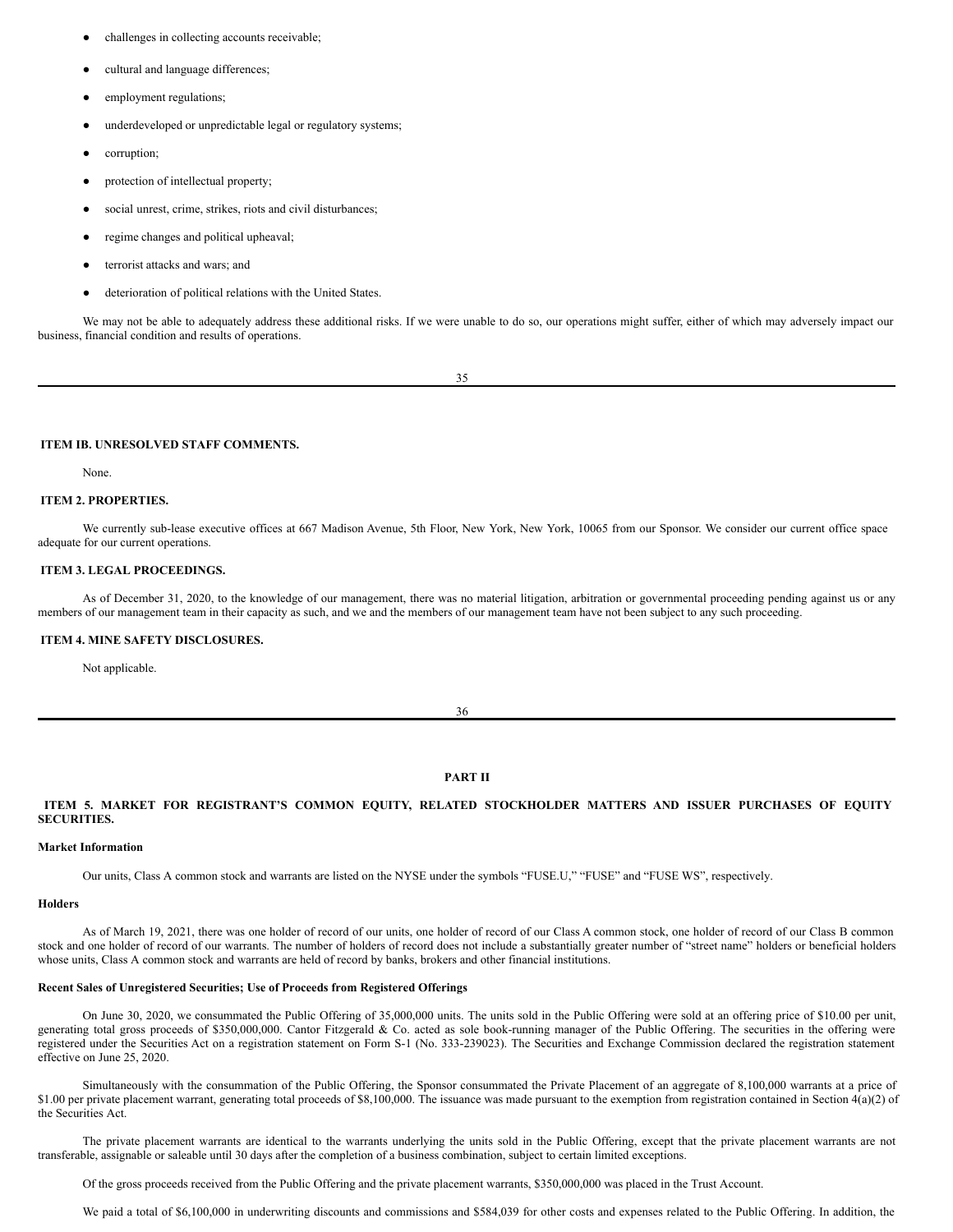Company has agreed to pay the underwriters up to an additional \$13,150,000 for certain services provided by the underwriters in connection with the Initial Business Combination; provided, however, that the underwriters will not be paid such additional fees in the Company does not complete the Initial Business Combination.

37

# <span id="page-22-0"></span>**ITEM 6. SELECTED FINANCIAL DATA.**

As a "smaller reporting company," we are not required to provide the information called for by this Item.

# <span id="page-22-1"></span>**ITEM 7. MANAGEMENT'S DISCUSSION AND ANALYSIS OF FINANCIAL CONDITION AND RESULTS OF OPERATIONS. (AS RESTATED)**

The following discussion and analysis of the Company's financial condition and results of operations should be read in conjunction with our audited financial statements and the notes related thereto which are included in "Item 8. Financial Statements and Supplementary Data" of this Annual Report on Form 10-K/A. Certain information contained in the discussion and analysis set forth below includes forward-looking statements. Our actual results may differ materially from those anticipated in these forward-looking statements as a result of many factors, including those set forth under "Special Note Regarding Forward-Looking Statements," in the Amendment, and "Item 1A. Risk Factors" and elsewhere in the Form 10-K/A.

This Management's Discussion and Analysis of Financial Condition and Results of Operations has been amended and restated to give effect to the restatement and revision of our financial statements as more fully described in the Explanatory Note and in "Note 2. Restatement of Previously Issued Financial Statements" to our accompanying financial statements. For further detail regarding the restatement adjustments, see Explanatory Note and Item 9A: Controls and Procedures, both contained herein.

#### **Overview**

We are a blank check company formed under the laws of the State of Delaware on March 6, 2020 for the purpose of effecting a merger, capital stock exchange, asset acquisition, stock purchase, reorganization or other similar Business Combination with one or more businesses. We intend to effectuate our Business Combination using cash from the proceeds of the Initial Public Offering and the sale of the private placement warrants, our capital stock, debt or a combination of cash, stock and debt.

## **Recent Developments**

On February 11, 2021, the Company entered into a Merger Agreement, by and among the Company, Merger Sub and MoneyLion, which provides for Merger Sub to merge with and into MoneyLion with MoneyLion surviving the merger as a wholly owned subsidiary of the Company (the "Business Combination"). In addition, in connection with the consummation of the Business Combination, the Company will be renamed as determined by MoneyLion and is referred to herein as "New MoneyLion" as of the time following such change of name.

Under the Merger Agreement, we have agreed to acquire all of the outstanding shares of common stock of MoneyLion for \$2,200,000,000 in aggregate consideration. MoneyLion stockholders will receive shares of Class A common stock of New MoneyLion (valued at \$10.00 per share), and, if elected by MoneyLion, cash consideration up to the lower of (A) the amount (which may be zero) by which the Parent Closing Cash (as defined in the Merger Agreement) exceeds \$260,000,000 and (B) \$100,000,000, together with a contingent right to receive a pro rata portion of up to 17,500,000 shares of Class A common stock of New MoneyLion (the "Earn Out Shares").

The Merger Agreement contains customary representations, warranties and covenants by the parties thereto and the closing is subject to certain conditions as further described in the Merger Agreement.

### **Results of Operations**

We have neither engaged in any operations (other than searching for a Business Combination after our Initial Public Offering) nor generated any revenues to date. Our only activities from March 6, 2020 (inception) through December 31, 2020 were organizational activities, those necessary to prepare for the Initial Public Offering, identifying a target for our Business Combination, and activities in connection with the proposed acquisition of MoneyLion. We do not expect to generate any operating revenues until after the completion of our Business Combination. We generate non-operating income in the form of interest income on marketable securities held after the Initial Public Offering. We incur expenses as a result of being a public company (for legal, financial reporting, accounting and auditing compliance), as well as for due diligence expenses.

For the period from March 6, 2020 (inception) through December 31, 2020, we had a net loss of \$39,269,179, which consists of operating costs of \$616,065, a change in the fair value of the warrants of \$38,309,590 and a provision of income taxes of \$11,509, offset by interest income on marketable securities held in the Trust Account of \$219,337.

As a result of the restatement described in Note 2 of the notes to the financial statements included herein, we classify the warrants issued in connection with our Initial Public Offering as liabilities at their fair value and adjust the warrant instrument to fair value at each reporting period. This liability is subject to re-measurement at each balance sheet date until exercised, and any change in fair value is recognized in our statement of operations.

### 38

#### **Liquidity and Capital Resources**

Until the consummation of the Initial Public Offering, our only source of liquidity was an initial purchase of common stock by the Sponsor and loans from our Sponsor.

On June 30, 2020, we consummated the Initial Public Offering of 35,000,000 Units at a price of \$10.00 per Unit, which includes the partial exercise by the underwriters of their over-allotment option in the amount of 4,500,000, generating gross proceeds of \$350,000,000. Simultaneously with the closing of the Initial Public Offering, we consummated the sale of 8,100,000 private placement warrants at a price of \$1.00 per Private Placement Warrant in a private placement to our stockholders, generating gross proceeds of \$8,100,000.

Following the Initial Public Offering, the partial exercise of the over-allotment option by the underwriters' and the sale of the private placement warrants, a total of \$350,000,000 was placed in the Trust Account. We incurred \$19,834,039 in transaction costs, including \$6,100,000 of underwriting fees, \$13,150,000 of deferred underwriting fees and \$584,039 of other offering costs.

For the period from March 6, 2020 (inception) through December 31, 2020, cash used in operating activities was \$490,424. Net loss of \$39,269,179 was affected by a change in the fair value of the warrants of \$38,309,590 and interest earned on marketable securities held in the Trust Account of \$219,337. Changes in operating assets and liabilities provided \$137,150 of cash. The non-cash loss on change in valuation of the private placement warrants is included in the loss on change in fair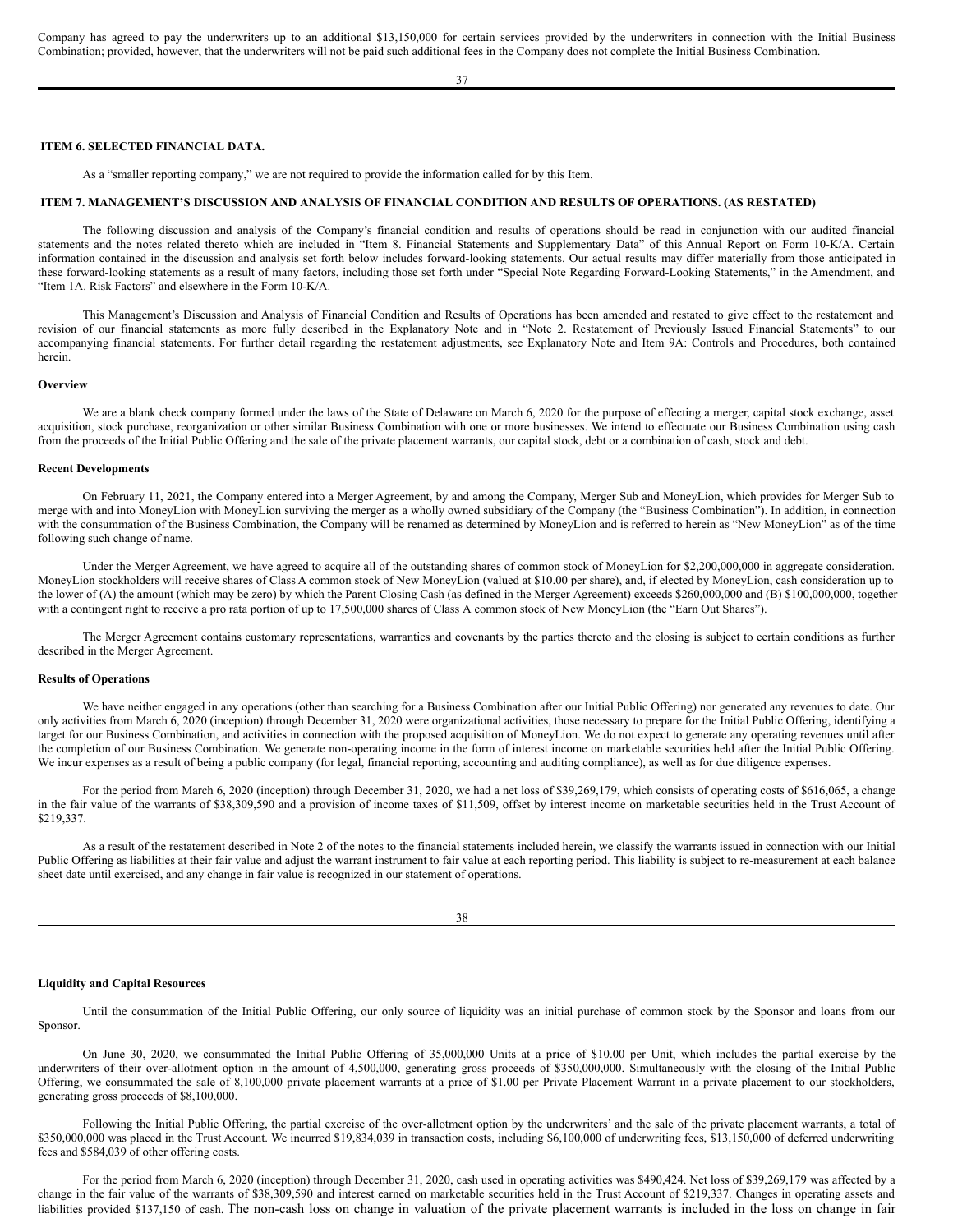### value of warrants on the statement of operations.

As of December 31, 2020, we had marketable securities held in the Trust Account of \$350,219,336. We intend to use substantially all of the funds held in the Trust Account, including any amounts representing interest earned on the Trust Account to complete our Business Combination. To the extent that our capital stock or debt is used, in whole or in part, as consideration to complete our Business Combination, the remaining proceeds held in the Trust Account will be used as working capital to finance the operations of the target business or businesses, make other acquisitions and pursue our growth strategies.

As of December 31, 2020, we had \$950,537 of cash held outside of the Trust Account. We intend to use the funds held outside the Trust Account primarily to identify and evaluate target businesses, perform business due diligence on prospective target businesses, travel to and from the offices, plants or similar locations of prospective target businesses or their representatives or owners, review corporate documents and material agreements of prospective target businesses, and structure, negotiate and complete a Business Combination.

In order to fund working capital deficiencies or finance transaction costs in connection with a Business Combination, the Sponsor, or certain of the Company's officers and directors or their affiliates may, but are not obligated to, loan us funds as may be required. If we complete a Business Combination, we would repay the Working Capital Loans out of the proceeds of the Trust Account released to us. Otherwise, the Working Capital Loans would be repaid only out of funds held outside the Trust Account. In the event that a Business Combination does not close, we may use a portion of proceeds held outside the Trust Account to repay the Working Capital Loans but no proceeds held in the Trust Account would be used to repay the Working Capital Loans. The Working Capital Loans would either be repaid upon consummation of a Business Combination, without interest, or, at the lender's discretion, up to \$1,500,000 of such Working Capital Loans may be convertible into warrants of the post Business Combination entity. The warrants would be identical to the private placement warrants. Except for the foregoing, the terms of such Working Capital Loans, if any, have not been determined and no written agreements exist with respect to such loans.

We do not believe we will need to raise additional funds in order to meet the expenditures required for operating our business. However, if our estimate of the costs of identifying a target business, undertaking in-depth due diligence and negotiating a Business Combination are less than the actual amount necessary to do so, we may have insufficient funds available to operate our business prior to our Business Combination. Moreover, we may need to obtain additional financing either to complete our Business Combination or because we become obligated to redeem a significant number of our public shares upon consummation of our Business Combination, in which case we may issue additional securities or incur debt in connection with such Business Combination. Subject to compliance with applicable securities laws, we would only complete such financing simultaneously with the completion of our Business Combination. If we are unable to complete our Business Combination because we do not have sufficient funds available to us, we will be forced to cease operations and liquidate the Trust Account. In addition, following our Business Combination, if cash on hand is insufficient, we may need to obtain additional financing in order to meet our obligations.

## **Going Concern**

We have until December 31, 2021 to consummate a Business Combination. It is uncertain that we will be able to consummate a Business Combination by this time. If a Business Combination is not consummated by this date, there will be a mandatory liquidation and subsequent dissolution. Management has determined that the mandatory liquidation, should a Business Combination not occur, and potential subsequent dissolution raises substantial doubt about our ability to continue as a going concern. No adjustments have been made to the carrying amounts of assets or liabilities should we be required to liquidate after December 31, 2021.

#### **Off-Balance Sheet Arrangements**

We did not have any off-balance sheet arrangements as of December 31, 2020.

39

#### **Contractual Obligations**

We do not have any long-term debt, capital lease obligations, operating lease obligations or long-term liabilities, other than the derivative warrant liability and an agreement to pay the Sponsor a monthly fee of \$10,000 for office space, secretarial and administrative support to the Company. We began incurring these fees on June 25, 2020 and will continue to incur these fees monthly until the earlier of the completion of the Business Combination and the Company's liquidation.

The underwriters are entitled to a deferred fee of (i) 3.5% of the gross proceeds of the initial 30,500,000 Units sold in the Initial Public Offering, or \$10,675,000, and (ii) 5.5% of the gross proceeds from the Units sold pursuant to the over-allotment option, or \$2,475,000. Up to 10% of the deferred commission relating to the base offering may be paid at the sole discretion of the Company to third parties not participating in the Initial Public Offering (but who are members of FINRA) that assist us in consummating the Business Combination. The deferred fee will be forfeited by the underwriters solely in the event that we fail to complete a Business Combination, subject to the terms of the underwriting agreement.

Our board of directors approved payments of up to \$15,000 per month to our Chief Financial Officer for services rendered to the Company commencing on June 25, 2020 and continuing through the earlier of consummation of a Business Combination or our liquidation.

## **Critical Accounting Policies**

The preparation of financial statements and related disclosures in conformity with accounting principles generally accepted in the United States of America requires management to make estimates and assumptions that affect the reported amounts of assets and liabilities, disclosure of contingent assets and liabilities at the date of the financial statements, and income and expenses during the periods reported. Actual results could materially differ from those estimates. We have identified the following critical accounting policies:

## *Warrant Liability*

We account for the warrants in accordance with the guidance contained in ASC 815-40 under which the warrants do not meet the criteria for equity treatment and must be recorded as liabilities. Accordingly, we classify the warrants as liabilities at their fair value and adjust the warrants to fair value at each reporting period. This liability is subject to re-measurement at each balance sheet date until exercised, and any change in fair value is recognized in our statement of operations. The fair value of the public warrants issued in the Initial Public Offering has been estimated using a Monte Carlo simulation implementing the Black-Scholes Option Pricing Model that was modified to capture the redemption features of the public warrants as of that date (which is considered to be a Level 3 fair value measurement) and such warrants' quoted market prices as of September 30, 2020 and December 31, 2020. Inputs are re-evaluated each quarterly reporting period to estimate the fair market value of the private placement warrants as of the reporting period.

The private placement warrants were initially valued, and subsequently valued, using a Black-Scholes Option Pricing Model, which is considered to be a Level 3 fair value measurement. The primary unobservable inputs utilized in determining fair value of the private placement warrants are the expected volatility of our common stock and our common stock price. The expected volatility of our common stock was determined based on implied volatilities of public warrants issued by selected guideline companies (before these companies announced an expected business combination) and selected guideline companies (after these companies had announced an expected business combination). For periods subsequent to the detachment of the warrants from the Units, the close price of the public warrant price was used as an input for the common stock price in the Black-Scholes Option Pricing Model as of each relevant date. Inputs are re-evaluated each quarterly reporting period to estimate the fair market value of the private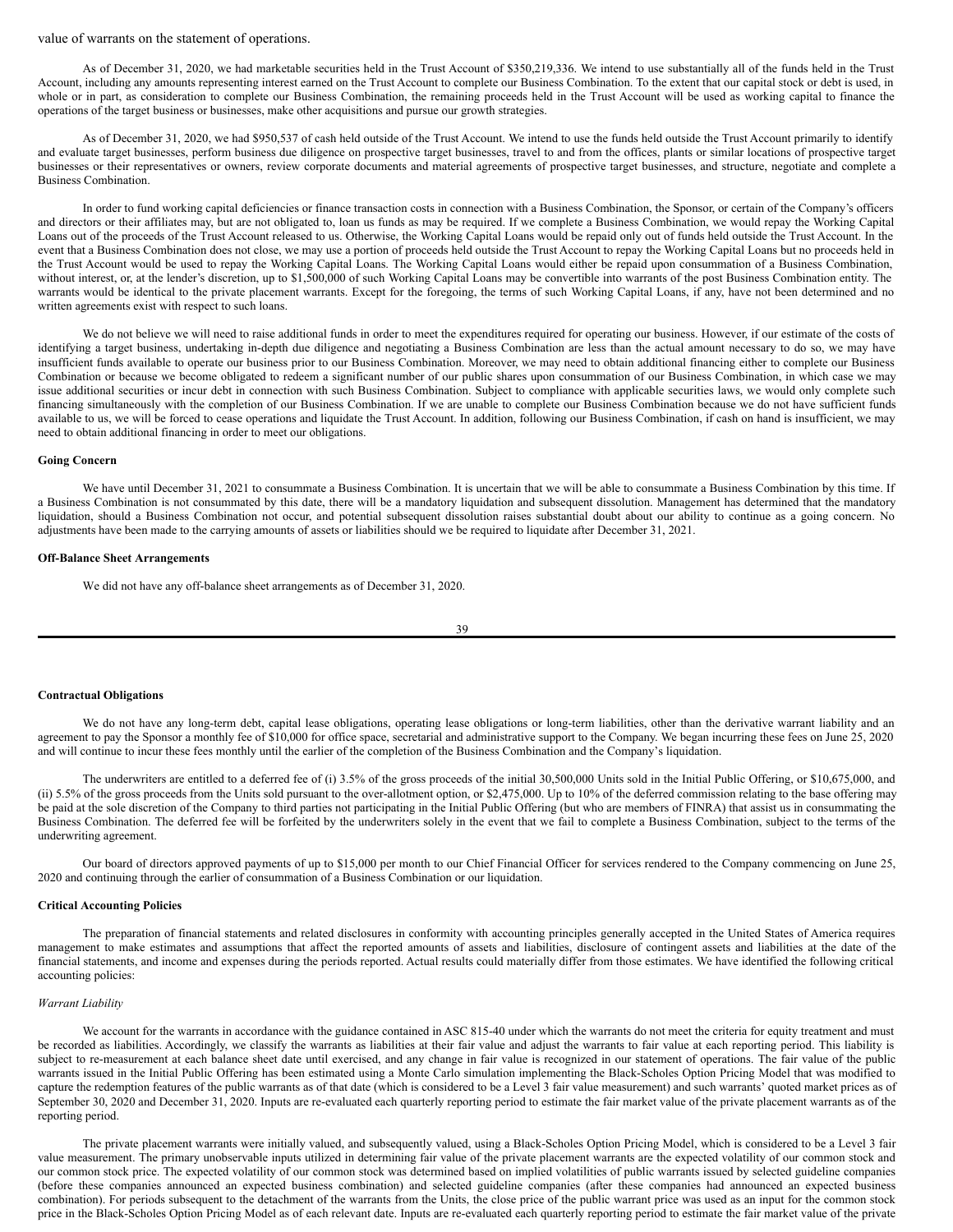### placement warrants as of the reporting period.

## *Class A Common Stock Subject to Possible Redemption*

We account for our Class A common stock subject to possible redemption in accordance with the guidance in Accounting Standards Codification ("ASC") Topic 480 "Distinguishing Liabilities from Equity." Shares of Class A common stock subject to mandatory redemption is classified as a liability instrument and is measured at fair value. Conditionally redeemable common stock (including common stock that features redemption rights that are either within the control of the holder or subject to redemption upon the occurrence of uncertain events not solely within our control) is classified as temporary equity and as warrant derivative liability. At all other times, common stock is classified as stockholders' equity. Our Class A Common stock features certain redemption rights that are considered to be outside of our control and subject to occurrence of uncertain future events. Accordingly, the Class A common stock subject to possible redemption is presented as temporary equity, outside of the stockholders' equity section of our balance sheet.

### *Net Loss Per Common Share*

We apply the two-class method in calculating earnings per share. Net loss per common share, basic and diluted for Class A redeemable common stock is calculated by dividing the interest income earned on the Trust Account, net of applicable taxes, by the weighted average number of shares of Class A redeemable common stock outstanding for the period. Net loss per common share, basic and diluted for Class B non-redeemable common stock is calculated by dividing net loss less income attributable to Class A redeemable common stock, by the weighted average number of shares of Class B non-redeemable common stock outstanding for the period presented.

#### *Recent Accounting Standards*

Management does not believe that any recently issued, but not yet effective, accounting standards, if currently adopted, would have a material effect on our financial statements.

40

### <span id="page-24-0"></span>**ITEM 7A. QUANTITATIVE AND QUALITATIVE DISCLOSURES ABOUT MARKET RISK.**

As of December 31, 2020, we were not subject to any market or interest rate risk. Following the consummation of our Initial Public Offering, the net proceeds of our Initial Public Offering, including amounts in the Trust Account, have been invested in U.S. government treasury obligations with a maturity of 185 days or less or in certain money market funds that invest solely in U.S. treasuries. Due to the short-term nature of these investments, we believe there will be no associated material exposure to interest rate risk.

#### <span id="page-24-1"></span>**ITEM 8. FINANCIAL STATEMENTS AND SUPPLEMENTARY DATA.**

This information appears following Item 15 of this Report and is included herein by reference.

## <span id="page-24-2"></span>**ITEM 9. CHANGES IN AND DISAGREEMENTS WITH ACCOUNTANTS ON ACCOUNTING AND FINANCIAL DISCLOSURE.**

None.

### <span id="page-24-3"></span>**ITEM 9A. CONTROLS AND PROCEDURES. (AS RESTATED)**

### **Evaluation of Disclosure Controls and Procedures**

Disclosure controls are procedures that are designed with the objective of ensuring that information required to be disclosed in our reports filed under the Exchange Act, such as this Report, is recorded, processed, summarized, and reported within the time period specified in the SEC's rules and forms. Disclosure controls are also designed with the objective of ensuring that such information is accumulated and communicated to our management, including the chief executive officer and chief financial officer, as appropriate to allow timely decisions regarding required disclosure. In connection with the Amendment, our management re-evaluated, with the participation of our current chief executive officer and chief financial officer (our "Certifying Officers"), the effectiveness of our disclosure controls and procedures as of December 31, 2020, pursuant to Rule 13a-15(b) under the Exchange Act. Based upon that evaluation and in light of the SEC Staff Statement, our Certifying Officers concluded that, solely due to the Company's restatement of its financial statements to reclassify the Company's warrants as described in the Explanatory Note to this Amendment, our disclosure controls and procedures were not effective as of December 31, 2020.

We do not expect that our disclosure controls and procedures will prevent all errors and all instances of fraud. Disclosure controls and procedures, no matter how well conceived and operated, can provide only reasonable, not absolute, assurance that the objectives of the disclosure controls and procedures are met. Further, the design of disclosure controls and procedures must reflect the fact that there are resource constraints, and the benefits must be considered relative to their costs. Because of the inherent limitations in all disclosure controls and procedures, no evaluation of disclosure controls and procedures can provide absolute assurance that we have detected all our control deficiencies and instances of fraud, if any. The design of disclosure controls and procedures also is based partly on certain assumptions about the likelihood of future events, and there can be no assurance that any design will succeed in achieving its stated goals under all potential future conditions.

#### **Management's Report on Internal Controls Over Financial Reporting**

This Annual Report on Form 10-K/A does not include a report of management's assessment regarding internal control over financial reporting or an attestation report of our independent registered public accounting firm due to a transition period established by rules of the SEC for newly public companies.

#### **Restatement of Previously Issued Financial Statements**

On May 3, 2021, we revised our prior position on accounting for warrants and restated our financial statements to reclassify the Company's warrants as described in the Explanatory Note to this Amendment. However, the non-cash adjustments to the financial statements do not impact the amounts previously reported for our cash and cash equivalents, total assets, revenue or cash flows.

#### **Changes in Internal Control over Financial Reporting**

There were no changes in our internal control over financial reporting (as such term is defined in Rules 13a-15(f) and 15d-15(f) of the Exchange Act) during the most recent fiscal quarter that have materially affected, or are reasonably likely to materially affect, our internal control over financial reporting as the circumstances that led to the restatement had not yet been identified. In light of the restatement of our financial statements included in this Amendment, we plan to enhance our processes to identify and appropriately apply applicable accounting requirements to better evaluate and understand the nuances of the complex accounting standards that apply to our financial statements. Our plans at this time include providing enhanced access to accounting literature, research materials and documents and increased communication among our personnel and third-party professionals with whom we consult regarding complex accounting applications. The elements of our remediation plan can only be accomplished over time, and we can offer no assurance that these initiatives will ultimately have the intended effects.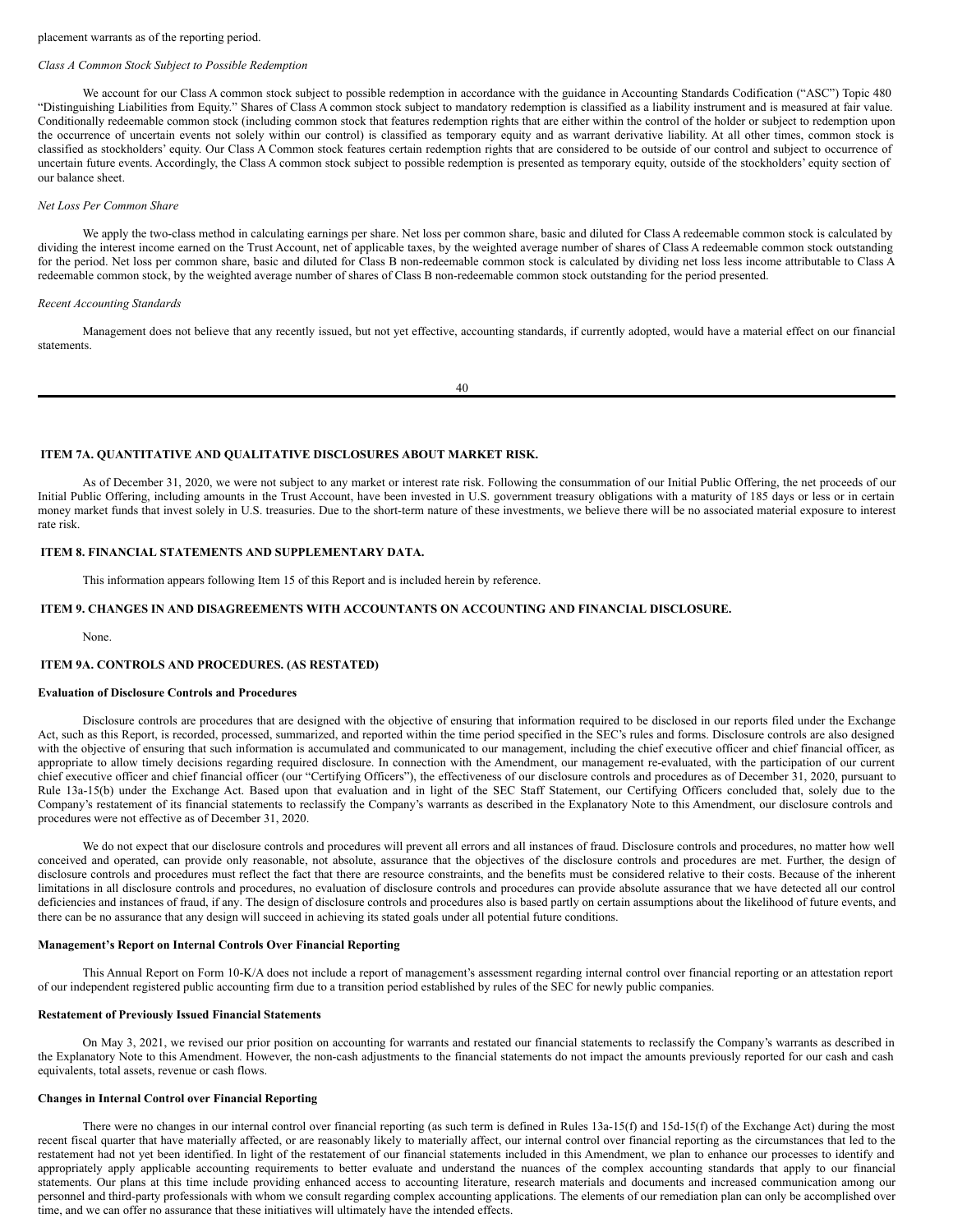<span id="page-25-0"></span>None.

41

## **PART III**

## <span id="page-25-1"></span>**ITEM 10. DIRECTORS, EXECUTIVE OFFICERS AND CORPORATE GOVERNANCE.**

## **Directors and Executive Officers**

Our directors and executive officers are as follows:

| Name                | Age | Position                             |
|---------------------|-----|--------------------------------------|
| Jim Ross            | 55  | Non-Executive Chairman               |
| John James          | 42  | Chief Executive Officer and Director |
| Jeffrey Gary        | 58  | Chief Financial Officer and Director |
| Kelly Driscoll      | 61  | Director                             |
| <b>Ben Buettell</b> | 58  | Director                             |

*Jim Ross*, 55, has been Fusion's Non-Executive Chairman since April 2020, a senior adviser to State Street since May 2020, and the Non-Executive Chairman of Fusion Acquisition Corp. II (NYSE; FSNB), since February 2021. He was most recently an executive vice president of SSGA (from December 2013 to March 2020) and chairman of the Global SPDR ETF business ("SPDR business") (from May 2016 to March 2020). Prior to becoming chairman, Mr. Ross was global head of the SPDR business (from February 2012 to May 2016), responsible for all aspects of the SPDR business including Profit and loss management, product innovation, sales and marketing. Throughout his 27-year career, Mr. Ross served in numerous executive positions, such as director and chairman of the board for State Street Global Advisors Funds Management, Inc. and SSGA's registered investment advisor from February 2012 to March 2020, as director of State Street Global Markets, LLC, State Street's registered broker dealer, from May 2013 to April 2017 and as chairman and chief executive officer of State Street Global Advisors Funds Distributors, LLC, SSGA's registered broker dealer, from May 2017 to March 2020. He was a member of SSGA's executive management group as well as SSGA's global product committee from July 2015 to March 2020 and from October 2009 to March 2020, respectively. In these roles, Mr. Ross was responsible for leading SSGA's engagement with ETF stakeholders, including regulators, mutual fund and ETF boards of directors, industry associations, key clients, partners, and the media. Mr. Ross served as the trustee of various SSGA mutual funds from February 2007 and continues to serve as a trustee of Select Sector SPDR Trust ETFs and as a trustee of SPDR Series Trust ETFs since November 2005. In addition, Mr. Ross has served as a board member of various Irish self-managed investment companies from November 2016 to March 2020. Mr. Ross also served on the Board of Governors of the Investment Company Institute ("ICI") from May 2011 to March 2020 and was chairman of ICI's Exchange Traded Funds Committee from June 2010 to January 2020. Prior to joining State Street Bank & Trust Company in 1992, he worked as a senior accountant for Ernst & Young, responsible for auditing investment companies and insurance companies. Mr. Ross received a Bachelor of Science in Accountancy from Bentley College in 1988. We believe Mr. Ross's deep asset management industry background, coupled with broad operational and transactional experience, make him well qualified to serve as Non-Executive Chairman of our board of directors.

*John James*, 42, has served as Fusion's Chief Executive Officer and as a director since March 2020. Mr. James has also served as Chief Executive Officer of Fusion Acquisition Corp. II since January 2021. Mr. James has 20 years' experience as a successful institutional investor, asset manager, and founder and operator of multiple technology businesses. Since November 2015, Mr. James has served as chairman and chief executive officer of BetaSmartz Global Pty Ltd ("BetaSmartz"), a global financial technology business serving financial services organizations. Mr. James has also served as a director of Strawberry Hill Consulting Pty Ltd since July 2012. Prior to founding BetaSmartz, Mr. James co-founded Boka Group ("Boka") in October 2005, an emerging market fund management and sovereign advisory company, where he oversaw Boka's investments and fund administration until the term of Boka's closed-ended funds came to an end in 2010. In 2010, Mr. James relocated to Australia where he began structuring new financial products, including a first home buyer mortgage product for La Trobe Financial Services, which is now a subsidiary of Blackstone Group, and a real estate ETF. After serving as a reserve officer in the U.K. Royal Naval Reserve, Mr. James began his career at London-based Anglo-Suisse Capital in February 2002 where he managed equities portfolios and advised on M&A transactions until starting Boka. Mr. James received a Bachelor of Arts (Hons) and a Master of Arts from the University of Oxford with further studies in Law at the University of London and Managerial Accounting and Digital Marketing at the University of Illinois at Urbana-Champaign — College of Business. He is a fellow of the Financial Services Institute of Australasia (F Fin) and a Chartered Member of the Chartered Institute for Securities and Investment (Chartered MCSI). We believe Mr. James's entrepreneurial experience and deep financial services background, make him well qualified to serve as a director.

42

*Jeffrey Gary*, 58, has served as Fusion's Chief Financial Officer and as a director since March 2020. Mr. Gary has also served as Chief Financial Officer of Fusion Acquisition Corp. II since January 2021. Mr. Gary has a 30-year track record in the investment and financial services industry, including significant merger and acquisition ("M&A") experience. He is an experienced board member and investor, having worked on numerous transactions with SPACs and public and private equity companies and has directly led audit, fiduciary, and corporate governance committees of these companies. He currently sits on the boards of directors of National Holdings Corporation (Nasdaq: NHLD) (since February 2019), where he also serves as chair of the audit committee, and Arca US Treasury Mutual Fund (since December 2019). Mr. Gary also sits on the advisory boards for Monroe Capital (since January 2020) and two FinTech companies, DealBox (since May 2019) and Total Network Service/Digital Names (since May 2019). From October 2018 to March 2020, Mr. Gary served on the board of directors of the Axonic Alternative Income Mutual Fund. Previously, Mr. Gary was a senior portfolio manager and led investment teams at Avenue Capital Group (from January 2012 to July 2018), Third Avenue (from May 2009 to December 2010), BlackRock, Inc. (NYSE: BLK) ("BlackRock") (from September 2003 to December 2008), AIG/American General (NYSE: AIG) (from May 1998 to September 2003), and Koch Industries (from September 1996 to April 1998) where he invested across all asset classes with a focus on the high-yield, bank loan and distressed markets. During this time, he operated in a variety of roles, which included presenting each quarter on regulatory, compliance, shareholder, the Sarbanes-Oxley Act of 2002, and other U.S. Securities and Exchange Commission ("SEC") matters to the Board. His role also included making investments and negotiating capital structures for numerous corporate buyout and acquisition transactions. He also successfully launched and managed ten new investment businesses between 1996 and 2018, and was an angel investor/advisor for a start-up healthcare company. For over 15 years, Mr. Gary was the portfolio manager for numerous NYSE-listed funds. Mr. Gary also sat as an investment committee member at BlackRockKelso Capital BDC (Nasdaq: BKCC) ("BKCC") from February 2005 to December 2008, where he was involved with the review and approval of all private equity and credit investments, and was a team member in the launch and initial public offering of BKCC. Additionally, Mr. Gary was employed at Avenue Capital from January 2012 to July 2018, where he worked closely with the SPAC investment team on their two completed SPAC transactions in 2015 and in 2017. He started his career at PricewaterhouseCoopers as a senior auditor from September 1984 to June 1987 and later as a senior analyst at Citigroup (NYSE: C) from July 1987 to July 1988. From August 1988 to December 2002, Mr. Gary was an investment banker at Mesirow Financial. From January 1993 to August 1996, he was a senior distressed analyst at Cargill, Inc. Mr. Gary earned a Bachelor of Science in Accounting from Penn State University in 1984 and a Master of Business Administration in Finance and International Business from Northwestern University (Kellogg) in 1991. Mr. Gary is a Certified Public Accountant.

*Kelly Driscoll***,** 61, has served on Fusion's board of directors since March 2020, and on the board of directors of Fusion Acquisition Corp. II (NYSE; FSNB) since February 2021. Ms. Driscoll has over 30 years' experience as an asset management and financial services executive with international board experience, fiduciary expertise, and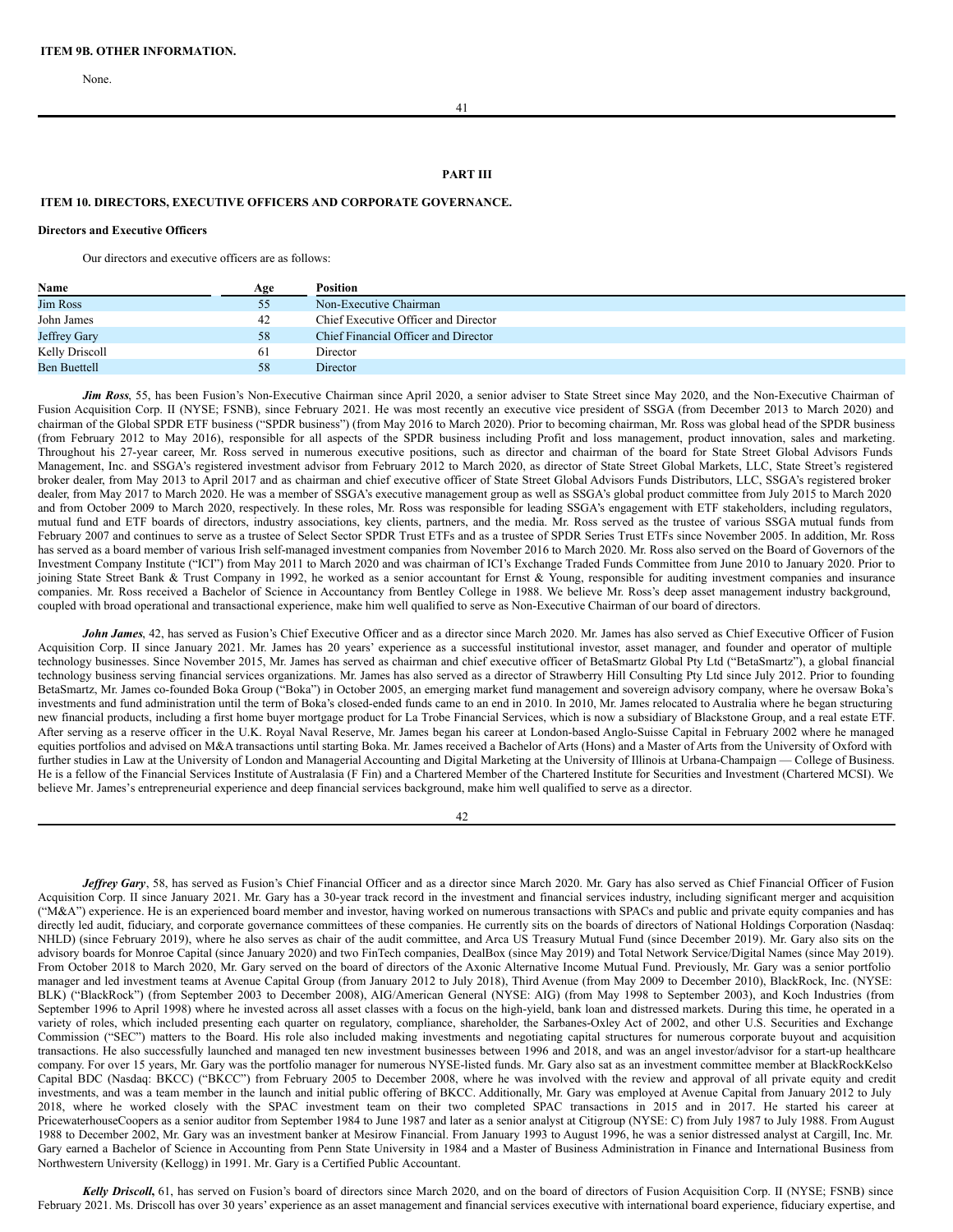a proven track record of driving business growth. In May 2020, she became a principal of Fiduciary Resolutions Inc., an Employee Retirement Income Security Act ("ERISA") advisory and consulting firm specializing in fiduciary responsibilities and best practices. Previously, she held a number of leadership roles at State Street and SSGA, including senior vice president in global services (from July 2017 to December 2018) and office of regulatory initiatives (from June 2014 to July 2017), senior managing director of SSGA as head of public policy and governance from 2012 to 2014, where she developed and implemented SSGA's first public policy platform, and senior managing director as head of SSGA Asia ex-Japan, located in Hong Kong, from 2008 to 2012, where she led the investment management business across that region and grew the assets under management of that group. Prior to moving to Hong Kong, Ms. Driscoll built and led SSGA's fiduciary business negotiating numerous leveraged employee stock ownership plan ("ESOP") and ERISA transactions as an independent fiduciary and managing company stock portfolios for corporate clients. Ms. Driscoll earned a Master of Laws degree in banking law from the Boston University School of Law in 1991, a Juris Doctor degree from Suffolk University Law School in 1987, and a Bachelor of Arts degree from Catholic University in 1981. Ms. Driscoll is a licensed attorney in the Commonwealth of Massachusetts and the Commonwealth of Pennsylvania. We believe that Ms. Driscoll's extensive executive and legal expertise make her well qualified to serve as a director.

*Ben Buettell*, 58, has served on Fusion's board of directors since March 2020, and on the board of directors of Fusion Acquisition Corp. II (NYSE; FSNB) since February 2021. Mr. Buettell is a mergers and acquisitions professional who brings strategic, financial and transactional experience to the team, having spent 24 years (from August 1988 to September 2012) with Houlihan Lokey (NYSE: HLI), where he was instrumental in its growth from a boutique firm into a global investment bank. While at Houlihan Lokey, he led numerous corporate engagements, including mergers, acquisitions, recapitalizations, equity reorganizations, and strategic alternative assessments to start-ups, public and private companies, boards of directors, and independent fiduciaries. He also served in numerous senior management positions, including serving as co-head of Houlihan Lokey's Fairness and Solvency Opinion Practices, co-chair of the Fairness Engagement Committee, and was a senior member of the Financial Advisory Services Management Committee. Mr. Buettell co-founded Chicago-based R7 Partners, an early-stage technology venture capital firm, in May 2013 and is a former partner. He has sat on the board of directors of 6fusion USA, Inc., Airy3D, Inc. and Tanvas, Inc. since 2016, 2017 and 2015, respectively, and as a board observer at AEye, Inc., Carrot, Inc. and More Labs, Inc. since 2017, 2017 and 2018, respectively. In addition, since December 2020, Mr. Buettell has also served on the board of directors of Trulite, Inc. (OTC: TRUL). Mr. Buettell received a Bachelor of Arts from Northwestern University in 1984 and a Master of Business Administration from Northwestern University's Kellogg School of Management in 1988. We believe that Mr. Buettell's deep financial services background make him well qualified to serve as a director.

## **Number and Terms of Office of Officers and Directors**

Our board of directors consists of five members and is divided into three classes with only one class of directors being elected in each year, and with each class (except for those directors appointed prior to our first annual meeting of stockholders) serving a three-year term. In accordance with the NYSE corporate governance requirements, Fusion is not required to hold an annual meeting until one year after its first fiscal year end following its listing on the NYSE. The term of office of the first class of directors, consisting of Mr. Buettell, will expire at Fusion's first annual meeting of stockholders. The term of office of the second class of directors, consisting of Mr. Ross and Ms. Driscoll, will expire at the second annual meeting of stockholders. The term of office of the third class of directors, consisting of Mr. James and Mr. Gary, will expire at the third annual meeting of stockholders.

Our officers are appointed by the board of directors and serve at the discretion of the board of directors, rather than for specific terms of office. Our board of directors is authorized to appoint officers as it deems appropriate pursuant to the current Charter.

### **Director Independence**

The rules of the NYSE require that a majority of Fusion's board of directors be independent. An "independent director" is defined generally as a person who, in the opinion of the company's board of directors, has no material relationship with the listed company (either directly or as a partner, stockholder or officer of an organization that has a relationship with the company). Fusion's board of directors has determined that Mr. Jim Ross, Ms. Kelly Driscoll and Mr. Ben Buettell are "independent directors" as defined in the rules of the NYSE and applicable SEC rules. Fusion's independent directors will have regularly scheduled meetings at which only independent directors are present.

### **Board Committees**

#### *Audit Committee*

We have an audit committee comprised of Mr. Ross, Ms. Driscoll and Mr. Buettell, each of whom are independent under the NYSE listing standards and applicable SEC rules.

Mr. Ross serves as the chairman of the audit committee. Each member of the audit committee is financially literate and our board of directors has determined that Mr. Ross qualifies as an "audit committee financial expert" as defined in applicable SEC rules.

44

The audit committee is responsible for:

- meeting with our independent accountants regarding, among other issues, audits, and adequacy of our accounting and control systems;
- monitoring the independence of the independent auditor;
- verifying the rotation of the lead (or coordinating) audit partner having primary responsibility for the audit and the audit partner responsible for reviewing the audit as required by law;
- inquiring and discussing with management our compliance with applicable laws and regulations;
- pre-approving all audit services and permitted non-audit services to be performed by our independent auditor, including the fees and terms of the services to be performed;
- appointing or replacing the independent auditor;
- determining the compensation and oversight of the work of the independent auditor (including resolution of disagreements between management and the independent auditor regarding financial reporting) for the purpose of preparing or issuing an audit report or related work;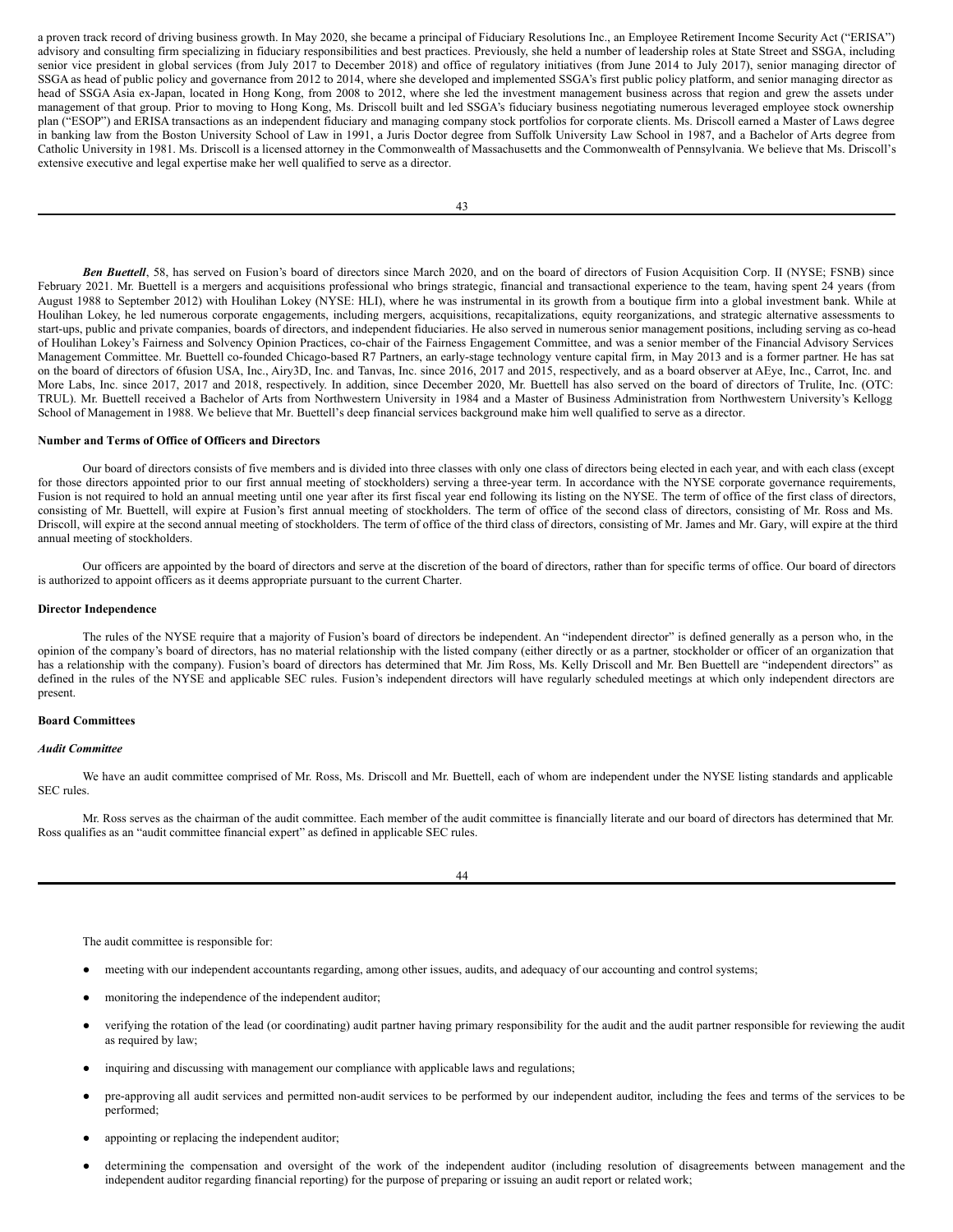- establishing procedures for the receipt, retention and treatment of complaints received by us regarding accounting, internal accounting controls or reports which raise material issues regarding our financial statements or accounting policies;
- monitoring compliance on a quarterly basis with the terms of the Public Offering and, if any noncompliance is identified, immediately taking all action necessary to rectify such noncompliance or otherwise causing compliance with the terms of the Public Offering; and
- reviewing and approving all payments made to our existing holders, executive officers or directors and their respective affiliates. Any payments made to members of our audit committee will be reviewed and approved by our board of directors, with the interested director or directors abstaining from such review and approval.

#### *Nominating and Corporate Governance Committee*

We have a nominating and corporate governance committee comprised of Mr. Ross, Ms. Driscoll and Mr. Buettell, and Ms. Driscoll serves as chair of the nominating and corporate governance committee. All members of our nominating and corporate governance committee are independent of and unaffiliated with our Sponsor and our underwriters.

We have adopted a nominating and corporate governance committee charter, which details the purpose and responsibilities of the nominating and corporate governance committee, including:

- identifying, screening and reviewing individuals qualified to serve as directors, consistent with criteria approved by the board, and recommending to the board of directors candidates for nomination for election at the annual meeting of shareholders or to fill vacancies on the board of directors;
- developing and recommending to the board of directors and overseeing implementation of our corporate governance guidelines;
- coordinating and overseeing the annual self-evaluation of the board of directors, its committees, individual directors and management in the governance of the Company; and
- reviewing on a regular basis our overall corporate governance and recommending improvements as and when necessary.

45

The charter provides that the nominating and corporate governance committee may, in its sole discretion, retain or obtain the advice of, and terminate, any search firm to be used to identify director candidates, and will be directly responsible for approving the search firm's fees and other retention terms.

We have not formally established any specific, minimum qualifications that must be met or skills that are necessary for directors to possess. In general, in identifying and evaluating nominees for director, the board of directors considers educational background, diversity of professional experience, knowledge of our business, integrity, professional reputation, independence, wisdom, and the ability to represent the best interests of our shareholders. Prior to our initial business combination, holders of our public shares will not have the right to recommend director candidates for nomination to our board of directors.

#### *Compensation Committee*

Our board of directors has established a compensation committee of the board of directors. Mr. Ross, Ms. Driscoll and Mr. Buettell serve as the members of the compensation committee, and Mr. Buettell chairs the compensation committee. All members of our compensation committee are independent of and unaffiliated with our Sponsor and our underwriters.

We have adopted a compensation committee charter, which details the principal functions of the compensation committee, including:

- reviewing and approving on an annual basis the corporate goals and objectives relevant to our chief executive officer's compensation, evaluating our chief executive officer's performance in light of such goals and objectives, and determining and approving the remuneration (if any) of our chief executive officer's compensation based on such evaluation;
- reviewing and making recommendations to our board of directors with respect to the compensation, and any incentive compensation and equity-based plans that are subject to board approval of all of our other officers;
- reviewing our executive compensation policies and plans;
- implementing and administering our incentive compensation equity-based remuneration plans;
- assisting management in complying with our proxy statement and annual report disclosure requirements;
- approving all special perquisites, special cash payments and other special compensation and benefit arrangements for our officers and employees;
- producing a report on executive compensation to be included in our annual proxy statement; and
- reviewing, evaluating and recommending changes, if appropriate, to the remuneration for directors.

Notwithstanding the foregoing, as indicated above, other than the payment of customary fees we may elect to make to members of our board of directors for director service and payment to an affiliate of our Sponsor of \$10,000 per month, for up to 18 months, for office space, utilities and secretarial and administrative support and reimbursement of expenses, no compensation of any kind, including finders, consulting or other similar fees, will be paid to any of our existing shareholders, officers, directors or any of their respective affiliates, prior to, or for any services they render in order to effectuate the consummation of an initial business combination.

The charter provides that the compensation committee may, in its sole discretion, retain or obtain the advice of a compensation consultant, independent legal counsel or other adviser and will be directly responsible for the appointment, compensation and oversight of the work of any such adviser. However, before engaging or receiving advice from a compensation consultant, external legal counsel or any other adviser, the compensation committee will consider the independence of each such adviser, including the factors required by NYSE and the SEC.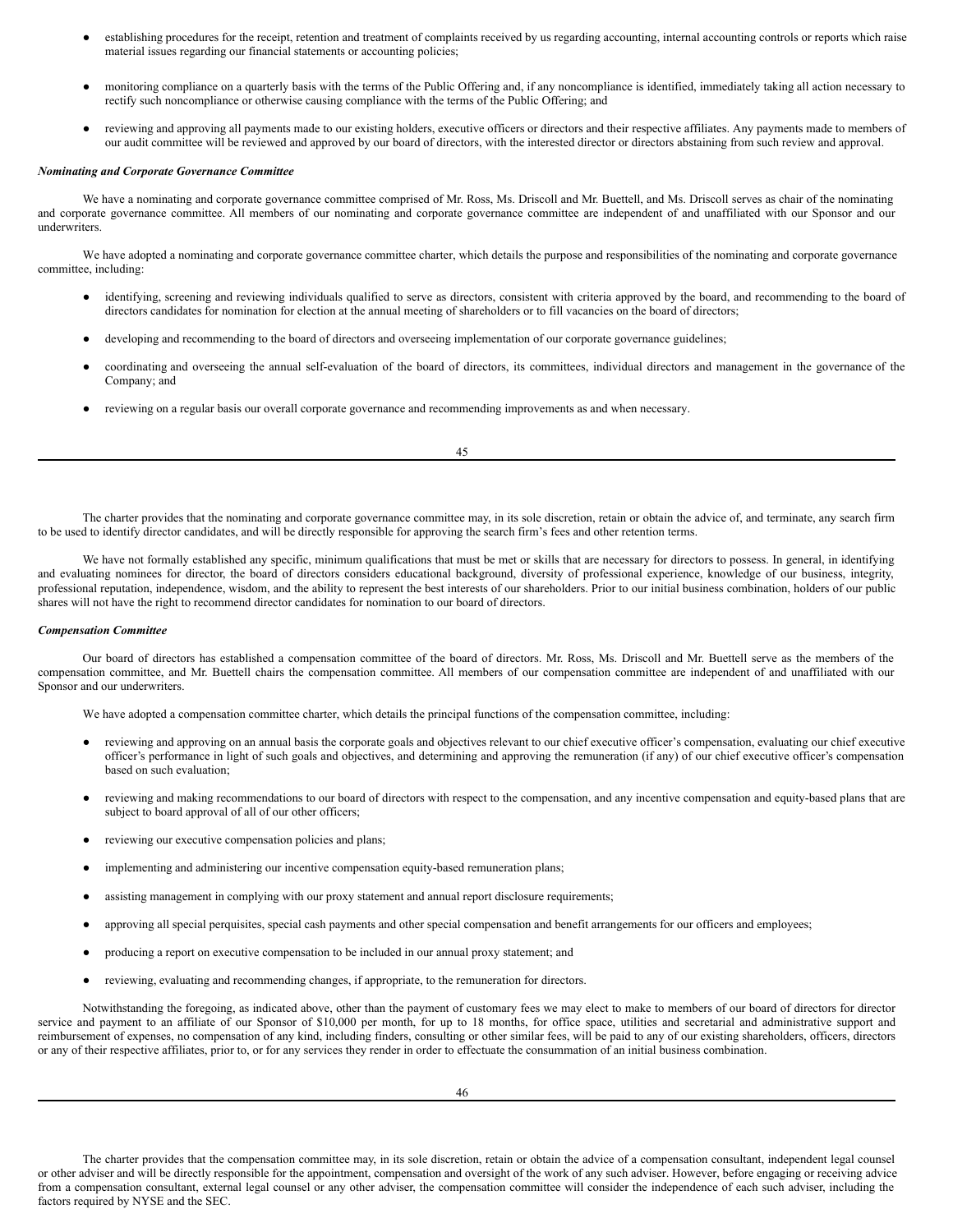#### *Code of Business Conduct and Ethics; Committee Charters*

We have adopted a Code of Business Conduct and Ethics that applies to our directors, officers and employees. We have filed copies of our Code of Business Conduct and Ethics and our Audit Committee, Compensation Committee and Nominating & Corporate Governance Committee charters as exhibits to our registration statement in connection with the Public Offering. You may review these documents by accessing our public filings at the SEC's web site at www.sec.gov. In addition, a copy of the Code of Ethics will be provided without charge upon request from us in writing at 667 Madison Avenue, 5th Floor, New York, New York 10065 or by telephone at (212) 763-0169. We intend to disclose any amendments to or waivers of certain provisions of our code of ethics in a Current Report on Form 8-K.

### <span id="page-28-0"></span>**ITEM 11. EXECUTIVE COMPENSATION.**

None of our executive officers or directors has received any cash compensation for services rendered. However, payments of up to \$15,000 per month may be made, at the Board's discretion, to members of our management team for services rendered to us through the earlier of consummation of our initial business combination and our liquidation. We will reimburse our Sponsor for office space, secretarial and administrative services provided to members of our management team in an amount not to exceed \$10,000 per month in the event such space and/or services are utilized and we do not pay directly for such services. Upon completion of our initial business combination or our liquidation, we will cease making these payments. In addition, the Sponsor, executive officers and directors, or any of their respective affiliates will be reimbursed for any outof-pocket expenses incurred in connection with activities on our behalf such as identifying potential target businesses and performing due diligence on suitable business combinations. Our audit committee will review on a quarterly basis all payments that were made to the Sponsor, officers or directors, or our or their affiliates. Other than these payments and reimbursements, no compensation of any kind, including finder's and consulting fees, will be paid to the Sponsor, executive officers and directors, or any of their respective affiliates, prior to completion of our initial business combination.

It is possible that some or all of our officers and directors may negotiate employment or consulting arrangements with the post-transaction company after our initial business combination. Any such arrangements will be disclosed in the proxy solicitation or tender offer materials, as applicable, furnished to our stockholders in connection with a proposed business combination, to the extent they are known at such time.

The existence or terms of any such employment or consulting arrangements may influence our management's motivation in identifying or selecting a target business, but we do not believe that such arrangements will be a determining factor in our decision to proceed with any potential business combination.

### <span id="page-28-1"></span>**ITEM 12. SECURITY OWNERSHIP OF CERTAIN BENEFICIAL OWNERS AND MANAGEMENT AND RELATED STOCKHOLDER MATTERS.**

We have no compensation plans under which equity securities are authorized for issuance.

The following table sets forth information regarding the beneficial ownership of our common stock as of March 19, 2021, by:

- each person known by us to be a beneficial owner of more than 5% of our outstanding common stock of, on an as-converted basis;
- each of our officers and directors; and
- all of our officers and directors as a group.

$$
^{47}
$$

The following table is based on 50,000,000 shares of common stock of outstanding at March 19, 2020, of which 35,000,000 were shares of Class A common stock and 10,000,000 were shares of Class B common stock. Unless otherwise indicated, it is believed that all persons named in the table below have sole voting and investment power with respect to all shares of common stock beneficially owned by them.

| Name and Address of Beneficial Owner <sup>(1)</sup>             | Number of<br><b>Shares</b><br>Beneficially<br>Owned <sup><math>(2)</math></sup> | Percentage of<br>Outstanding<br>Common Stock |
|-----------------------------------------------------------------|---------------------------------------------------------------------------------|----------------------------------------------|
| Fusion Sponsor LLC (the Sponsor) <sup>(3)</sup>                 | 8,750,000                                                                       | 20.0                                         |
| John James <sup>(3)</sup>                                       | 8,750,000                                                                       | 20.0                                         |
| Jeffrey Gary                                                    | $\qquad \qquad -$                                                               | $- -$                                        |
| Kelly Driscoll                                                  | $\hspace{0.05cm}$                                                               |                                              |
| <b>Ben Buettell</b>                                             | $- -$                                                                           | $\overline{\phantom{a}}$                     |
| Jim Ross                                                        | $- -$                                                                           | --                                           |
| All executive officers and directors as a group (5 individuals) | 8.750,000                                                                       | 20.0                                         |

(1) Unless otherwise noted, the business address of each of the following is 667 Madison Avenue, 5th Floor, New York, New York 10065.

(2) Interests shown consist solely of founder shares, classified as Class B common stock. Such shares will automatically convert into shares of Class A common stock concurrently with or immediately following the consummation of our initial business combination on a one-for-one basis, subject to adjustment, as described elsewhere herein.

(3) Fusion Sponsor LLC is the record holder of the shares reported herein. Each of our officers and directors are among the members of Fusion Sponsor LLC. John James is the sole managing member of Fusion Sponsor LLC. Mr. James has voting and investment discretion with respect to the common stock held of record by Fusion Sponsor LLC. Each of our officers and directors other than Mr. James disclaims any beneficial ownership of any shares held by Fusion Sponsor LLC.

## <span id="page-28-2"></span>**ITEM 13. CERTAIN RELATIONSHIPS AND RELATED TRANSACTIONS, AND DIRECTOR INDEPENDENCE.**

*Founder Shares*

On March 10, 2020, our Sponsor purchased an aggregate of 5,750,000 Founder Shares in exchange for a capital contribution of \$25,000, or approximately \$0.004 per share. On May 28, 2020, the Company effected a 1:1.25 stock split with respect to the Class B common stock, on June 24, 2020, the Company effected a 1:1.20 stock split with respect to the Class B common stock and on June 25, 2020, the Company effected a 1:1.01666 stock split with respect to the Class B common stock, resulting in the Sponsor holding an aggregate of 8,768,750 Founder Shares. On June 30, 2020, the Sponsor surrendered an aggregate of 18,750 Founder Shares to us for no consideration, in connection with the election by the underwriters to exercise their over-allotment option in part and not in full, resulting in an aggregate of 8,750,000 Founder Shares outstanding held by our Sponsor.

The Founder Shares are identical to the public shares except that the Founder Shares are subject to certain transfer restrictions, as described in more detail below.

The Sponsor previously agreed pursuant to a letter agreement, dated as of June 25, 2020, not to transfer, assign or sell any of their Founder Shares until the date that is one year after the completion of our initial business combination, or earlier if, subsequent to our initial business combination, (i) the closing price of our shares of Class A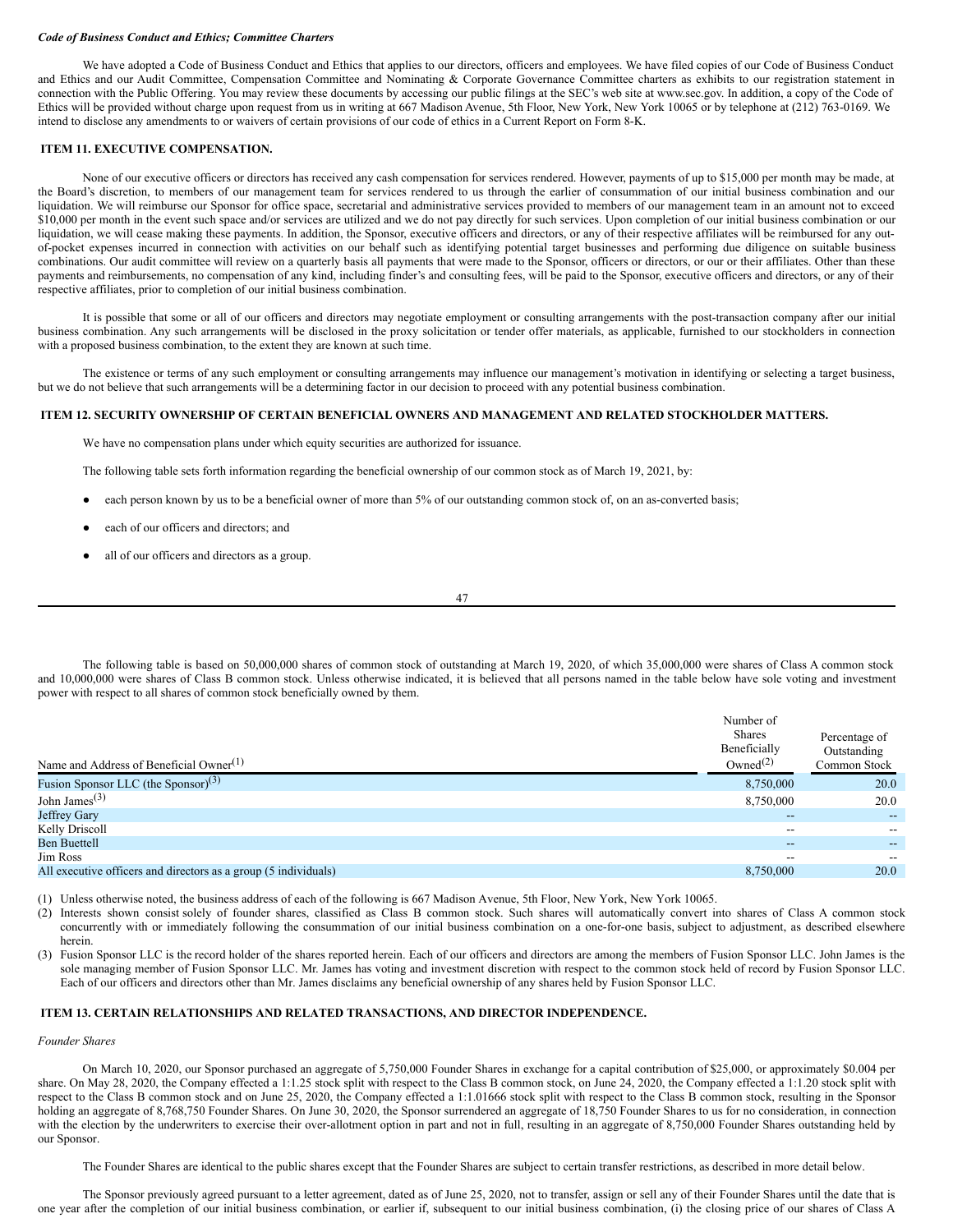common stock equals or exceeds \$12.00 per share (as adjusted for stock splits, stock capitalizations, reorganizations, recapitalizations and the like) for any 20 trading days within any 30-trading day period commencing at least 150 days after our initial business combination, or (ii) the date on which we complete a liquidation, merger, share exchange or other similar transaction after the initial business combination that results in all of our stockholders having the right to exchange their shares of Class A common stock for cash, securities or other property.

Subsequently, in connection with the execution of the Merger Agreement, the Sponsor entered into a support agreement (the "Sponsor Support Agreement") with the Company, MoneyLion and the Company's directors and officers (the "Insiders"), pursuant to which the Sponsor agreed, among other things, to vote all shares of Subject Securities (as defined in the Sponsor Support Agreement), and take certain other actions in support of the Business Combination. In addition, the Company, the Sponsor and the Insiders agreed to amend that certain letter agreement, dated as of June 25, 2020, so that the Lock-Up Period (as defined in the Sponsor Support Agreement) applicable to the Subject Securities (other than any private placement warrants held by the Sponsor will end on the earlier of (a) 180 days after the effective date of the Merger Agreement (the "Effective Date") and (b) the date on which the closing price of the shares of Class A common stock of New MoneyLion is equal to or greater than \$12.00 per share (as adjusted for stock splits, stock dividends, reorganizations, recapitalizations and the like) for any 20 trading days within any 30-trading day period; provided that, for purposes of this clause (b), the measurement period for determining the closing price of the share of Class A common stock of New MoneyLion shall commence no earlier than 60 days following the Effective Date.

#### *Private Placement Warrants*

The Sponsor purchased from the Company 8,100,000 warrants in the aggregate at a price of \$1.00 per warrant (for an aggregate purchase price of \$8,100,000) in a private placement that occurred simultaneously with the completion of the Company's initial public offering (the "private placement warrants"). Each private placement warrant entitles the holder to purchase one share of Class A common stock at \$11.50 per share. The purchase price of the private placement warrants was added to the proceeds from the Public Offering held in the Trust Account. The private placement warrants (including the shares of Class A common stock issuable upon exercise of the private placement warrants) will not be transferable, assignable or saleable until 30 days after the completion of the initial business combination, and they will be non-redeemable so long as they are held by the initial purchasers of the private placement warrants or their permitted transferees. If the private placement warrants are held by someone other than the initial purchasers of the private placement warrants or their permitted transferees, the private placement warrants will be redeemable by the Company and exercisable by such holders on the same basis as the public warrants. Otherwise, the private placement warrants have terms and provisions that are identical to those of the public warrants and have no net cash settlement provisions.

If the Company does not complete a business combination, then the proceeds will be part of the liquidating distribution to the public stockholders and the private placement warrants will expire worthless.

## *Registration Rights*

The Sponsor and certain other holders signatory to the registration rights agreement signed on June 25, 2020, will be entitled to registration rights pursuant to such registration rights agreement. The Sponsor such holders will be entitled to make up to three demands, excluding short form registration demands, that the Company register such securities for sale under the Securities Act. In addition, these holders will have "piggy-back" registration rights to include their securities in other registration statements filed by the Company. However, the registration rights agreement provides that the Company will not permit any registration statement filed under the Securities Act to become effective until termination of the applicable lock up period. The Company will bear the expenses incurred in connection with the filing of any such registration statements.

## *Administrative Services*

The Company reimburses the Sponsor for office space, secretarial and administrative services provided to members of the Company's management team in an amount of approximately \$10,000 per month for office space and/or services that are utilized and the Company does not pay a third party directly for such services. Upon completion of a business combination or the Company's liquidation, the Company will cease paying these monthly fees.

### <span id="page-29-0"></span>**ITEM 14. PRINCIPAL ACCOUNTING FEES AND SERVICES.**

The firm of WithumSmith+Brown, PC, or Withum, acts as our independent registered public accounting firm. The following is a summary of fees paid to Withum for services rendered.

*Audit Fees*. For the period from March 6, 2020 (inception) through December 31, 2020, fees for our independent registered public accounting firm were approximately \$127,205, for the services Withum performed in connection with our Initial Public Offering, review of the financial information included in our Forms 10-Q for the respective periods and the audit of our December 31, 2020 financial statements included in this Annual Report on Form 10-K.

*Audit-Related Fees.* For the period from March 6, 2020 (inception) through December 31, 2020, our independent registered public accounting firm did not render assurance and related services related to the performance of the audit or review of financial statements.

*Tax Fees*. For the period from March 6, 2020 (inception) through December 31, 2020, our independent registered public accounting firm did not render services to us for tax compliance, tax advice and tax planning.

*All Other Fees*. For the period from March 6, 2020 (inception) through December 31, 2020, there were no fees billed for products and services provided by our independent registered public accounting firm other than those set forth above.

#### **Policy on Board Pre-Approval of Audit and Permissible Non-Audit Services of the Independent Auditors**

<span id="page-29-1"></span>Our audit committee was formed upon the consummation of our Initial Public Offering. As a result, the audit committee did not pre-approve all of the foregoing services, although any services rendered prior to the formation of our audit committee were approved by our board of directors. Since the formation of our audit committee, and on a going-forward basis, the audit committee has and will pre-approve all auditing services and permitted non-audit services to be performed for us by our auditors, including the fees and terms thereof (subject to the de minimis exceptions for non-audit services described in the Exchange Act which are approved by the audit committee prior to the completion of the audit).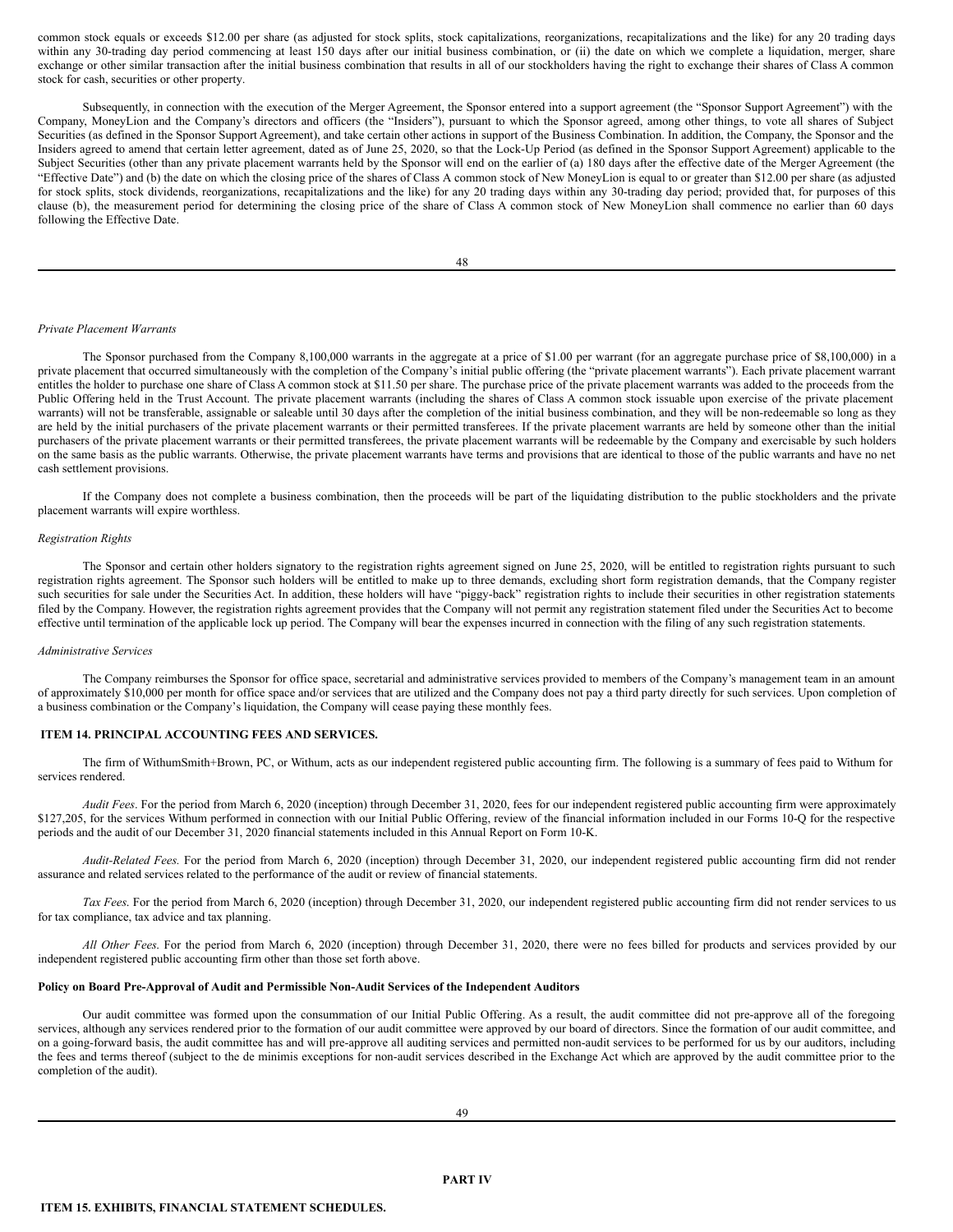### (a) The following documents are filed as part of this Form 10-K:

(1) Financial Statements As Restated:

|                                                                | Page            |
|----------------------------------------------------------------|-----------------|
| <b>Report of Independent Registered Public Accounting Firm</b> | $F-2$           |
| <b>Balance Sheet</b>                                           | $F-3$           |
| <b>Statement of Operations</b>                                 | $F-4$           |
| <b>Statement of Changes in Stockholders' Equity</b>            | F-5             |
| <b>Statement of Cash Flows</b>                                 | $F-6$           |
| Notes to Financial Statements                                  | $F-7$ to $F-21$ |
|                                                                |                 |

(2) Financial Statement Schedules:

None.

(3) Exhibits

We hereby file as part of this Report the exhibits listed in the attached Exhibit Index. Exhibits which are incorporated herein by reference can be inspected and copied at the public reference facilities maintained by the SEC, 100 F Street, N.E., Room 1580, Washington, D.C. 20549. Copies of such material can also be obtained from the Public Reference Section of the SEC, 100 F Street, N.E., Washington, D.C. 20549, at prescribed rates or on the SEC website at www.sec.gov.

50

## **FUSION ACQUISITION CORP.**

### **TABLE OF CONTENTS**

| Report of Independent Registered Public Accounting Firm | $F-2$           |
|---------------------------------------------------------|-----------------|
| Financial Statements (as restated):                     |                 |
| <b>Balance Sheet</b>                                    | $F-3$           |
| <b>Statement of Operations</b>                          | $F-4$           |
| <b>Statement of Changes in Stockholders' Equity</b>     | $F-5$           |
| <b>Statement of Cash Flows</b>                          | F-6             |
| <b>Notes to Financial Statements</b>                    | $F-7$ to $F-21$ |
|                                                         |                 |

F-1

## <span id="page-30-0"></span>**Report of Independent Registered Public Accounting Firm**

To the Stockholders and the Board of Directors of Fusion Acquisition Corp.

### **Opinion on the Financial Statements**

We have audited the accompanying balance sheet of Fusion Acquisition Corp. (the "Company") as of December 31, 2020, the related statements of operations, changes in stockholders' equity and cash flows for the period from March 6, 2020 (inception) through December 31, 2020, and the related notes (collectively referred to as the "financial statements"). In our opinion, the financial statements present fairly, in all material respects, the financial position of the Company as of December 31, 2020, and the results of its operations and its cash flows for the period from March 6, 2020 (inception) through December 31, 2020, in conformity with accounting principles generally accepted in the United States of America.

### **Restatement of Financial Statements**

As discussed in Note 2 to the financial statements, the Securities and Exchange Commission issued a public statement entitled*Staf Statement on Accounting and Reporting* Considerations for Warrants Issued by Special Purpose Acquisition Companies ("SPACs") (the "Public Statement") on April 12, 2021, which discusses the accounting for certain warrants as liabilities. The Company previously accounted for its warrants as equity instruments. Management evaluated its warrants against the Public Statement, and determined that the warrants should be accounted for as liabilities. Accordingly, the 2020 financial statements have been restated to correct the accounting and related disclosure for the warrants.

### **Going Concern**

The accompanying financial statements have been prepared assuming that the Company will continue as a going concern. As discussed in Note 1 to the financial statements, if the Company is unable to raise additional funds to alleviate liquidity needs and complete a business combination by December 31 , 2021 then the Company will cease all operations except for the purpose of liquidating. The liquidity condition and date for mandatory liquidation and subsequent dissolution raise substantial doubt about the Company's ability to continue as a going concern. Management's plans in regard to these matters are also described in Note 1. The financial statements do not include any adjustments that might result from the outcome of this uncertainty.

### **Basis for Opinion**

These financial statements are the responsibility of the Company's management. Our responsibility is to express an opinion on the Company's financial statements based on our audit. We are a public accounting firm registered with the Public Company Accounting Oversight Board (United States) ("PCAOB") and are required to be independent with respect to the Company in accordance with the U.S. federal securities laws and the applicable rules and regulations of the Securities and Exchange Commission and the PCAOB.

We conducted our audit in accordance with the standards of the PCAOB. Those standards require that we plan and perform the audit to obtain reasonable assurance about whether the financial statements are free of material misstatement, whether due to error or fraud. The Company is not required to have, nor were we engaged to perform, an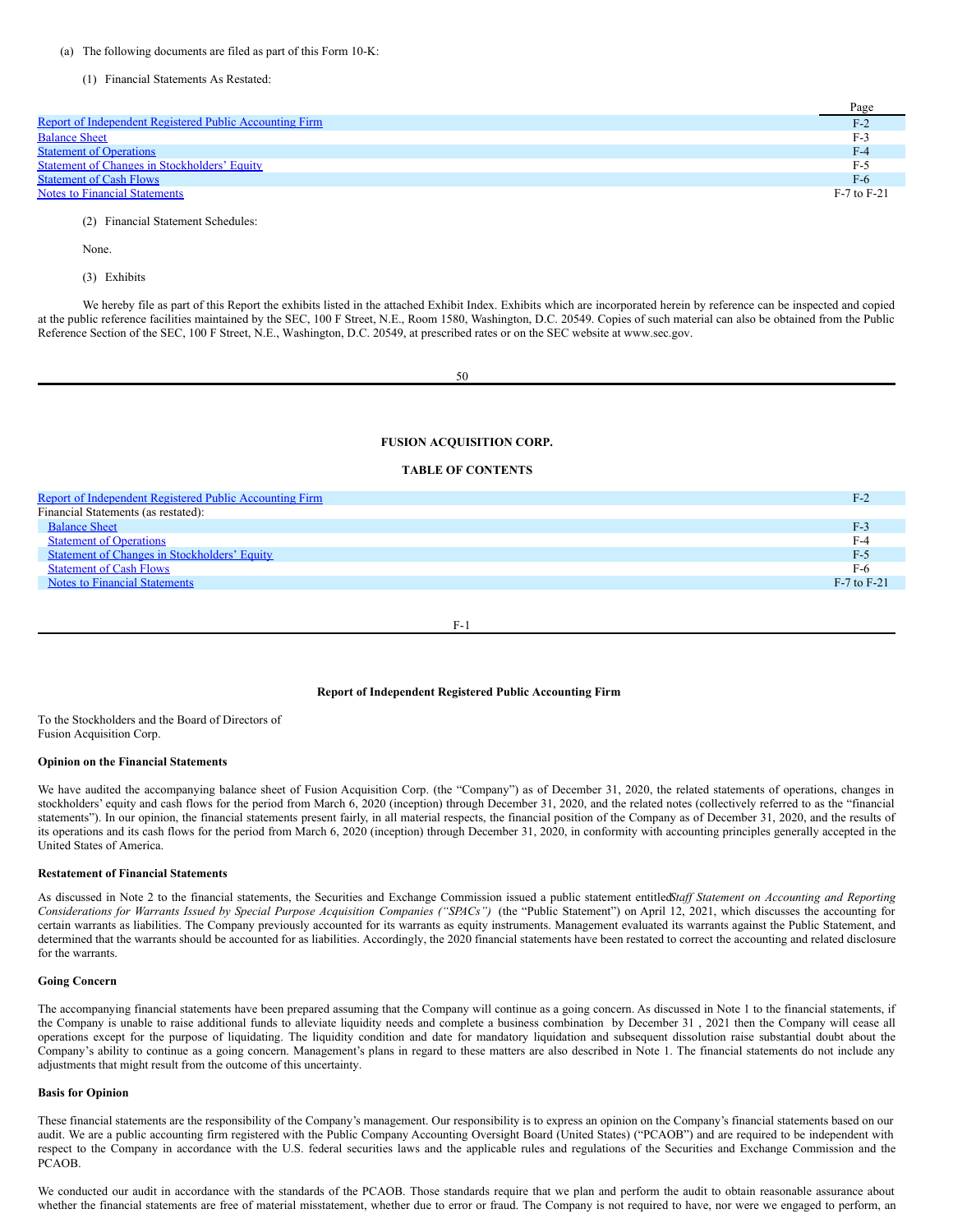audit of its internal control over financial reporting. As part of our audit, we are required to obtain an understanding of internal control over financial reporting but not for the purpose of expressing an opinion on the effectiveness of the Company's internal control over financial reporting. Accordingly, we express no such opinion.

Our audit included performing procedures to assess the risks of material misstatement of the financial statements, whether due to error or fraud, and performing procedures that respond to those risks. Such procedures included examining, on a test basis, evidence regarding the amounts and disclosures in the financial statements. Our audit also included evaluating the accounting principles used and significant estimates made by management, as well as evaluating the overall presentation of the financial statements. We believe that our audit provides a reasonable basis for our opinion.

/s/ WithumSmith+Brown, PC

We have served as the Company's auditor since 2020.

New York, New York May 6, 2021

F-2

# <span id="page-31-0"></span>**FUSION ACQUISITION CORP. BALANCE SHEET DECEMBER 31, 2020 (AS RESTATED)**

| <b>ASSETS</b>  |  |
|----------------|--|
| Current assets |  |

| Cash                                                                                                                                                     | \$<br>950,537  |
|----------------------------------------------------------------------------------------------------------------------------------------------------------|----------------|
| Prepaid expenses                                                                                                                                         | 113,562        |
| <b>Total Current Assets</b>                                                                                                                              | 1.064.099      |
|                                                                                                                                                          |                |
| Security deposit                                                                                                                                         | 329            |
| Marketable securities held in trust account                                                                                                              | 350,219,336    |
| <b>Total Assets</b>                                                                                                                                      | 351,283,764    |
|                                                                                                                                                          |                |
| <b>LIABILITIES AND STOCKHOLDERS' EQUITY</b>                                                                                                              |                |
| Current liabilities                                                                                                                                      |                |
| Accounts payable and accrued expenses                                                                                                                    | \$<br>239.531  |
| Income tax payable                                                                                                                                       | 11,509         |
| <b>Total Current Liabilities</b>                                                                                                                         | 251,040        |
|                                                                                                                                                          | 13,150,000     |
| Deferred underwriting fee payable<br>Derivative warrant liability                                                                                        |                |
| <b>Total Liabilities</b>                                                                                                                                 | 66,126,490     |
|                                                                                                                                                          | 79,527,530     |
| <b>Commitments and contingencies</b>                                                                                                                     |                |
| Class A common stock subject to possible redemption, $26,675,623$ shares at \$10.00 per share redemption value                                           | 266,756,230    |
| <b>Stockholders' Equity</b>                                                                                                                              |                |
| Preferred stock, \$0,0001 par value; 1,000,000 shares authorized; none issued or outstanding                                                             |                |
| Class A common stock, \$0.0001 par value; 380,000,000 shares authorized; 8,324,377 shares issued and outstanding (excluding 26,675,623 shares subject to |                |
| possible redemption)                                                                                                                                     | 832            |
| Class B common stock, \$0.0001 par value; 20,000,000 shares authorized; 8,750,000 shares issued and outstanding                                          | 875            |
| Additional paid-in capital                                                                                                                               | 44, 267, 476   |
| Accumulated deficit                                                                                                                                      | (39, 269, 179) |
| <b>Total Stockholders' Equity</b>                                                                                                                        | 5.000.004      |
| <b>Total Liabilities and Stockholders' Equity</b>                                                                                                        | 351,283,764    |

*The accompanying notes are an integral part of these financial statements.*

<span id="page-31-1"></span>F-3

### **FUSION ACQUISITION CORP. STATEMENT OF OPERATIONS FOR THE PERIOD FROM MARCH 6, 2020 (INCEPTION) THROUGH DECEMBER 31, 2020 (AS RESTATED)**

| Formation and operating costs                               | 1,167,417      |
|-------------------------------------------------------------|----------------|
| <b>Loss from operations</b>                                 | (1,167,417)    |
|                                                             |                |
| Other income (expense):                                     |                |
| Change in fair value of public warrant liability            | (25,725,000)   |
| Change in fair value of private placement warrant liability | (12, 584, 590) |
| Interest earned on investments held in Trust Account        | 219,337        |
|                                                             |                |
| Loss before provision for income taxes                      | (39,257,670)   |
| Provision for income taxes                                  | (11,509)       |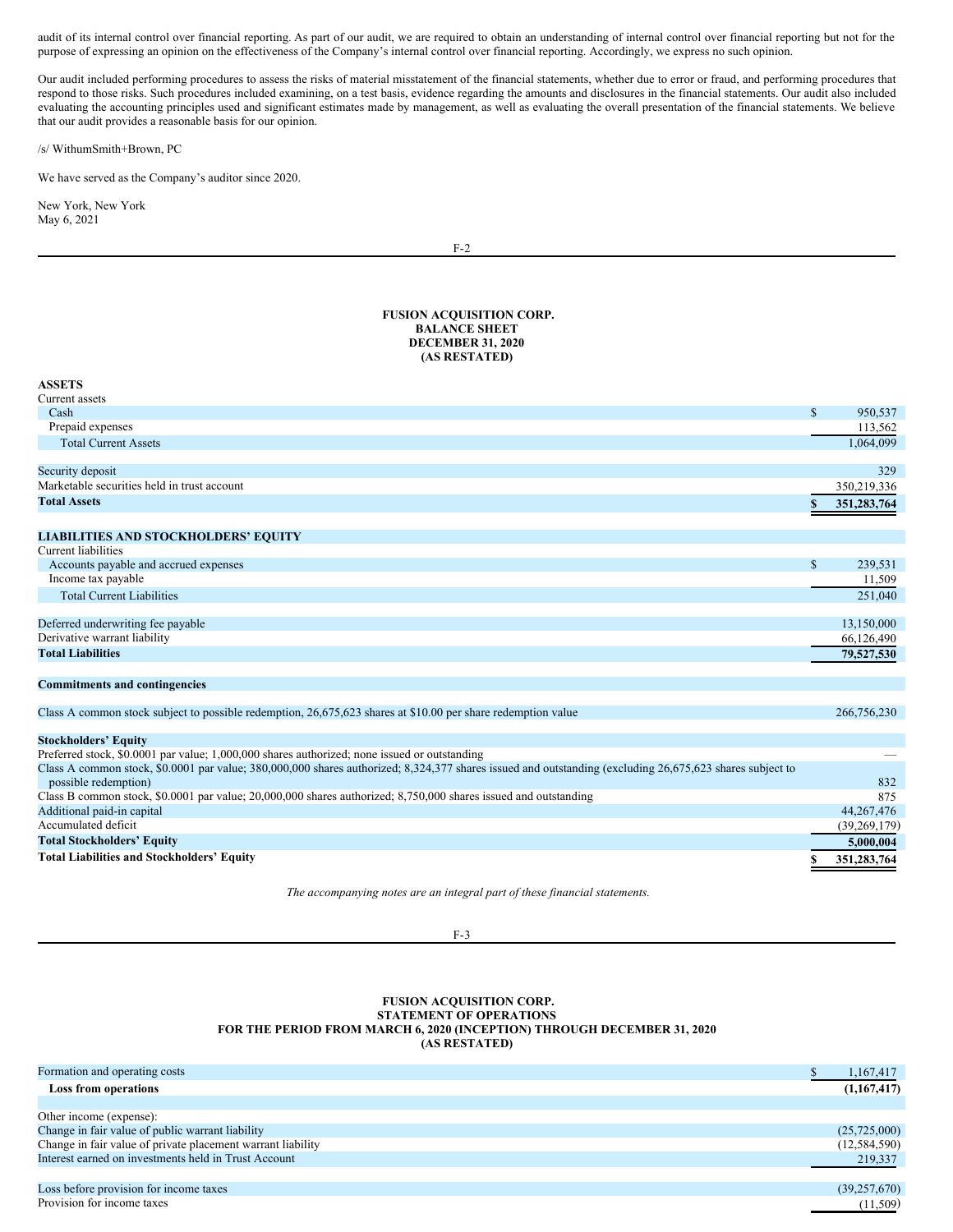| <b>Net loss</b>                                                                                                                                         | (39,269,179)        |
|---------------------------------------------------------------------------------------------------------------------------------------------------------|---------------------|
| Weighted average shares outstanding of Class A redeemable common stock<br>Basic and diluted income per share, Class A redeemable common stock           | 35,000,000<br>0.00  |
| Weighted average shares outstanding of Class B non-redeemable common stock<br>Basic and diluted net loss per share, Class B non-redeemable common stock | 8,750,000<br>(4.49) |

*The accompanying notes are an integral part of these financial statements.*

<span id="page-32-0"></span>F-4

## **FUSION ACQUISITION CORP. STATEMENT OF CHANGES IN STOCKHOLDERS' EQUITY FOR THE PERIOD FROM MARCH 6, 2020 (INCEPTION) THROUGH DECEMBER 31, 2020 (AS RESTATED)**

|                                                                                                                              | <b>Class A</b><br><b>Common Stock</b> |         | <b>Class B</b><br><b>Common Stock</b> |        | <b>Additional</b><br>Paid-in | Accumulated       | <b>Total</b><br>Stockholders' |
|------------------------------------------------------------------------------------------------------------------------------|---------------------------------------|---------|---------------------------------------|--------|------------------------------|-------------------|-------------------------------|
|                                                                                                                              | <b>Shares</b>                         | Amount  | <b>Shares</b>                         | Amount | Capital                      | Deficit           | <b>Equity</b>                 |
| Balance – March 6, 2020 (Inception)                                                                                          |                                       |         |                                       |        |                              |                   |                               |
| Issuance of Class B common stock to Sponsor                                                                                  |                                       |         |                                       | 877    | 24,123                       |                   | 25,000                        |
| Sale of 35,000,000 Units, net of underwriting discounts,<br>offering costs and derivative liabilities for public<br>warrants | 35,000,000                            | 3,500   |                                       |        | 310,996,913                  |                   | 311,000,413                   |
| Sale of 8,100,000 private placement warrants                                                                                 |                                       |         |                                       |        |                              |                   |                               |
| Forfeiture of Founder Shares                                                                                                 |                                       |         | (18,750)                              | (2)    | $\overline{2}$               |                   |                               |
| Class A common stock subject to possible redemption                                                                          | (26,675,623)                          | (2,668) |                                       |        | (266, 753, 562)              |                   | (266, 756, 230)               |
| Net loss                                                                                                                     |                                       |         |                                       |        |                              | (39, 269, 179)    | (39,269,179)                  |
| Balance – December 31, 2020                                                                                                  | 8,324,377                             | 832     | 8,750,000                             | 875    | 44,267,476                   | \$ (39, 269, 179) | 5,000,004                     |

*The accompanying notes are an integral part of these financial statements.*

<span id="page-32-1"></span>F-5

## **FUSION ACQUISITION CORP. STATEMENT OF CASH FLOWS FOR THE PERIOD FROM MARCH 6, 2020 (INCEPTION) THROUGH DECEMBER 31, 2020 (AS RESTATED**)

| <b>Cash Flows from Operating Activities:</b>                                                 |                    |
|----------------------------------------------------------------------------------------------|--------------------|
| Net loss                                                                                     | \$<br>(39,269,179) |
| Adjustments to reconcile net loss to net cash used in operating activities:                  |                    |
| Interest earned on investments held in Trust Account                                         | (219, 337)         |
| Change in fair value of derivative public warrant liabilities                                | 25,725,000         |
| Change in fair value of private placement warrant liability                                  | 12,584,590         |
| Expenses allocated to operations from offering costs related to derivative warrant liability | 551,352            |
| Changes in operating assets and liabilities:                                                 |                    |
| Prepaid expenses                                                                             | (113, 562)         |
| Security deposit                                                                             | (329)              |
| Accounts payable and accrued expenses                                                        | 239,532            |
| Income taxes payable                                                                         | 11,509             |
| Net cash used in operating activities                                                        | (490, 424)         |
|                                                                                              |                    |
| <b>Cash Flows from Investing Activities:</b>                                                 |                    |
|                                                                                              |                    |
| Investment of cash into Trust Account                                                        | (350,000,000)      |
| Net cash used in investing activities                                                        | (350,000,000)      |
|                                                                                              |                    |
| <b>Cash Flows from Financing Activities:</b>                                                 |                    |
| Proceeds from sale of Units, net of underwriting discounts paid                              | 343,900,000        |
| Proceeds from sale of Private Placement Warrants                                             | 8,100,000          |
| Proceeds from promissory note – related party                                                | 32,378             |
| Repayment of promissory note – related party                                                 | (186, 165)         |
| Payment of offering costs                                                                    | (405, 252)         |
| Net cash provided by financing activities                                                    | 351,440,961        |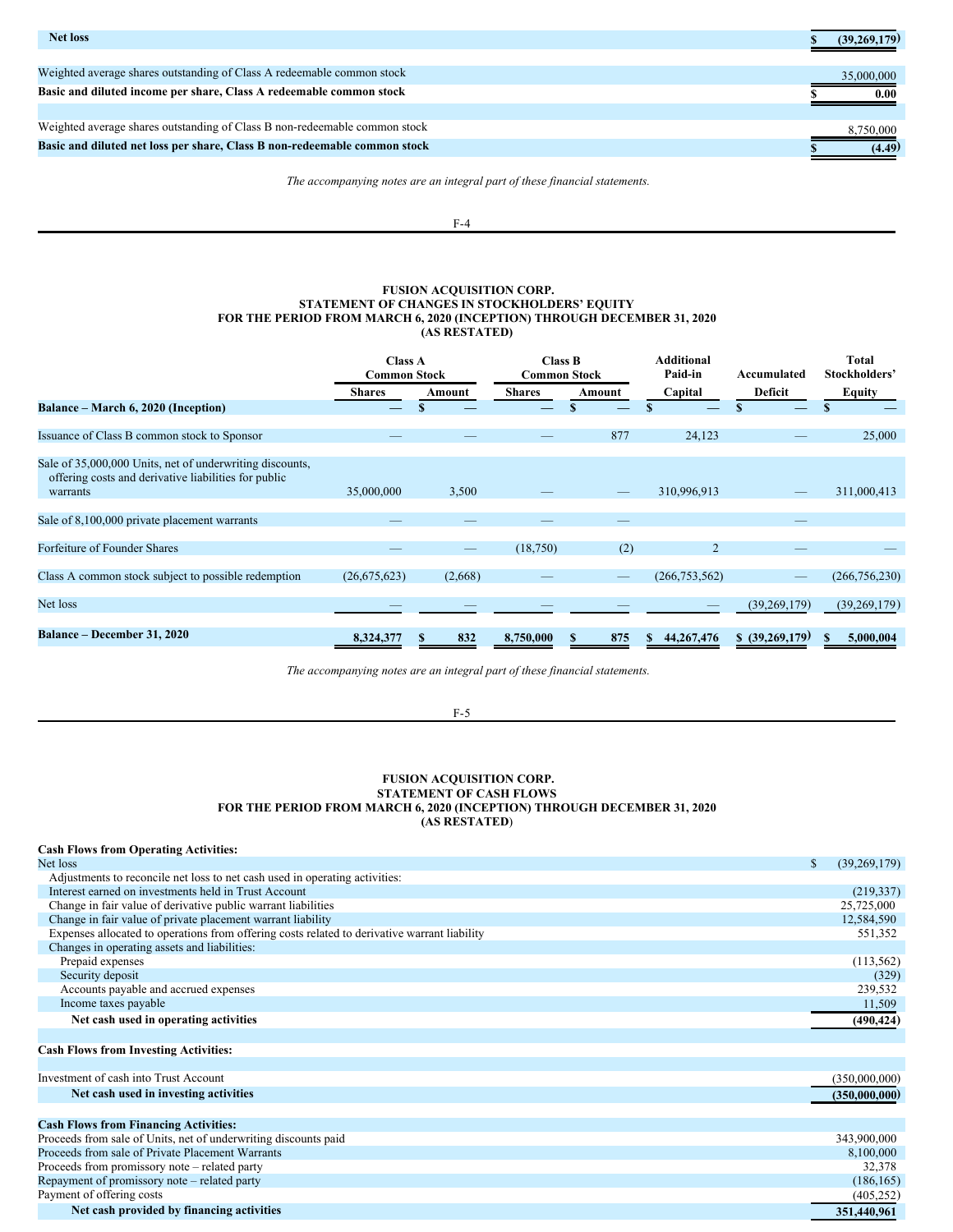| <b>Net Change in Cash</b>                                                                                        | 950,537      |
|------------------------------------------------------------------------------------------------------------------|--------------|
| $Cash - Beginning of period$                                                                                     |              |
| Cash – End of period                                                                                             | 950,537      |
|                                                                                                                  |              |
| <b>Non-Cash financing activities:</b>                                                                            |              |
| Initial classification of Class A common stock subject to possible redemption                                    | 304,405,300  |
| Change in value of Class A common stock subject to possible redemption                                           | (37,649,070) |
| Deferred underwriting fee payable                                                                                | 13,150,000   |
| Offering costs paid directly by Sponsor in consideration for the issuance of Class B common stock                | 25,000       |
| Offering costs paid through promissory note – related party                                                      | 153,787      |
| Initial value of derivative warrant liabilities in connection with initial public offering and private placement | 28,883,589   |

*The accompanying notes are an integral part of these financial statements.*

## <span id="page-33-0"></span>**NOTE 1. DESCRIPTION OF ORGANIZATION AND BUSINESS OPERATIONS**

Fusion Acquisition Corp. (the "Company") was incorporated in Delaware on March 6, 2020. The Company was formed for the purpose of entering into a merger, capital stock exchange, asset acquisition, stock purchase, reorganization or similar business combination with one or more businesses (the "Business Combination").

The Company is not limited to a particular industry or sector for purposes of consummating a Business Combination, however, the Company intends to concentrate its efforts identifying businesses in the financial services industry, with particular emphasis on businesses in the wealth, financial advice, investment, and asset management sectors or those that are providing or changing technology for traditional financial services.

The Company has one subsidiary, ML Merger Sub, Inc., a wholly-owned subsidiary of the Company incorporated in Delaware on February 9, 2021 ("Merger Sub").

As of December 31, 2020, the Company had not commenced any operations. All activity for the period from March 6, 2020 (inception) through December 31, 2020 relates to the Company's formation, the initial public offering ("Initial Public Offering"), which is described below, identifying a target company for a Business Combination, and activities in connection with the proposed acquisition of MoneyLion Inc. ("MoneyLion") (see Note 11). The Company will not generate any operating revenues until after the completion of a Business Combination, at the earliest. The Company will generate non-operating income in the form of interest income from the proceeds derived from the Initial Public Offering.

The registration statement for the Company's Initial Public Offering was declared effective on June 25, 2020. On June 30, 2020, the Company consummated the Initial Public Offering of 35,000,000 units (the "Units" and, with respect to the shares of Class A common stock included in the Units sold, the "Public Shares"), which includes the partial exercise by the underwriters of their over-allotment option in the amount of 4,500,000 Units, at \$10.00 per Unit, generating gross proceeds of \$350,000,000, which is described in Note 4.

Simultaneously with the closing of the Initial Public Offering, the Company consummated the sale of 8,100,000 warrants (the "Private Placement Warrants") at a price of \$1.00 per Private Placement Warrant in a private placement to Fusion Sponsor LLC (the "Sponsor"), generating gross proceeds of \$8,100,000, which is described in Note 5. The Private Placement Warrants had an estimated fair value of \$9,166,689 as of the closing of the Initial Public Offering, resulting in a \$1,066,689 non-cash loss to the Company equal to the excess of fair value over the cash received for the Private Placement Warrants.

Transaction costs amounted to \$19,834,039, consisting of \$6,100,000 of underwriting fees, \$13,150,000 of deferred underwriting fees and \$584,039 of other offering costs.

Following the closing of the Initial Public Offering on June 30, 2020, an amount of \$350,000,000 (\$10.00 per Unit) from the net proceeds of the sale of the Units in the Initial Public Offering and the sale of the Private Placement Warrants was placed in a trust account (the "Trust Account") located in the United States and invested in U.S. government securities, within the meaning set forth in Section  $2(a)(16)$  of the Investment Company Act, with a maturity of 185 days or less until the earlier of: (i) the completion of a Business Combination and (ii) the distribution of the funds held in the Trust Account, as described below.

The Company's management has broad discretion with respect to the specific application of the net proceeds of the Initial Public Offering and the sale of the Private Placement Warrants, although substantially all of the net proceeds are intended to be applied generally toward consummating a Business Combination. There is no assurance that the Company will be able to complete a Business Combination successfully. The Company must complete a Business Combination with one or more operating businesses or assets that together have an aggregate fair market value equal to at least 80% of the net assets held in the Trust Account (net of amounts disbursed to management for working capital purposes, if permitted, and excluding the amount of any deferred underwriting commissions) at the time of the Company's signing a definitive agreement in connection with its initial Business Combination. The Company will only complete a Business Combination if the post-transaction company owns or acquires 50% or more of the outstanding voting securities of the target or otherwise acquires an interest in the target business or assets sufficient for it not to be required to register as an investment company under the Investment Company Act.

The Company will provide its holders of the outstanding Public Shares (the "public stockholders") with the opportunity to redeem all or a portion of their Public Shares upon the completion of a Business Combination either (i) in connection with a stockholder meeting called to approve the Business Combination or (ii) by means of a tender offer. The decision as to whether the Company will seek stockholder approval of a Business Combination or conduct a tender offer will be made by the Company. The public stockholders will be entitled to redeem their Public Shares for a pro rata portion of the amount then in the Trust Account (initially \$10.00 per Public Share, plus any pro rata interest earned on the funds held in the Trust Account and not previously released to the Company to pay its tax obligations). There will be no redemption rights upon the completion of a Business Combination with respect to the Company's warrants.

The Company will only proceed with a Business Combination if the Company has net tangible assets of at least \$5,000,001 either prior to or upon such consummation of a Business Combination and, if the Company seeks stockholder approval, a majority of the shares voted are voted in favor of the Business Combination. If a stockholder vote is not required by applicable law or stock exchange rules and the Company does not decide to hold a stockholder vote for business or other reasons, the Company will, pursuant to its Amended and Restated Certificate of Incorporation (the "Amended and Restated Certificate of Incorporation"), conduct the redemptions pursuant to the tender offer rules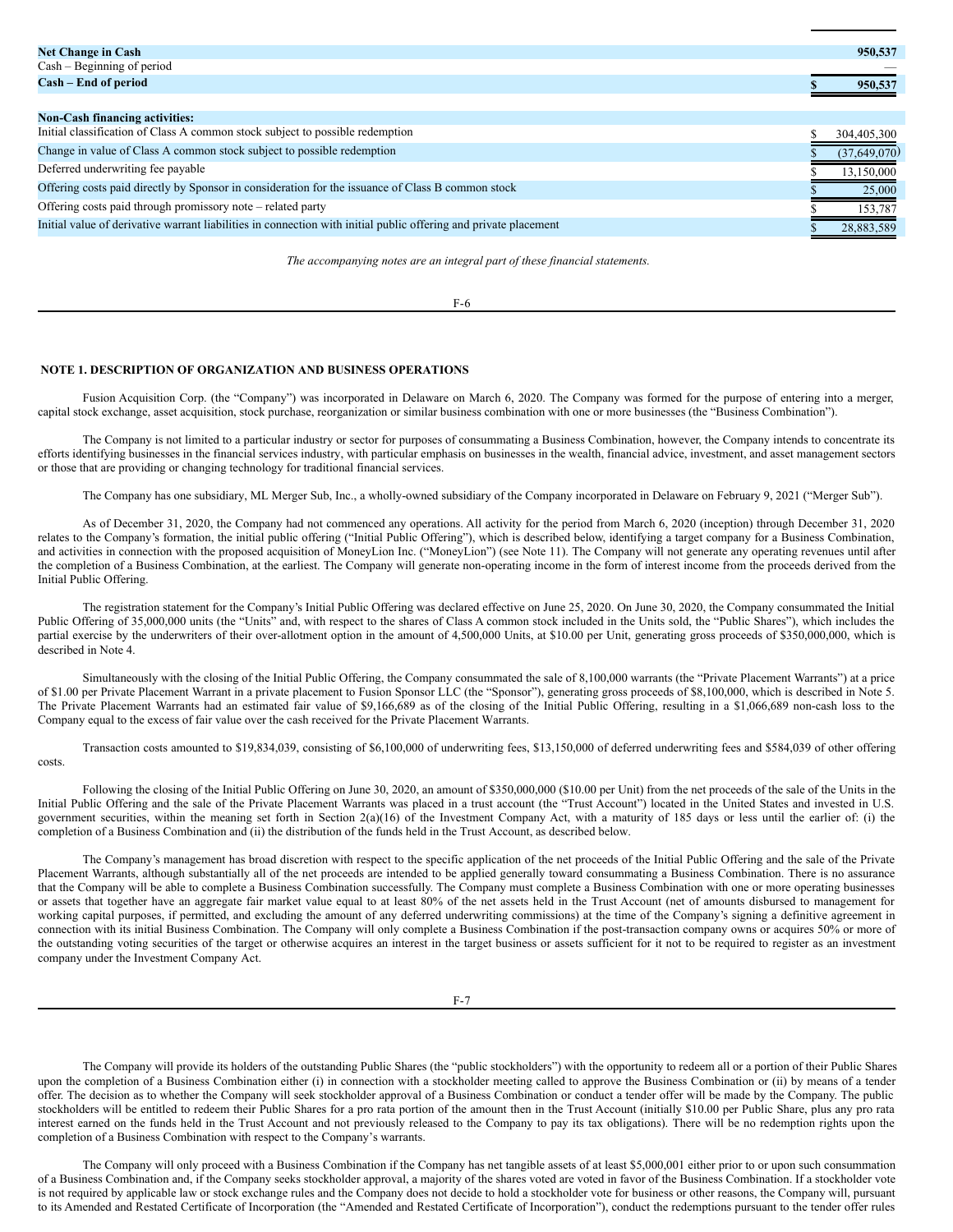of the U.S. Securities and Exchange Commission ("SEC") and file tender offer documents with the SEC prior to completing a Business Combination. If, however, stockholder approval of the transaction is required by applicable law or stock exchange rules, or the Company decides to obtain stockholder approval for business or other reasons, the Company will offer to redeem shares in conjunction with a proxy solicitation pursuant to the proxy rules and not pursuant to the tender offer rules. If the Company seeks stockholder approval in connection with a Business Combination, the Sponsor has agreed to vote its Founder Shares (as defined in Note 6), and any Public Shares purchased during or after the Initial Public Offering in favor of approving a Business Combination. Additionally, each public stockholder may elect to redeem their Public Shares irrespective of whether they vote for or against the proposed transaction or do not vote at all.

Notwithstanding the above, if the Company seeks stockholder approval of a Business Combination and it does not conduct redemptions pursuant to the tender offer rules, the Amended and Restated Certificate of Incorporation provides that a public stockholder, together with any affiliate of such stockholder or any other person with whom such stockholder is acting in concert or as a "group" (as defined under Section 13 of the Securities Exchange Act of 1934, as amended (the "Exchange Act")), will be restricted from redeeming its shares with respect to more than an aggregate of 20% or more of the Public Shares, without the prior consent of the Company.

The Sponsor has agreed (a) to waive its redemption rights with respect to its Founder Shares and Public Shares held by it in connection with the completion of a Business Combination and (b) not to propose an amendment to the Amended and Restated Certificate of Incorporation (i) to modify the substance or timing of the Company's obligation to allow redemption in connection with the Company's initial Business Combination or to redeem 100% of its Public Shares if the Company does not complete a Business Combination or (ii) with respect to any other provision relating to stockholders' rights or pre-initial business combination activity, unless the Company provides the public stockholders with the opportunity to redeem their Public Shares in conjunction with any such amendment.

The Company will have until December 31, 2021 to complete a Business Combination (the "Combination Period"). If the Company is unable to complete a Business Combination within the Combination Period, the Company will (i) cease all operations except for the purpose of winding up, (ii) as promptly as reasonably possible but not more than ten business days thereafter, redeem the Public Shares, at a per-share price, payable in cash, equal to the aggregate amount then on deposit in the Trust Account including interest earned on the funds held in the Trust Account and not previously released to the Company to pay its tax obligations (less up to \$100,000 of interest to pay dissolution expenses), divided by the number of then outstanding Public Shares, which redemption will completely extinguish public stockholders' rights as stockholders (including the right to receive further liquidating distributions, if any), and (iii) as promptly as reasonably possible following such redemption, subject to the approval of the Company's remaining stockholders and the Company's board of directors, dissolve and liquidate, subject in each case to the Company's obligations under Delaware law to provide for claims of creditors and the requirements of other applicable law. There will be no redemption rights or liquidating distributions with respect to the Company's warrants, which will expire worthless if the Company fails to complete a Business Combination within the Combination Period.

The Sponsor has agreed to waive its liquidation rights with respect to the Founder Shares if the Company fails to complete a Business Combination within the Combination Period. However, if the Sponsor acquires Public Shares in or after the Initial Public Offering, such Public Shares will be entitled to liquidating distributions from the Trust Account if the Company fails to complete a Business Combination within the Combination Period. The underwriters have agreed to waive their rights to their deferred underwriting commission (see Note 7) held in the Trust Account in the event the Company does not complete a Business Combination within the Combination Period and, in such event, such amounts will be included with the other funds held in the Trust Account that will be available to fund the redemption of the Public Shares. In the event of such distribution, it is possible that the per share value of the assets remaining available for distribution will be less than the Initial Public Offering price per Unit (\$10.00).

$$
F-8
$$

In order to protect the amounts held in the Trust Account, the Sponsor has agreed to be liable to the Company if and to the extent any claims by a third party for services rendered or products sold to the Company, or a prospective target business with which the Company has discussed entering into a transaction agreement, reduce the amount of funds in the Trust Account to below the lesser of (1) \$10.00 per Public Share and (2) the actual amount per Public Share held in the Trust Account as of the date of the liquidation of the Trust Account due to reductions in the value of the trust assets, less taxes payable, provided that such liability will not apply to claims by a third party or prospective target business who executed a waiver of any and all rights to the monies held in the Trust Account nor will it apply to any claims under the Company's indemnity of the underwriters of the Initial Public Offering against certain liabilities, including liabilities under the Securities Act of 1933, as amended (the "Securities Act"). Moreover, in the event that an executed waiver is deemed to be unenforceable against a third party, the Sponsor will not be responsible to the extent of any liability for such third-party claims. The Company will seek to reduce the possibility that the Sponsor will have to indemnify the Trust Account due to claims of creditors by endeavoring to have all vendors, service providers (except the Company's independent registered public accounting firm), prospective target businesses and other entities with which the Company does business, execute agreements with the Company waiving any right, title, interest or claim of any kind in or to monies held in the Trust Account.

### *Going Concern*

In connection with the Company's assessment of going concern considerations in accordance with FASB's Accounting Standards Update ("ASU") 2014-15, "Disclosures of Uncertainties about an Entity's Ability to Continue as a Going Concern," management has determined that if the Company is unable to raise additional funds to alleviate liquidity needs as well as complete a Business Combination by December 31, 2021, then the Company will cease all operations except for the purpose of liquidating. The liquidity condition and date for mandatory liquidation and subsequent dissolution raise substantial doubt about the Company's ability to continue as a going concern. No adjustments have been made to the carrying amounts of assets or liabilities should the Company be required to liquidate after December 31, 2021.

### **NOTE 2. RESTATEMENT OF PREVIOUSLY ISSUED FINANCIAL STATEMENTS**

The Company previously accounted for its outstanding warrants as components of equity instead of as derivative liabilities. The warrant agreement governing the warrants includes a provision that provides for potential changes to the settlement amounts dependent upon the characteristics of the holder of the warrant.

Upon review of the "Staff Statement on Accounting and Reporting Considerations for Warrants Issued by Special Purpose Acquisition Companies (SPACs)" promulgated by the SEC on April 12, 2021, the Company's management further evaluated the warrants under Accounting Standards Codification ("ASC") Subtopic 815-40, Contracts in Entity's Own Equity. ASC Section 815-40-15 addresses equity versus liability treatment and classification of equity-linked financial instruments, including warrants, and states that a warrant may be classified as a component of equity only if, among other things, the warrant is indexed to the issuer's common stock. Under ASC Section 815-40-15, a warrant is not indexed to the issuer's common stock if the terms of the warrant require an adjustment to the exercise price upon a specified event and that event is not an input to the fair value of the warrant. An instrument would be considered indexed to an entity's own stock if its settlement amount were equal the difference between the fair value of a fixed number of the entity's equity shares and a fixed monetary amount or an instrument that includes variables that would be inputs to the fair value of a fixed-for-fixed forward or option on equity shares. Based on management's evaluation, the Company's audit committee, in consultation with management, concluded that the Company's warrants are not indexed to the Company's common shares in the manner contemplated by ASC Section 815-40-15 because the holder of the instrument is not an input into the pricing of a fixed-for-fixed option on equity shares.

As a result of the above, the Company is reclassifying the warrants as derivative liabilities in its previously issued financial statements. Under this accounting treatment, the Company is required to measure the fair value of the warrants at the end of each reporting period and recognize changes in the fair value from the prior period in the Company's operating results for the current period.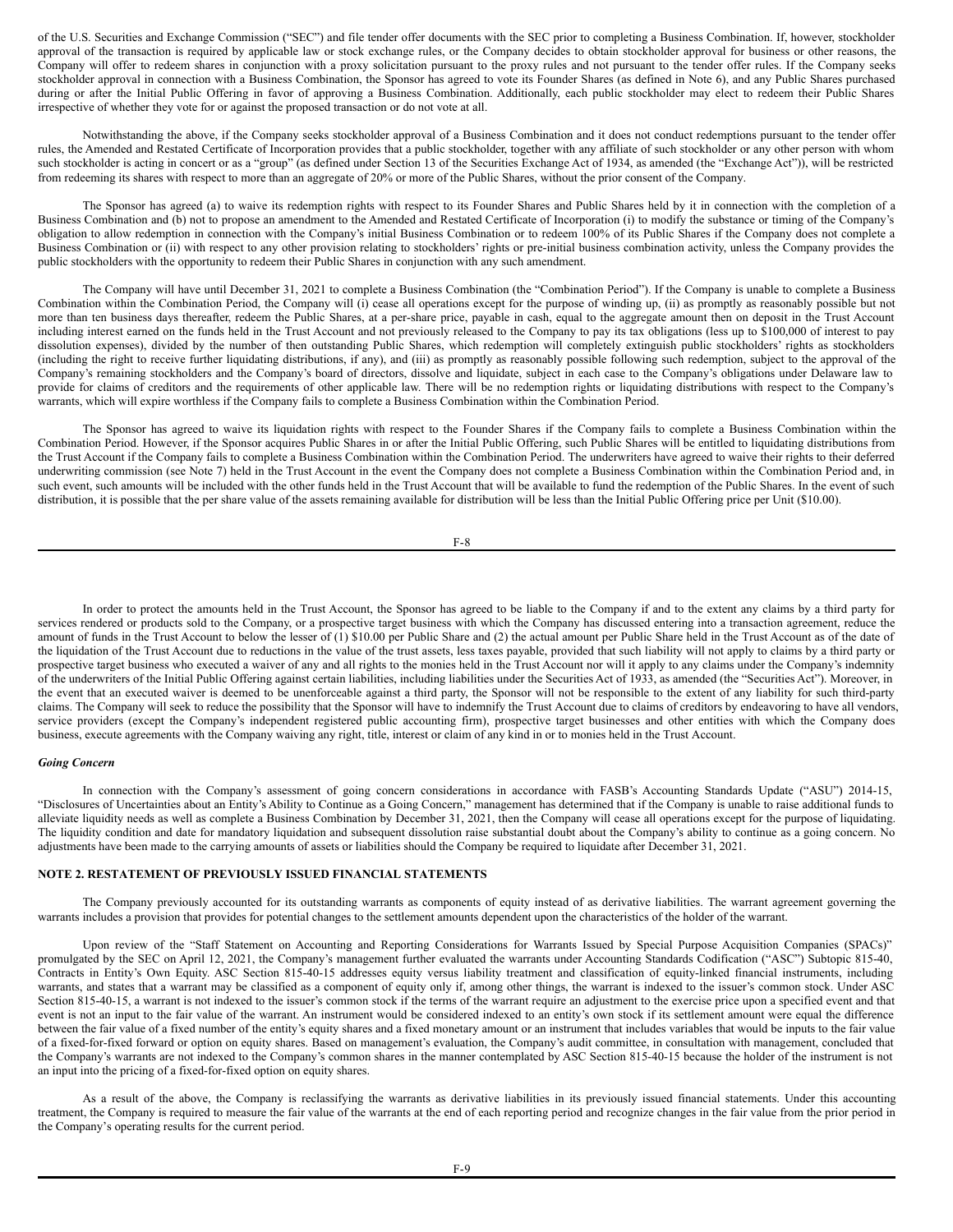The Company's accounting for the warrants as components of equity instead of as derivative liabilities did have an effect on the Company's previously reported operating expenses and cash flows. Since the warrants were issued on June 30, 2020, it would have an effect on the profit and loss because of the allocation of the IPO expenses to the warrants on the balance sheet as of March 31, 2020 (unaudited) as well as the respective statements of operations for the period from March 6, 2020 (inception) through March 31, 2020 (unaudited), three months ended June 30, 2020 (unaudited) and period from March 6, 2020 (inception) through June 30, 2020 (unaudited).

|                                                      |                 | <b>As Previously</b> |               |                |              |                    |
|------------------------------------------------------|-----------------|----------------------|---------------|----------------|--------------|--------------------|
|                                                      | <b>Reported</b> |                      | Adjustment    |                |              | <b>As Restated</b> |
| Balance Sheet as of June 30, 2020 (audited)          |                 |                      |               |                |              |                    |
| Warrant liability                                    | $\mathbb{S}$    |                      |               | 28,883,589     | $\mathbb{S}$ | 28,883,589         |
| <b>Total Liabilities</b>                             |                 | 13,150,000           |               | 28,883,589     |              | 42,033,589         |
| Class A common stock, subject to redemption          |                 | 333,288,890          |               | (28, 883, 589) |              | 304,405,301        |
| Class A Common Stock                                 |                 | 167                  |               | 289            |              | 456                |
| Additional paid-in capital                           |                 | 5,001,029            |               | 1,617, 752     |              | 6,618,781          |
| Accumulated deficit                                  |                 | (2,062)              |               | (1,618,041)    |              | (1,620,103)        |
| Total Stockholders' Equity (deficit)                 |                 | 5,000,010            |               |                |              | 5,000,010          |
| Balance Sheet as of September 30, 2020 (unaudited)   |                 |                      |               |                |              |                    |
| Warrant Liability                                    | $\mathbb{S}$    |                      | <sup>\$</sup> | 28,046,317     | <sup>S</sup> | 28,046,317         |
| <b>Total Liabilities</b>                             |                 | 13,242,334           |               | 28,046,317     |              | 41,288,651         |
| Class A Common Stock, subject to possible redemption |                 | 333,100,530          |               | (28,046,317)   |              | 305,054,213        |
| Class A common stock                                 |                 | 169                  |               | 289            |              | 458                |
| Additional paid-in capital                           |                 | 5,189,387            |               | 780,480        |              | 5,969,867          |
| Accumulated deficit                                  |                 | (190, 427)           |               | (780, 769)     |              | (971, 196)         |
| Total Stockholders' Equity (deficit)                 |                 | 5,000,004            |               |                |              | 5,000,004          |
| Balance Sheet as of December 31, 2020 (audited)      |                 |                      |               |                |              |                    |
| Warrant Liability                                    | \$              |                      | <sup>\$</sup> | 66,126,490     | <sup>S</sup> | 66,126,490         |
| <b>Total Liabilities</b>                             |                 | 13,401,040           |               | 66,126,490     |              | 79,527,530         |
| Class A common stock                                 |                 | 332,882,720          |               | (66, 126, 490) |              | 266,756,230        |
| Shareholder's equity Class A Common Stock            |                 | 171                  |               | 661            |              | 832                |
| Additional paid-in capital                           |                 | 5,407,195            |               | 38,860,281     |              | 44, 267, 476       |
| Accumulated deficit                                  |                 | (408, 237)           |               | (38,860,942)   |              | (39, 269, 179)     |
| Total Stockholders' Equity (deficit)                 |                 | 5,000,004            |               |                |              | 5,000,004          |

|                                                                                                         | <b>As Previously</b><br>Reported |              | Adjustments  |               | <b>As Restated</b> |  |
|---------------------------------------------------------------------------------------------------------|----------------------------------|--------------|--------------|---------------|--------------------|--|
| Statement of Operations for the period from March 6, 2020 to June 30, 2020 (unaudited)                  |                                  |              |              |               |                    |  |
| Formation and operating costs                                                                           | \$<br>2.062                      | $\mathbb{S}$ | 551.352      | $\mathbb{S}$  | 553,414            |  |
| Change in the fair value of the warrants                                                                |                                  |              | 1,066,689    |               | 1,066,689          |  |
| (Loss) Gain before provision for income taxes                                                           | (2,062)                          |              | (1,618,041)  |               | (1,620,103)        |  |
| Provision for income taxes                                                                              |                                  |              |              |               |                    |  |
| Net (loss) gain                                                                                         | (2,062)                          |              | (1,618,041)  |               | (1,620,103)        |  |
| Basic and diluted net income per common share, Class A,                                                 |                                  |              |              |               |                    |  |
| Basic and diluted net (loss) income per common share, Class B                                           | (0.00)                           |              | (0.19)       |               | (0.19)             |  |
| Statement of Operations for the three months ended September 30, 2020 (unaudited)                       |                                  |              |              |               |                    |  |
| Formation and operating costs                                                                           | 284,765                          |              |              |               | 284,765            |  |
| Change in fair value of warrants                                                                        | \$                               | \$           | 837,272      | <sup>\$</sup> | 837,272            |  |
| (Loss) Gain before provision for income taxes                                                           | (176, 031)                       |              | 837,272      |               | 661,241            |  |
| Provision for income taxes                                                                              | (12, 334)                        |              |              |               | (12, 334)          |  |
| Net (loss) gain                                                                                         | (188, 365)                       |              | 837,272      |               | (648,907)          |  |
| Basic and diluted net income per common share, Class A                                                  | 0.00                             |              | 0.02         |               | 0.02               |  |
| Basic and diluted net (loss) income per common share, Class B                                           | (0.03)                           |              | (0.04)       |               | (0.07)             |  |
| Statement of Operations for the Period From March 6, 2020 (inception) to September 30, 2020 (unaudited) |                                  |              |              |               |                    |  |
| Formation and operating costs                                                                           | \$<br>286,827                    | $\mathbb{S}$ | 551,352      | $\mathbb{S}$  | 838,179            |  |
| Loss from operations                                                                                    | (286, 827)                       |              | (551, 352)   |               | (838, 179)         |  |
| Change in fair value of derivative warrant liability                                                    |                                  |              | (229, 417)   |               | (229, 417)         |  |
| (Loss) Gain before provision for income taxes                                                           | (178,093)                        |              | (780, 769)   |               | (958, 862)         |  |
| Provision for income taxes                                                                              | (12, 334)                        |              |              |               | (12, 334)          |  |
| Net (loss) gain                                                                                         | (190, 427)                       |              | (780, 769)   |               | (971, 196)         |  |
| Basic and diluted net income per common share, Class A                                                  | 0.00                             |              | 0.00         |               | 0.00               |  |
| Basic and diluted net (loss) income per common share, Class B                                           | (0.03)                           |              | 0.06         |               | (0.03)             |  |
| Statement of Operations for the Period From March 6, 2020 (inception) to December 31, 2020 (audited)    |                                  |              |              |               |                    |  |
| Formation and operating costs                                                                           | \$<br>616,065                    | \$           | 551,352      | \$            | 1,167,417          |  |
| Loss from operations                                                                                    | (616,065)                        |              | (551, 352)   |               | (1,167,417)        |  |
| Change in fair value of warrants                                                                        |                                  |              | (38,309,590) |               | (38,309,590)       |  |
| Loss before provision for income taxes                                                                  | (396, 728)                       |              | (38,860,942) |               | (39, 257, 670)     |  |
| Provision for income taxes                                                                              | 11,509                           |              |              |               | 11,509             |  |
| Net (loss) gain                                                                                         | (408, 237)                       |              | (38,860,942) |               | (39, 269, 179)     |  |
| Basic and diluted net income per common share, Class A                                                  | 0.00                             |              |              |               |                    |  |
| Basic and diluted net (loss) income per common share, Class B                                           | (0.05)                           |              | (4.44)       |               | (4.49)             |  |

F-10

|                                                                                              | <b>As Previously</b> |                          |                    |                    |
|----------------------------------------------------------------------------------------------|----------------------|--------------------------|--------------------|--------------------|
| <b>Statement of Cash Flows</b>                                                               | Reported             |                          | <b>Adjustments</b> | <b>As Restated</b> |
| Period from March 6, 2020 (inception) to June 30, 2020 (unaudited)                           |                      |                          |                    |                    |
| <b>Cash flows from Operating Activities:</b>                                                 |                      |                          |                    |                    |
| Net loss                                                                                     |                      | (2.062)                  | $(1.618.041)$ \$   | (1,620,103)        |
| Adjustments to reconcile net loss to net cash used in operating activities:                  |                      |                          |                    |                    |
| Expenses allocated to operations from offering costs related to derivative warrant liability |                      | $\overline{\phantom{0}}$ | 1.618.041          | 1,618,041          |
| Non-cash investing and financing activities:                                                 |                      |                          |                    |                    |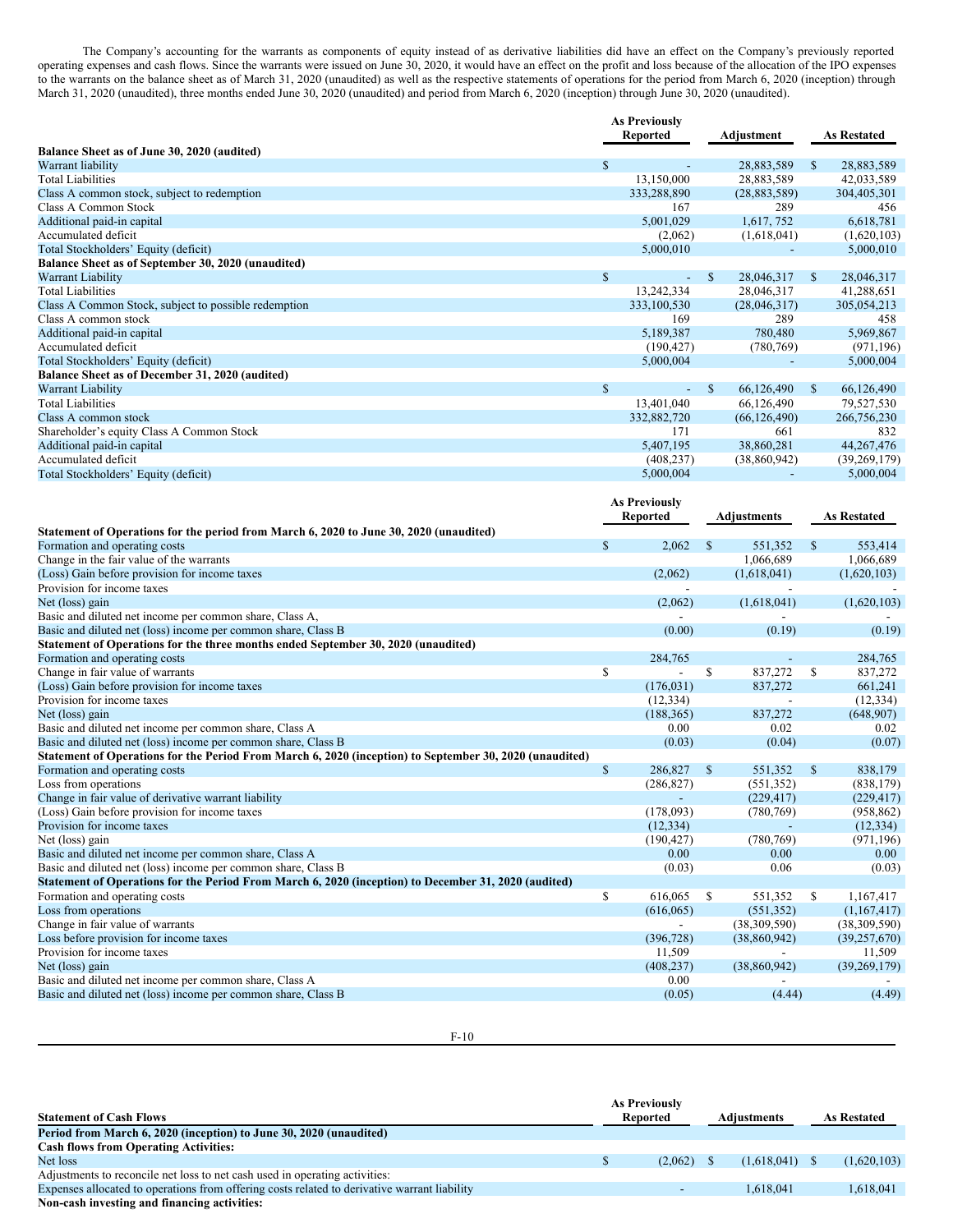| Initial classification of common stock subject to possible redemption                        |     | 333,288,890              |          | (28, 883, 589) |              | 304,405,301    |
|----------------------------------------------------------------------------------------------|-----|--------------------------|----------|----------------|--------------|----------------|
| Adjustment of common stock par value                                                         |     |                          |          | 289            |              | 289            |
| Period from March 6, 2020 (inception) to September 30, 2020 (unaudited)                      |     |                          |          |                |              |                |
| <b>Cash flows from Operating Activities:</b>                                                 |     |                          |          |                |              |                |
| Net (loss)/gain                                                                              | \$  | (190, 427)               | -S       | (780, 769)     | <sup>S</sup> | (971, 196)     |
| Adjustments to reconcile net loss to net cash used in operating activities:                  |     |                          |          |                |              |                |
| Change in fair value of warrants                                                             | \$. | $\overline{\phantom{a}}$ |          | 229,417        |              | 229,417        |
| Expenses allocated to operations from offering costs related to derivative warrant liability |     |                          |          | 551,352        |              | 551,352        |
| Non-cash investing and financing activities:                                                 |     |                          |          |                |              |                |
| Initial classification of common stock subject to possible redemption                        |     | 333,288,890              |          | (28,046,317)   |              | 305, 242, 573  |
| Change in value of common stock subject to possible redemption                               |     | (188, 360)               |          | (460, 552)     |              | (648, 912)     |
| Adjustment of common stock par value                                                         |     |                          |          | 289            |              | 289            |
| Period from March 6, 2020 (inception) to December 31, 2020 (audited)                         |     |                          |          |                |              |                |
| <b>Cash flows from Operating Activities:</b>                                                 |     |                          |          |                |              |                |
| Net loss                                                                                     | \$. | (408.237)                | <b>S</b> | (38, 860, 942) | -SS          | (39, 269, 179) |
| Adjustments to reconcile net loss to net cash used in operating activities:                  |     |                          |          |                |              |                |
| Change in fair value of warrants                                                             | \$. |                          |          | 38,309,590     |              | 38,309,590     |
| Expenses allocated to operations from offering costs related to derivative warrant liability |     |                          |          | 1,618,041      |              | 1,618,041      |
| Non-cash investing and financing activities:                                                 |     |                          |          |                |              |                |
| Initial classification of common stock subject to possible redemption                        |     | 333,288,890              |          | (66, 126, 490) |              | 267,162,400    |
| Change in value of common stock subject to possible redemption                               |     | (406, 170)               |          | 38,704,153     |              | 38, 397, 983   |
|                                                                                              |     |                          |          |                |              |                |
|                                                                                              |     |                          |          |                |              |                |

F-11

### **NOTE 3. SUMMARY OF SIGNIFICANT ACCOUNTING POLICIES**

#### *Basis of Presentation*

The accompanying financial statements are presented in conformity with accounting principles generally accepted in the United States of America ("GAAP") and pursuant to the rules and regulations of the SEC.

#### *Emerging Growth Company*

The Company is an "emerging growth company," as defined in Section 2(a) of the Securities Act, as modified by the Jumpstart Our Business Startups Act of 2012 (the "JOBS Act"), and it may take advantage of certain exemptions from various reporting requirements that are applicable to other public companies that are not emerging growth companies including, but not limited to, not being required to comply with the independent registered public accounting firm attestation requirements of Section 404 of the Sarbanes-Oxley Act, reduced disclosure obligations regarding executive compensation in its periodic reports and proxy statements, and exemptions from the requirements of holding a nonbinding advisory vote on executive compensation and stockholder approval of any golden parachute payments not previously approved.

Further, Section 102(b)(1) of the JOBS Act exempts emerging growth companies from being required to comply with new or revised financial accounting standards until private companies (that is, those that have not had a Securities Act registration statement declared effective or do not have a class of securities registered under the Exchange Act) are required to comply with the new or revised financial accounting standards. The JOBS Act provides that a company can elect to opt out of the extended transition period and comply with the requirements that apply to non-emerging growth companies but any such election to opt out is irrevocable. The Company has elected not to opt out of such extended transition period which means that when a standard is issued or revised and it has different application dates for public or private companies, the Company, as an emerging growth company, can adopt the new or revised standard at the time private companies adopt the new or revised standard. This may make comparison of the Company's financial statement with another public company which is neither an emerging growth company nor an emerging growth company which has opted out of using the extended transition period difficult or impossible because of the potential differences in accounting standards used.

| _ |
|---|
|---|

# *Use of Estimates*

The preparation of financial statements in conformity with GAAP requires the Company's management to make estimates and assumptions that affect the reported amounts of assets and liabilities and disclosure of contingent assets and liabilities at the date of the financial statements and the reported amounts of revenues and expenses during the reporting periods.

Making estimates requires management to exercise significant judgment. It is at least reasonably possible that the estimate of the effect of a condition, situation or set of circumstances that existed at the date of the financial statements, which management considered in formulating its estimate, could change in the near term due to one or more future confirming events. One of the more significant accounting estimates included in these financial statements is the determination of the fair value of the warrant liability. Such estimates may be subject to change as more current information becomes available and accordingly, the actual results could differ significantly from those estimates.

# *Class A Common Stock Subject to Possible Redemption*

The Company accounts for its Class A common stock subject to possible redemption in accordance with the guidance in Accounting Standards Codification ("ASC") Topic 480 "Distinguishing Liabilities from Equity." Shares of Class A common stock subject to mandatory redemption is classified as a liability instrument and is measured at fair value. Conditionally redeemable common stock (including common stock that features redemption rights that is either within the control of the holder or subject to redemption upon the occurrence of uncertain events not solely within the Company's control) is classified as temporary equity. At all other times, common stock is classified as stockholders' equity. The Company's Class A common stock features certain redemption rights that are considered to be outside of the Company's control and subject to occurrence of uncertain future events. Accordingly, the 33,286,067 shares of Class A common stock subject to possible redemption at December 31, 2020 is presented as temporary equity, outside of the stockholders' equity section of the Company's balance sheet.

# *Warrant Liability*

The Company accounts for its outstanding Public Warrants and Private Placement Warrants (collectively, the "Warrants") in accordance with the guidance contained in Accounting Standards Codification 815-40, "Derivatives and Hedging — Contracts on an Entity's Own Equity" ("ASC 815-40") and determined that the Warrants do not meet the criteria for equity treatment thereunder. As such, each Warrant must be recorded as a liability and is subject to re-measurement at each balance sheet date and any change in fair value is recognized in the Company's statements of operations.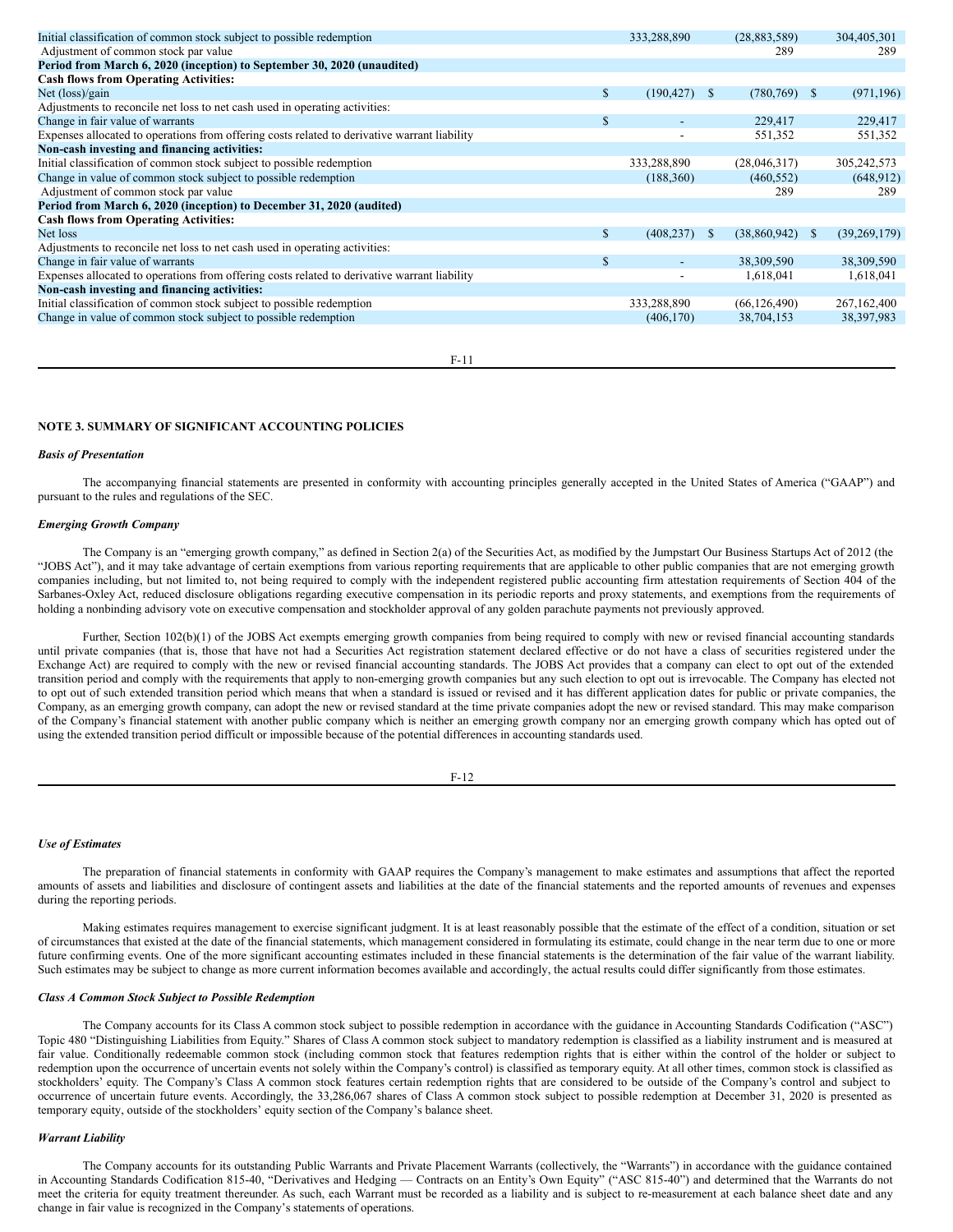For issued or modified warrants that meet all of the criteria for equity classification, the warrants are required to be recorded as a component of additional paid-in capital at the time of issuance. For issued or modified warrants that do not meet all the criteria for equity classification, the warrants are required to be recorded at their initial fair value on the date of issuance, and each balance sheet date thereafter. Changes in the estimated fair value of the warrants are recognized as a non-cash gain or loss on the statements of operations. The fair value of the public warrants was estimated using a Monte Carlo simulation implementing the Black-Scholes Option Pricing Model that was modified to capture the redemption features of the public warrants as of each relevant date.

## *Income Taxes*

The Company follows the asset and liability method of accounting for income taxes under ASC 740, "Income Taxes." Deferred tax assets and liabilities are recognized for the estimated future tax consequences attributable to differences between the financial statements carrying amounts of existing assets and liabilities and their respective tax bases. Deferred tax assets and liabilities are measured using enacted tax rates expected to apply to taxable income in the years in which those temporary differences are expected to be recovered or settled. The effect on deferred tax assets and liabilities of a change in tax rates is recognized in income in the period that included the enactment date. Valuation allowances are established, when necessary, to reduce deferred tax assets to the amount expected to be realized.

ASC 740 prescribes a recognition threshold and a measurement attribute for the financial statement recognition and measurement of tax positions taken or expected to be taken in a tax return. For those benefits to be recognized, a tax position must be more likely than not to be sustained upon examination by taxing authorities. The Company recognizes accrued interest and penalties related to unrecognized tax benefits as income tax expense. There were no unrecognized tax benefits and no amounts accrued for interest and penalties as of December 31, 2020. The Company is currently not aware of any issues under review that could result in significant payments, accruals or material deviation from its position. The Company is subject to income tax examinations by major taxing authorities since inception.

#### *Net Loss per Common Share*

Net loss per share is computed by dividing net loss by the weighted average number of shares of common stock outstanding during the period, excluding shares of common stock subject to forfeiture by the Sponsor, if any. The Company has not considered the effect of warrants sold in the Initial Public Offering and private placement to purchase 25,600,000 shares of common stock in the calculation of diluted income (loss) per share, since the exercise of the warrants are contingent upon the occurrence of future events and the inclusion of such warrants would be anti-dilutive under the treasury stock method. As a result, diluted loss per share is the same as basic loss per share for the period presented.

The Company's statement of operations includes a presentation of income (loss) per share for common shares subject to possible redemption in a manner similar to the two-class method of income (loss) per share. Net loss per common share, basic and diluted, for Class A redeemable common stock is calculated by dividing the interest income earned on the Trust Account net of applicable franchise and income taxes, by the weighted average number of shares of Class A redeemable common stock outstanding since original issuance. Net loss per share, basic and diluted, for Class B non-redeemable common stock is calculated by dividing the net loss, adjusted for net income attributable to Class A redeemable common stock, by the weighted average number of shares of Class B non-redeemable common stock outstanding for the period. Class B non-redeemable common stock includes the Founder Shares as these shares do not have any redemption features and do not participate in the income earned on the Trust Account.

The following table reflects the calculation of basic and diluted net income (loss) per common share (in dollars, except per share amounts):

|                                                                   | For the Period From March 6, 2020 (inception) Through<br>December 31, 2020 |                          |                    |
|-------------------------------------------------------------------|----------------------------------------------------------------------------|--------------------------|--------------------|
|                                                                   | <b>As Previously</b><br>Report                                             | Adjustments              | <b>As Restated</b> |
| Redeemable Class A Common Stock                                   |                                                                            |                          |                    |
| Numerator: Earnings allocable to Redeemable Class A Common Stock  |                                                                            |                          |                    |
| <b>Interest Income</b>                                            | 219,337                                                                    | $\overline{\phantom{a}}$ | 219,337            |
| Income and Franchise Tax                                          | (176,040)                                                                  |                          | (176,040)          |
| <b>Net Earnings</b>                                               | 43,297                                                                     |                          | 43,297             |
| Denominator: Weighted Average Redeemable Class A Common Stock     |                                                                            |                          |                    |
| Redeemable Class A Common Stock, Basic and Diluted                | 35,000,000                                                                 |                          | 35,000,000         |
| Earnings/Basic and Diluted Redeemable Class A Common Stock        | 0.00                                                                       | $\overline{\phantom{a}}$ | 0.00               |
| Non-Redeemable Class B Common Stock                               |                                                                            |                          |                    |
| Numerator: Net Loss minus Redeemable Net Earnings                 |                                                                            |                          |                    |
| Net Loss                                                          | (408, 237)                                                                 | (38,860,942)             | (39, 269, 179)     |
| <b>Redeemable Net Earnings</b>                                    | (43,297)                                                                   |                          | (43,297)           |
| Non-Redeemable Net Loss                                           | (451, 534)                                                                 | (38,860,942)             | (39,312,476)       |
| Denominator: Weighted Average Non-Redeemable Class B Common Stock |                                                                            |                          |                    |
| Non-Redeemable Class B Common Stock, Basic and Diluted            | 8,750,000                                                                  |                          | 8,750,000          |
| Loss/Basic and Diluted Non-Redeemable Class B Common Stock        | (0.05)                                                                     | (4.44)                   | (4.49)             |

## *Concentration of Credit Risk*

Financial instruments that potentially subject the Company to concentrations of credit risk consist of a cash account in a financial institution, which, at times, may exceed the Federal Depository Insurance Coverage of \$250,000. The Company has not experienced losses on this account and management believes the Company is not exposed to significant risks on such account.

### *Fair Value of Financial Instruments*

The fair value of the Company's assets and liabilities, which qualify as financial instruments under ASC 820, "Fair Value Measurement," approximates the carrying amounts represented in the accompanying balance sheet, primarily due to their short-term nature.

#### *Recent Accounting Standards*

Management does not believe that any recently issued, but not yet effective, accounting standards, if currently adopted, would have a material effect on the Company's financial statements.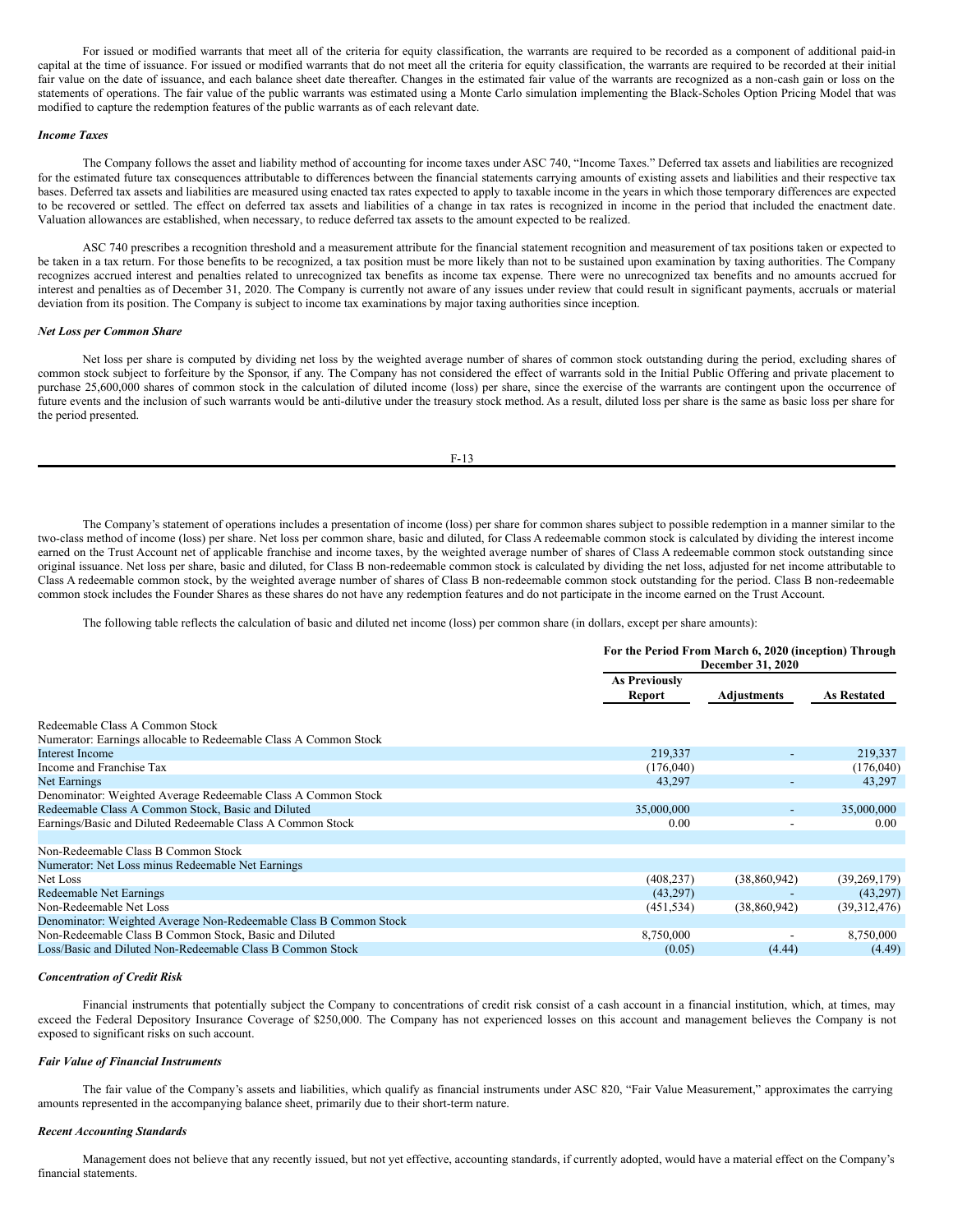# **NOTE 4. INITIAL PUBLIC OFFERING**

Pursuant to the Initial Public Offering, the Company sold 35,000,000 Units at a price of \$10.00 per Unit, which includes the partial exercise by the underwriters of their over-allotment option in the amount of 4,500,000 Units. Each Unit consists of one share of Class A common stock and one-half of one warrant ("Public Warrant"). Each whole Public Warrant entitles the holder to purchase one share of Class A common stock at a price of \$11.50 per share, subject to adjustment (see Note 8).

# **NOTE 5. PRIVATE PLACEMENT**

Simultaneously with the closing of the Initial Public Offering, the Sponsor purchased an aggregate of 8,100,000 Private Placement Warrants, at a price of \$1.00 per warrant, for an aggregate purchase price of \$8,100,000. Each Private Placement Warrant is exercisable to purchase one share of Class A common stock at an exercise price of \$11.50 per share, subject to adjustment (see Note 8). A portion of the proceeds from the Private Placement Warrants were added to the proceeds from the Initial Public Offering held in the Trust Account. If the Company does not complete a Business Combination within the Combination Period, the proceeds from the sale of the Private Placement Warrants held in the Trust Account will be used to fund the redemption of the Public Shares (subject to the requirements of applicable law), and the Private Placement Warrants will expire worthless.

### **NOTE 6. RELATED PARTY TRANSACTIONS**

### *Founder Shares*

In March 2020, the Sponsor paid \$25,000 to cover certain offering costs of the Company in consideration of 5,750,000 shares of the Company's Class B common stock (the "Founder Shares"). On May 28, 2020, the Company effected a 1:1.25 stock split with respect to the Class B common stock, on June 24, 2020, the Company effected a 1:1.20 stock split with respect to the Class B common stock and on June 25, 2020, the Company effected a 1:1.01666 stock split with respect to the Class B common stock, resulting in the Sponsor holding an aggregate of 8,768,750 Founder Shares. All share and per-share amounts have been retroactively restated to reflect the stock splits. The Founder Shares included an aggregate of up to 1,143,750 shares subject to forfeiture by the Sponsor to the extent that the underwriters' over-allotment was not exercised in full or in part, so that the number of Founder Shares would collectively represent approximately 20% of the Company's issued and outstanding shares after the Initial Public Offering. In connection with the underwriters' partial exercise of the over-allotment option and the forfeiture of the remaining over-allotment option, 18,750 Founder Shares were forfeited and 1,125,000 Founder Shares are no longer subject to forfeiture. As a result, there are 8,750,000 Founder Shares outstanding as of December 31, 2020.

The Sponsor previously agreed pursuant to a letter agreement, dated as of June 25, 2020, subject to certain limited exceptions, not to transfer, assign or sell any of the Founder Shares until the earlier of (A) one year after the completion of a Business Combination and (B) subsequent to a Business Combination, (x) if the last reported sale price of the Class A common stock equals or exceeds \$12.00 per share (as adjusted for stock splits, stock reorganizations, recapitalizations and the like) for any 20 trading days within any 30-trading day period commencing at least 150 days after a Business Combination, or (y) the date on which the Company completes a liquidation, merger, stock exchange, reorganization or other similar transaction that results in all of the Company's stockholders having the right to exchange their shares of Class A common stock for cash, securities or other property.

Subsequently, in connection with the execution of the Merger Agreement, the Sponsor entered into a support agreement (the "Sponsor Support Agreement") with the Company, MoneyLion and the Company's directors and officers (the "Insiders"), pursuant to which the Sponsor agreed, among other things, to vote all shares of Subject Securities (as defined in the Sponsor Support Agreement), and take certain other actions in support of the Business Combination. In addition, the Company, the Sponsor and the Insiders agreed to amend that certain letter agreement, dated as of June 25, 2020, so that the Lock-Up Period (as defined in the Sponsor Support Agreement) applicable to the Subject Securities (other than any Private Placement Warrants (as defined in the Merger Agreement)) held by the Sponsor will end on the earlier of (a) 180 days after the effective date of the Merger Agreement (the "Effective Date") and (b) the date on which the closing price of the shares of Class A common stock of New MoneyLion is equal to or greater than \$12.00 per share (as adjusted for stock splits, stock dividends, reorganizations, recapitalizations and the like) for any 20 trading days within any 30-trading day period; provided that, for purposes of this clause (b), the measurement period for determining the closing price of the share of Class A common stock of New MoneyLion shall commence no earlier than 60 days following the Effective Date.

## *Administrative Support Agreement*

The Company entered into an agreement, commencing on June 25, 2020 through the earlier of the Company's consummation of a Business Combination and its liquidation, to pay the Sponsor \$10,000 per month for office space, secretarial, and administrative services. For period from March 6, 2020 (inception) through December 31, 2020, the Company incurred \$60,000 in fees for these services, which are included in accrued expenses in the accompanying balance sheet.

# *Management Fee*

On July 7, 2020, the Company's board of directors approved payments of \$15,000 per month to the Company's Chief Financial Officer for services rendered to the Company commencing on June 25, 2020 and continuing through the earlier of consummation of a Business Combination or the Company's liquidation. For the period from March 6, 2020 (inception) through December 31, 2020, the Company incurred and paid \$90,000 in fees for these services.

# *Promissory Note — Related Party*

On March 10, 2020, the Sponsor issued an unsecured promissory note to the Company (the "Promissory Note"), pursuant to which the Company may borrow up to an aggregate principal amount of \$200,000. The Promissory Note was non-interest bearing and payable on the earlier of December 31, 2020 or the consummation of the Initial Public Offering. The outstanding balance under the Promissory Note of \$186,165 was repaid on June 30, 2020.

# *Related Party Loans*

In addition, in order to finance transaction costs in connection with a Business Combination, the Sponsor, an affiliate of the Sponsor, or certain of the Company's officers and directors or their affiliates may, but are not obligated to, loan the Company funds as may be required ("Working Capital Loans"). If the Company completes a Business Combination, the Company would repay the Working Capital Loans out of the proceeds of the Trust Account released to the Company. Otherwise, the Working Capital Loans would be repaid only out of funds held outside the Trust Account. In the event that a Business Combination does not close, the Company may use a portion of proceeds held outside the Trust Account to repay the Working Capital Loans but no proceeds held in the Trust Account would be used to repay the Working Capital Loans. The Working Capital Loans would either be repaid upon consummation of a Business Combination, without interest, or, at the lender's discretion, up to \$1,500,000 of such Working Capital Loans may be convertible into warrants of the post Business Combination entity. The warrants would be identical to the Private Placement Warrants. Except for the foregoing, the terms of such Working Capital Loans, if any, have not been determined and no written agreements exist with respect to such loans. As of December 31, 2020, no Working Capital Loans were outstanding.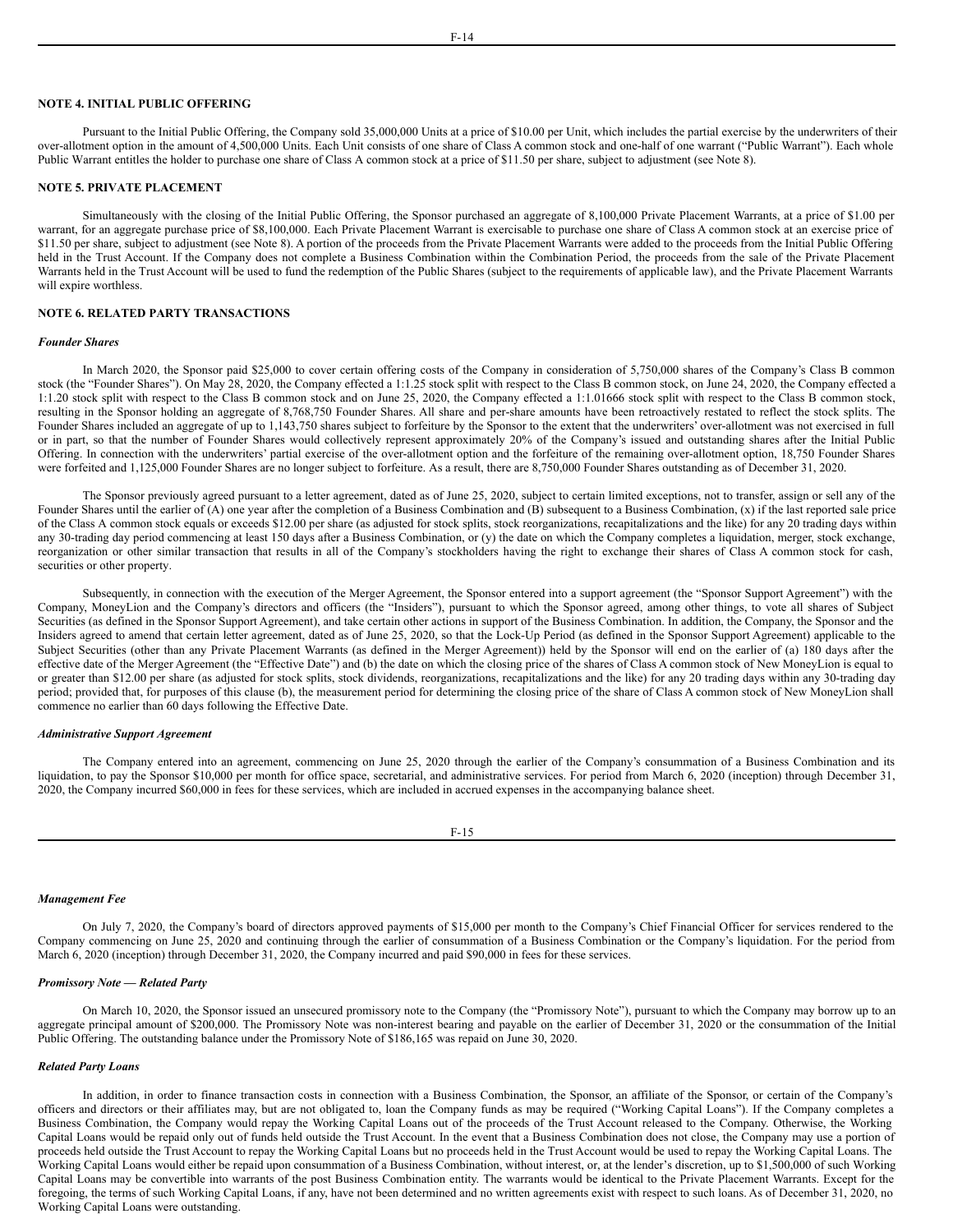## **NOTE 7. COMMITMENTS**

#### *Risks and Uncertainties*

Management continues to evaluate the impact of the COVID-19 pandemic and has concluded that while it is reasonably possible that the virus could have a negative effect on the Company's financial position, results of its operations and/or search for a target company, the specific impact is not readily determinable as of the date of these financial statements. The financial statements do not include any adjustments that might result from the outcome of this uncertainty.

#### *Registration Rights*

Pursuant to a registration rights agreement entered into on June 25, 2020, the holders of the Founder Shares, Private Placement Warrants, and warrants that may be issued upon conversion of Working Capital Loans (and any shares of Class A common stock issuable upon the exercise of the Private Placement Warrants or warrants issued upon conversion of the Working Capital Loans and upon conversion of the Founder Shares) will be entitled to registration rights requiring the Company to register such securities for resale (in the case of the Founder Shares, only after conversion to shares of Class A common stock). The holders of these securities will be entitled to make up to three demands, excluding short form registration demands, that the Company register such securities. In addition, the holders will have certain "piggy-back" registration rights with respect to registration statements filed subsequent to the completion of a Business Combination. The Company will bear the expenses incurred in connection with the filing of any such registration statements.

### *Underwriting Agreement*

The Company granted the underwriters a 45-day option from the date of the Initial Public Offering to purchase up to 4,575,000 additional Units to cover overallotments, if any, at the Initial Public Offering price less the underwriting discounts and commissions. In connection with the closing of the Initial Public Offering on June 30, 2020, the underwriters partially exercised their over-allotment option to purchase an additional 4,500,000 Units at \$10.00 per Unit and forfeited the option to exercise the remaining 75,000 Units.

The underwriters were paid a cash underwriting discount of \$0.20 per Unit, or \$6,100,000 in the aggregate. In addition, the underwriters are entitled to a deferred fee of (i) 3.5% of the gross proceeds of the initial 30,500,000 Units sold in the Initial Public Offering, or \$10,675,000, and (ii) 5.5% of the gross proceeds from the Units sold pursuant to the over-allotment option, or \$2,475,000. Up to 10% of the deferred commission relating to the base offering may be paid at the sole discretion of the Company to third parties not participating in the Initial Public Offering (but who are members of FINRA) that assist the Company in consummating the Business Combination. The deferred fee will be forfeited by the underwriters solely in the event that the Company fails to complete a Business Combination, subject to the terms of the underwriting agreement.

### **NOTE 8. STOCKHOLDERS' EQUITY**

*Preferred Stock* — The Company is authorized to issue 1,000,000 shares of preferred stock with a par value of \$0.0001 per share with such designation, rights and preferences as may be determined from time to time by the Company's board of directors. At December 31, 2020, there were no shares of preferred stock issued or outstanding.

*Class A Common Stock* **—** The Company is authorized to issue 380,000,000 shares of Class A common stock with a par value of \$0.0001 per share. Holders of Class A common stock are entitled to one vote for each share. At December 31, 2020, there were 1,713,933 shares of Class A common stock issued and outstanding, excluding 33,286,067 shares of Class A common stock subject to possible redemption.

*Class B Common Stock* **—** The Company is authorized to issue 20,000,000 shares of Class B common stock with a par value of \$0.0001 per share. At December 31, 2020, there were 8,750,000 shares of Class B common stock issued and outstanding.

Holders of Class A common stock and Class B common stock will vote together as a single class on all matters submitted to a vote of stockholders except as required by law.

The shares of Class B common stock will automatically convert into shares of Class A common stock at the time of a Business Combination on a one-for-one basis, subject to adjustment. In the case that additional shares of Class A common stock or equity-linked securities are issued or deemed issued in connection with a Business Combination, the number of shares of Class A common stock issuable upon conversion of all Founder Shares will equal, in the aggregate, on an as-converted basis, 20% of the total number of shares of Class A common stock outstanding after such conversion (after giving effect to any redemptions of shares of Class A common stock by public stockholders), including the total number of shares of Class A common stock issued, or deemed issued or issuable upon conversion or exercise of any equity-linked securities or rights issued or deemed issued, by the Company in connection with or in relation to the consummation of a Business Combination, excluding any shares of Class A common stock or equity-linked securities or rights exercisable for or convertible into shares of Class A common stock issued, or to be issued, to any seller in a Business Combination and any private placement warrants issued to the Sponsor, officers or directors upon conversion of Working Capital Loans, provided that such conversion of Founder Shares will never occur on a less than one-for-one basis.

**Warrants —** Public Warrants may only be exercised for a whole number of shares. No fractional warrants will be issued upon separation of the Units and only whole warrants will trade. The Public Warrants will become exercisable on the later of (a) 12 months from the closing of the Initial Public Offering and (b) 30 days after the completion of a Business Combination.

The Company will not be obligated to deliver any shares of Class A common stock pursuant to the exercise of a warrant and will have no obligation to settle such warrant exercise unless a registration statement under the Securities Act with respect to the Class A common stock underlying the warrants is then effective and a prospectus relating thereto is current, subject to the Company satisfying its obligations with respect to registration. No warrant will be exercisable and the Company will not be obligated to issue any shares of Class A common stock upon exercise of a warrant unless the share of Class A common stock issuable upon such warrant exercise has been registered, qualified or deemed to be exempt under the securities laws of the state of residence of the registered holder of the warrants.

The Company has agreed that as soon as practicable, but in no event later than 15 business days after the closing of a Business Combination, it will use its best efforts to file with the SEC a registration statement registering the registration, under the Securities Act, of the Class A common stock issuable upon exercise of the warrants. The Company will use its best efforts to cause the same to become effective and to maintain the effectiveness of such registration statement, and a current prospectus relating thereto, until the expiration of the warrants in accordance with the provisions of the warrant agreement. If a registration statement covering the shares of Class A common stock issuable upon exercise of the warrants is not effective by the sixtieth (60th) business day after the closing of a Business Combination, warrant holders may, until such time as there is an effective registration statement and during any period when the Company will have failed to maintain an effective registration statement, exercise warrants on a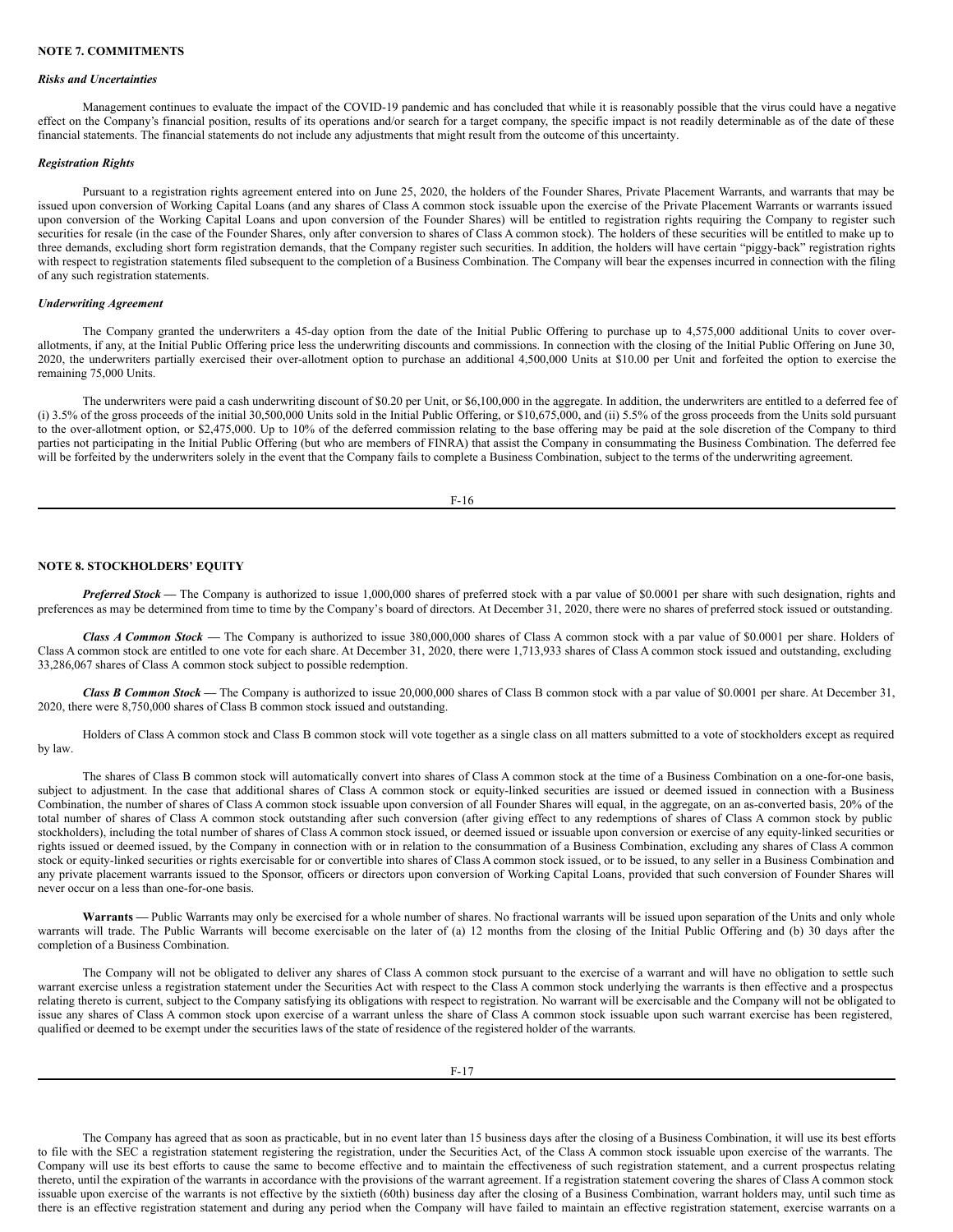"cashless basis" in accordance with Section 3(a)(9) of the Securities Act or another exemption. Notwithstanding the above, if the Class A common stock is at the time of any exercise of a warrant not listed on a national securities exchange such that it satisfies the definition of a "covered security" under Section 18(b)(1) of the Securities Act, the Company may, at its option, require holders of public warrants who exercise their warrants to do so on a "cashless basis" in accordance with Section 3(a)(9) of the Securities Act and, in the event the Company so elects, the Company will not be required to file or maintain in effect a registration statement, but will use its best efforts to qualify the shares under applicable blue sky laws to the extent an exemption is not available.

*Redemption of warrants for cash*. Once the warrants become exercisable, the Company may call the warrants for redemption:

- in whole and not in part;
- at a price of \$0.01 per warrant;
- upon not less than 30 days' prior written notice of redemption to each warrant holder; and
- if, and only if, the closing price of the Class A common stock equals or exceeds \$18.00 per share (as adjusted for stock splits, stock capitalizations, reorganizations, recapitalizations and the like and for certain issuances of Class A common stock and equity-linked securities for capital raising purposes in connection with the closing of our initial business combination as described elsewhere in this prospectus) for any 20 trading days within a 30-trading day period ending three business days before we send to the notice of redemption to the warrant holders.

If and when the warrants become redeemable by the Company, it may exercise its redemption right even if the Company is unable to register or qualify the underlying securities for sale under all applicable state securities laws.

If the Company calls the Public Warrants for redemption for cash, management will have the option to require all holders that wish to exercise the Public Warrants to do so on a "cashless basis," as described in the warrant agreement. The exercise price and number of shares of Class A common stock issuable upon exercise of the warrants may be adjusted in certain circumstances including in the event of a stock dividend, or recapitalization, reorganization, merger or consolidation. However, except as described below, the warrants will not be adjusted for issuance of Class A common stock at a price below its exercise price. Additionally, in no event will the Company be required to net cash settle the warrants. If the Company is unable to complete a Business Combination within the Combination Period and the Company liquidates the funds held in the Trust Account, holders of warrants will not receive any of such funds with respect to their warrants, nor will they receive any distribution from the Company's assets held outside of the Trust Account with the respect to such warrants. Accordingly, the warrants may expire worthless.

In addition, if (x) the Company issues additional shares of Class A common stock or equity-linked securities for capital raising purposes in connection with the closing of a Business Combination at an issue price or effective issue price of less than \$9.20 per share of Class A common stock (with such issue price or effective issue price to be determined in good faith by the Company's board of directors and, in the case of any such issuance to the Sponsor or its affiliates, without taking into account any Founder Shares held by the Sponsor or such affiliates, as applicable, prior to such issuance), (the "Newly Issued Price") (y) the aggregate gross proceeds from such issuances represent more than 60% of the total equity proceeds, and interest thereon, available for the funding of a Business Combination on the date of the consummation of a Business Combination (net of redemptions), and (z) the volume weighted average trading price of the Class A common stock during the 20 trading day period starting on the trading day after the day on which the Company consummates a Business Combination (such price, the "Market Value") is below \$9.20 per share, the exercise price of the warrants will be adjusted (to the nearest cent) to be equal to 115% of the higher of the Market Value and the Newly Issued Price, and the \$18.00 per share redemption trigger price will be adjusted (to the nearest cent) to be equal to 180% of the higher of the Market Value and the Newly Issued Price.

The Private Placement Warrants are identical to the Public Warrants underlying the Units sold in the Initial Public Offering, except that the Private Placement Warrants and the shares of Class A common stock issuable upon the exercise of the Private Placement Warrants will not be transferable, assignable or saleable until 30 days after the completion of a Business Combination, subject to certain limited exceptions, and will be entitled to certain registration rights (see Note 7). Additionally, the Private Placement Warrants will be exercisable for cash or on a cashless basis, at the holder's option, and be non-redeemable so long as they are held by the initial purchasers or their permitted transferees. If the Private Placement Warrants are held by someone other than the initial purchasers or their permitted transferees, the Private Placement Warrants will be redeemable by the Company in all redemption scenarios and exercisable by such holders on the same basis as the Public Warrants.

## **NOTE 9. INCOME TAX**

The Company's net deferred tax asset is as follows:

|                                       | December 31,<br>2020     |
|---------------------------------------|--------------------------|
| Deferred tax asset                    |                          |
| Organizational costs/Startup expenses | 94,822                   |
| Total deferred tax asset              | 94,822                   |
| Valuation allowance                   | (94, 822)                |
| Deferred tax asset, net of allowance  | $\overline{\phantom{a}}$ |

The income tax provision consists of the following:

| Federal                       |   | December 31,<br>2020 |
|-------------------------------|---|----------------------|
| Current                       | D | 11,509               |
| Deferred                      |   | (94, 822)            |
|                               |   |                      |
| State                         |   |                      |
| Current                       |   | $-$                  |
| Deferred                      |   | $\hspace{0.05cm}$    |
| Change in valuation allowance |   | 94,822               |
| Income tax provision          |   | 11,509               |

As of December 31, 2020, the Company did not have any U.S. federal and state net operating loss carryovers available to offset future taxable income.

In assessing the realization of the deferred tax assets, management considers whether it is more likely than not that some portion of all of the deferred tax assets will not be realized. The ultimate realization of deferred tax assets is dependent upon the generation of future taxable income during the periods in which temporary differences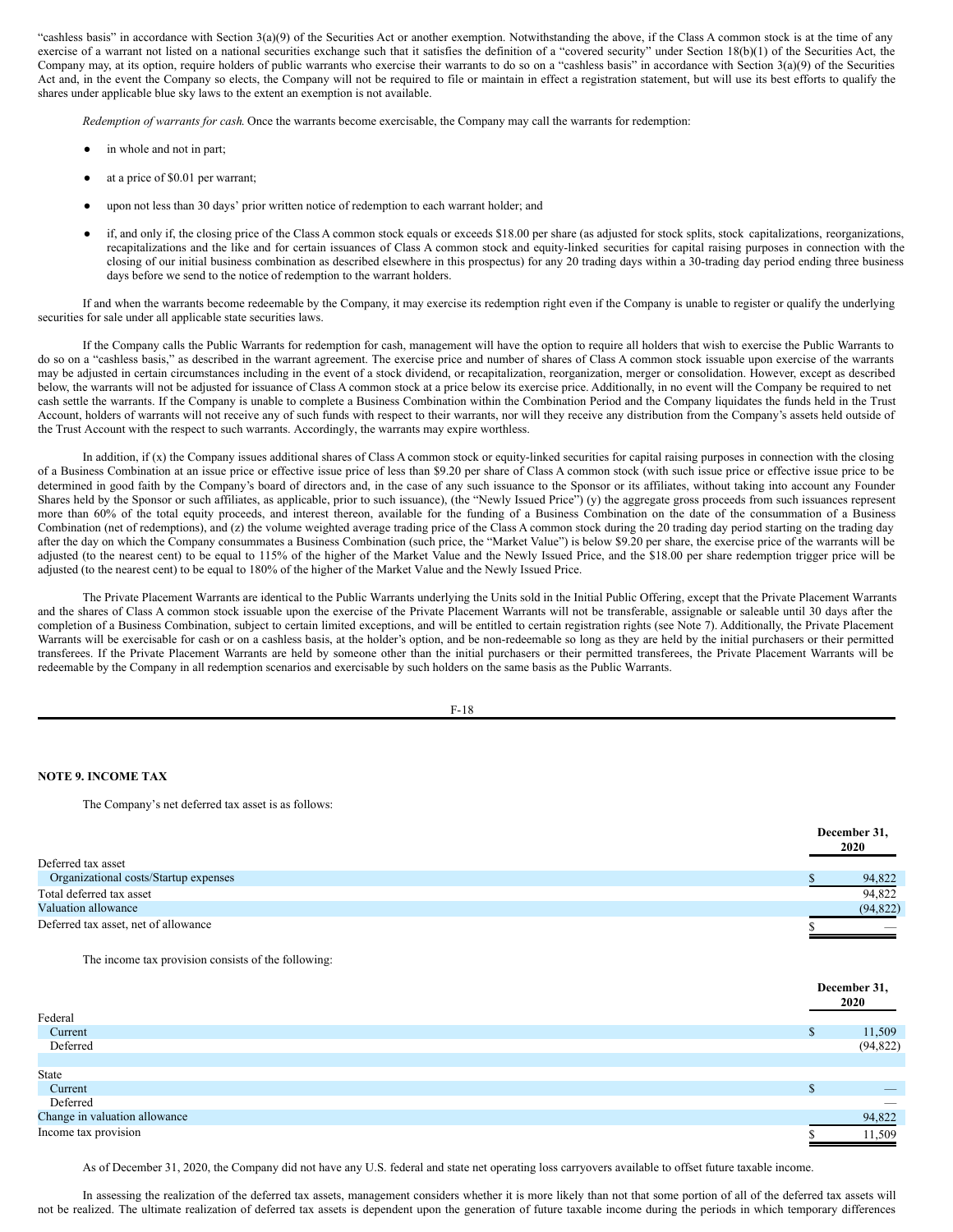representing net future deductible amounts become deductible. Management considers the scheduled reversal of deferred tax liabilities, projected future taxable income and tax planning strategies in making this assessment. After consideration of all of the information available, management believes that significant uncertainty exists with respect to future realization of the deferred tax assets and has therefore established a full valuation allowance. For the period from March 6, 2020 (inception) through December 31, 2020, the change in the valuation allowance was \$94,822.

A reconciliation of the federal income tax rate to the Company's effective tax rate is as follows:

|                                         | December 31,<br>2020 |
|-----------------------------------------|----------------------|
| Statutory federal income tax rate       | 21.0%                |
| State taxes, net of federal tax benefit | $0.0\%$              |
| Change in valuation allowance           | $(24.0)\%$           |
| Income tax provision                    | $(3.0)\%$            |

The Company files income tax returns in the U.S. federal jurisdiction in various state and local jurisdictions and is subject to examination by the various taxing authorities.

## **NOTE 10. FAIR VALUE MEASUREMENTS**

The fair value of the Company's financial assets and liabilities reflects management's estimate of amounts that the Company would have received in connection with the sale of the assets or paid in connection with the transfer of the liabilities in an orderly transaction between market participants at the measurement date. In connection with measuring the fair value of its assets and liabilities, the Company seeks to maximize the use of observable inputs (market data obtained from independent sources) and to minimize the use of unobservable inputs (internal assumptions about how market participants would price assets and liabilities). The following fair value hierarchy is used to classify assets and liabilities based on the observable inputs and unobservable inputs used in order to value the assets and liabilities:

- Level 1: Quoted prices in active markets for identical assets or liabilities. An active market for an asset or liability is a market in which transactions for the asset or liability occur with sufficient frequency and volume to provide pricing information on an ongoing basis.
- Level 2: Observable inputs other than Level 1 inputs. Examples of Level 2 inputs include quoted prices in active markets for similar assets or liabilities and quoted prices for identical assets or liabilities in markets that are not active.
- Level 3: Unobservable inputs based on our assessment of the assumptions that market participants would use in pricing the asset or liability.

The Company classifies its U.S. Treasury and equivalent securities as held-to-maturity in accordance with ASC Topic 320 "Investments - Debt and Equity Securities." Held-to-maturity securities are those securities which the Company has the ability and intent to hold until maturity. Held-to-maturity treasury securities are recorded at amortized cost on the accompanying balance sheet and adjusted for the amortization or accretion of premiums or discounts.

At December 31, 2020, assets held in the Trust Account were comprised of \$642 in cash and \$350,218,694 in U.S. Treasury securities. During the year ended December 31, 2020, the Company did not withdraw any interest income from the Trust Account.

The following table presents information about the Company's assets that are measured at fair value on a recurring basis at December 31, 2020 and indicates the fair value hierarchy of the valuation inputs the Company utilized to determine such fair value. The gross holding gains and fair value of held-to-maturity securities at December 31, 2020 are as follows:

| Assets:                                        | Level | <b>Fair Value at</b><br>December 31,<br>2020 |
|------------------------------------------------|-------|----------------------------------------------|
| Marketable securities held in Trust Account    |       | \$ 350,218,694                               |
|                                                |       |                                              |
| Liabilities:                                   |       |                                              |
| Warrant Liability – Public Warrants            |       | 44,800,000<br>S.                             |
| Warrant Liability - Private Placement Warrants |       | 21,326,510<br>S.                             |
|                                                |       |                                              |

Transfers to/from Levels 1, 2 and 3 are recognized at the end of the reporting period. There were no transfers between levels for the year ended December 31, 2020 other than the transfer of the public warrants from Level 3 to Level 1.

The warrants were accounted for as liabilities in accordance with ASC 815-40 and are presented within warrant liabilities on our balance sheet. The warrant liabilities are measured at fair value at inception and on a recurring basis, with changes in fair value presented within change in fair value of warrant liabilities in the statement of operations.

### **Initial Measurement – Public Warrants**

The Company established the initial fair value for the public warrants on June 30, 2020, the date of the Company's Initial Public Offering, using a Monte Carlo simulation implementing the Black-Scholes Option Pricing Model that was modified to capture the redemption features of the public warrants. The underlying assumptions in the Black-Scholes option pricing model include the underlying share price, risk-free interest rate, estimated volatility and the expected term. The primary unobservable inputs utilized in determining the fair value of the public warrants are the expected volatility of the Company's common stock and our common stock price. The expected volatility of our common stock was determined based on implied volatilities of public warrants issued by selected guideline companies and was estimated to be 10% before the expected business combination and 20% after the expected business combination. Our common stock price was determined based on an iterative procedure that matched the estimated value of the common stock and fractional warrant price to equate to the observed price of our outstanding units. The risk-free interest rate is based on the U.S. Treasury yield curve in effect on the date of valuation equal to the remaining expected life of the public warrants. The dividend yield percentage is zero because the Company does not currently pay dividends, nor does it intend to do so during the expected term of the warrants. The expected life of the warrants is assumed to be equivalent to their remaining contractual term. Inputs are re-evaluated each quarterly reporting period to estimate the fair market value of the private placement warrants as of the reporting period.

On June 30, 2020, the public warrants' fair value was \$1.13 per warrant for an aggregate value of \$19.7 million.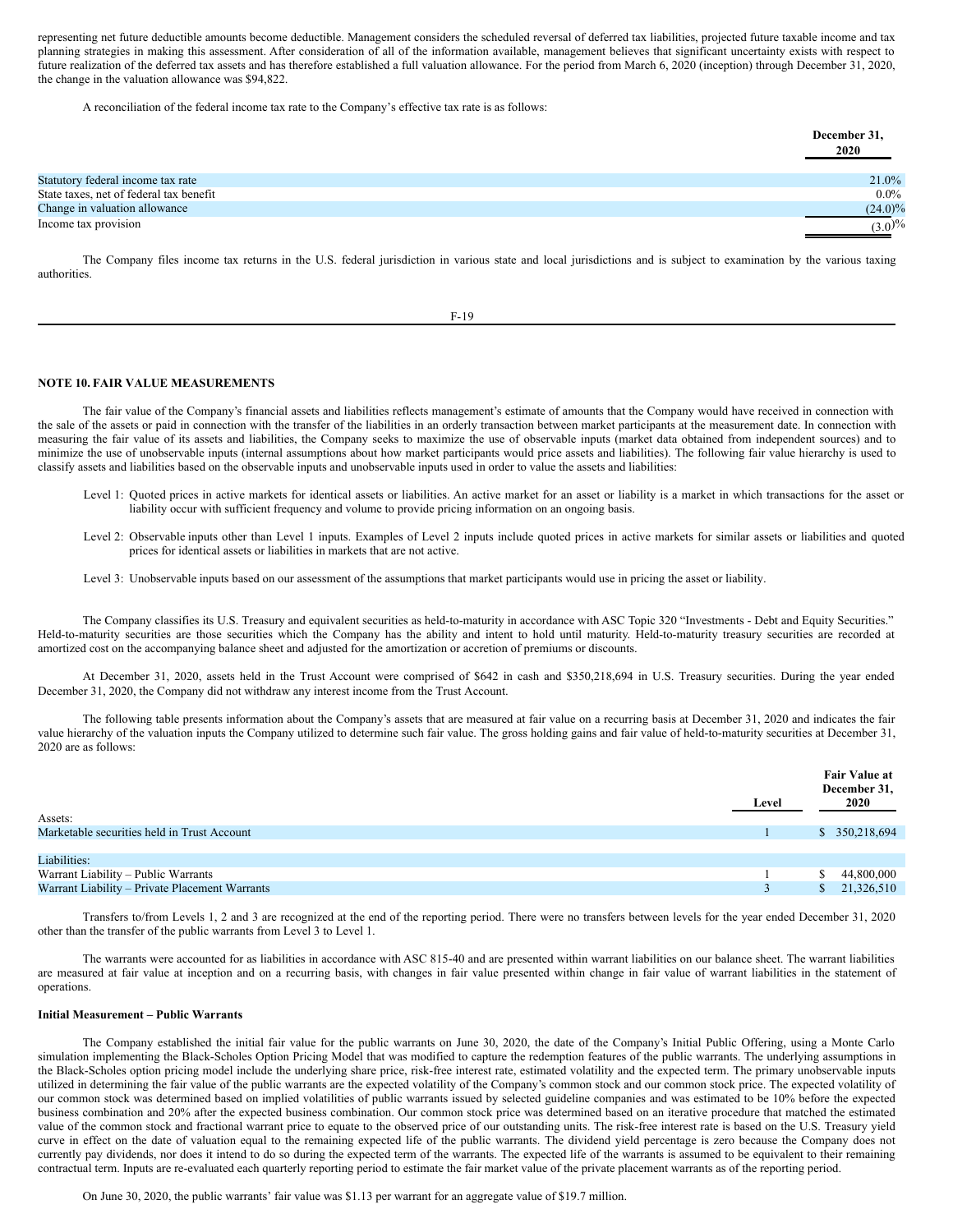## **Subsequent Measurement – Public Warrants**

The public warrants are measured at fair value on a recurring basis. The public warrants were valued using the instrument's publicly listed trading price as of September 30, 2020 and December 31, 2020, which is considered to be a Level 1 measurement due to the use of an observable market quote in an active market.

As of September 30, 2020, the aggregate value of the public warrants was \$19.1 million and as of December 31, 2020, the aggregate value of the public warrants was \$44.8 million.

### **Initial Measurement – Private Placement Warrants**

The private placement warrants were valued using a Black-Scholes option pricing model, which is considered to be a Level 3 fair value measurement. The underlying assumptions in the Black-Scholes option pricing model include the underlying share price, risk-free interest rate, estimated volatility and the expected term. The primary unobservable inputs utilized in determining fair value of the private placement warrants are the expected volatility of our common stock and our common stock price. The expected volatility of our common stock was determined based on implied volatilities of public warrants issued by selected guideline companies and was estimated to be 10% before the expected business combination and 20% after the expected business combination. Our stock price was determined based on an iterative procedure that matched the estimated value of the common stock and fractional warrant price to equate to the observed price of our outstanding units. The risk-free interest rate is based on the U.S. Treasury yield curve in effect on the date of valuation equal to the remaining expected life of the public warrants. The dividend yield percentage is zero because the Company does not currently pay dividends, nor does it intend to do so during the expected term of the warrants. The expected life of the warrants is assumed to be equivalent to their remaining contractual term. Inputs are re-evaluated each quarterly reporting period to estimate the fair market value of the private placement warrants as of the reporting period.

On June 30, 2020, the private placement warrants' fair value was \$1.13 per warrant for an aggregate value of \$9.2 million.

## **Subsequent Measurement – Private Placement Warrants**

On September 30, 2020, the private placement warrants were valued using a Black-Scholes option pricing model, which is considered to be a Level 3 fair value measurement. The primary unobservable inputs utilized in determining fair value of the private placement warrants is the expected volatility of our common stock. The expected volatility of our common stock was determined based on implied volatility of the public warrants and was estimated to be 10% before the expected business combination and 18.5% after the expected business combination. Updating the remaining inputs to the Black-Scholes option pricing model as of September 30, 2020 resulted in the private placement warrants' fair value of \$1.11 per warrant for an aggregate value of \$9.0 million.

On December 31, 2020, the private placement warrants were valued using a Black-Scholes option pricing model, which is considered to be a Level 3 fair value measurement. The primary unobservable inputs utilized in determining fair value of the private placement warrants is the expected volatility of our common stock. The expected volatility of our common stock was determined based on implied volatility of the public warrants and was estimated to be 10% before the expected business combination and 26.5% after the expected business combination. Updating the remaining inputs to the Black-Scholes option pricing model as of December 31, 2020 resulted in the private placement warrants' fair value of \$2.63 per warrant for an aggregate value of \$21.3 million.

## **NOTE 11. SUBSEQUENT EVENTS**

The Company evaluated subsequent events and transactions that occurred after the balance sheet date up to the date that the financial statements were issued. Based upon this review, other than as described below, the Company did not identify any subsequent events that would have required adjustment or disclosure in the financial statements.

On February 11, 2021, the Company entered into an agreement and plan of merger (the "Merger Agreement"), by and among the Company, Merger Sub and MoneyLion, which provides for Merger Sub to merge with and into MoneyLion with MoneyLion surviving the merger as a wholly owned subsidiary of the Company (the "Business Combination"). In addition, in connection with the consummation of the Business Combination, the Company will be renamed as determined by MoneyLion and is referred to herein as "New MoneyLion" as of the time following such change of name.

Under the Merger Agreement, the Company has agreed to acquire all of the outstanding shares of common stock of MoneyLion for \$2,200,000,000 in aggregate consideration. MoneyLion stockholders will receive shares of Class A common stock of New MoneyLion (valued at \$10.00 per share), and, if elected by MoneyLion, cash consideration up to the lower of (A) the amount (which may be zero) by which the Parent Closing Cash (as defined in the Merger Agreement) exceeds \$260,000,000 and (B) \$100,000,000, together with a contingent right to receive a pro rata portion of up to 17,500,000 shares of Class A common stock of New MoneyLion (the "Earn Out Shares").

The Merger Agreement contains customary representations, warranties and covenants by the parties thereto and the closing is subject to certain conditions as further described in the Merger Agreement.

| Exhibit<br><b>Number</b> | <b>Description</b>                                                                                                                                                                                                                                                                                     |
|--------------------------|--------------------------------------------------------------------------------------------------------------------------------------------------------------------------------------------------------------------------------------------------------------------------------------------------------|
| 2.1 <sub>1</sub>         | Merger Agreement, dated as of February 11, 2020, by and among Fusion Acquisition Corp., ML Merger Sub Inc., and Money Lion Inc. (Incorporated by<br>reference to the corresponding exhibit to the Company's Current Report on Form 8-K (File No. 001-39346), filed with the SEC on February 12, 2021). |
| 3.1                      | Third Amended and Restated Certificate of Incorporation (Incorporated by reference to the corresponding exhibit to the Company's Current Report on Form 8-<br>K (File No. 001-39346), filed with the SEC on June 30, 2020).                                                                            |
| 3.2                      | Bylaws (Incorporated by reference to exhibit 3.4 to Amendment No. 1 to the Company's Registration Statement on Form S-1 (File No. 333-239023), filed with<br>the SEC on June 22, 2020).                                                                                                                |
| 4.1                      | Warrant Agreement between Fusion Acquisition Corp. and Continental Stock Transfer & Trust Company, dated as of June 25, 2020 (Incorporated by reference<br>to Exhibit 4.1 to the Company's Current Report on Form 8-K (File No. 001-39346), filed with the SEC on June 30, 2020).                      |
| 4.2                      | Description of Securities (Incorporated by reference to the Original 10-K, filed with the SEC on March 25, 2021).                                                                                                                                                                                      |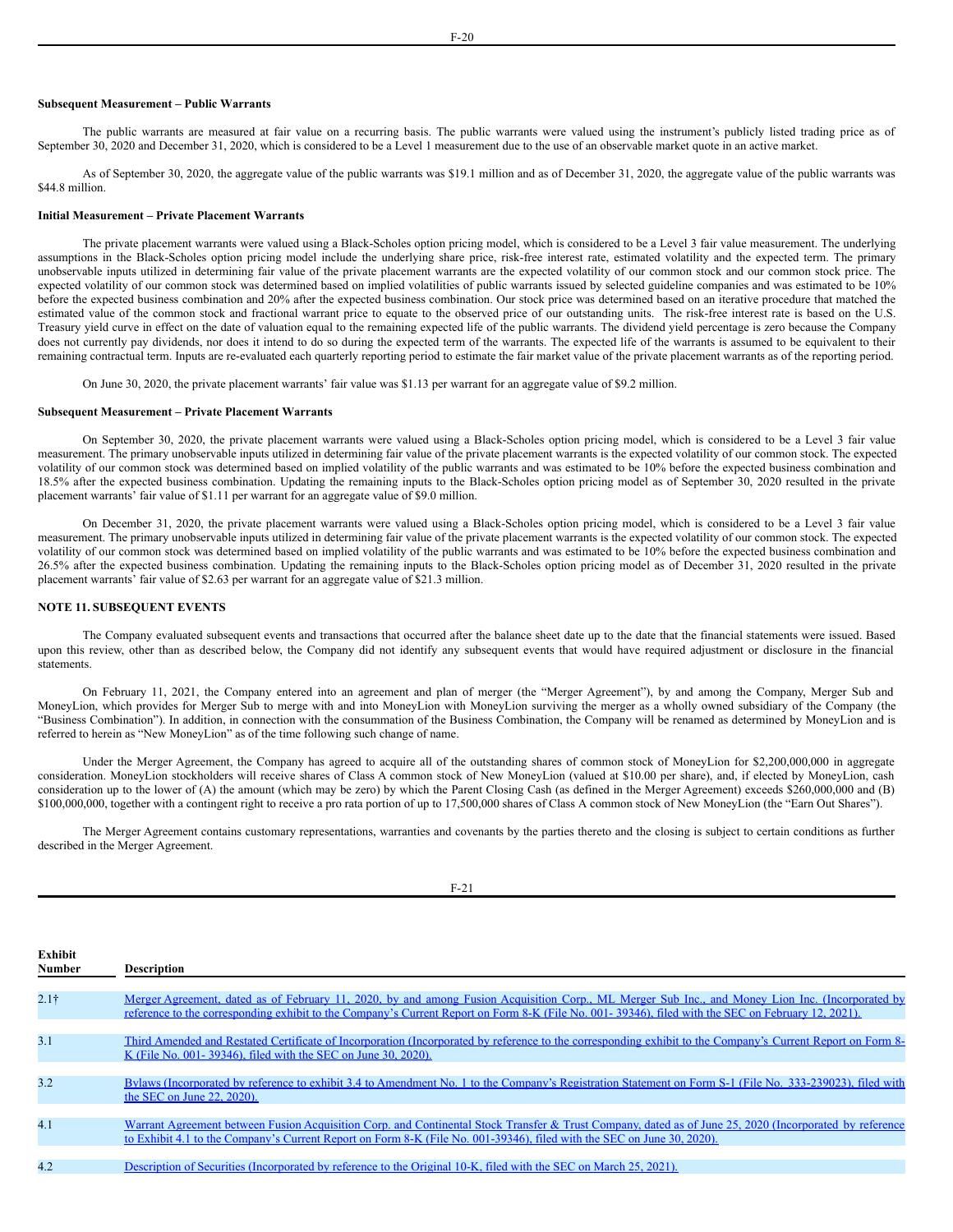| 4.3  | Specimen Unit Certificate (Incorporated by reference to Exhibit 4.1 to Amendment No. 1 to the Company's Registration Statement on Form S-1 (File No. 333-<br>239023), filed with the SEC on June 22, 2020).                                                                                                          |
|------|----------------------------------------------------------------------------------------------------------------------------------------------------------------------------------------------------------------------------------------------------------------------------------------------------------------------|
| 4.4  | Specimen Class A common stock Certificate (Incorporated by reference to Exhibit 4.2 to Amendment No. 1 to the Company's Registration Statement on Form<br>S-1 (File No. 333-239023), filed with the SEC on June 22, 2020).                                                                                           |
| 4.5  | Specimen Warrant Certificate (Incorporated by reference to Exhibit 4.3 to Amendment No. 1 to the Company's Registration Statement on Form S-1 (File No.<br>333-239023), filed with the SEC on June 22, 2020).                                                                                                        |
| 10.1 | Letter Agreement dated June 25, 2020, among the Company, its officers, its directors and Fusion Sponsor LLC (Incorporated by reference to the corresponding<br>exhibit to the Company's Current Report on Form 8-K (File No. 001-39346), filed with the SEC on June 30, 2020).                                       |
| 10.2 | Investment Management Trust Agreement, dated June 25, 2020, between the Company and Continental Stock Transfer & Trust Company, as trustee.<br>(Incorporated by reference to the corresponding exhibit to the Company's Current Report on Form 8-K (File No. 001-39346), filed with the SEC on June 30,<br>$2020$ ). |
| 10.3 | Registration Rights Agreement dated June 25, 2020, among the Company, Fusion Sponsor LLC and the other holders party thereto. (Incorporated by reference<br>to the corresponding exhibit to the Company's Current Report on Form 8-K (File No. 001-39346), filed with the SEC on June 30, 2020).                     |
| 10.4 | Private Placement Warrant Purchase Agreement, dated June 25, 2020, between the Company and Fusion Sponsor LLC (Incorporated by reference to the<br>corresponding exhibit to the Company's Current Report on Form 8-K (File No. 001-39346), filed with the SEC on June 30, 2020).                                     |
| 10.5 | Administrative Services Agreement, dated June 25, 2020, between the Company, Fusion Sponsor LLC (Incorporated by reference to the corresponding exhibit<br>to the Company's Current Report on Form 8-K (File No. 001-39346), filed with the SEC on June 30, 2020).                                                   |

51

| Promissory Note, dated March 10, 2020, issued to Fusion Sponsor LLC (Incorporated by reference to Exhibit 10.6 to Amendment No. 1 to the Company's<br>Registration Statement on Form S-1 (File No. 333-239023), filed with the SEC on June 22, 2020).                                                          |
|----------------------------------------------------------------------------------------------------------------------------------------------------------------------------------------------------------------------------------------------------------------------------------------------------------------|
| Form of Subscription Agreement (Incorporated by reference to the corresponding exhibit to the Company's Current Report on Form 8-K (File No. 001-39346).<br>filed with the SEC on February 12, 2021).                                                                                                          |
| Sponsor Support Agreement, dated February 11, 2021, among Fusion Sponsor LLC, the Company, MoneyLion Inc. and the other parties thereto (Incorporated<br>by reference to the corresponding exhibit to the Company's Current Report on Form 8-K (File No. 001-39346), filed with the SEC on February 12, 2021). |
| Power of Attorney (included on the signature page to the Original 10-K).*                                                                                                                                                                                                                                      |
| Certification of Principal Executive Officer Pursuant to Rules 13a-14(a) and 15d-14(a) under the Securities Exchange Act of 1934, as Adopted Pursuant to<br>Section 302 of the Sarbanes-Oxley Act of 2002.                                                                                                     |
| Certification of Principal Financial Officer Pursuant to Rules 13a-14(a) and 15d-14(a) under the Securities Exchange Act of 1934, as Adopted Pursuant to<br>Section 302 of the Sarbanes-Oxley Act of 2002.                                                                                                     |
| Certification of Principal Executive Officer Pursuant to 18 U.S.C. Section 1350, as Adopted Pursuant to Section 906 of the Sarbanes-Oxley Act of 2002.                                                                                                                                                         |
| Certification of Principal Financial Officer Pursuant to 18 U.S.C. Section 1350, as Adopted Pursuant to Section 906 of the Sarbanes-Oxley Act of 2002.                                                                                                                                                         |
| <b>XBRL Instance Document</b>                                                                                                                                                                                                                                                                                  |
| XBRL Taxonomy Extension Schema Document                                                                                                                                                                                                                                                                        |
| XBRL Taxonomy Extension Calculation Linkbase Document                                                                                                                                                                                                                                                          |
| XBRL Taxonomy Extension Definition Linkbase Document                                                                                                                                                                                                                                                           |
| XBRL Taxonomy Extension Label Linkbase Document                                                                                                                                                                                                                                                                |
| XBRL Taxonomy Extension Presentation Linkbase Document                                                                                                                                                                                                                                                         |
|                                                                                                                                                                                                                                                                                                                |

\* Previously filed.

† Schedules to this exhibit have been omitted pursuant to Item 601(b)(2) of Regulation S-K. The registrant hereby agrees to furnish a copy of any omitted schedules to the SEC upon request.

# **SIGNATURES**

Pursuant to the requirements of Section 13 or 15(d) of the Securities and Exchange Act of 1934, the registrant has duly caused this report to be signed on its behalf by the undersigned, thereunto duly authorized.

# **FUSION ACQUISITION CORP.**

By: /s/ John James

Name: John James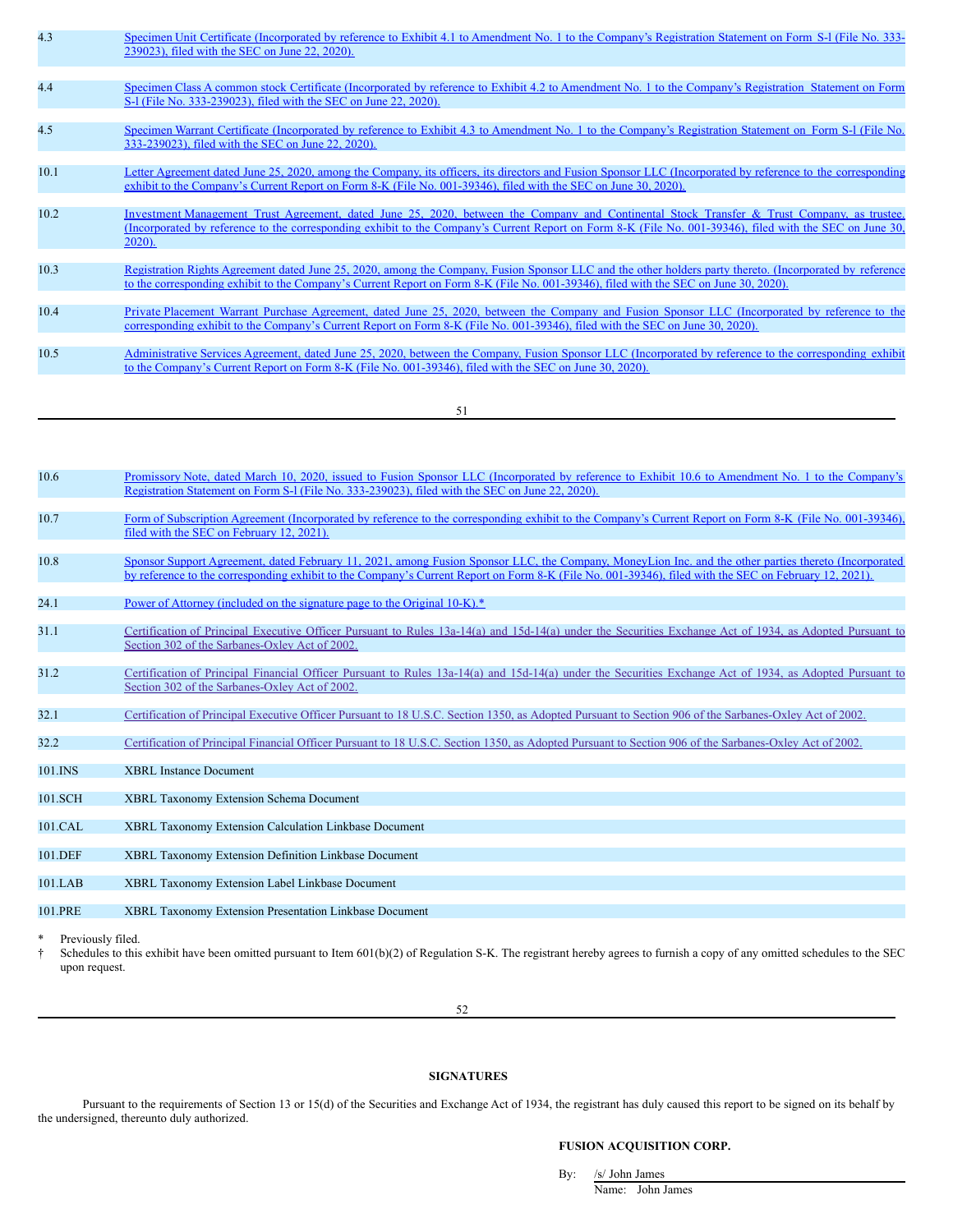Pursuant to the requirements of the Securities and Exchange Act of 1934, this report has been signed below by the following persons in the capacities and on the dates indicated below.

| Name                                     | Title                                                                                     | Date        |
|------------------------------------------|-------------------------------------------------------------------------------------------|-------------|
| /s/ John James<br>John James             | Chief Executive Officer and Director<br>(Principal Executive Officer)                     | May 6, 2021 |
| $\ast$<br>Jeffrey Gary                   | Chief Financial Officer<br>(Principal Financial Officer and Principal Accounting Officer) | May 6, 2021 |
| $\ast$<br>Jim Ross                       | Non-Executive Chairman                                                                    | May 6, 2021 |
| $\ast$<br>Kelly Driscoll                 | Director                                                                                  | May 6, 2021 |
| $\ast$<br><b>Ben Buettell</b>            | Director                                                                                  | May 6, 2021 |
| * By: /s/ John James<br>Attorney-in-Fact |                                                                                           |             |
|                                          | 54                                                                                        |             |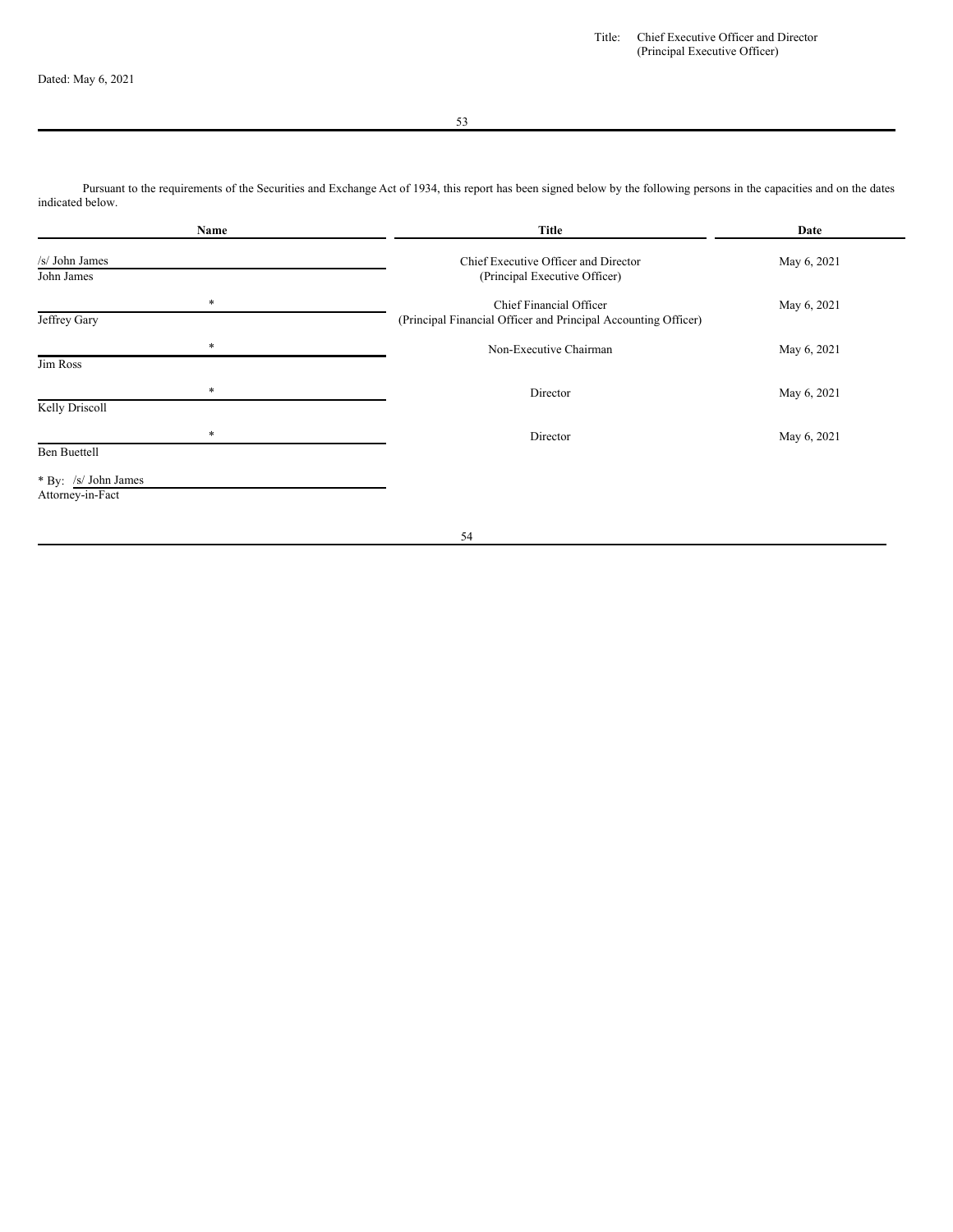## **Certification of Principal Executive Officer Pursuant to Exchange Act Rule 13a-14(a)/15d-14(a) as Adopted Pursuant to Section 302 of the Sarbanes-Oxley Act of 2002**

<span id="page-45-0"></span>I, John James, certify that:

- 1. I have reviewed this Annual Report on Form 10-K/A for the year ended December 31, 2020 of Fusion Acquisition Corp.;
- 2. Based on my knowledge, this report does not contain any untrue statement of a material fact or omit to state a material fact necessary to make the statements made, in light of the circumstances under which such statements were made, not misleading with respect to the period covered by this report;
- 3. Based on my knowledge, the financial statements, and other financial information included in this report, fairly present in all material respects the financial condition, results of operations and cash flows of the registrant as of, and for, the periods presented in this report;
- 4. The registrant's other certifying officer and I are responsible for establishing and maintaining disclosure controls and procedures (as defined in Exchange Act Rules 13a-15(e) and 15d-15(e)) for the registrant and have:
	- a. Designed such disclosure controls and procedures, or caused such disclosure controls and procedures to be designed under our supervision, to ensure that material information relating to the registrant, including its consolidated subsidiaries, is made known to us by others within those entities, particularly during the period in which this report is being prepared;
	- b. [Paragraph intentionally omitted in accordance with SEC Release Nos. 34-47986 and 34-54942];
	- c. Evaluated the effectiveness of the registrant's disclosure controls and procedures and presented in this report our conclusions about the effectiveness of the disclosure controls and procedures, as of the end of the period covered by this report based on such evaluation; and
	- d. Disclosed in this report any change in the registrant's internal control over financial reporting that occurred during the registrant's fourth fiscal quarter that has materially affected, or is reasonably likely to materially affect, the registrant's internal control over financial reporting; and
- 5. The registrant's other certifying officer(s) and I have disclosed, based on our most recent evaluation of internal control over financial reporting, to the registrant's auditors and the audit committee of the registrant's board of directors (or persons performing the equivalent functions):
	- a. All significant deficiencies and material weaknesses in the design or operation of internal control over financial reporting which are reasonably likely to adversely affect the registrant's ability to record, process, summarize and report financial information; and
	- b. Any fraud, whether or not material, that involves management or other employees who have a significant role in the registrant's internal control over financial reporting.

Date: May 6, 2021

/s/ John James

John James Chief Executive Officer (Principal Executive Officer)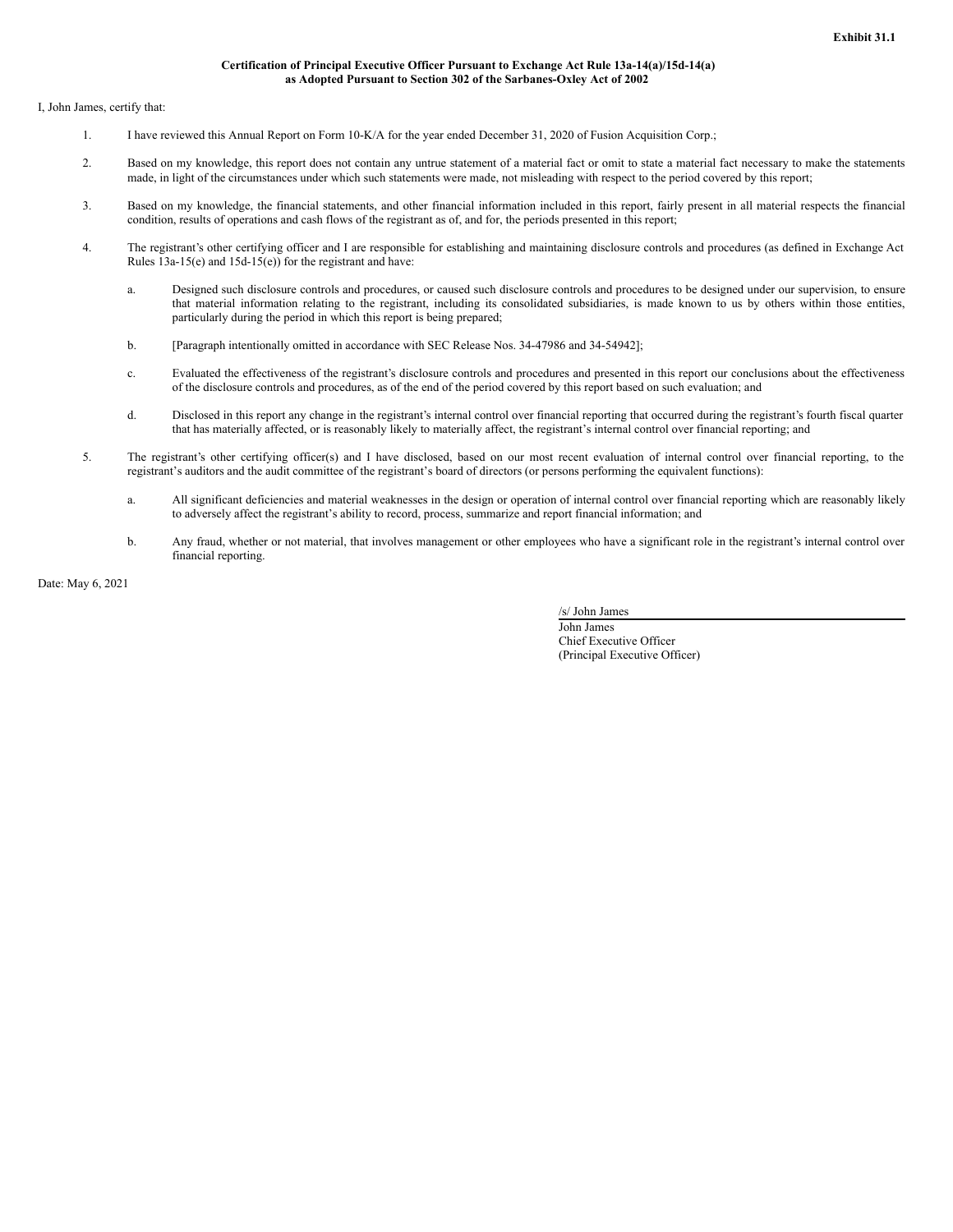## **Certification of Principal Financial Officer Pursuant to Exchange Act Rule 13a-14(a)/15d-14(a) as Adopted Pursuant to Section 302 of the Sarbanes-Oxley Act of 2002**

<span id="page-46-0"></span>I, Jeffrey Gary, certify that:

- 1. I have reviewed this Annual Report on Form 10-K/A for the year ended December 31, 2020 of Fusion Acquisition Corp.;
- 2. Based on my knowledge, this report does not contain any untrue statement of a material fact or omit to state a material fact necessary to make the statements made, in light of the circumstances under which such statements were made, not misleading with respect to the period covered by this report;
- 3. Based on my knowledge, the financial statements, and other financial information included in this report, fairly present in all material respects the financial condition, results of operations and cash flows of the registrant as of, and for, the periods presented in this report;
- 4. The registrant's other certifying officer and I are responsible for establishing and maintaining disclosure controls and procedures (as defined in Exchange Act Rules 13a-15(e) and 15d-15(e)) for the registrant and have:
	- a. Designed such disclosure controls and procedures, or caused such disclosure controls and procedures to be designed under our supervision, to ensure that material information relating to the registrant, including its consolidated subsidiaries, is made known to us by others within those entities, particularly during the period in which this report is being prepared;
	- b. [Paragraph intentionally omitted in accordance with SEC Release Nos. 34-47986 and 34-54942];
	- c. Evaluated the effectiveness of the registrant's disclosure controls and procedures and presented in this report our conclusions about the effectiveness of the disclosure controls and procedures, as of the end of the period covered by this report based on such evaluation; and
	- d. Disclosed in this report any change in the registrant's internal control over financial reporting that occurred during the registrant's fourth fiscal quarter that has materially affected, or is reasonably likely to materially affect, the registrant's internal control over financial reporting; and
- 5. The registrant's other certifying officer(s) and I have disclosed, based on our most recent evaluation of internal control over financial reporting, to the registrant's auditors and the audit committee of the registrant's board of directors (or persons performing the equivalent functions):
	- a. All significant deficiencies and material weaknesses in the design or operation of internal control over financial reporting which are reasonably likely to adversely affect the registrant's ability to record, process, summarize and report financial information; and
	- b. Any fraud, whether or not material, that involves management or other employees who have a significant role in the registrant's internal control over financial reporting.

Date: May 6, 2021

/s/ Jeffrey Gary

Jeffrey Gary Chief Financial Officer (Principal Financial Officer)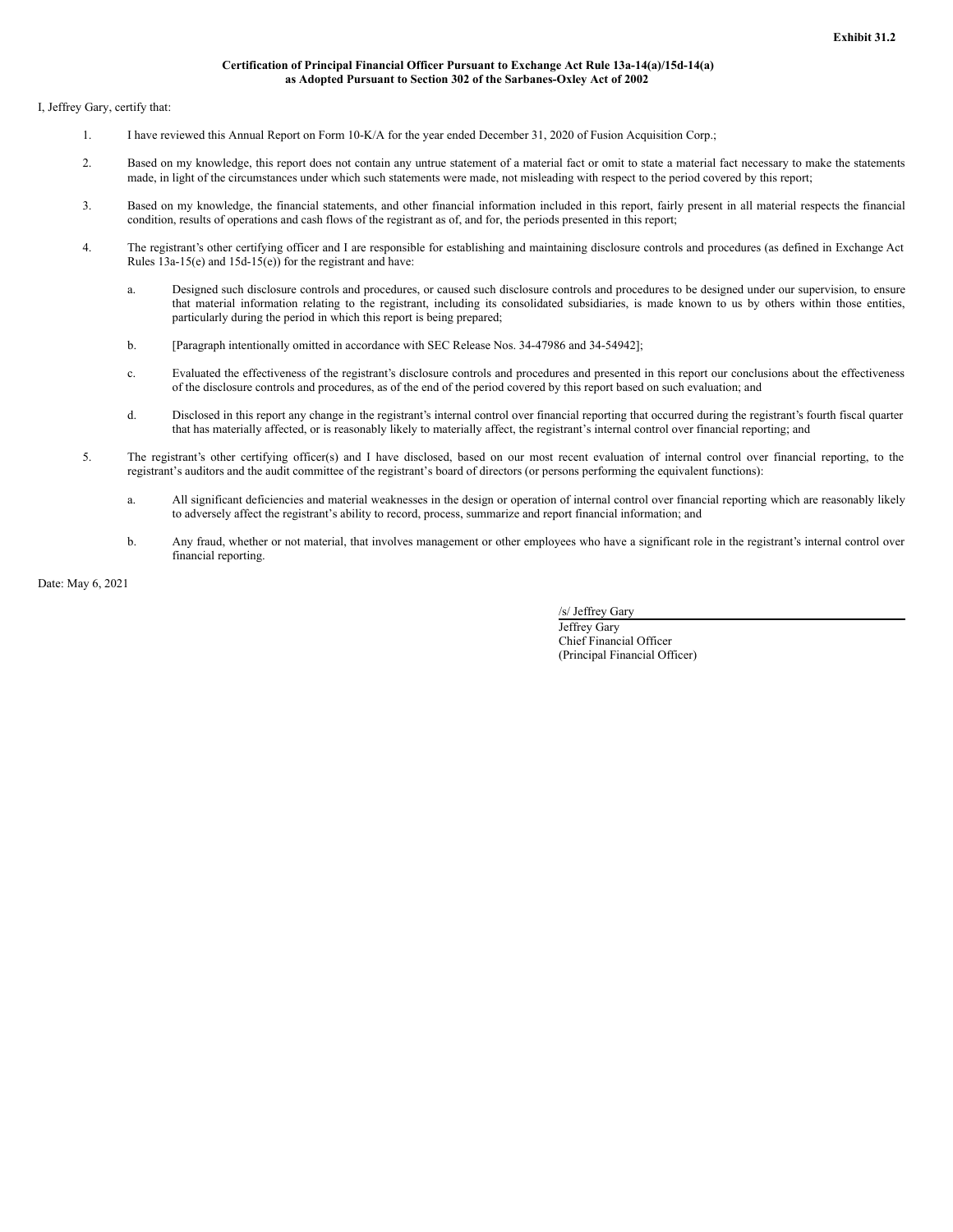## **Certification of Principal Executive Officer Pursuant to 18 U.S.C. Section 1350 as Adopted Pursuant to Section 906 of the Sarbanes-Oxley Act of 2002**

<span id="page-47-0"></span>Pursuant to 18 U.S.C. Section 1350, as adopted pursuant to Section 906 of the Sarbanes-Oxley Act of 2002, I, John James, Chief Executive Officer of Fusion Acquisition Corp. (the "Company"), hereby certify, that, to my knowledge:

- 1. the Annual Report on Form 10-K/A for the year ended December 31, 2020 (the "Report") of the Company fully complies with the requirements of Section 13(a) or 15(d) of the Securities Exchange Act of 1934 (15 U.S.C. 78m(a) or 78o(d)); and
- 2. the information contained in the Report fairly presents, in all material respects, the financial condition and results of operations of the Company.

Date: May 6, 2021

/s/ John James

John James Chief Executive Officer (Principal Executive Officer)